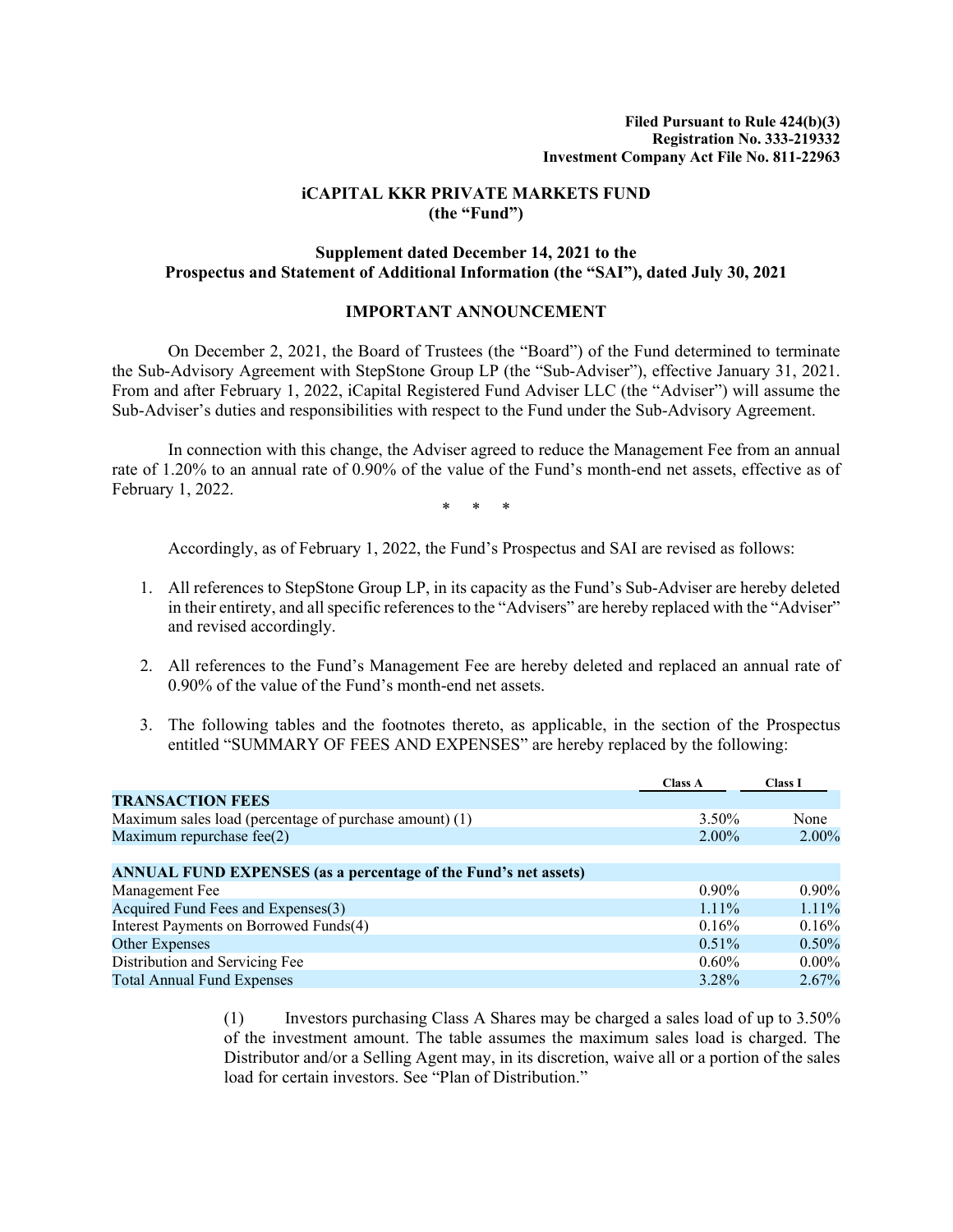(2) A 2% early repurchase fee payable to the Fund will be charged with respect to the repurchase of an Investor's Shares at any time prior to the day immediately preceding the one-year anniversary of an Investor's purchase of the Shares (on a "first in-first out" basis). An early repurchase fee payable by an Investor may be waived by the Fund, in circumstances where the Board of Trustees determines that doing so is in the best interests of the Fund and in a manner as will not discriminate unfairly against any Investor. The early repurchase fee will be retained by the Fund for the benefit of the remaining Investors. See "Repurchases and Transfers of Shares."

(3) Represents estimated operating fees and expenses of the Investment Interests in which the Fund invests. Some or all of the Investment Interests in which the Fund invests charge carried interests, incentive fees or allocations based on the Investment Interests' performance. The Investment Interests in which the Fund invests generally charge a management fee of 1.00% to 2.00% annually of committed or net invested capital, and approximately 15-20% of net profits as a carried interest allocation. In a given period, the management fee charged by the Investment Interests may be reduced in part by amounts received by the Investment Interests' management company for related activities, such as transaction and monitoring fees received from portfolio companies. In addition, when a portfolio company is sold and the distribution exceeds the management fee allocated to that portfolio company, the Investment Interests' management company may refund a portion of the allocated management fees. Such refunds are generally accrued by the Investment Interests as if all portfolio companies were sold at fair values. The 1.11% shown as "Acquired Fund Fees and Expenses" reflects operating expenses of the Investment Interests (e.g., management fees, administration fees and professional and other direct, fixed fees and expenses of the Investment Interests) after refunds, excluding any performance-based fees or allocations paid by the Investment Interests that are paid solely on the realization and/or distribution of gains, or on the sum of such gains and unrealized appreciation of assets distributed in-kind, as such fees and allocations for a particular period may be unrelated to the cost of investing in the Investment Interests. The most recent financial statements of the Investment Interests held by the Fund as of March 31, 2021 were the basis for the "Acquired Fund Fees and Expenses."

(4) These expenses represent interest payments the Fund incurred in connection with its credit facility during the prior fiscal year. See "Investment Program — Leverage."

#### **EXAMPLE:**

You would pay the following fees and expenses on a \$1,000 investment, assuming a 5% annual return:



**Please retain this supplement for future reference.**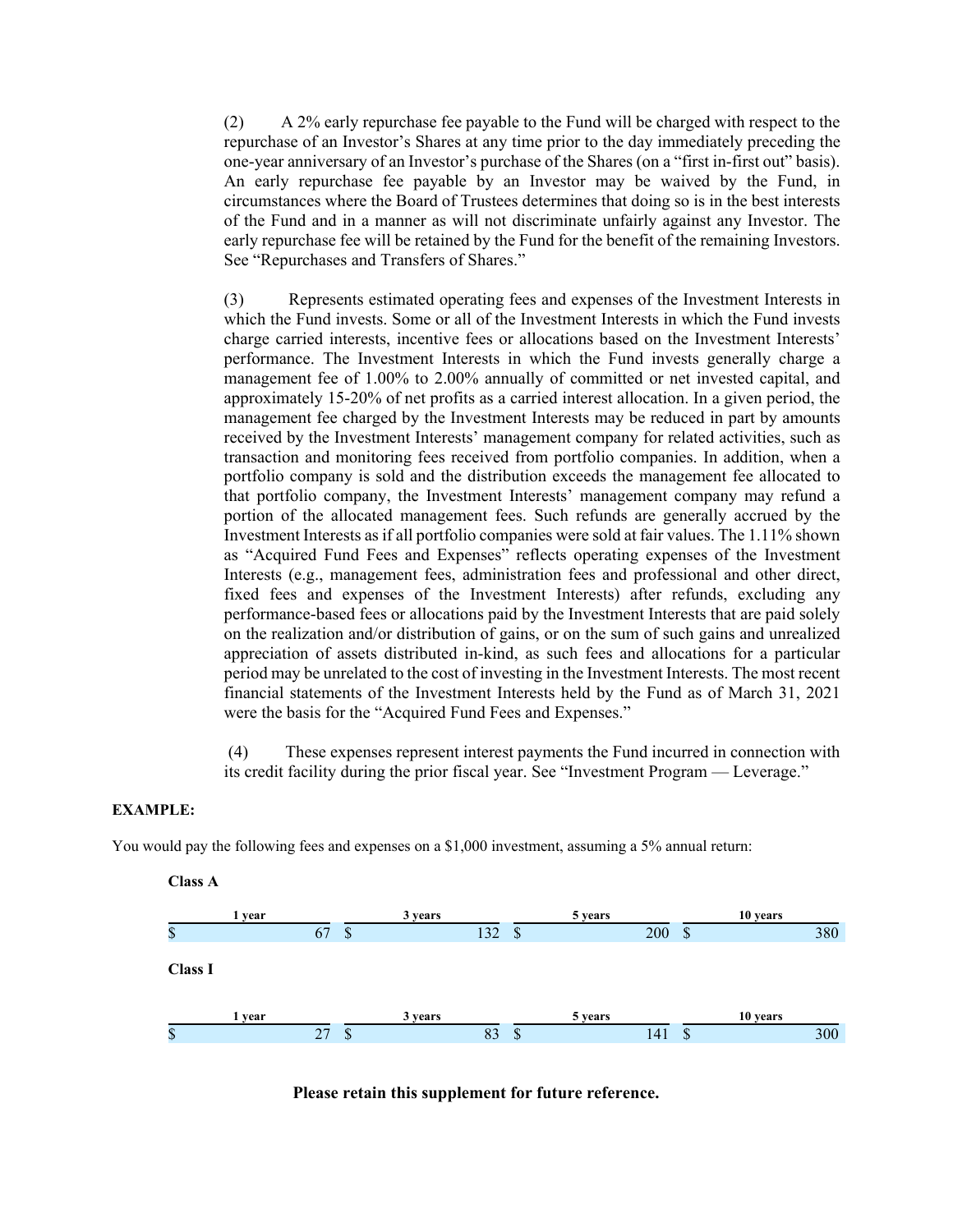

iCAPITAL KKR PRIVATE MARKETS FUND

# PROSPECTUS July 30, 2021

This Prospectus provides important information about the Fund that you should know before investing. Please read it carefully and keep it for future reference.

The U.S. Securities and Exchange Commission and the Commodity Futures Trading Commission have not approved or disapproved these securities or passed upon the accuracy or adequacy of this Prospectus. Any representation to the contrary is a criminal offense.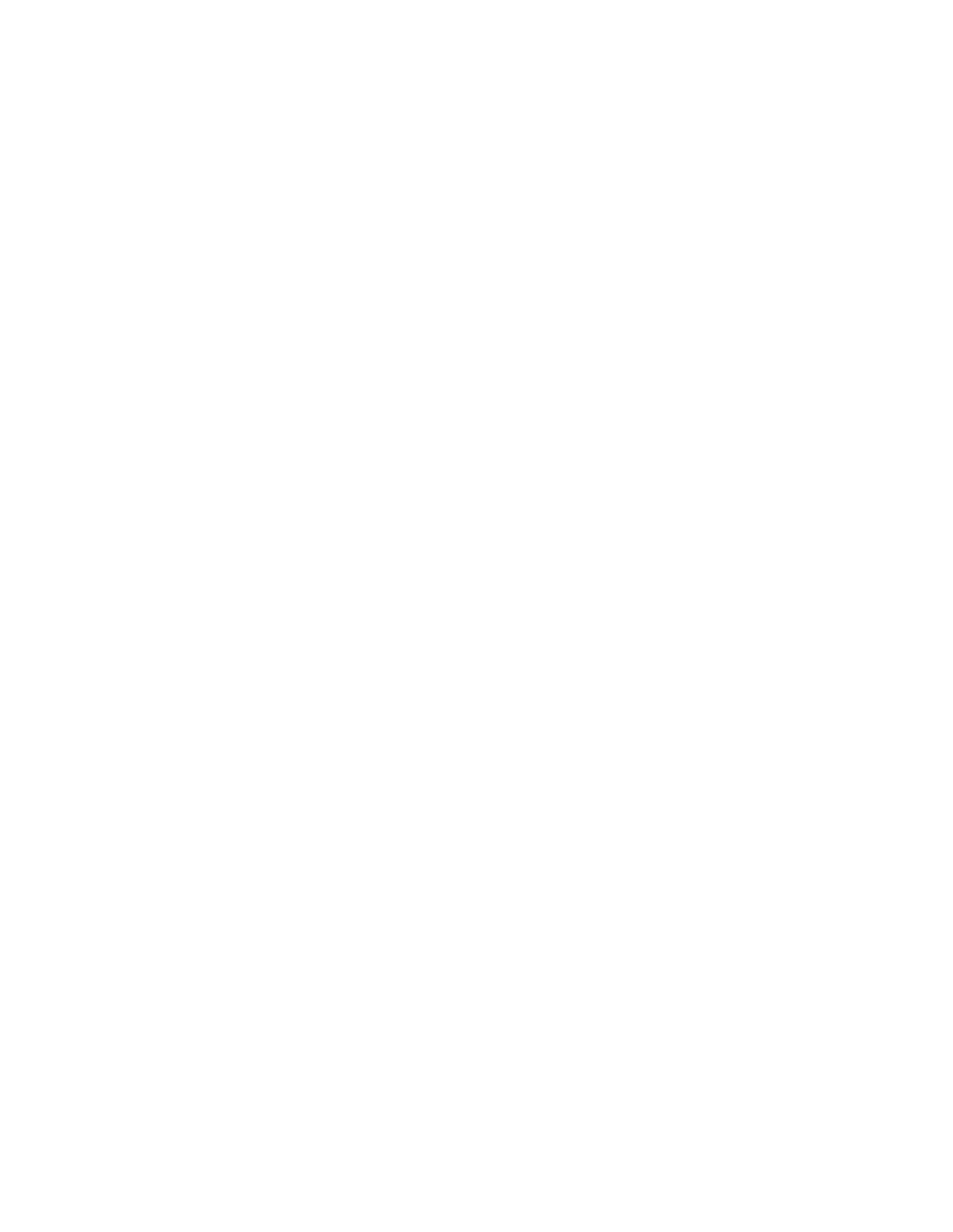#### iCAPITAL KKR PRIVATE MARKETS FUND

#### **PROSPECTUS**

July 30, 2021

**Class A Shares**

#### **Class I Shares**

#### 60 East 42nd Street 26th Floor New York, NY 10165

**Investment Objective.** iCapital KKR Private Markets Fund (the "Fund") is a Delaware statutory trust registered under the Investment Company Act of 1940, as amended, as a diversified, closed-end management investment company. The Fund's investment objective is to seek long-term capital appreciation.

Investors should consider their investment goals, time horizons and risk tolerance before investing in the Fund. An investment in the Fund is not appropriate for all investors, and the Fund is not intended to be a complete investment program. Before buying any Shares, you should read the discussion of the principal risks of investing in the Fund, which are summarized in "Prospectus Summary—Risk Factors" beginning on page 8 and in "Types of Investments and Related Risks" beginning on page 30.

The Securities and Exchange Commission has not approved or disapproved these securities or passed upon the adequacy of this prospectus. Any representation to the contrary is a criminal offense.

|                                                                              | Per Class A Share                           | Per Class I Share             | Total         |               |
|------------------------------------------------------------------------------|---------------------------------------------|-------------------------------|---------------|---------------|
| Public Offering Price                                                        | At current net<br>asset value               | At current net<br>asset value |               | 252,157,884   |
| Sales Load <sup><math>(1)</math></sup> as a percentage<br>of purchase amount | $3.50\%$                                    | N/A                           | S.            | 8,825,526     |
| Proceeds to the Fund $^{(2)}$                                                | Current net asset value<br>minus sales load | Current net asset value       | <sup>\$</sup> | 243, 332, 358 |

(1) Generally, the stated minimum initial investment by an investor in the Fund is \$25,000, which stated minimum may be reduced for certain investors. Investors purchasing Class A Shares (as defined herein) may be charged a sales load of up to 3.50% of the investment amount. The table assumes the maximum sales load is charged.

(2) Assumes that the maximum aggregate offering amount currently registered is sold in the continuous offering and the maximum sales load charged on Class A Shares is charged on all sales. Shares will be offered in a continuous offering at the Fund's then current net asset value, as described herein. The Fund will also bear certain ongoing offering costs associated with the Fund's continuous offering of Shares. See "Fund Expenses."

The Fund is offering two separate classes of shares of beneficial interest ("Shares") designated as Class A ("Class A Shares") and Class I ("Class I Shares") on a continuous basis at the net asset value per Share plus any applicable sales loads.

iCapital Securities, LLC acts as the distributor of the Shares (the "Distributor") on a best efforts basis, subject to various conditions. The Distributor may enter into selected dealer agreements with various brokers and dealers ("Selling Agents"), some of which are affiliates of iCapital Registered Fund Adviser LLC, the Fund's investment adviser ("iCapital RF Adviser" or the "Adviser"), that have agreed to participate in the distribution of the Shares. Investments in Class A Shares may be subject to a sales load of up to 3.50% of the investment amount. The Distributor and/or a Selling

Agent (each as defined herein) may, in its discretion, waive all or a portion of the sales load for certain Class A investors. See "Plan of Distribution." The minimum initial investment is \$25,000. See "Fund Expenses."

Shares will be sold only to Eligible Investors (as defined herein).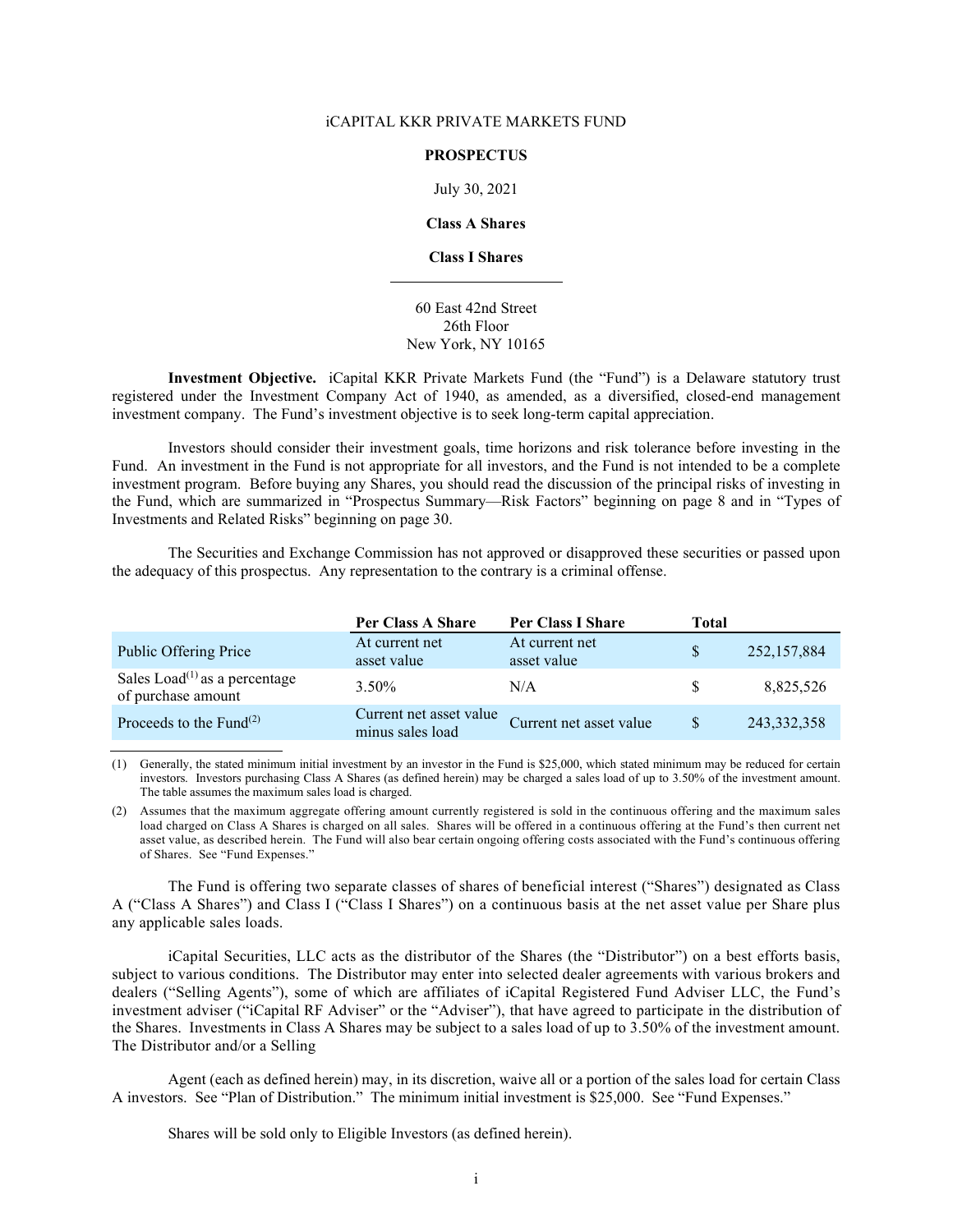**Investment Portfolio.** The Fund intends to invest and/or make capital commitments of at least 80% of its assets in or to private equity investments of any type, sponsored or advised by Kohlberg Kravis Roberts & Co. L.P. or an affiliate (collectively, "KKR"), including primary offerings and secondary acquisitions of interests in alternative investment funds that pursue private equity strategies ("Investment Funds") and co-investment opportunities in operating companies ("Co-Investment Opportunities" and, together with Investment Funds, "Investment Interests"). However, the Fund may at any time determine to allocate its assets to investments not sponsored, issued by, or otherwise linked to, KKR or its affiliates and to strategies and asset classes not representative of private equity. For a further discussion of the Fund's principal investment strategies, see "Investment Program."

**Risk Factors and Restrictions on Transfer.** Investing in Shares involves a high degree of risk. See "Types of Investments and Related Risks." Shares will not be listed on any national securities exchange. Shares are subject to restrictions on transferability and liquidity will be provided by the Fund only through repurchase offers, which may be made from time to time by the Fund as determined by the Fund's Board of Trustees in its sole discretion. See "Repurchases and Transfers of Shares."

**Management Fee.** The Fund pays the Adviser a monthly fee of 0.10% (1.20% on an annualized basis) of the Fund's month-end net asset value (the "Management Fee"). The Management Fee is an expense paid out of the Fund's net assets and is computed based on the value of the net assets of the Fund as of the close of business on the last business day of each month (including any assets in respect of Shares that will be repurchased as of the end of the month). The Adviser will pay StepStone Group LP, the Fund's sub-adviser, a portion of the Management Fee. The Management Fee is in addition to the asset-based fees and incentive fees paid by Investment Interests to the Investment Managers (defined herein) and indirectly borne by investors in the Fund. See "Management Fee."

**Eligible Investors.** Shares are being sold only to investors that represent that they are "accredited investors" within the meaning of Rule 501(a) of Regulation D promulgated under the Securities Act of 1933, as amended (the "1933 Act"). The minimum initial investment in the Fund by any investor is \$25,000 and the minimum additional investment in the Fund by any investor is \$10,000. The minimum initial and additional investments may be reduced by the Fund with respect to certain individual investors or classes of investors (specifically, with respect to employees, officers or Trustees of the Fund, the Adviser or their affiliates). The Distributor and/or any Selling Agent may impose additional eligibility requirements for investors who purchase Shares through the Distributor or such Selling Agent. Investors may only purchase Class I Shares through the Distributor or through a registered investment adviser (a "RIA") that has entered into an arrangement with the Distributor for such RIA to offer Class I Shares in conjunction with a "wrap" fee, asset allocation or other managed asset program sponsored by such RIA. The Distributor and/or any such RIA may also impose additional eligibility requirements for investors who purchase Class I Shares from the Distributor through such RIA.

This Prospectus concisely provides the information that a prospective investor should know about the Fund before investing. You are advised to read this Prospectus carefully and to retain it for future reference. Additional information about the Fund, including a statement of additional information ("SAI") dated July 30, 2021, has been filed with the Securities and Exchange Commission ("SEC"). The SAI is available upon request and without charge by writing to the Fund at c/o iCapital Registered Fund Adviser LLC, 60 East 42nd Street, New York, New York 10165 or by calling (646) 214-7277. The table of contents of the SAI appears on page 71 of this Prospectus. The SAI, and other information about the Fund, is also available on the SEC's website [\(http://www.sec.gov\)](http://www.sec.gov/). The address of the SEC's Internet site is provided solely for the information of prospective investors and is not intended to be an active link.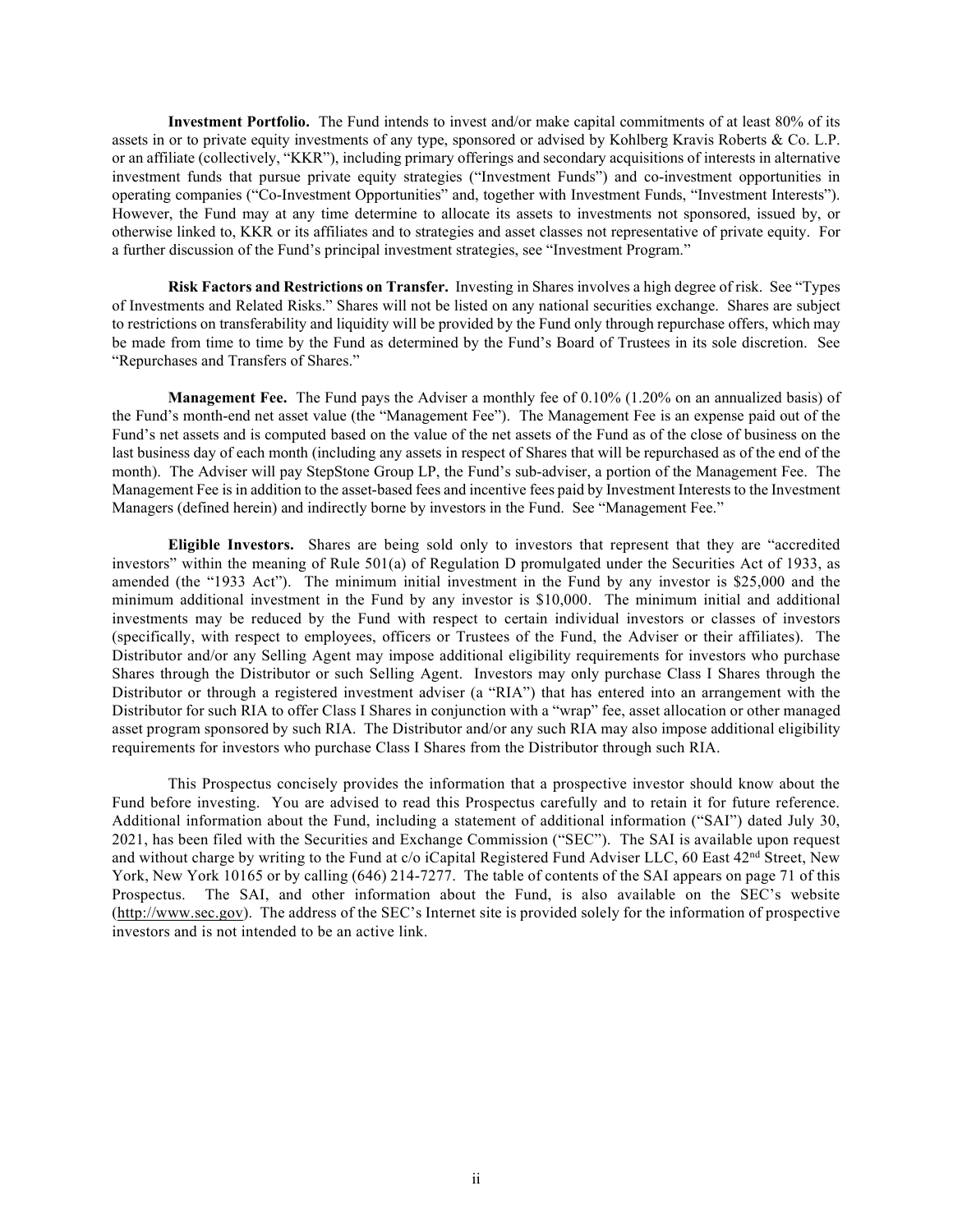**Beginning on October 31, 2021, as permitted by regulations adopted by the SEC, paper copies of the Fund's Annual and Semi-Annual Reports to Shareholders ("Shareholder Reports") will no longer be sent by mail, unless you specifically request paper copies of the Shareholder Reports from the Fund or from your financial intermediary, such as a broker-dealer or a bank. Instead, the Shareholder Reports will be made available on the Fund's website,<https://www.icapitalkkrpmfund.com/> and you will be notified by mail each time a Shareholder Report is posted and provided with a website link to access the Shareholder Report. If you already elected to receive Shareholder Reports electronically, you will not be affected by this change and you need not take any action. You may elect to receive Shareholder Reports and other communications from the Fund electronically anytime by contacting your financial intermediary or, if you are a direct investor, please follow the instructions on the envelope.**

**Beginning on October 31, 2021, you may elect to receive all future Shareholder Reports in paper free of charge. If you invest through a financial intermediary, you can contact your financial intermediary to request that you continue to receive paper copies of your Shareholder Reports. If you invest directly with the Fund, please follow the instructions on the envelope to let the Fund know you wish to continue receiving paper copies of your Shareholder Reports. Your election to receive Shareholder Reports in paper will apply to all funds held in your account if you invest through your financial intermediary or all funds held with the fund complex if you invest directly with the Fund.**

**Shares are not deposits or obligations of, and are not guaranteed or endorsed by, any bank or other insured depository institution, and Shares are not insured by the Federal Deposit Insurance Corporation, the Federal Reserve Board or any other government agency.**

**You should rely only on the information contained in this Prospectus. The Fund has not authorized anyone to provide you with different information. The Fund is not making an offer of Shares in any state or other jurisdiction where the offer is not permitted.**

iCapital Securities, L.L.C.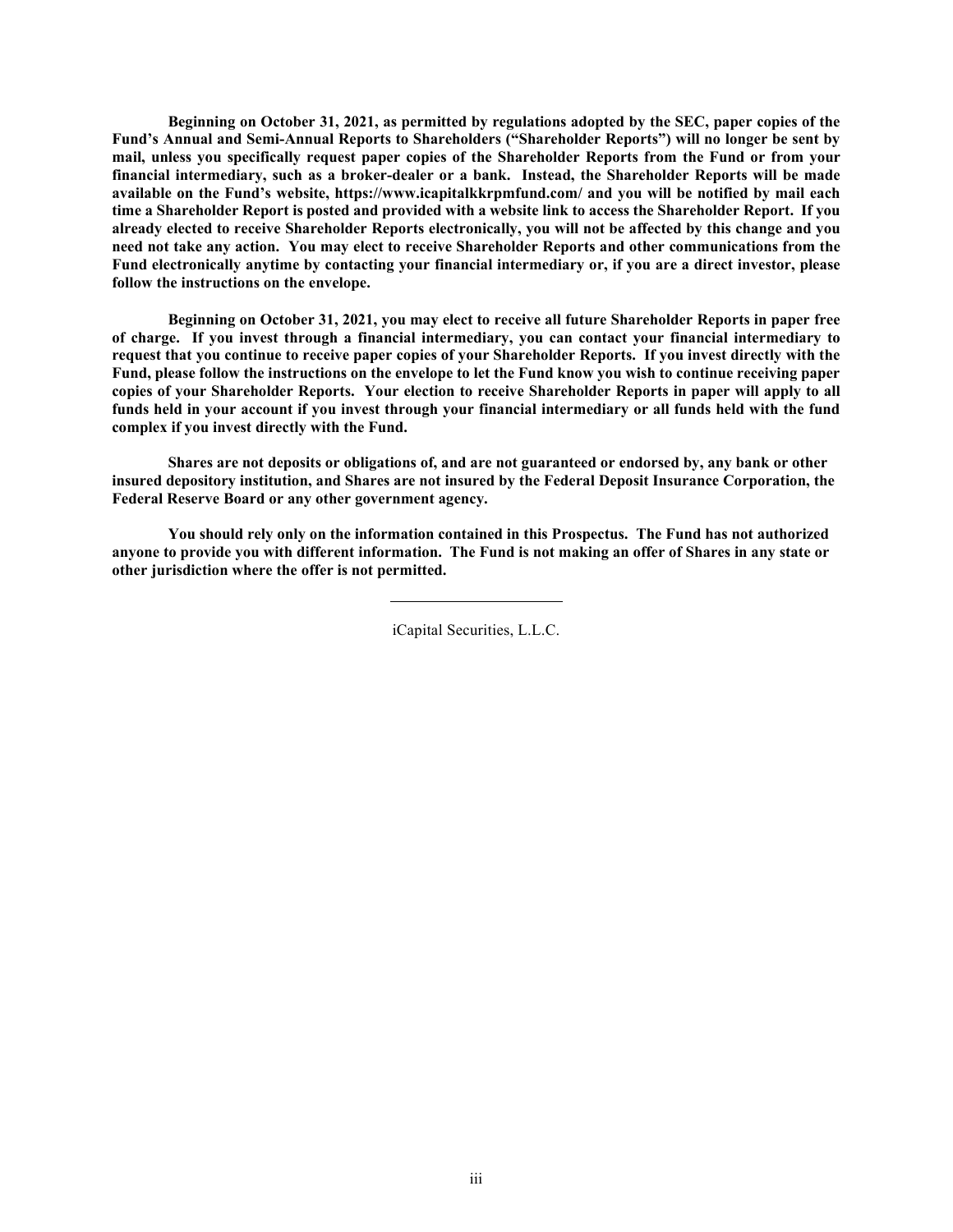# **TABLE OF CONTENTS**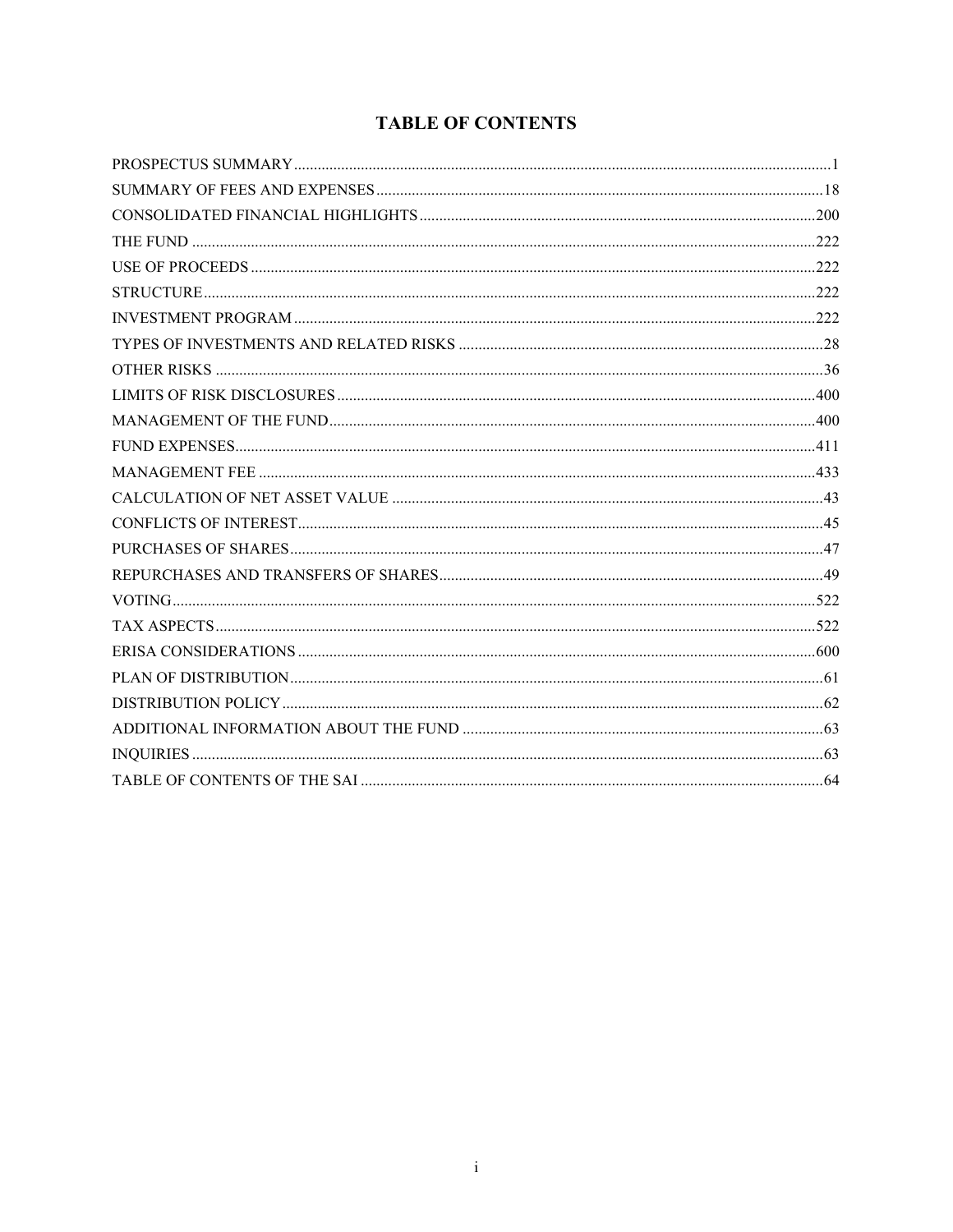#### **PROSPECTUS SUMMARY**

<span id="page-8-0"></span>**THE FUND** iCapital KKR Private Markets Fund (the "Fund") is a Delaware statutory trust that is registered under the Investment Company Act of 1940, as amended (the "1940 Act"), as a diversified, closed-end management investment company.

> The Fund offers two separate classes of shares of beneficial interest ("Shares") designated as Class A ("Class A Shares") and Class I ("Class I Shares") to Eligible Investors (as defined herein).

> Class A Shares and Class I Shares are subject to different fees and expenses. The Fund may offer additional classes of Shares in the future.

**INVESTMENT PROGRAM** The Fund's investment objective is to seek long-term capital appreciation. The Fund's investment objective is fundamental and may only be changed by the affirmative vote of a "majority of the outstanding voting securities" (as defined in the 1940 Act) of the Fund.

> The Fund intends to invest and/or make capital commitments of at least 80% of its assets in or to private equity investments of any type, sponsored or advised by Kohlberg Kravis Roberts & Co. L.P. or an affiliate (collectively, "KKR"), including primary offerings and secondary acquisitions of interests in alternative investment funds that pursue private equity strategies ("Investment Funds") and co-investment opportunities in operating companies ("Co-Investment Opportunities" and, together with Investment Funds, "Investment Interests").

> However, the Fund may at any time determine to allocate its assets to investments not sponsored, issued by, or otherwise linked to, KKR or its affiliates and to strategies and asset classes not representative of private equity.

> iCapital Registered Fund Adviser LLC, the Fund's investment adviser ("iCapital RF Adviser" or the "Adviser"), and StepStone Group LP, the Fund's sub-adviser ("StepStone" or the "Sub-Adviser," and together with the Adviser, the "Advisers"), believe that the Fund's investment program will offer exposure to private equity investments for "accredited investors" who have not previously had access to Investment Interests managed by top-tier private equity firms such as KKR. The Advisers will allocate to KKR Investment Interests that focus on buy-out and growth equity and special situations strategies across multiple geographic regions including North America, Asia and Europe. The investment program's use of primaries, seasoned primaries, secondaries and Co-Investment Opportunities (as described in detail below) are intended to allow the Fund to achieve broader investment exposure and more efficient capital deployment than would be provided by investing in primaries alone. The Fund's structure is intended to alleviate or mitigate a number of the burdens typically associated with private equity fund investing, such as funding capital calls on short notice, reinvesting distribution proceeds, paying fund-of-funds level fees, meeting high investment minimums and receiving tax reporting on potentially late Schedule K-1s.

> KKR is a leading global investment firm that manages investments across multiple asset classes including private equity, energy, infrastructure, real estate, credit and hedge funds. KKR aims to generate attractive investment returns by following a patient and disciplined investment approach, employing world-class people, and driving growth and value creation at the asset level. KKR invests its own proprietary capital alongside the capital of its fund investors and brings opportunities to others through its capital markets business.

> KKR had approximately 1,583 employees as of December 31, 2020, in addition to approximately 81 KKR Capstone executives. There are approximately 530 investment professionals. KKR conducts its business through offices around the world and across multiple countries and continents. Its geographic breadth provides KKR with a pre-eminent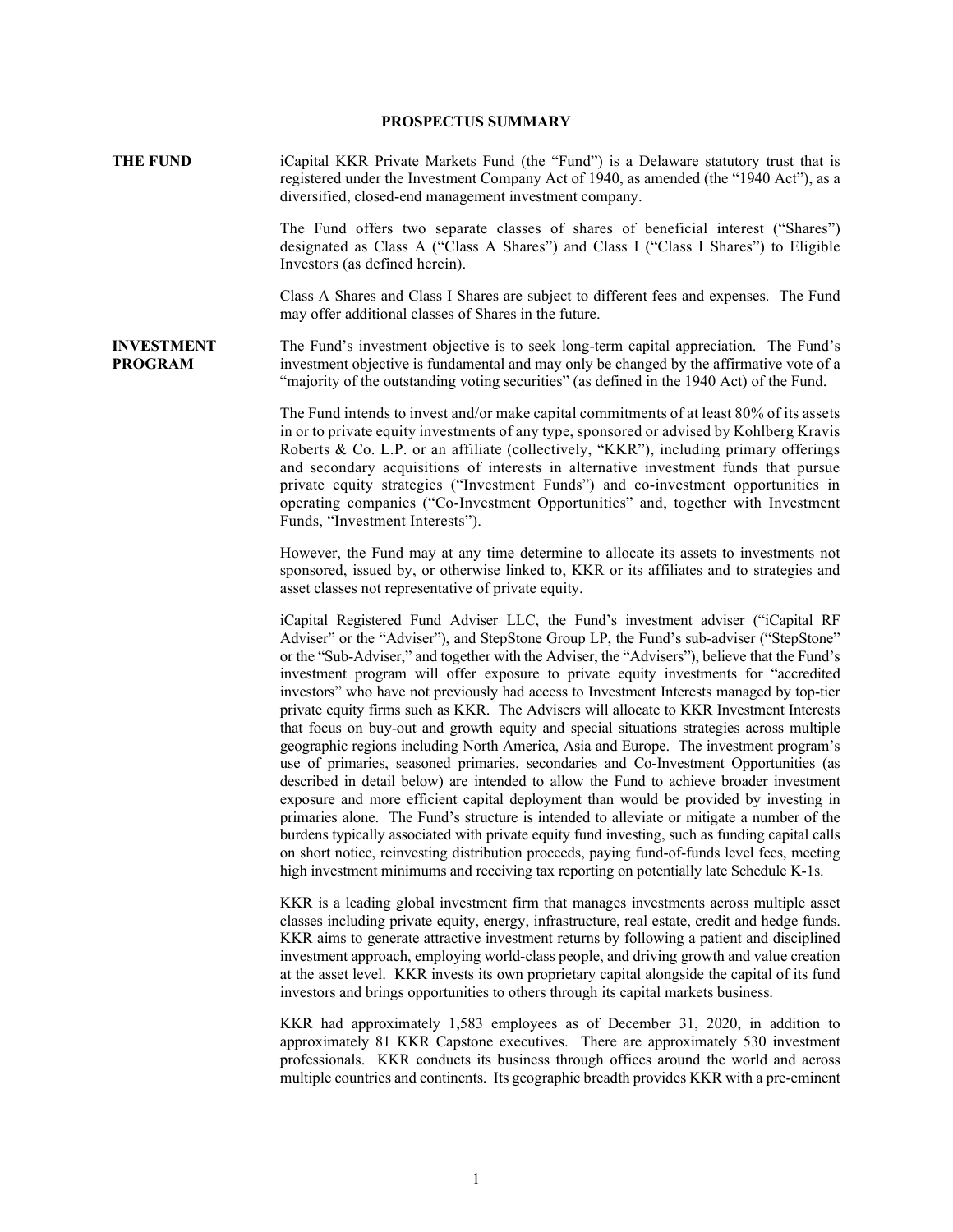global platform for sourcing transactions, raising capital, and carrying out capital markets activities. Throughout its history, KKR has consistently been a leader in the private equity industry, having completed more than 375 private equity investments in portfolio companies with a total transaction value in excess of \$650 billion.

Information presented herein with respect to KKR has been derived from public filings made by KKR with the Securities and Exchange Commission (the "SEC") as of December 31, 2020.

KKR is not a sponsor, promoter, adviser or affiliate of the Fund. There is no agreement or understanding between KKR and iCapital RF Adviser or StepStone regarding the management of the investment program of the Fund. Past performance of Investment Interests sponsored by KKR is not indicative of future results. See "Investment Program—KKR".

#### **The Fund**

Shares will be sold in comparatively large minimum denominations to eligible high net worth individual and institutional investors ("Shareholders"). The Fund will pay, and Shareholders will bear, an asset-based investment management fee charged by the Adviser (the "Management Fee"). Shareholders will also be indirectly subject to asset-based fees and incentive fees charged by the Investment Interests in which the Fund may invest.

Each underlying Investment Interest is, or will be, managed by the general partner, managing member or affiliated investment adviser of the Investment Interest (the "Investment Manager") under the direction of the portfolio managers or investment teams selected by the Investment Manager. Investment Interests may be domiciled in U.S. or non-U.S. jurisdictions.

Private equity generally refers to privately negotiated investments made in non-public companies. Private equity firms typically seek to invest in quality companies at attractive valuations and use strategic and operational expertise to enhance value and improve portfolio company performance. Buyout funds seek to acquire private and public companies, as well as divisions of larger companies, and reposition them for sale at a multiple of invested equity by enhancing the value of the portfolio company.

The Fund intends to allocate its assets primarily to buyout, growth equity and special situations investments. Buyouts usually focus on acquiring controlling equity interests in small-, mid- or large-cap companies which are cash flow positive; such investments collectively represent a substantial majority of the capital deployed in the overall private equity market. The use of debt financing, or leverage, is prevalent in buyout transactions (formerly referred to as "leveraged buyouts")—particularly in the largecap segment. Investment Interests that focus on special situations investments typically make mezzanine or other debt investments that provide a middle level of financing below the senior debt level of the capital structure and above the equity level. Such debt investments may include those rated below investment grade (that is, rated Ba or lower by Moody's Investors Service, Inc. ("Moody's"), BB+ or lower by Standard & Poor's Ratings Group ("S&P") or comparably rated by another nationally recognized statistical rating organization ("NRSRO"), or, if unrated, determined by the Advisers to be of comparable credit quality). These securities are commonly called "high yield" or "junk" bonds. A typical special situations investment may include a loan to a borrower, together with equity in the form of warrants, common stock, preferred stock or some other form of equity investment. In addition, special situations investments may include other forms of investment not described herein, such as distressed debt, energy or utility investments and turnaround investments.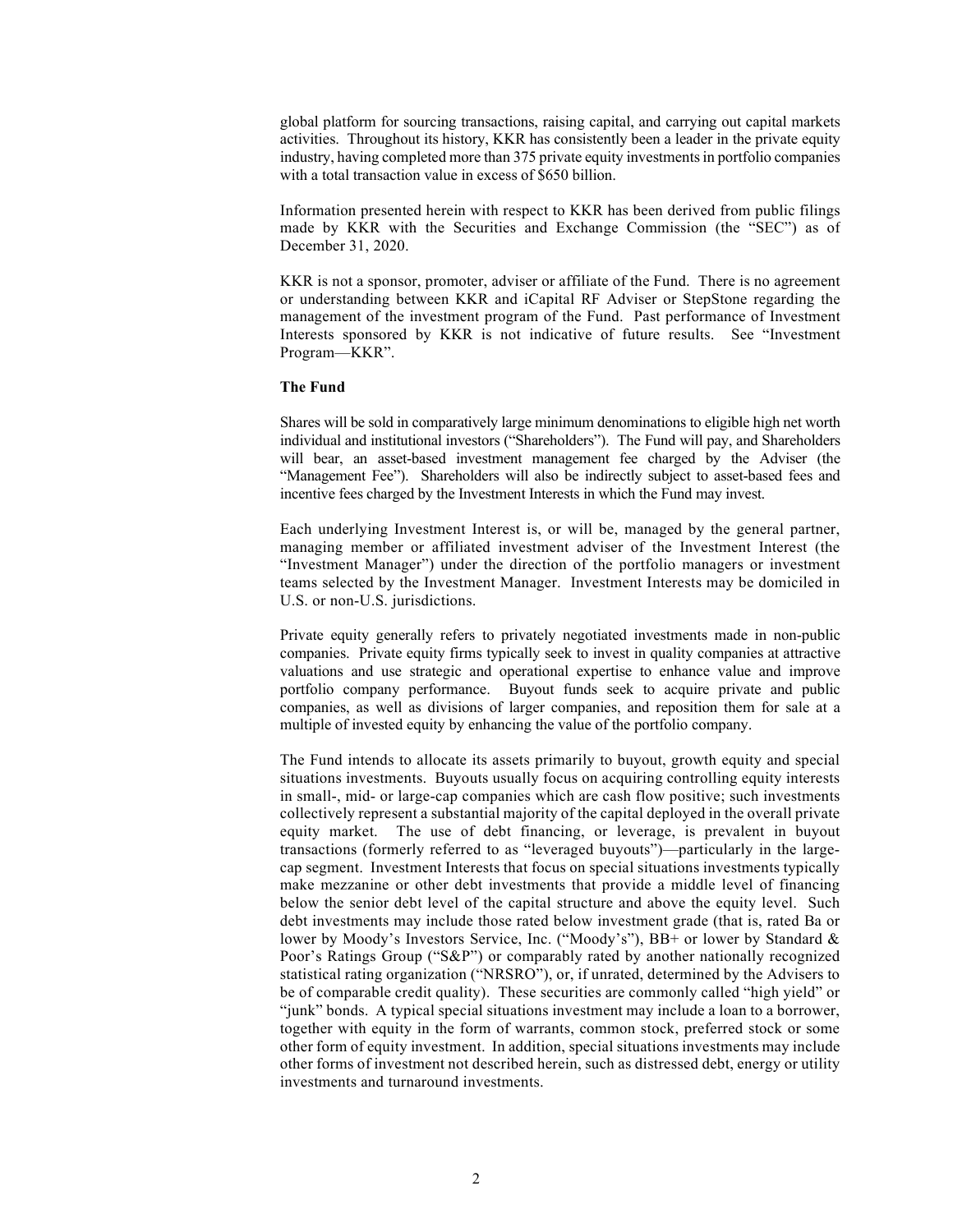Types of private equity investments that the Fund may make include:

*Primary Investments*. Primary investments, or "primaries," refer to interests in newly established funds. Primary investments are made during the fundraising period in the form of capital commitments, which are then periodically called by the fund to finance underlying investments in operating companies during a predefined period. A fund's capital account will typically exhibit a "J curve," undergoing a modest decline in the early portion of its lifecycle as expenses outweigh investment gains, with the trend typically reversing in the later portion of its lifecycle as underlying investments mature and are eventually realized. There can be no assurance that any or all primary investments made by the Fund will exhibit this pattern of investment returns and the realization of investment gains is dependent upon the performance and disposition of each underlying investment. Primary investments typically range in duration from ten to twelve years, while underlying investments generally range in duration from three to seven years.

Seasoned primaries are primary fund investments made after an Investment Fund has already invested a certain percentage of its capital commitments (e.g., 25%, at the time of closing). As such investments are made later in an Investment Fund'slifecycle than standard primaries, they may result in earlier receipt of distributions. Seasoned primaries may be utilized to gain exposure to Investment Funds and strategies that would otherwise be unavailable for primary investment and may allow the Fund to deploy capital more rapidly.

Typically, private equity fund sponsors will not launch new funds that have the same focus more frequently than every two to four years. Market leaders, such as KKR, generally offer multiple primary new funds each year, but may not offer new funds within a given geography or that pursue a certain strategy in any particular year., and many new funds managed offered by top-tier private equity firms may be inaccessible due to high demand accordingly will be unavailable for primary investments at any given time. Because of the limited timeframe of opportunity for investment in any given fund. As a result, having a well-established relationships with fund sponsors is critically important for primary investors.

Over the long term, the Advisers expect to allocate more than 50% of the Fund's assets to primary investments.

*Secondary Investments*. Secondary investments, or "secondaries," refer to investments in existing private equity funds through the acquisition of an existing interest in a private equity fund by one investor from another in a negotiated transaction. In so doing, the buyer will agree to take on future funding obligations in exchange for future returns and distributions. A secondary investment will often be acquired at a discount to an Investment Fund's net asset value. As a result, secondary investments acquired at a discount may result in unrealized gains to the Fund at the time the Fund next calculates its monthly net asset value. Because secondaries are generally made after an Investment Fund has deployed capital into portfolio companies, these investments are viewed as more mature and may not exhibit the initial decline in net asset value associated with primary investments and may reduce the impact of the J-curve associated with private equity investing. However, there can be no assurance that any or all secondary investments made by the Fund will exhibit this pattern of investment returns and realization of later gains is dependent upon the performance of each private equity Investment Fund's portfolio companies.

The market for secondary investments may be very limited and the strategies and Investment Funds to which the Fund wishes to allocate capital may not be available for secondary investment at any given time. Secondary investments may be heavily negotiated and may incur additional transactions costs for the Fund. There is a risk that investors exiting an Investment Fund through a secondary transaction may possess superior knowledge regarding the value of their holdings and the portfolio companies of the Investment Fund and the Fund may pay more for a secondary investment than it would have if it were also privy to such information.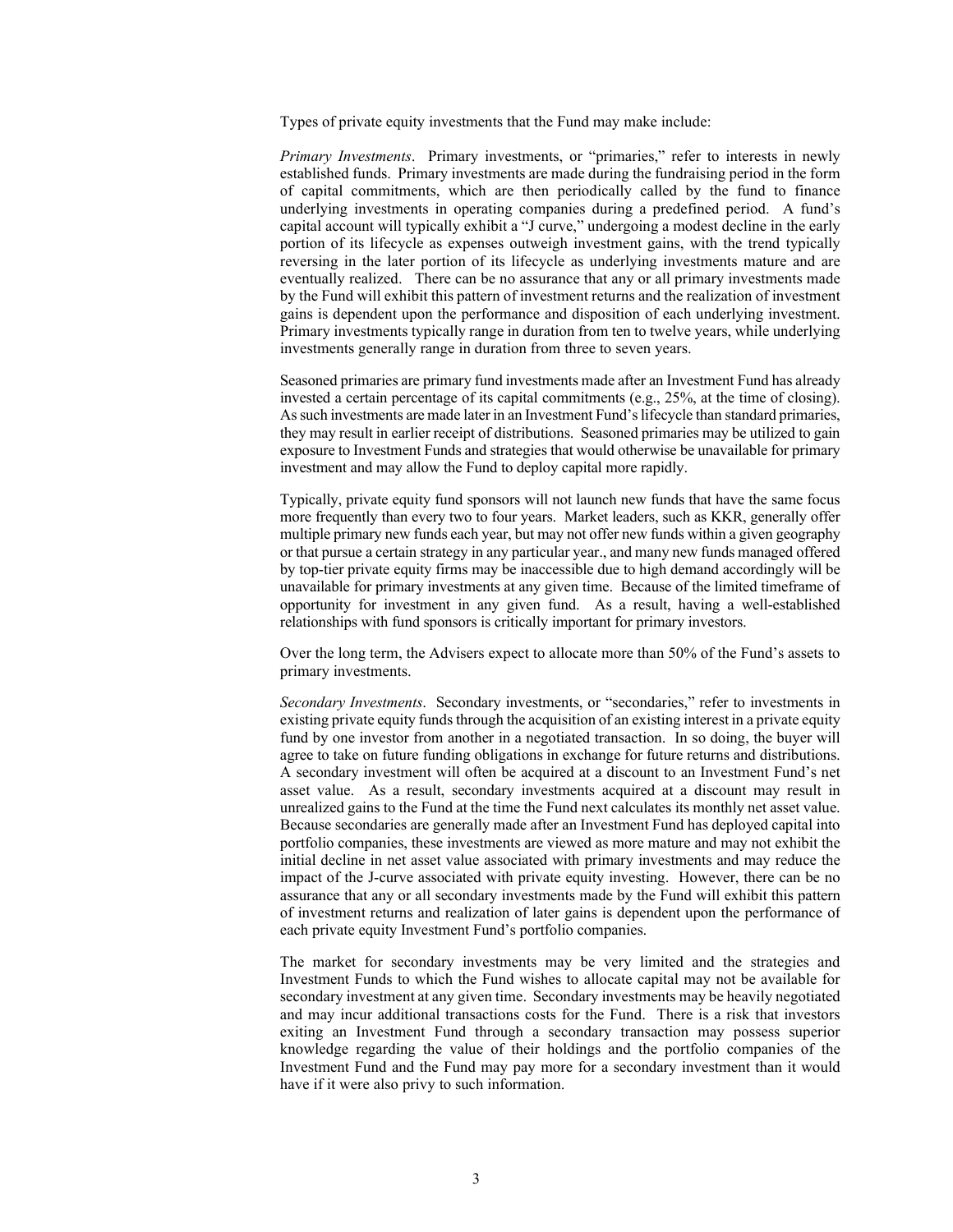*Co-investments*. Co-investments involve the Fund acquiring an interest in a single operating company alongside an investment by a private equity firm, and are generally structured such that the co-investors are passive.

The market for co-investments may be very limited and the co-investments to which the Fund wishes to allocate its assets may not be available at any given time. Co-investments may be heavily negotiated and may incur additional transactions costs for the Fund. Co-investments are more concentrated than funds, which usually hold multiple operating companies. There is a risk that Investment Managers may choose not to make the most attractive co-investments available to the Fund and may instead reserve such opportunities for larger client relationships or their own accounts.

The Fund's asset allocation is expected to be as noted below.

#### **Asset Allocation**

| <b>Investment Type*</b>                                                                                                       | Range       |
|-------------------------------------------------------------------------------------------------------------------------------|-------------|
| <b>Primary Investments</b>                                                                                                    |             |
| (including seasoned primary investments)                                                                                      | $30 - 70%$  |
| <b>Secondary Investments</b>                                                                                                  | $30 - 70%$  |
| Co-Investment Opportunities                                                                                                   | $10-40%$    |
| Other                                                                                                                         | $0 - 20%$   |
| <b>Investment Fund Strategy</b>                                                                                               |             |
| <b>Buyout</b>                                                                                                                 | $60 - 95\%$ |
| Growth Equity                                                                                                                 | $0-20%$     |
| Other (Special Situations, Infrastructure, Real Estate, Energy and<br>Direct Lending/Mezzanine, Private Equity Fund of Funds) | $0 - 20%$   |
|                                                                                                                               |             |

| <b>Geographic Region</b> | Range       |
|--------------------------|-------------|
| North America            | $40 - 75%$  |
| Europe                   | $10 - 35\%$ |
| Asia                     | $10 - 35\%$ |
| Other                    | $0-10\%$    |

\* There can be no assurance that all investment types will be available, will be consistent with the Fund's investment objectives, will satisfy the Advisers' due diligence considerations or will be selected for the Fund.

Investment Interests generally involve capital commitments, with the unfunded component called over time. This unfunded component is reflected in the Fund's asset allocation, but not in the Fund's net assets. The Fund's asset allocation ranges and commitment strategy may be adjusted periodically based on the Advisers' analysis of the private equity market, the Fund's existing portfolio at the relevant time, and other pertinent factors.

#### **Investment Strategies**

The principal elements of the Advisers' investment strategy include: (i) allocating the assets of the Fund across KKR private equity Investment Interests and other KKR offerings; (ii) seeking to secure access to attractive Co-Investment Opportunities that the Advisers believe offer attractive value; (iii) seeking to manage the Fund's investment level and liquidity using the Advisers' commitment strategy; and (iv) seeking to manage risk through ongoing monitoring of the Fund's portfolio.

*Asset Allocation*. The Advisers seek to diversify the Fund's assets across strategies, geographic regions and lifecycles through primary, seasoned primary, secondary and co-investments. A portion of the Fund's assets may be allocated to Investment Interests which are not sponsored or advised by KKR.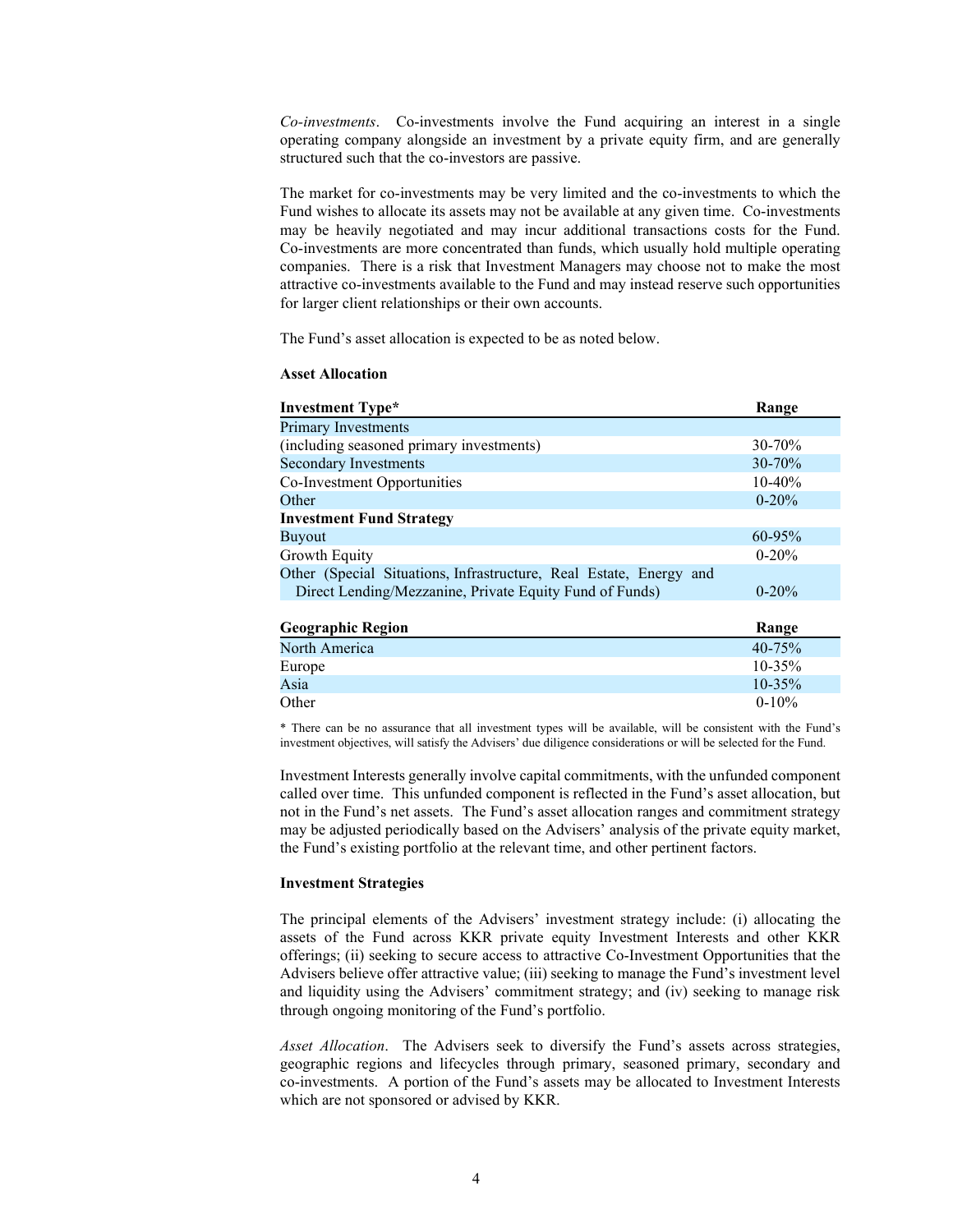*Access*. The Fund will provide Shareholders with access to Investment Interests that are generally unavailable to the investing public due to resource requirements and high investment minimums. KKR has agreed with the Fund to provide information to the Fund of the type and scope (and with the same frequency) it customarily provides to KKR's large institutional investors, as well as provide certain marketing and relationship management support services to the Advisers.

*Commitment Strategy.* The Advisers plan to use secondaries, co-investments and overcommitments (as described below), to minimize the "cash drag" on the Fund's returns as compared to its invested capital. Cash drag refers to the opportunity cost of a fund holding a portion of its assets in cash and cash equivalents to meet unfunded obligations, take advantage of future investment opportunities, or provide potential liquidity to shareholders. The Advisers intend to manage the Fund's commitment strategy with a view towards balancing liquidity while maintaining a high invested level. Capital commitments to primary investments are generally not deployed immediately. Instead, the unfunded component is called over time as underlying investments are identified, which may take a period of several years. Underlying investments made early in a fund's lifecycle can potentially be realized (generating distributions) prior to a fund's capital commitments being fully called. As a result, a significant invested level, particularly in primary investments, could be difficult to achieve and maintain without an appropriate commitment strategy. The Advisers will seek to address this challenge by, among other methods, over-committing to Investment Interests. The Fund will retain cash and cash equivalents, or have credit available via a credit facility (as discussed below), in sufficient amounts to satisfy capital calls from Investment Interests.

The commitment strategy will aim to keep the Fund substantially invested and to minimize cash drag where possible by making commitments based on anticipated future distributions from existing underlying investments. The commitment strategy will also take anticipated Fund level cash flows into account, such as those relating to new subscriptions, the tender of Shares by Shareholders, and any distributions made to Shareholders that are not reinvested. To forecast underlying cash flows, the Advisers will utilize a proprietary model that incorporates historical data, actual observations, insights from KKR and projections made by the Advisers.

*Risk Management*. The long-term nature of private equity investments requires ongoing risk management. The Advisers will seek to maintain close contact with the Investment Managers and to monitor the performance of Investment Interests and underlying investments that are material positions in the Fund. In particular, the Advisers will seek to: track operating information and other pertinent details; participate in periodic conference calls with Investment Managers and onsite visits where appropriate; review audited and unaudited reports; and monitor turnover in senior personnel of the Investment Manager and changes in policies.

The Advisers will seek to use a range of techniques to reduce the risk associated with the commitment strategy. These techniques may include, without limitation:

- Diversifying commitments across Investment Interests at different parts of fund lifecycles through the use of seasoned primary and secondary investments;
- Actively managing cash and liquid assets;
- Model and actively monitoring cash flows to avoid cash drag and maintain maximum appropriate levels of commitment; and
- Seeking to establish credit lines to provide additional liquidity, consistent with the limitations and requirements of the 1940 Act.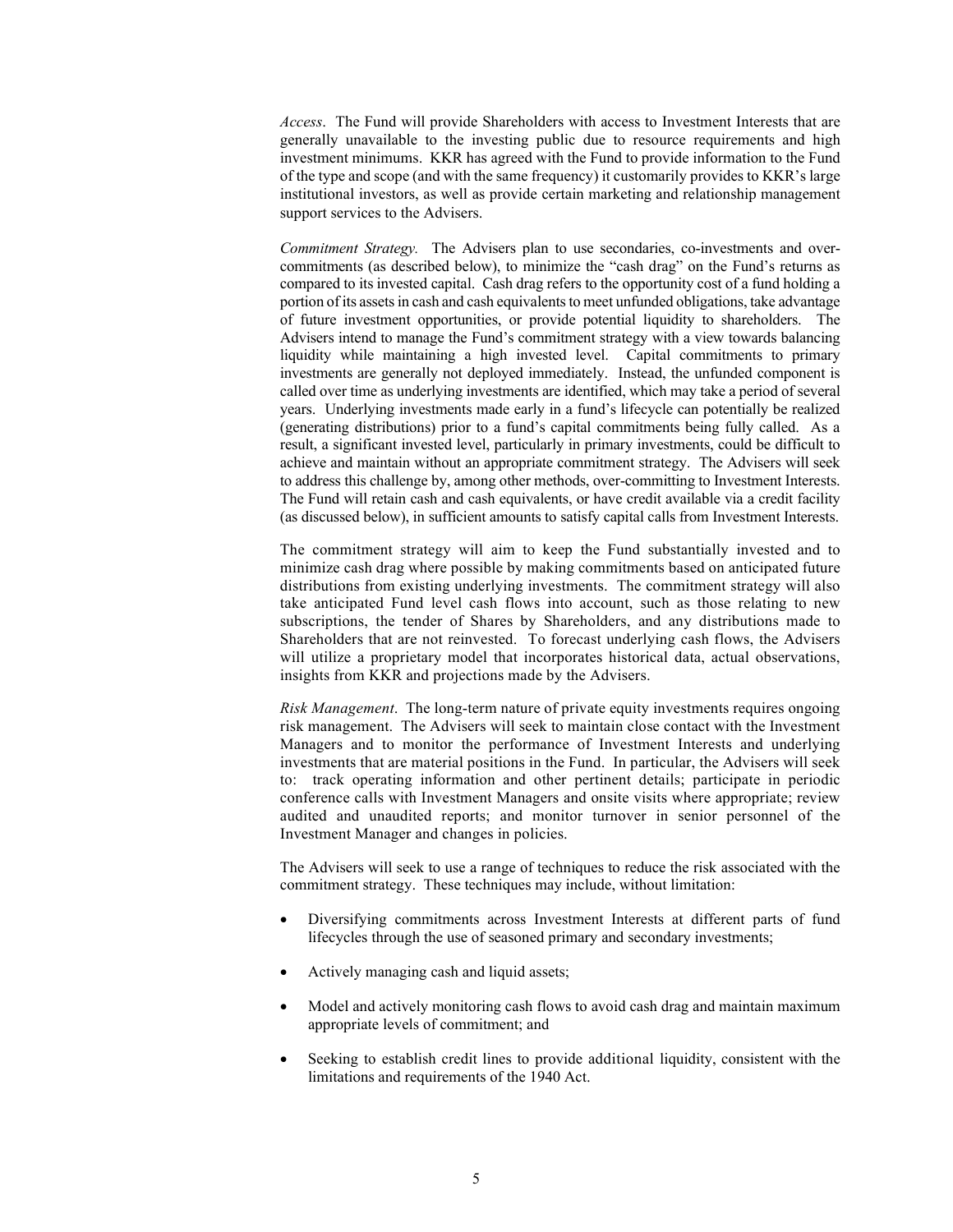To enhance the Fund's liquidity, particularly in times of possible net outflows through the tender of Shares by Shareholders, the Advisers may from time to time determine to sell certain of the Fund's assets.

The Fund is expected to hold liquid assets to the extent required for purposes of liquidity management., The Fund may allocate a portion of the Fund's assets in securities and vehicles that are intended to provide an investment return while offering better liquidity than private equity investments (the "Liquidity Portfolio") in order to mitigate "cash drag" while providing the necessary liquidity to support the Fund's investment activities and potential tender of Fund shares. The Liquidity Portfolio may include both fixed income and equities as well as public and private vehicles that derive their investment returns from fixed income and equity securities.

The Fund may borrow for investment purposes. The 1940 Act requires a registered investment company to satisfy an asset coverage requirement of 300% of its indebtedness, including amounts borrowed, measured at the time indebtedness occurs (the "Asset Coverage Requirement"). This means that the value of the Fund's total indebtedness may not exceed one-third of the value of its total assets, including the value of the assets purchased with the proceeds of its indebtedness.

The Advisers and their investment personnel use a range of resources to identify and source the availability of promising Investment Interests. The Advisers utilize a research-intensive investment process supplemented by the extensive use of analytical techniques to identify those Investment Managers that are exceptional and whose investment strategies, firm resources and philosophies are best positioned to outperform the market on a risk-adjusted basis.

The due diligence process includes extensive qualitative evaluation, fundamental financial analysis, and risk- reward analysis in the context of the Fund's objectives and constraints. The duediligence process is led by at least one portfolio manager and one StepStone partner, who are supported by a deal team. StepStone's Investment Committee will also be highly involved and will conducta detailed review of each opportunity that is being recommended by the deal team. The Advisers then select opportunities that they believe are appropriate for the Fund and well-positioned to outperform on a risk-adjusted basis.

When a potential opportunity has been identified, the deal team summarizes it in a report. Each report is reviewed and the deal team prioritizes accordingly. Through this process, the Advisers can focus their resources on the most promising opportunities. For each priority opportunity, the deal team gathers, evaluates and analyzes the information available on the underlying investments. To facilitate this process, StepStone utilizes its proprietary database that tracks information on over 23,000 operating companies, 23,000 funds and 9,000 Investment Managers. The database is critical during initial due diligence on potential secondaries, as some sellers are unwilling to share information early in the sale process. StepStone also leverages information from the independent valuation assessments produced by its monitoring and reporting team.

After initial due diligence, the Advisers validate that the opportunity fits the Fund's mandate and meets its investment objectives. The Advisers seek to finalize their diligence process by interviewing Investment Managers, placing third party reference calls, and performing sensitivity and scenario analyses. In conjunction, tax treatment and legal terms are also considered.

By allocating a substantial portion of its assets to KKR Investment Interests, the Fund seeks to benefit from the strong performance track record, investment expertise, risk management systems, valuation protocols, operational programs, personnel, accounting practices and compliance programs that may be associated with an investment firm that has a strong reputation and significant resources, which may not be available to the same extent if the Fund allocates its assets to Investment Interests managed by other Investment Managers.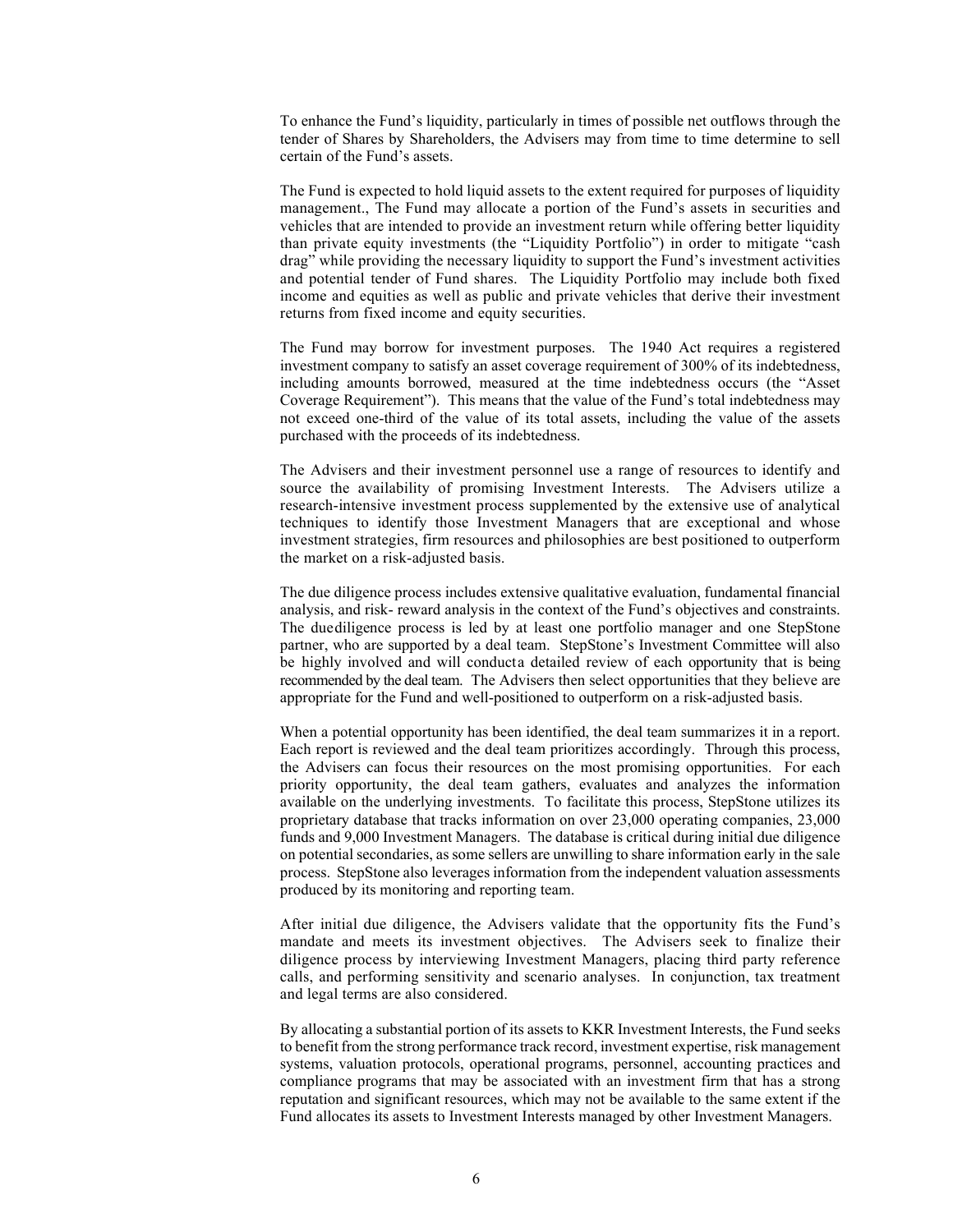Generally, the Advisers will seek to allocate no more than 25% of the Fund's assets, measured at the time of investment, in any one Investment Interest. In addition, the Fund will be limited to holding no more than 25% of any Investment Interest's economic interests, measured at the time of investment.

The Advisers may allocate the Fund's assets to Investment Interests that engage in investment strategies other than those described in this Prospectus.

The Fund is a diversified, closed-end management investment company for purposes of the 1940 Act. However, the Fund has qualified and elected, and intends to qualify in the future, to be treated as a regulated investment company ("RIC") under the Internal Revenue Code of 1986, as amended (the "Code"). To qualify as a RIC under the Code, the Fund must, among other things: (i) derive in each taxable year at least 90% of its gross income from (a) dividends, interest, payments with respect to certain securities loans, and gains from the sale or other disposition of stocks, securities or foreign currencies, or other income derived with respect to its business of investing in such stocks, securities or currencies, and (b) net income from interests in "qualified publicly traded partnerships" (as defined in the Code); and (ii) diversify its holdings so that, at the end of each quarter of the taxable year, (a) at least 50% of the value of the Fund's total assets is represented by cash and cash items (including receivables), U.S. government securities, the securities of other RICs and other securities, with such other securities of any one issuer limited for the purposes of this calculation to an amount not greater than 5% of the value of the Fund's total assets and not greater than 10% of the outstanding voting securities of such issuer, and (b) not more than 25% of the value of its total assets is invested in the securities (other than U.S. government securities or the securities of other RICs) of a single issuer, two or more issuers that the Fund controls and that are engaged in the same, similar or related trades or businesses or one or more "qualified publicly traded partnerships" (as defined in the Code). With respect to these limitations and restrictions imposed by the Code, the Fund, in appropriate circumstances, will be required to "look through" to the income, assets and investments held by the Fund and by certain Investment Interests.

The Investment Interests are not subject to the Fund's investment restrictions and are generally subject to few investment limitations. To the extent permitted by the 1940 Act, the Fund may borrow for investment purposes. The Fund has no obligation, and does not intend, to enter into any hedging transactions.

**RISK FACTORS** An investment in the Fund involves a high degree of risk and may involve loss of capital, up to the entire amount of a Shareholder's investment. Other risks include:

- The Fund expects to allocate a substantial portion of its assets to Investment Interests managed by Investment Managers affiliated with KKR, and therefore may be less diversified, and more subject to concentration risk and/or Investment Managerspecific risk, than other private equity fund of funds. If the Fund determines that its focus on KKR Investment Interests is no longer appropriate or desirable, the Fund would allocate its assetsto other Investment Interests which may expose the Fund to other risksor make it more difficult for the Fund to achieve its investment objective.
- The Fund's performance depends upon the performance of the Investment Managers and selected strategies, the adherence by such Investment Managers to such selected strategies, the instruments used by such Investment Managers and the Advisers' ability to select Investment Managers and strategies and effectively allocate Fund assets among them. The Fund is organized to provide Shareholders with a multi-strategy investment program and not as an indirect way to gain access to any particular KKR or other Investment Interests.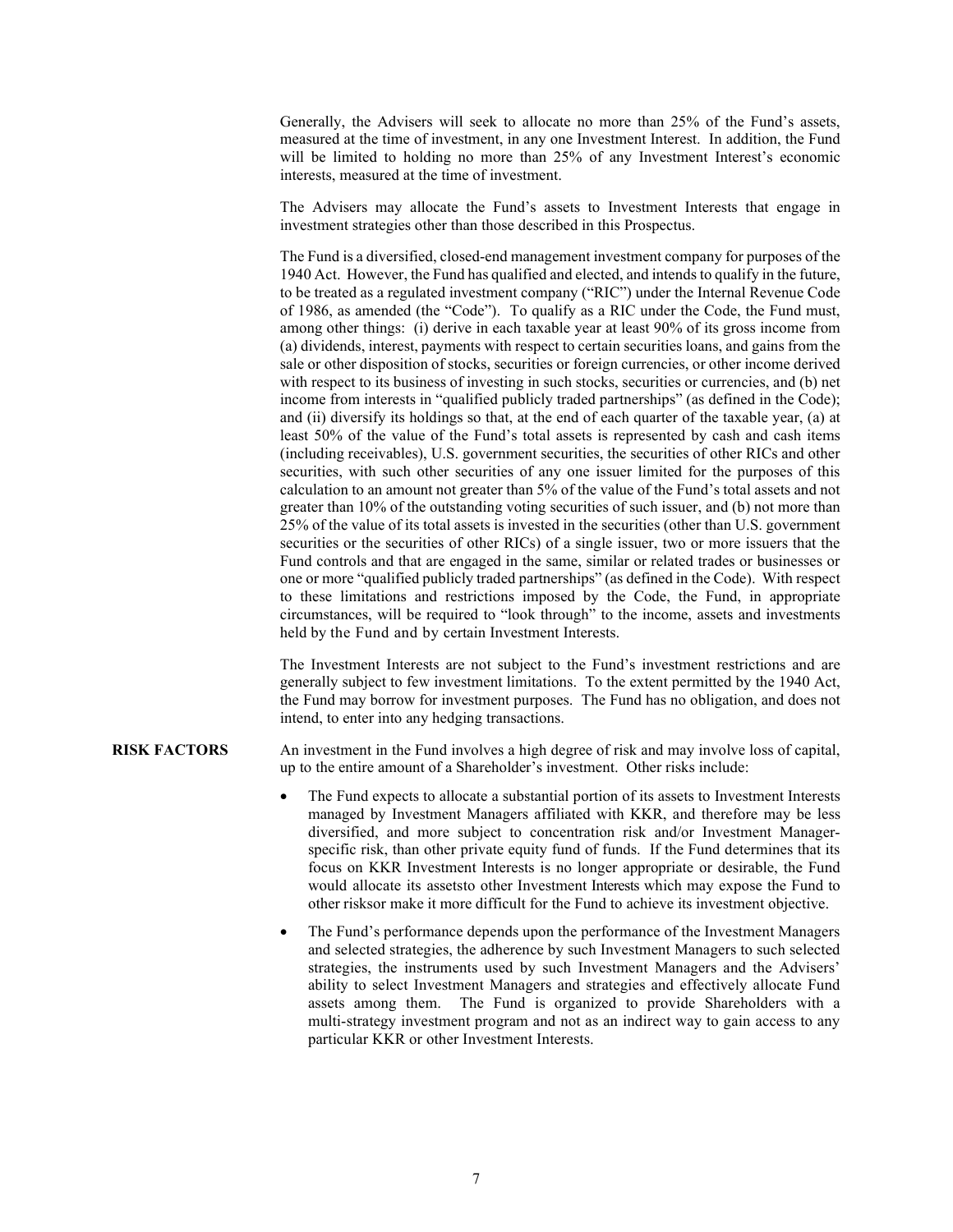- The Fund's investment portfolio will consist of Investment Interests which hold securities issued primarily by privately held companies, and operating results for the portfolio companies in a specified period will be difficult to predict. Such investments involve a high degree of business and financial risk, including those relating to the current global pandemic, that can result in substantial losses.
- The securities in which an Investment Manager may invest may be among the most junior in an operating company's capital structure and, thus, subject to the greatest risk of loss. Generally, there will be no collateral to protect such investments.
- Subject to the limitations and restrictions of the 1940 Act, the Fund may use leverage by borrowing money for investment purposes, to satisfy repurchase requests and for other temporary purposes, which may increase the Fund's volatility. Leverage is a speculative technique that exposes the Fund to greater risk and higher costs than if it were not implemented. The Fund will have to pay interest on its borrowings, which may reduce the Fund's current income.
- An Investment Manager's underlying investments, depending upon strategy, may be in operating companies whose capital structures are highly leveraged. Such investments involve a high degree of risk in that adverse fluctuations in the cash flow of such operating companies, or increased interest rates, may impair the ability to meet their obligations, which may accelerate and magnify declines in the value of any such investments in a down market.
- Shareholders will effectively bear two layers of expenses: expenses of the Fund and indirect expenses of the Investment Interests. In addition, to the extent that the Fund invests in an Investment Interest that is itself a "fund of funds,"the Fund would effectively bear a third layer of expenses.
- Fund Shareholders will have no right to receive information about the Investment Interests or Investment Managers, and will have no recourse against Investment Interests or their Investment Managers.
- The Fund and its Investment Interests are subject to risks associated with legal and regulatory changes applicable to the private equity industry.
- The Fund has qualified, and intends to qualify in the future, as a RIC under the Code, but may be subject to substantial tax liabilities if it fails to so qualify.
- The Fund is subject to, and indirectly invests in Investment Interests that are subject to, risks associated with legal and regulatory changes applicable to private equity funds.
- The Fund may allocate a substantial portion of its assets to Investment Interests that follow a particular type of strategy, which may expose the Fund to the risks of that strategy.
- To the extent that the Fund does not receive timely valuation information from the Investment Managers of its Investment Interests, the Fund's ability to accurately calculate its net asset value may impaired. Investment Managers generally provide valuations on a quarterly basis, whereas the Fund provides valuations, and issues Shares, on a monthly basis. The Fund's Investment Interests, and many of the underlying investments held by the Investment Interests, will be priced by Investment Managers in the absence of a readily available market and may be priced based on determinations of fair value, which may prove to be inaccurate. Neither the Advisers nor the Board of Trustees will be able to confirm independently the accuracy of the Investment Managers' valuations (which when audited, generally occurs only once a year). An Investment Interest's valuation information could also be inaccurate due to fraudulent activity, misvaluation or inadvertent error. The Fund may not uncover errors in valuation for a significant period of time, if ever.
- The Fund may not be able to vote on matters that require the approval of an Investment Interest's investors, including matters that could adversely affect the Fund.
- The Fund may receive an in-kind distribution of securities from an Investment Interest that are illiquid or difficult to value and difficult to dispose of.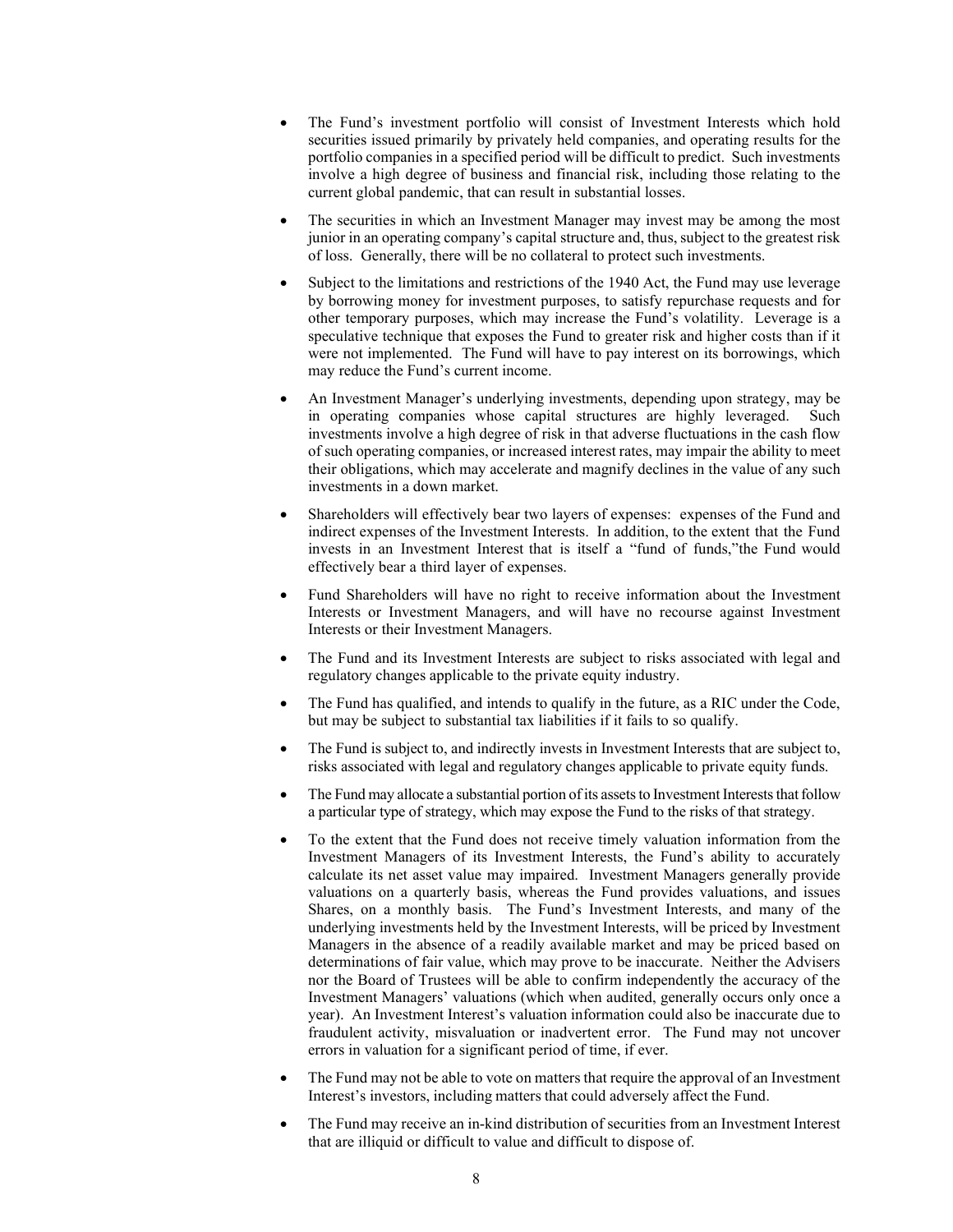- There is no market exchange available for Shares of the Fund thereby making them illiquid and difficult to dispose of.
- The Fund will allocate to multiple Investment Interests, resulting in indirect expenses, such as asset-based fees and incentive fees, that may be higher than those of other types of securities.
- Investment Interests located outside of the U.S. may be subject to withholding taxes in such jurisdictions, which may reduce the returns of the Fund.
- Investment Interests will not be registered as investment companies under the 1940 Act, and therefore the Fund, and indirectly, the Fund's Shareholders may not avail themselves of 1940 Act protections.
- The Fund will be registered as an investment company under the 1940 Act, which may limit its investment flexibility compared to a fund that is not so registered.
- Investment Managers may invest the assets of Investment Interests in early-stageventure capital which may result in or contribute to significant losses to the Fund.
- Investment Interests held by the Fund generally involve capital commitments, with the unfunded component called over time. As a result, the Fund may maintain a sizeable cash and cash equivalent position in anticipation of satisfying capital calls from Investment Interests. The overall impact on performance due to holdinga portion of the Fund's assets in cash and cash equivalents could be negative.
- The Fund will employ an "over-commitment" strategy, which could result in insufficient cash and cash equivalents to satisfy capital calls from its Investment Interests. Such a short fall would have negative impacts on the Fund, including an adverse impact on the Fund's abilityto pay for repurchases of Shares tendered by Shareholders or to meet expenses generally. If the Fund fails to satisfy capitalcalls from an Investment Interest in a timely manner, the Fund, and indirectly, the Fund's Shareholders, will generally be subject to significant penalties, including the complete forfeiture of the Investment Interest. Moreover, anyfailure by the Fund to satisfy these capital calls in a timely manner may (i) impair the Fund's ability to pursue its investment program, (ii) force the Fund to borrow, or (iii) otherwise impair the value of the Fund's investments (which could result in a devaluation of the Fund).
- Investment Managers may invest the assets of Investment Interests in securities of non-U.S. issuers, including those in emerging markets, and the Fund's assets may be allocated to Investment Interests denominated in non-U.S. currencies, thereby exposing the Fund to various risks that may not be applicable to U.S. securities.
- An Investment Manager may focus on a particular industry or sector (e.g., energy, utilities, financial services, healthcare, consumer products, industrials and technology), which may subject the Investment Interest, and thus the Fund, to greater risk and volatility than if investments had been made in issuers in a broader range of industries.
- An Investment Manager may focus on a particular country or geographic region, which may subject the Investment Interest, and thus the Fund, to greater risk and volatility thanif the focus was on a broader range of countries or geographic regions.
- An Investment Manager may focus on a limited number of securities or operating companies, which may subject the Investment Interest, and thus the Fund, to greater risk and volatility than if the focus was on a larger number of securities or operating companies.
- Secondary investments may be acquired based on incomplete or imperfect information, which may expose the Fund to contingent liabilities, counterparty risks, reputational risks and execution risks. Additionally, the absence of a recognized "market" price means that the Fund cannot be assured that it is paying an appropriate purchase price in connection with secondary investments.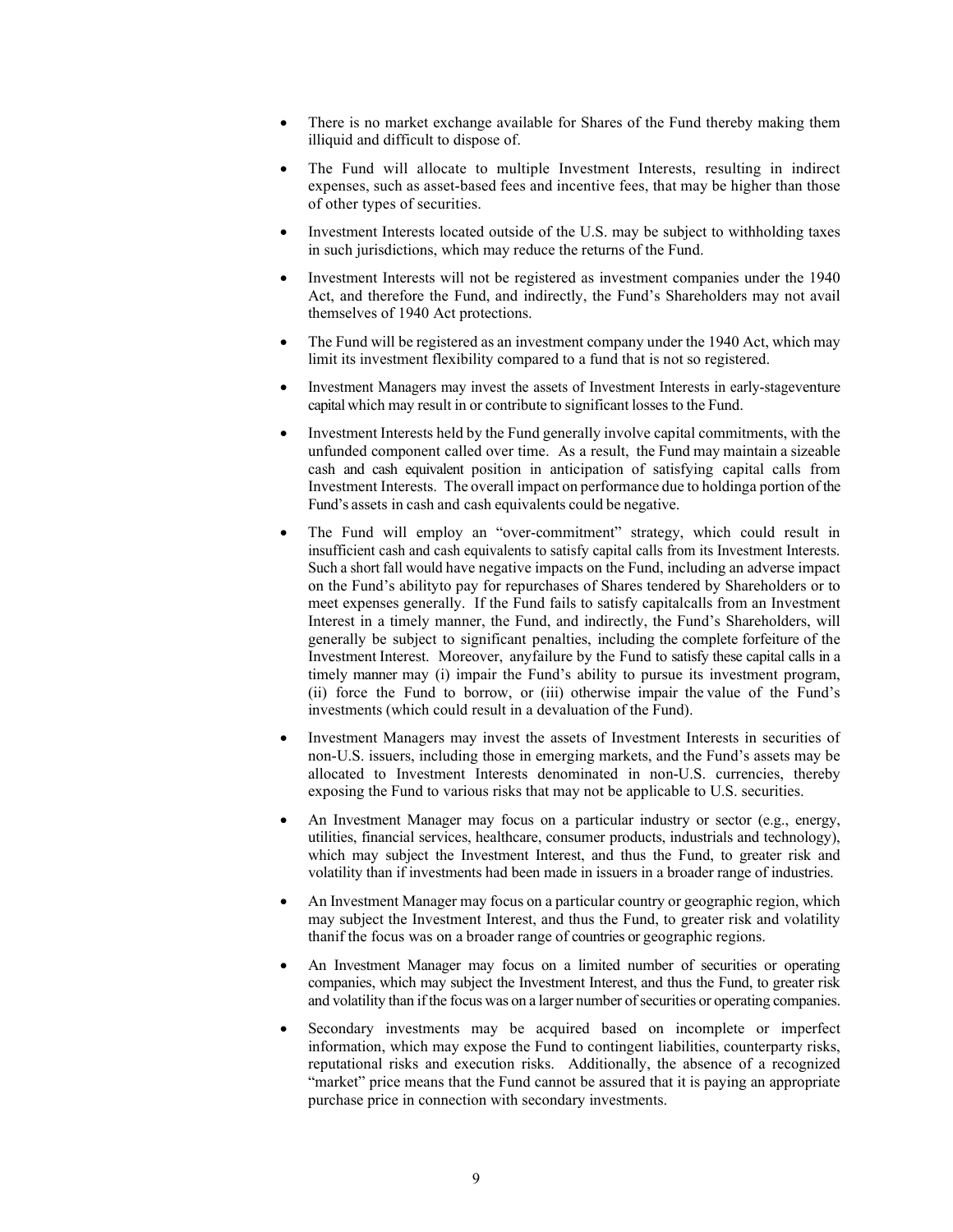- While the Advisers will conduct independent due diligence before executing a coinvestment, the Fund's ability to realize a profit on co-investments willbe particularly reliant on the expertise of the lead investor. To the extent that the lead investor assumes control of the operating company, the Fund will be reliant not only upon the lead investor's ability to research, analyze, negotiate and monitor such investments, but also on the lead investor's ability to successfully oversee the operations of the operating company. The Fund's ability to dispose of such investments is typically very limited, both by the fact that the securities are unregistered and illiquid and by contractual restrictions that may preclude the Fund from selling such investment.
- KKR personnel have no role in the Adviser's investment process. Because the Fund allocates assets mainly to private equity investments sponsored by or affiliated with KKR, KKR's substantial economic interest in the Adviser may create an incentive for the Adviser to favor the interests of KKR over the interests of the Fund in the assessment and selection of Investment Interests, the negotiation of terms, and the exercise of the Fund's rights in Investment Interests associated with KKR. iCapital Network (as defined below) and/or its affiliates may advise and/or administer other funds that may allocate to Investment Interests advised by KKR or have other relationships with KKR, which may also give rise to a conflict of interest. The Adviser's investment controls, policies and procedures, and the role of StepStone as Sub-Adviser, may help mitigate these potential conflict of interests.

# **Accordingly, the Fund should be considered a speculative investment and entails substantial risks, and a prospective investor should invest in the Fund only if it can sustain a complete loss of its investment. See "Types of Investments and Related Risks."**

LEVERAGE The Fund may borrow money in connection with its investment activities — i.e., the Fund may utilize leverage. Specifically, the Fund may borrow money through a credit facility or other arrangements to manage timing issues associated with new and existing investments (*e.g.*, to provide the Fund with temporary liquidity to allocate to new Investment Interests or to satisfy capital calls from existing Investment Interests in advance of the Fund's receipt of proceeds from existing Investment Interests).

> The 1940 Act requires a registered investment company to satisfy the Asset Coverage Requirement. The 1940 Act also requires that dividends may not be declared if this Asset Coverage Requirement is breached. The Fund's borrowings will at all times be subject to the Asset Coverage Requirement.

> Investment Interests may also utilize leverage in their investment activities. Borrowings by Investment Interests are not subject to the Asset Coverage Requirement. Accordingly, the Fund's portfolio may be exposed to the risk of highly leveraged investment programs of certain Investment Interests and the volatility of the value of Shares may be great, especially during times of a "credit crunch" and/or general market turmoil, such as that experienced during late 2008 or the current global pandemic. In general, the use of leverage by Investment Interests or the Fund may increase the volatility of the Investment Interests or the Fund. See "Types of Investments and Related Risks — Investment Related Risks — Leverage Utilized by the Fund."

#### **DISTRIBUTIONS** Distributions will be paid at least annually on the Shares in amounts representing substantially all of the net investment income and net capital gains, if any, earned each year. The Fund is not a suitable investment for any investor who requires regular dividend income.

Each Shareholder whose Shares are registered in its own name will automatically be a participant under the DRIP (as defined herein) and have all income dividends and/or capital gains distributions automatically reinvested in Shares unless such Shareholder specifically elects to receive all income, dividends and/or capital gain distributions in cash.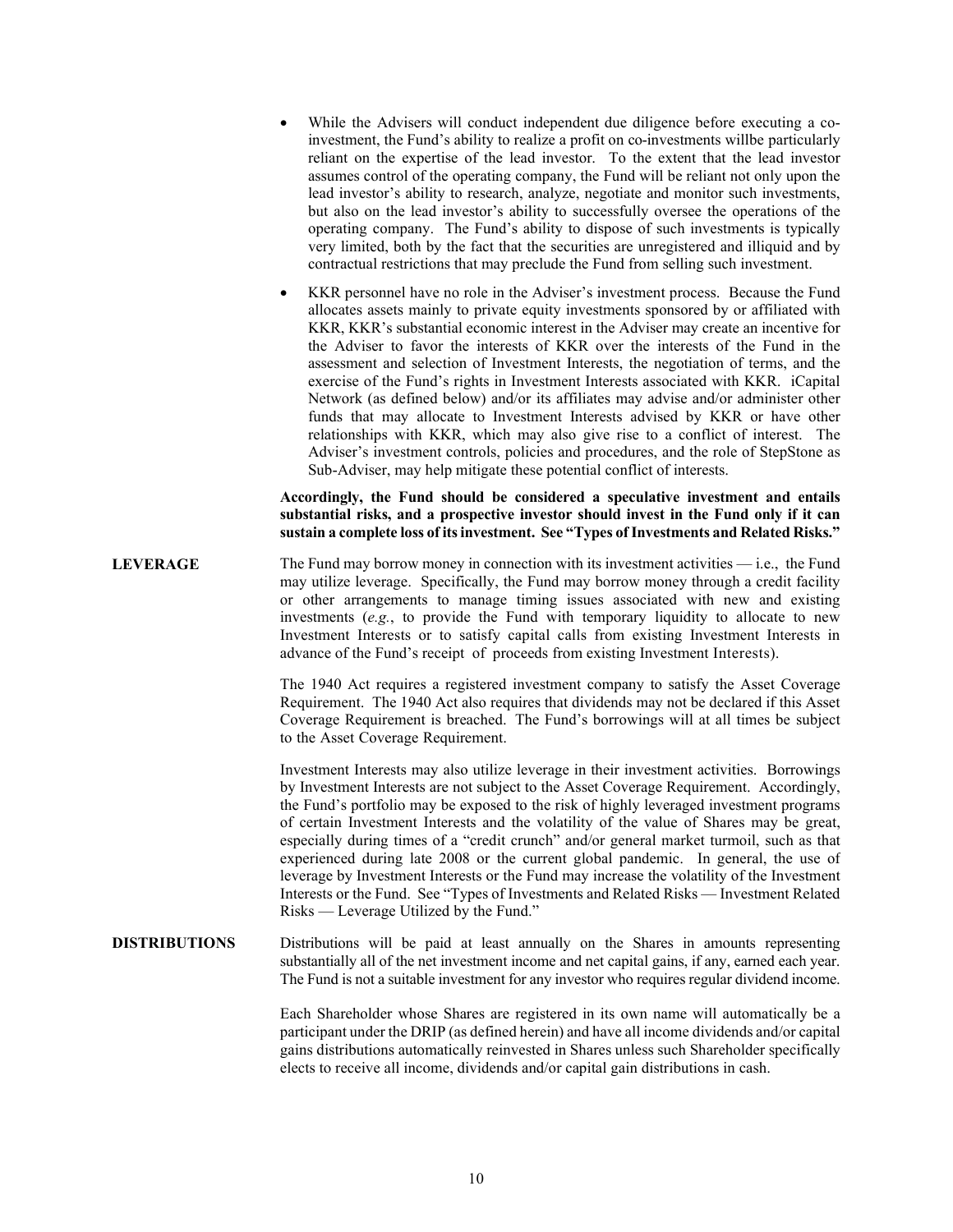| <b>POTENTIAL</b>        | By investing in the Fund, investors will have access to Investment Interests sponsored and        |
|-------------------------|---------------------------------------------------------------------------------------------------|
| <b>BENEFITS OF</b>      | advised by KKR. KKR is one of the world's largest and most diversified multi-product global       |
| <b>INVESTING IN THE</b> | investment firms. Since its founding in 1976, KKR has compiled a distinguished record of          |
| <b>FUND</b>             | performance in the private equity industry. Past performance is not indicative of future results. |
|                         | Through the Fund, "accredited investors" will have access to Investment Interests which           |
|                         | typically are not available to the investing public, or which may otherwise restrict the number   |
|                         | and type of persons whose money will be managed. Shareholders also avoid being subject to         |
|                         | the high investment minimums typically imposed by private equity funds ranging between \$5        |
|                         | million and \$20 million. Furthermore, the Fund's structure is intended to alleviate or mitigate  |
|                         | a number of the burdens typically associated with private equity fund investing, such as paying   |
|                         | capital calls on short notice and reinvesting distribution proceeds.                              |
|                         |                                                                                                   |

Because the Fund intends to qualify as a RIC under Subchapter M of the Code, it is expected to have certain attributes that are not generally found in typical private equity funds. These include providing simpler tax reports to Shareholders (i.e., 1099s instead of K-1s) and the avoidance of unrelated business taxable income for benefit plan investors and other investors that are exempt from payment of U.S. federal income tax.

**THE OFFERING** The Fund is offering its Shares on a continuous basis. Class A Shares are offered at the then-current net asset value per Share as of the date on which the purchase order is accepted, plus any applicable sales load. Class I Shares are offered at the then-current net asset value per Share as of the date on which the purchase order is accepted. Class I Shares are offered without a sales load.

> Shares may be purchased as of the first business day of each month based upon the Fund's then current net asset value. Each date on which Shares are delivered is referred to as a "Closing Date." While the Fund intends to have monthly closings, the Board of Trustees reserves the right in its sole discretion to suspend monthly closings from time to time when it believes it is in the best interests of the Fund. Each prospective investor will be required to complete an investor application (the "Investor Application") certifying that the Shares being purchased are being acquired by an Eligible Investor (defined herein). Prior to the receipt and acceptance of the Investor Application, an investor's funds will be held in escrow.

- **BOARD OF TRUSTEES**The Fund has a Board of Trustees (each member a "Trustee" and, collectively, the "Board of Trustees") that has overall responsibility for monitoring and overseeing the Fund's investment program and its management and operations. A majority of the Trustees are not "interested persons" (as defined by the 1940 Act) of the Fund or the Advisers. See "Management of the Fund."
- **THE ADVISER AND SUB-ADVISER** iCapital Registered Fund Adviser LLC serves as the Fund's investment adviser and StepStone Group LP serves as the Fund's sub-adviser.

The Adviser, a registered investment adviser, is an indirect subsidiary of Institutional Capital Network, Inc. ("iCapital Network"). iCapital Network is a financial technology company that provides tech-based solutions for advisors, their high-net-worth client base, asset managers, and banks. It is assisted in this task by affiliates including a registered investment adviser, iCapital Advisors, LLC, that provides investment advisory services and investment administration to privately offered funds, and a registered broker-dealer that provides a range of broker-dealer services, including private placement of securities and distribution of the Fund's shares. The Adviser is a newly created Delaware limited liability company formed in 2020 that provides advisory services to the Fund, which is its only client. As of December 31, 2020, iCapital Network had platform assets of \$68 billion. KKR IKPMF Alternative Holdings LLC, a wholly owned subsidiary of Kohlberg Kravis Roberts & Co. (together with its affiliates, "KKR"), a leading global investment firm, capitalized and owns economically less than 25% of the Adviser, and iCapital RFA Holding LLC ("iCapital RFA Holding"), a wholly owned subsidiary of iCapital Network, capitalized and owns more than 75% of the Adviser. iCapital RFA Holding is solely responsible for the management and day to day operations of the Adviser and holds one hundred percent of its voting interests.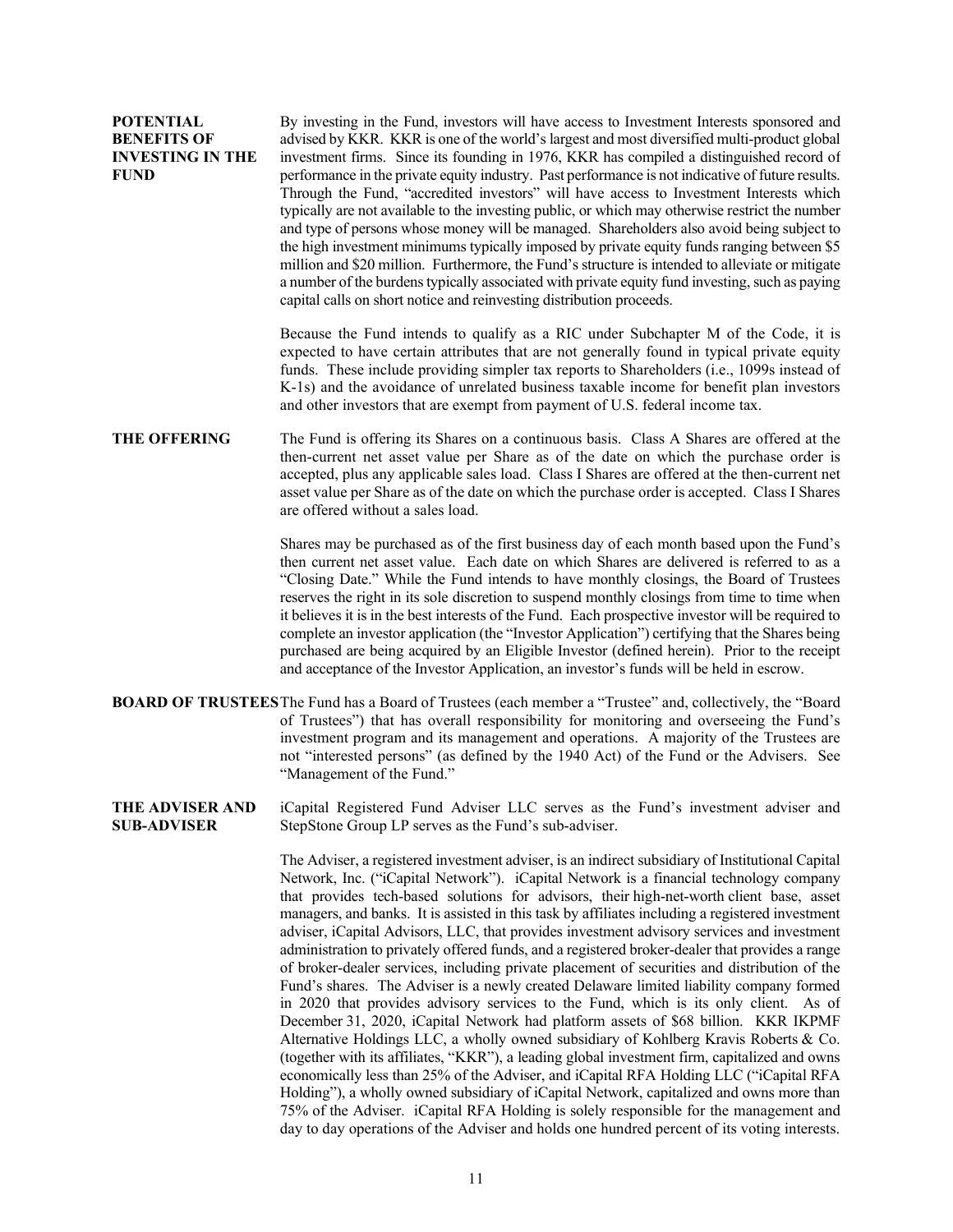The Fund and the Adviser have entered into an investment advisory agreement (the "Investment Advisory Agreement") that has an initial term expiring two years after its effective date. Thereafter, the Investment Advisory Agreement will continue in effect from year to year if its continuation is approved annually by the Board of Trustees. The Board, or the Fund's Shareholders, may terminate the Investment Advisory Agreement on 60 days' prior written notice to the Adviser.

StepStone is an independently-owned investment firm focused exclusively on private markets. The firm was formed in 2007 by an experienced team of professionals with established reputations as leading investors in the private markets industry. StepStone is a global private markets specialist overseeing (together with its related advisors) approximately \$46 billion of assets under management as of March 31, 2021. The firm creates customized portfolios for the world's most sophisticated investors using a highly disciplined, research-focused approach that prudently integrates primary fund investments, secondaries, co-investments, and mezzanine investments.

The Adviser has entered into a sub-advisory agreement (the "Sub-Advisory Agreement") with the Sub-Adviser that has an initial term expiring two years after its effective date. Thereafter, the Sub-Advisory Agreement will continue in effect from year to year if its continuation is approved annually by the Board of Trustees. The Board, the Adviser or the Fund's Shareholders, may terminate the Sub-Advisory Agreement on 60 days' prior written notice to the Sub-Adviser.

The shareholders of the Fund at a special meeting held on January 29, 2021, approved the employment of a "manager of managers" structure by the Fund, subject to receipt of appropriate SEC exemptive relief. Under such a structure, the Adviser and the Fund could enter into and materially amend investment sub-advisory agreements with unaffiliated subadvisers and wholly-owned sub-advisers with the approval of the Board, without the expense and possible delay of seeking shareholder approval through a proxy and special shareholder meeting.

# **MANAGEMENT FEE** In consideration of the advisory and other services provided by the Adviser to the Fund, the Fund pays the Adviser a monthly fee of 0.10% (1.20% on an annualized basis) of the Fund's month-end net asset value (the "Management Fee"). The Management Fee is an expense paid out of the Fund's net assets and is computed based on the value of the net assets of the Fund as of the close of business on the last business day of each month (including any assets in respect of Shares that will be repurchased as of the end of the month). See "Management Fee."

The Management Fee is in addition to the asset-based fees and incentive fees paid by the Investment Interests to the Investment Managers and indirectly paid by investors in the Fund. See "Management Fee." The Adviser pays the Sub-Adviser a monthly fee of 0.030833% (0.37% on an annualized basis) of the month-end net asset value of the Fund's investments in Investment Interests.

**FEES AND EXPENSES** The Fund will bear all expenses incurred in the business of the Fund, including any charges, allocations and fees to which the Fund is subject as an investor in the Investment Interests. The Fund will also bear certain ongoing offering costs associated with the Fund's continuous offering of Shares. The Fund, by investing in the Investment Interests, will indirectly bear its pro rata share of the expenses incurred in the business of the Investment Interests. There will be no direct or indirect payments from KKR to iCapital RF Adviser or to any third party, pursuant to any agreement or understanding, that are used to offset any expenses of the Fund. See "Summary of Fees and Expenses" and "Fund Expenses."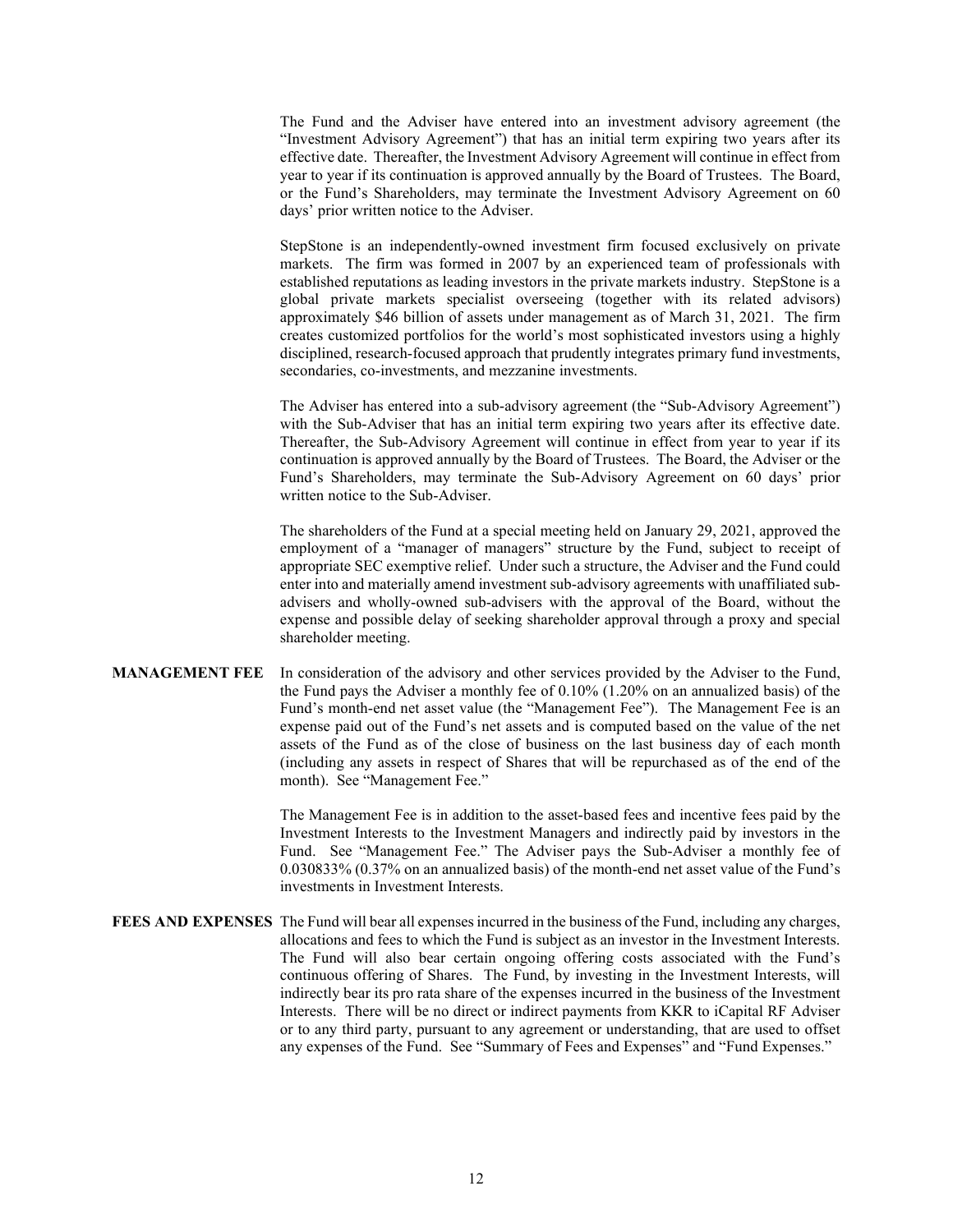#### **DISTRIBUTION OF SHARES** Under the terms of a distribution agreement (the "Distribution Agreement") with iCapital Securities, LLC (the "Distributor"), the Distributor will directly distribute Shares to investors. The Distributor is authorized to retain brokers, dealers and certain financial advisors for distribution services and to provide ongoing investor services and account maintenance services to Shareholders. The Fund will pay a monthly fee out of the net assets of Class A Shares at the annual rate of 0.60% of the aggregate net asset value of Class A Shares, determined and accrued as of the last day of each calendar month (before any repurchases of Shares) (the "Distribution and Servicing Fee"). The Fund will not pay any fee to the Distributor with respect to the distribution of Class I Shares.

The Distributor will pay various Selling Agents substantially all of the Distribution and Servicing Fee which they will use to compensate their brokerage representatives for Class A Shares sales and support. Selling Agents may charge an additional one-time sales load, assessed at the time of purchase, on Class A Shares, up to a maximum of 3.50% of the investment amount.

The Distribution and Servicing Fee is charged on an aggregate Class-wide basis, and Class A Shareholders will be subject to the Distribution and Servicing Fee as long as they hold their Class A Shares. Each compensated broker, dealer or other financial advisor is paid by the Distributor based on the aggregate net asset value of outstanding Class A Shares held by Shareholders that receive services from such broker, dealer or other financial advisor.

The Distributor may directly distribute Class A Shares to investors, and for such directly distributed shares, will retain all or a portion of the Distribution and Servicing Fee to compensate its brokerage representatives for their Class A Shares sales and support.

The Adviser may pay additional compensation out of its own resources (i.e., not Fund assets) to certain brokers and dealers that have agreed to participate in the distribution of the Fund's Shares and other intermediaries, including the Distributor, for sales and wholesaling support, and also for other services including due diligence support, account maintenance, provision of information and support services.

#### **EXPENSE LIMITATION AGREEMENT**

The Adviser has contractually entered into an "Expense Limitation and Reimbursement Agreement" with the Fund to limit until August 1, 2022 (the "Limitation Period") the amount of "Specified Expenses" (as described herein) borne by the Fund in respect of Class A and Class I Shares during the Limitation Period to an amount not to exceed 0.55% per annum of the Fund's net assets attributable to such Class (the "Expense Cap"). "Specified Expenses" is defined to include all expenses incurred in the business of the Fund, provided that the following expenses are excluded from the definition of Specified Expenses: (i) the Management Fee; (ii) Distribution and Servicing Fees in respect of any Class of Shares; (iii) interest expense and any other expenses incurred in connection with the Fund's credit facility; (iv) expenses incurred in connection with secondaries, co-investments and other investment-related expenses of the Fund; (v) taxes; and (vi) extraordinary expenses. The Adviser may extend the Limitation Period for the Fund on an annual basis. To the extent that Specified Expenses in respect of any Class of Shares for any month exceed the Expense Cap applicable to a Class of Shares, the Adviser will reimburse the Fund for expenses to the extent necessary to eliminate such excess. To the extent that the Adviser bears Specified Expenses in respect of a Class of Shares, it is permitted to receive reimbursement for any expense amounts previously paid or borne by the Adviser, for a period not to exceed three years from the date on which such expenses were paid or borne by the Adviser, even if such reimbursement occurs after the termination of the Limitation Period, provided that the Specified Expenses in respect of the applicable Class of Shares have fallen to a level below the Expense Cap and the reimbursement amount does not raise the level of Specified Expenses in respect of a Class of Shares in the month the reimbursement is being made to a level that exceeds the Expense Cap.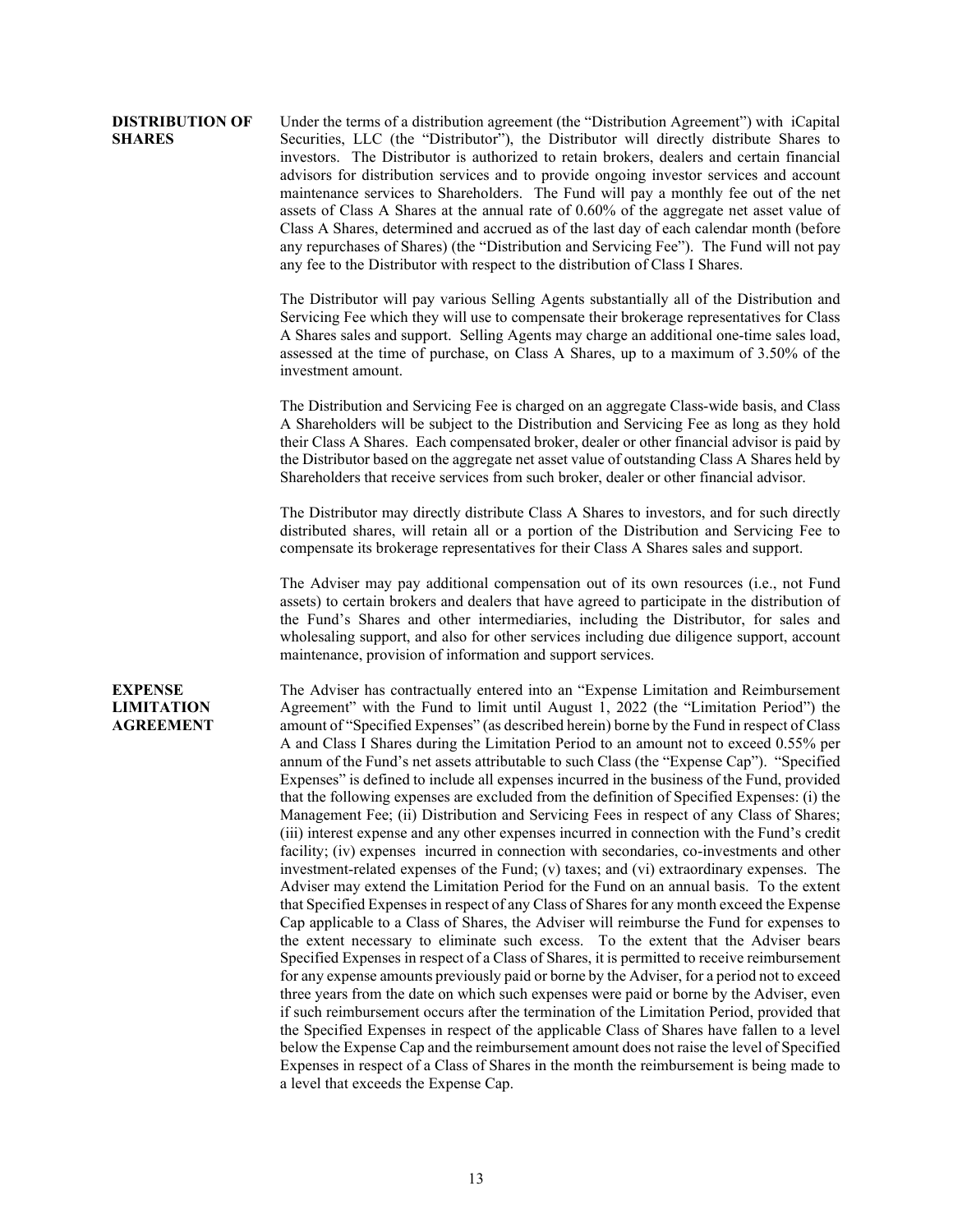# **CONFLICTS OF INTEREST** The Advisers, the Investment Managers and their respective affiliates may conduct investment activities for their own accounts and other accounts they manage that may give rise to conflicts of interest that may be disadvantageous to the Fund. Additionally, certain Investment Managers may face conflicts of interests stemming from their affiliation with KKR. Although KKR will have no rights to make any investment decisions on behalf of the Advisers, KKR is expected to provide certain non-investment related services to the Advisers for the benefit of the Advisers and/or the Fund. Such services may include making appropriate personnel available for presentations, providing information for the Fund to prepare its tax reporting, providing administrative support in connection with capital commitments to or sales of KKR Investment Interests and such other functions as agreed to from time to time. An affiliate of KKR is also expected to provide certain marketing support services to the Fund. Such services may include marketing the Fund across wire-houses, private banks, regional broker- dealers and independent wealth firms. See "Conflicts of Interest." **PURCHASE OF SHARES** The minimum initial investment in the Fund by an investor is \$25,000. Additional investments in the Fund must be made in a minimum amount of \$10,000. The minimum initial and additional investments may be reduced by the Fund with respect to employees, officers or Trustees of the Fund, the Adviser or their affiliates. The Fund accepts initial and additional purchases of Shares as of the first day of each calendar month. The investor must submit a completed Investor Application form five business days before the applicable purchase date. All purchases are subject to the receipt of immediately available funds three business days prior to the applicable purchase date in the full amount of the purchase. An investor who misses one or both of these deadlines will have the effectiveness of its investment in the Fund delayed until the following month. Despite having to meet the earlier application and funding deadlines described above, the Fund does not issue the Shares purchased (and an investor does not become a Shareholder with respect to such Shares) until the applicable purchase date, i.e., the first day of the relevant calendar month. Consequently, purchase proceeds do not represent capital of the Fund, and do not become assets of the Fund, until such date. Any amounts received in advance of the initial or subsequent purchases of Shares are placed in a non-interest-bearing account with the Transfer Agent (as defined herein) prior to their investment in the Fund, in accordance with Rule 15c2-4 under the Securities Exchange Act of 1934, as amended (the "1934 Act"). The Fund reserves the right to reject any purchase of Shares in certain limited circumstances (including, without limitation, when it has reason to believe that a purchase of Shares would be unlawful). Unless otherwise required by applicable law, any amount received in advance of a purchase ultimately rejected by the Fund will be returned to the prospective investor. See "Other Risks — Possible Exclusion of a Shareholder Based on Certain Detrimental Effects." **ELIGIBLE INVESTORS**  Each investor will be required to certify that the Shares are being acquired directly or indirectly for the account of an "accredited investor" as defined in Rule 501(a) of Regulation D promulgated under the 1933 Act. Shareholders who are "accredited investors" are referred to in this Prospectus as "Eligible Investors." Existing Shareholders seeking to purchase additional Shares will be required to qualify as "Eligible Investors" at the time of the additional purchase. The Distributor and/or any Selling Agent may impose additional eligibility requirements on investors who purchase Shares through the Distributor or such Selling Agent. The Distributor or any RIA who offers Class I Shares may impose additional eligibility requirements on investors who purchase Class I Shares from the Distributor through such RIA. Each prospective Shareholder must submit a completed Investor Application acceptable to the Adviser, certifying, among other things, that the Shareholder is an Eligible Investor and will not transfer the Shares purchased except in the limited circumstances permitted. The Adviser may from time to time impose stricter or less stringent eligibility requirements. If an Investor Application is not accepted by the Fund by the Closing Date, the subscription will not be accepted at such Closing Date.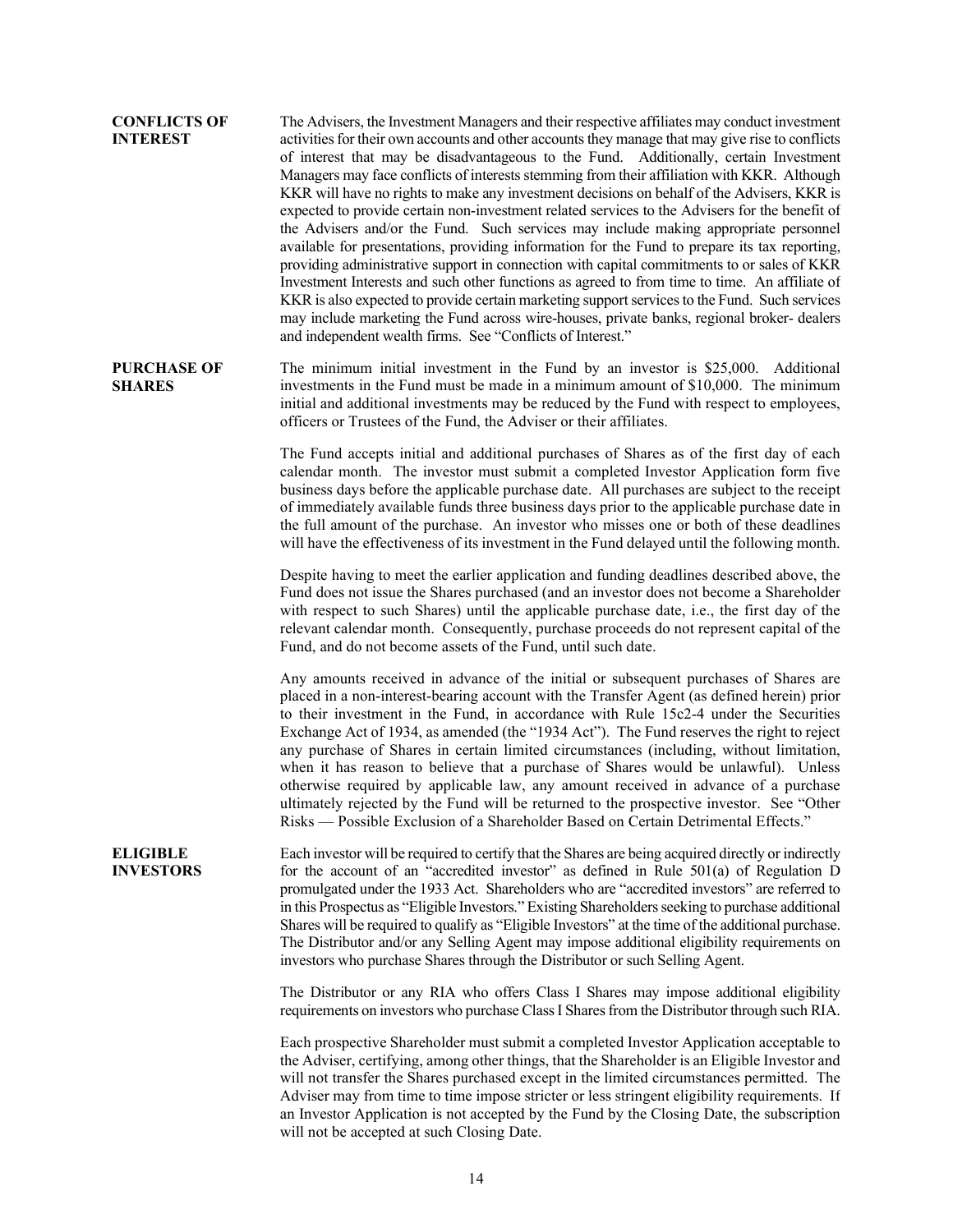**INVESTOR SUITABILITY An investment in the Fund involves a considerable amount of risk.** A Shareholder may lose money. Before making an investment decision, a prospective investor should (i) consider the suitability of this investment with respect to the investor's investment objectives and personal situation and (ii) consider factors such as the investor's personal net worth, income, age, risk tolerance and liquidity needs. The Fund is an illiquid investment. Shareholders have no right to require the Fund to redeem their Shares in the Fund. See "Other Risks — Closed-End Fund; Liquidity Risks." **In addition, Shareholders who require minimum annual distributions from a retirement account through which they hold Shares should consider the Fund's schedule for repurchase offers and submit repurchase requests accordingly.** See "Repurchases and Transfers of Shares — Repurchases of Shares." **VALUATION** The Investment Interests will invest a large percentage of their assets in certain securities and other financial instruments that do not have readily ascertainable market prices and will be valued by the respective Investment Managers. The Fund has adopted valuation procedures pursuant to which it will fair value its interests in Investment Interests. These valuation procedures, which have been approved by the Board of Trustees of the Fund, provide that the valuations determined by the Investment Managers will be reviewed by the Advisers. However, neither the Advisers nor the Board of Trustees will be able to confirm independently the accuracy of the Investment Managers' valuations (which are unaudited, except at year-end). Accordingly, the Fund will generally rely on such valuations, which are provided on a quarterly basis, even in instances where an Investment Manager may have a conflict of interest in valuing the securities. Furthermore, the Investment Interests will typically provide the Advisers with only estimated net asset values or other valuation information on a quarterly basis, and such data will be subject to revision through the end of each Investment Interest's annual audit. While such information is provided on a quarterly basis, the Fund will provide valuations, and will issue Shares, on a monthly basis. **UNLISTED CLOSED-END STRUCTURE; LIMITED LIQUIDITY AND TRANSFER RESTRICTIONS** The Fund has been organized as a closed-end management investment company. Closedend funds differ from open-end management investment companies (commonly known as mutual funds) in that investors in a closed-end fund do not have the right to redeem their shares on a daily basis. To meet daily redemption requests, mutual funds are subject to more stringent regulatory limitations than closed-end funds. A Shareholder will not be able to redeem his, her or its Shares on a daily basis because the Fund is a closed-end fund. In addition, the Fund's Shares are subject to restrictions on transferability and liquidity will be provided by the Fund only through limited repurchase offers or transfer of shares described below. An investment in the Fund is suitable only for investors who can bear the risks associated with the limited liquidity of the Shares and should be viewed as a long-term investment. See "Other Risks — Closed-End Fund; Liquidity Risks." **REPURCHASES OF SHARES BY THE FUND** No Shareholder has the right to require the Fund to redeem his, her or its Shares. The Fund may from time to time offer to repurchase Shares pursuant to written tenders by Shareholders. The Adviser will recommend to the Board (subject to its discretion) that the Fund offer to repurchase Shares from Shareholders on a quarterly basis in an amount not to exceed 5% of the Fund's net asset value. Any repurchase of Shares from a Shareholder which were held for less than one year (on a first-in, first-out basis) will be subject to an "Early Repurchase Fee" equal to 2% of the net asset value of any Shares repurchased by the Fund that were held for less than one year. If an Early Repurchase Fee is charged to a Shareholder, the amount of such fee will be retained by the Fund. There is no minimum number of Shares which must be repurchased in any repurchase offer. The Fund has no obligation to repurchase Shares at any time; any such repurchases will only be made at such times, in such amounts and on such terms as may be determined by the Board of Trustees, in its sole discretion. In determining whether the Fund should offer to repurchase Shares, the Board of Trustees will consider the recommendations of the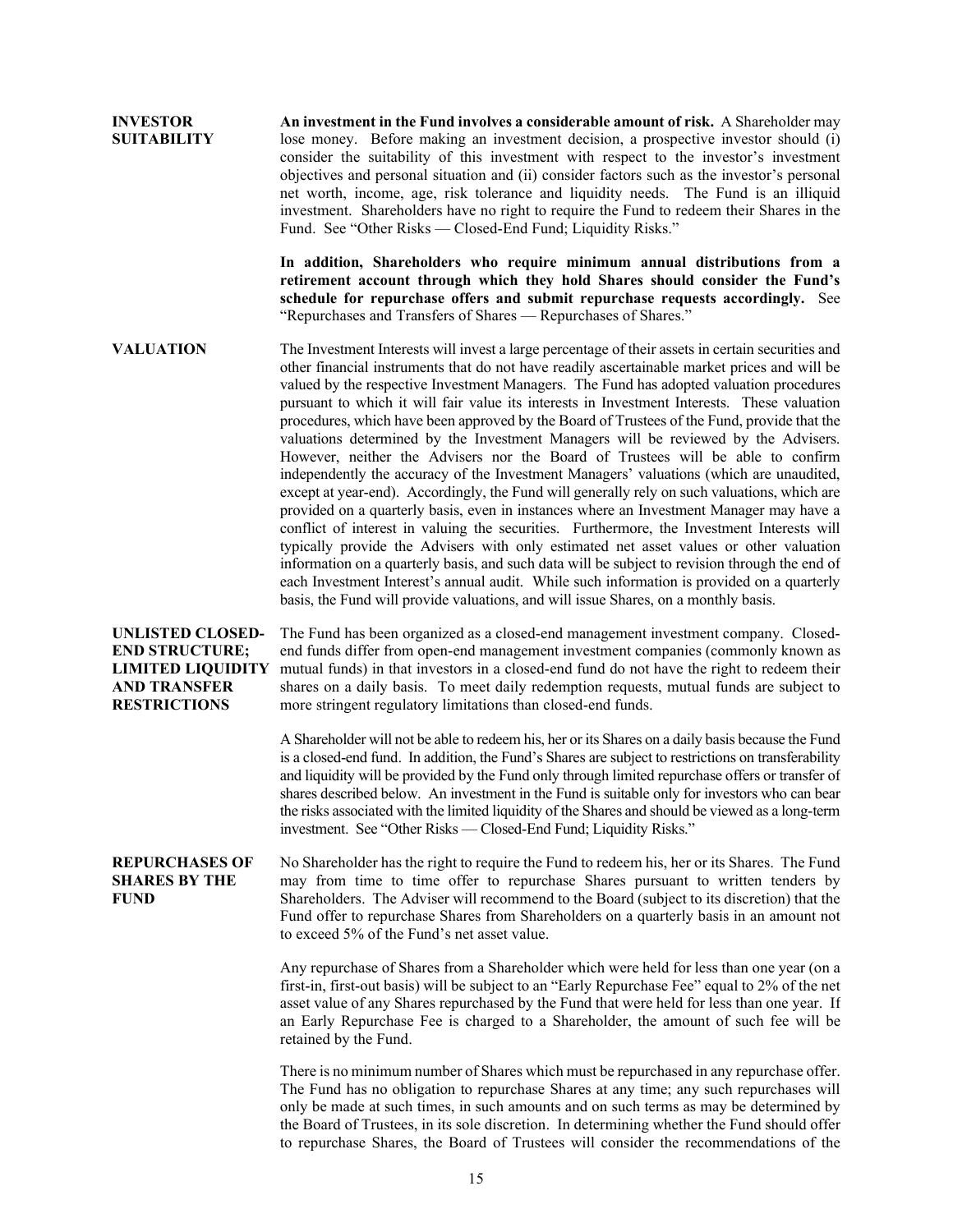Adviser as to the timing of such an offer, as well as a variety of operational, business and economic factors. The Adviser expects that, generally, it will recommend to the Board of Trustees that the Fund offer to repurchase Shares from Shareholders quarterly, with such repurchases to be offered at the Fund's net asset value per share as of March 31, June 30, September 30 and December 31, as applicable. Each repurchase offer will generally commence approximately 45 days prior to the applicable repurchase date.

If a repurchase offer is oversubscribed by Shareholders who tender Shares, the Fund will repurchase a pro rata portion by value of the Shares tendered by each Shareholder, extend the repurchase offer, or take any other action with respect to the repurchase offer permitted by applicable law. The Fund also has the right to repurchase all of a Shareholder's Shares at any time if the aggregate value of such Shareholder's Shares is, at the time of such compulsory repurchase, less than the minimum initial investment applicable for the Fund. In addition, the Fund has the right to repurchase Shares of Shareholders if the Fund determines that the repurchase is in the best interest of the Fund or upon the occurrence of certain events specified in the Fund's Agreement and Declaration of Trust.

The Fund has agreed to provide Shareholders with a minimum repurchase threshold (the "Repurchase Threshold") which shall be tested on a quarterly basis (commencing at close of the fiscal quarter ending on or about the third anniversary of the Fund's launch of operations) and which shall be met if either of the following conditions is satisfied over the period encompassed by the most recent four fiscal quarters:

- (1) the Fund offers one quarterly repurchase of its Shares in which all Shares that were tendered by Shareholders are repurchased by the Fund; or
- (2) Shares have been repurchased by the Fund over the period such that, the aggregate of the quarterly ratio of the value of shares repurchased divided by the total value of outstanding Shares not subject to an Early Repurchase Fee is at least 12%.

The Repurchase Threshold does not guarantee that the Fund will offer to repurchase shares in any given quarter. When the Fund does make an offer to repurchase Shares, a Shareholder may not be able to liquidate all of their Shares either in response to that repurchase offer, or over the course of several repurchase offers. If a repurchase offer is oversubscribed by Shareholders, the Fund may repurchase only a pro rata portion by value of the Shares tendered by each Shareholder, extend the repurchase offer, or take any other action with respect to the repurchase offer permitted by applicable law.

If neither condition of the Repurchase Threshold has been satisfied over the most recent four fiscal quarters, or a repurchase offer period ends with more than 50% of the Fund's outstanding Shares by value having been tendered in response to that repurchase offer, the Fund's Board of Trustees will call a special meeting of Shareholders at which Shareholders will be asked to vote on whether to liquidate the Fund. See "Voting" and "Additional Information about the Fund." If Shareholders do not vote to liquidate the Fund, testing of the Repurchase Threshold will be suspended and will be resumed at the close of the fourth fiscal quarter end following such vote. If Shareholders do vote to liquidate the Fund, the Adviser will seek to liquidate the Fund's assets over a three year period, after which the Adviser will waive all Management Fees otherwise payable by the Fund.

The Fund's investments in Investments Funds are generally subject to lengthy lock-up periods during which the Fund will not be able to dispose of such investments except through secondary transactions with third parties, which may occur at a significant discount to NAV and which may not be available at any given time. There is no assurance that third parties will engage in such secondary transactions and the Fund may require and be unable to obtain the Investment Interest's consent to effect such transactions. The Fund may need to suspend or postpone repurchase offers if it is not able to dispose of its interests in Investment Interests in a timely manner. See "Repurchases and Transfers of Shares — No Right of Redemption" and "— Repurchases of Shares."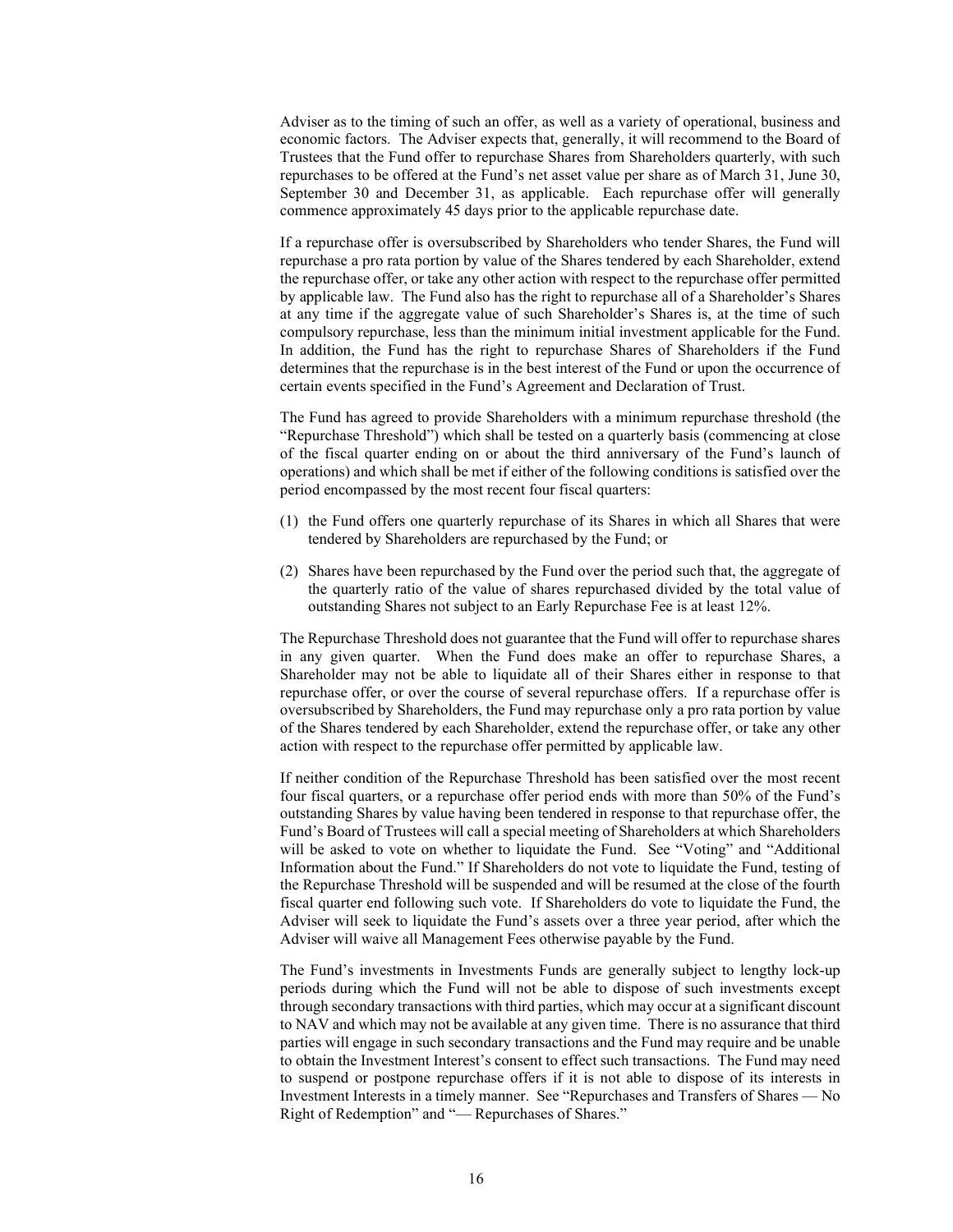<span id="page-24-0"></span>

| <b>SUMMARY OF</b><br><b>TAXATION</b>                                    | The Fund has qualified and elected, and intends to qualify in the future, to be treated as a<br>RIC under Subchapter M of the Code. For each taxable year that the Fund so qualifies, the<br>Fund will generally not be subject to U.S. federal income tax on its taxable income and<br>gains that it distributes as dividends for U.S. federal income tax purposes to Fund<br>Shareholders. The Fund intends to distribute its income and gains in a way that it should<br>not be subject to an entity-level income tax on certain undistributed amounts. These<br>distributions generally will be taxable as ordinary income or capital gains to the<br>Shareholders, whether or not they are reinvested in Shares. U.S. federally tax-exempt<br>investors generally will not recognize unrelated business taxable income with respect to an<br>investment in Shares as long as they do not borrow to make such investment.                                                                                                                                                                                                                                                                                                                                                                           |
|-------------------------------------------------------------------------|---------------------------------------------------------------------------------------------------------------------------------------------------------------------------------------------------------------------------------------------------------------------------------------------------------------------------------------------------------------------------------------------------------------------------------------------------------------------------------------------------------------------------------------------------------------------------------------------------------------------------------------------------------------------------------------------------------------------------------------------------------------------------------------------------------------------------------------------------------------------------------------------------------------------------------------------------------------------------------------------------------------------------------------------------------------------------------------------------------------------------------------------------------------------------------------------------------------------------------------------------------------------------------------------------------|
|                                                                         | Certain of the Investment Interests in which the Fund invests may be classified as<br>partnerships for U.S. federal income tax purposes. Accordingly, for the purpose of<br>satisfying certain of the requirements for qualification as a RIC, the Fund will, in<br>appropriate circumstances, be required to "look through" to the character of the income,<br>assets and investments held by the Fund and certain of the Investment Interests. However,<br>Investment Interests generally are not obligated to disclose the contents of their portfolios.<br>This lack of transparency may make it difficult for the Advisers to monitor the sources of<br>the Fund's income and the diversification of its assets, and otherwise comply with<br>Subchapter M of the Code, and ultimately may limit the universe of Investment Interests<br>in which the Fund can invest. Furthermore, although the Fund expects to receive<br>information from each Investment Manager regarding its investment performance on a<br>regular basis, in most cases there is little or no means of independently verifying this<br>information and certain Investment Managers may not provide this information on a timely<br>basis. KKR has agreed to use reasonable efforts to provide such information to the Fund. |
|                                                                         | If the Fund fails to qualify as a RIC or fails to distribute dividends for U.S. federal income<br>tax purposes generally of an amount at least equal to 90% of the sum of its net ordinary<br>income and net short-term capital gains to Shareholders in any taxable year, the Fund<br>would be subject to tax as an ordinary corporation on its taxable income (even if such<br>income and gains were distributed to its Shareholders) and all distributions out of earnings<br>and profits to Shareholders generally would be characterized as ordinary dividend income.<br>In addition, the Fund could be required to recognize unrealized gains, incur substantial<br>entity-level taxes and make certain distributions (which could be subject to interest<br>charges) before requalifying for taxation as a RIC.                                                                                                                                                                                                                                                                                                                                                                                                                                                                                  |
|                                                                         | A Shareholder that is not subject to U.S. federal income tax on its income as a result of an<br>exemption accorded under Section 501 of the Code generally will not be subject to tax on<br>amounts distributed to it by the Fund, provided that such Shareholder's acquisition of its Shares<br>is not debt-financed within the meaning of Section 514 of the Code. The Fund will inform<br>Shareholders of the amount and character of its distributions to Shareholders. See "Tax Aspects."                                                                                                                                                                                                                                                                                                                                                                                                                                                                                                                                                                                                                                                                                                                                                                                                          |
| <b>ERISA PLANS AND</b><br><b>SIMILAR TAX-</b><br><b>EXEMPT ENTITIES</b> | Investors subject to the Employee Retirement Income Security Act of 1974, as amended<br>("ERISA") or Section 4975 of the Code, including employee benefit plans, individual<br>retirement accounts (each, an "IRA"), and 401(k) and Keogh Plans may purchase Shares.<br>Because the Fund will be registered as an investment company under the 1940 Act, the<br>underlying assets of the Fund will not be considered to be "plan assets" of such plans investing<br>in the Fund for purposes of the fiduciary responsibility and prohibited transaction rules of<br>ERISA and the Code. Thus, the Adviser will not be a fiduciary within the meaning of ERISA<br>with respect to the assets of any ERISA Plan (as defined below) that becomes a Shareholder,<br>solely as a result of the ERISA Plan's investment in the Fund. See "ERISA Considerations."                                                                                                                                                                                                                                                                                                                                                                                                                                              |
| <b>REPORTS TO</b><br><b>SHAREHOLDERS</b>                                | The Fund furnishes to Shareholders as soon as practicable after the end of each calendar<br>year information on Form 1099-DIV or Form 1099-B, as appropriate, and as required by<br>law, to assist the Shareholders in preparing their tax returns. The Fund prepares, and<br>transmits to Shareholders, an unaudited semi-annual and an audited annual report within<br>60 days after the close of the period for which the report is being made, or as otherwise<br>required by the 1940 Act. Shareholders also are sent reports on at least a quarterly basis<br>regarding the Fund's operations during each quarter.                                                                                                                                                                                                                                                                                                                                                                                                                                                                                                                                                                                                                                                                                |
| <b>TERM</b>                                                             | The Fund's term is perpetual unless the Fund is otherwise terminated under the terms of<br>the Fund's organizational documents.                                                                                                                                                                                                                                                                                                                                                                                                                                                                                                                                                                                                                                                                                                                                                                                                                                                                                                                                                                                                                                                                                                                                                                         |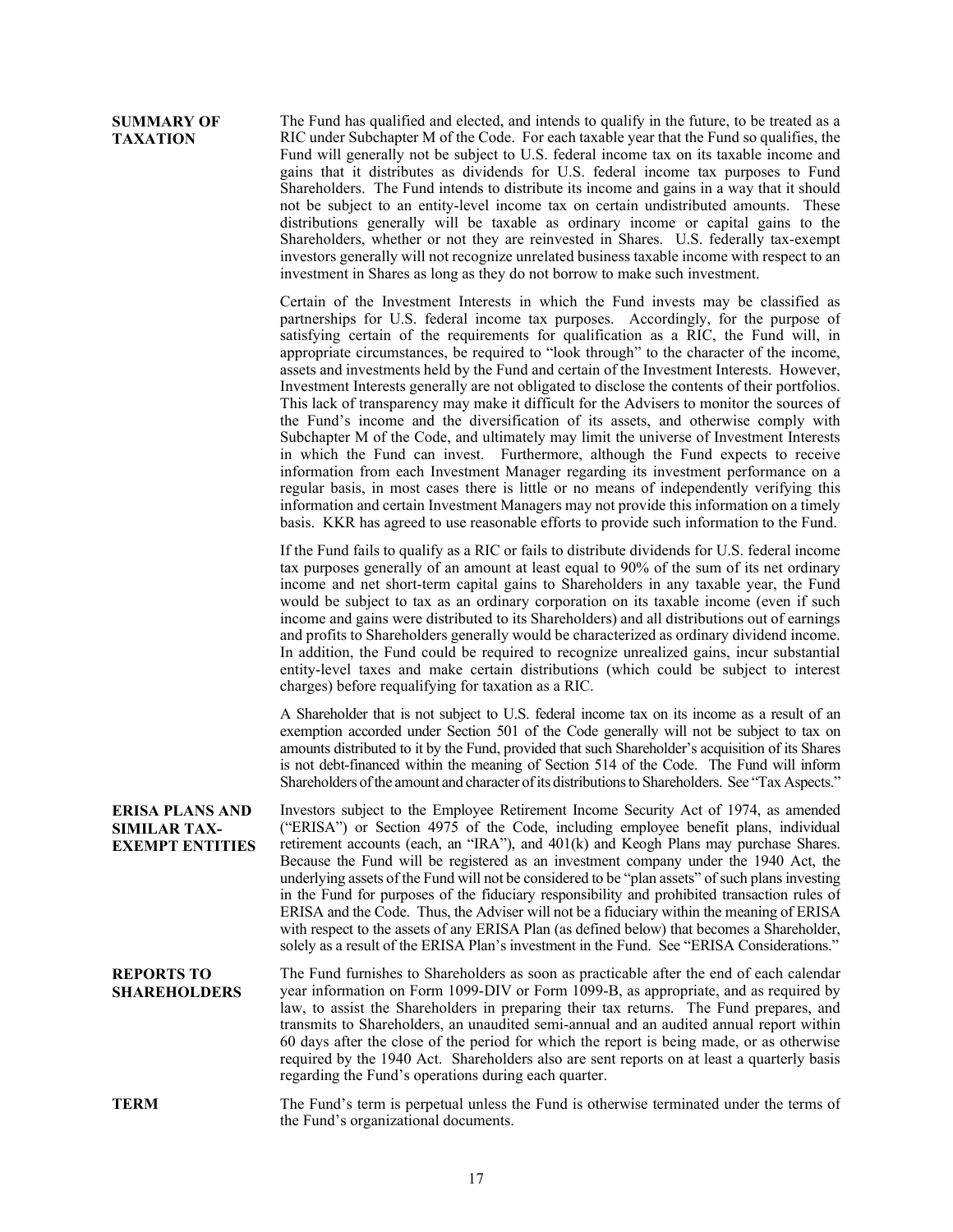#### **SUMMARY OF FEES AND EXPENSES**

The following table illustrates the fees and expenses that the Fund expects to incur and that Shareholders can expect to bear directly or indirectly.

To invest in Class A Shares of the Fund, a prospective investor must open a brokerage account with a Selling Agent or the Distributor. Any costs associated with opening such an account are not reflected in the following table or the Examples below. Investors should contact their broker or other financial professional for more information about the costs associated with opening such an account.

|                                                          | <b>Class A</b> | <b>Class I</b> |
|----------------------------------------------------------|----------------|----------------|
| <b>TRANSACTION FEES</b>                                  |                |                |
| Maximum sales load (percentage of purchase amount) $(1)$ | $3.50$ ]       | None           |
| Maximum repurchase fee $^{(2)}$                          | 2.00%          | 2.00%          |
|                                                          |                |                |
| <b>ANNUAL FUND EXPENSES</b>                              |                |                |
| (as a percentage of the Fund's net assets)               |                |                |
| Management Fee                                           | $1.20\%$       | 1.20%          |
| Acquired Fund Fees and Expenses <sup>(3)</sup>           | $1.11\%$       | 1.11%          |
| Interest Payments on Borrowed Funds <sup>(4)</sup>       | 0.16%          | 0.16%          |
| Other Expenses $(5)$                                     | $0.51\%$       | 0.50%          |
| Distribution and Servicing Fee                           | $0.60\%$       | $0.00\%$       |
| <b>Total Annual Fund Expenses</b>                        | 3.58%          | 2.97%          |

(1) Investors purchasing Class A Shares may be charged a sales load of up to 3.50% of the investment amount. The table assumes the maximum sales load is charged. The Distributor and/or a Selling Agent may, in its discretion, waive all or a portion of the sales load for certain investors. See "Plan of Distribution."

**\_\_\_\_\_\_\_\_\_\_\_\_\_\_\_\_\_**

- (2) A 2% early repurchase fee payable to the Fund will be charged with respect to the repurchase of an Investor's Shares at any time prior to the day immediately preceding the one-year anniversary of an Investor's purchase of the Shares (on a "first in-first out" basis). An early repurchase fee payable by an Investor may be waived by the Fund, in circumstances where the Board of Trustees determines that doing so is in the best interests of the Fund and in a manner as will not discriminate unfairly against any Investor. The early repurchase fee will be retained by the Fund for the benefit of the remaining Investors. See "Repurchases and Transfers of Shares."
- (3) Represents estimated operating fees and expenses of the Investment Interests in which the Fund invests. Some or all of the Investment Interests in which the Fund invests charge carried interests, incentive fees or allocations based on the Investment Interests' performance. The Investment Interests in which the Fund invests generally charge a management fee of 1.00% to 2.00% annually of committed or net invested capital, and approximately 20% of net profits as a carried interest allocation. In a given period, the management fee charged by the Investment Interests may be reduced in part by amounts received by the Investment Interests' management company for related activities, such as transaction and monitoring fees received from portfolio companies. In addition, when a portfolio company is sold and the distribution exceeds the management fee allocated to that portfolio company, the Investment Interests' management company may refund a portion of the allocated management fees. Such refunds are generally accrued by the Investment Interests as if all portfolio companies were sold at fair values. The 0.94% shown as "Acquired Fund Fees and Expenses" reflects operating expenses of the Investment Interests (e.g., management fees, administration fees and professional and other direct, fixed fees and expenses of the Investment Interests) after refunds, excluding any performance-based fees or allocations paid by the Investment Interests that are paid solely on the realization and/or distribution of gains, or on the sum of such gains and unrealized appreciation of assets distributed in-kind, as such fees and allocations for a particular period may be unrelated to the cost of investing in the Investment Interests. The most recent financial statements of the Investment Interests held by the Fund as of March 31, 2021 were the basis for the "Acquired Fund Fees and Expenses."
- (4) These expenses represent interest payments the Fund incurred in connection with its credit facility during the prior fiscal year. See "Investment Program — Leverage."
- (5) Other Expenses are estimated for the Fund's current fiscal year and include the expenses associated with the Fund's current Dividend Reinvestment Plan and the costs of reimbursing the Adviser for expense amounts previously borne by the Adviser on behalf of the Fund pursuant to the Expense Limitation and Reimbursement Agreement. Please see "Fund Expenses" for details about the Expense Limitation and Reimbursement Agreement.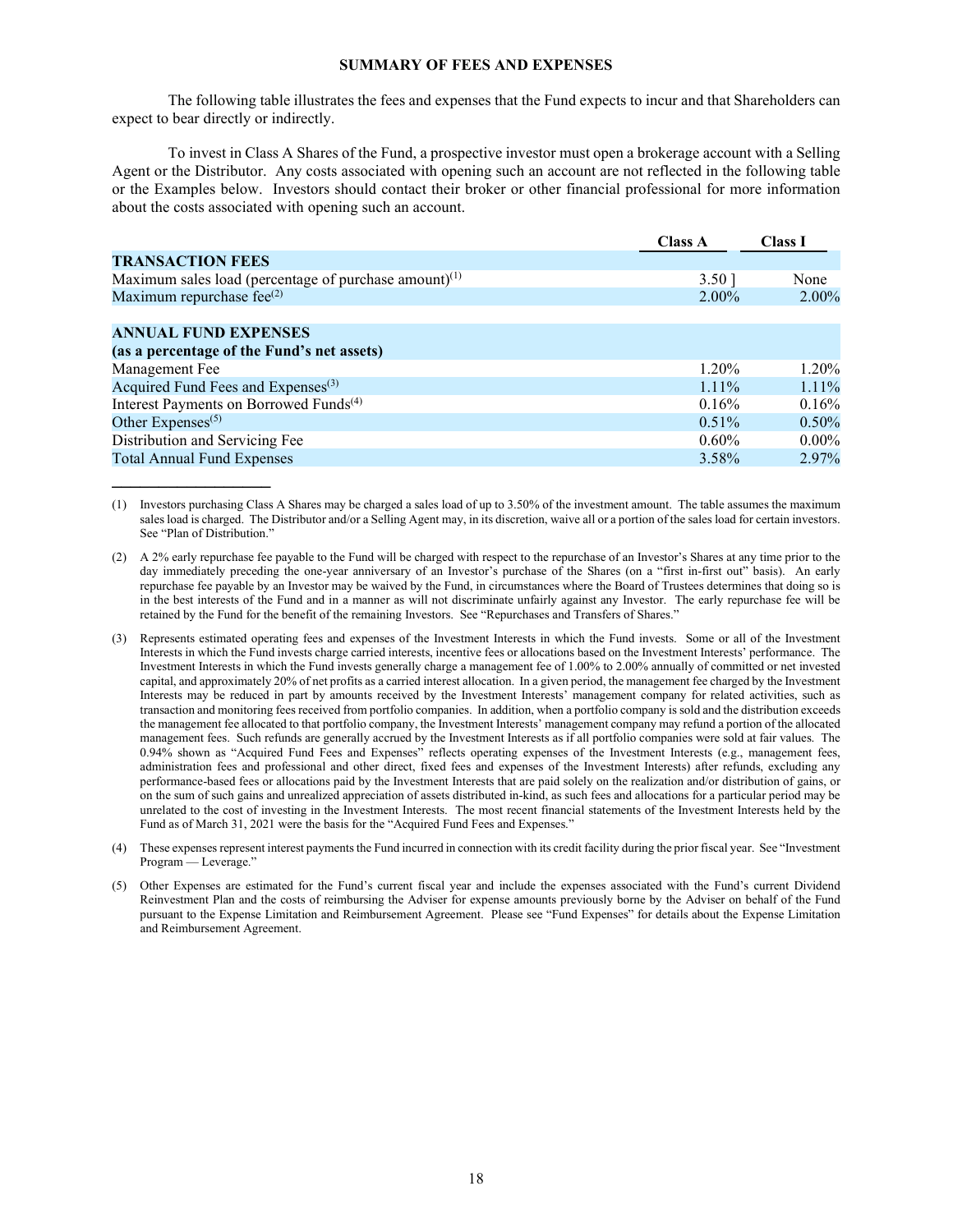# **EXAMPLE:**

You would pay the following fees and expenses on a \$1,000 investment, assuming a 5% annual return:

| <b>Class A</b> |         |         |          |
|----------------|---------|---------|----------|
| 1 year         | 3 years | 5 years | 10 years |
| \$70           | \$141   | \$214   | \$406    |
| <b>Class I</b> |         |         |          |
| 1 year         | 3 years | 5 years | 10 years |
| \$30           | \$92    | \$156   | \$329    |

**The examples should not be considered a representation of future expenses and actual expenses may be greater or less than those shown**. Moreover, the rate of return of the Fund may be greater or less than the hypothetical 5% return used in the Example.

<span id="page-26-0"></span>The purpose of the table above is to assist investors in understanding the various fees and expenses Shareholders will bear directly or indirectly. For a more complete description of the various fees and expenses of the Fund, see "Fund Expenses," "Financial Highlights," "Management Fee" and "Purchases of Shares."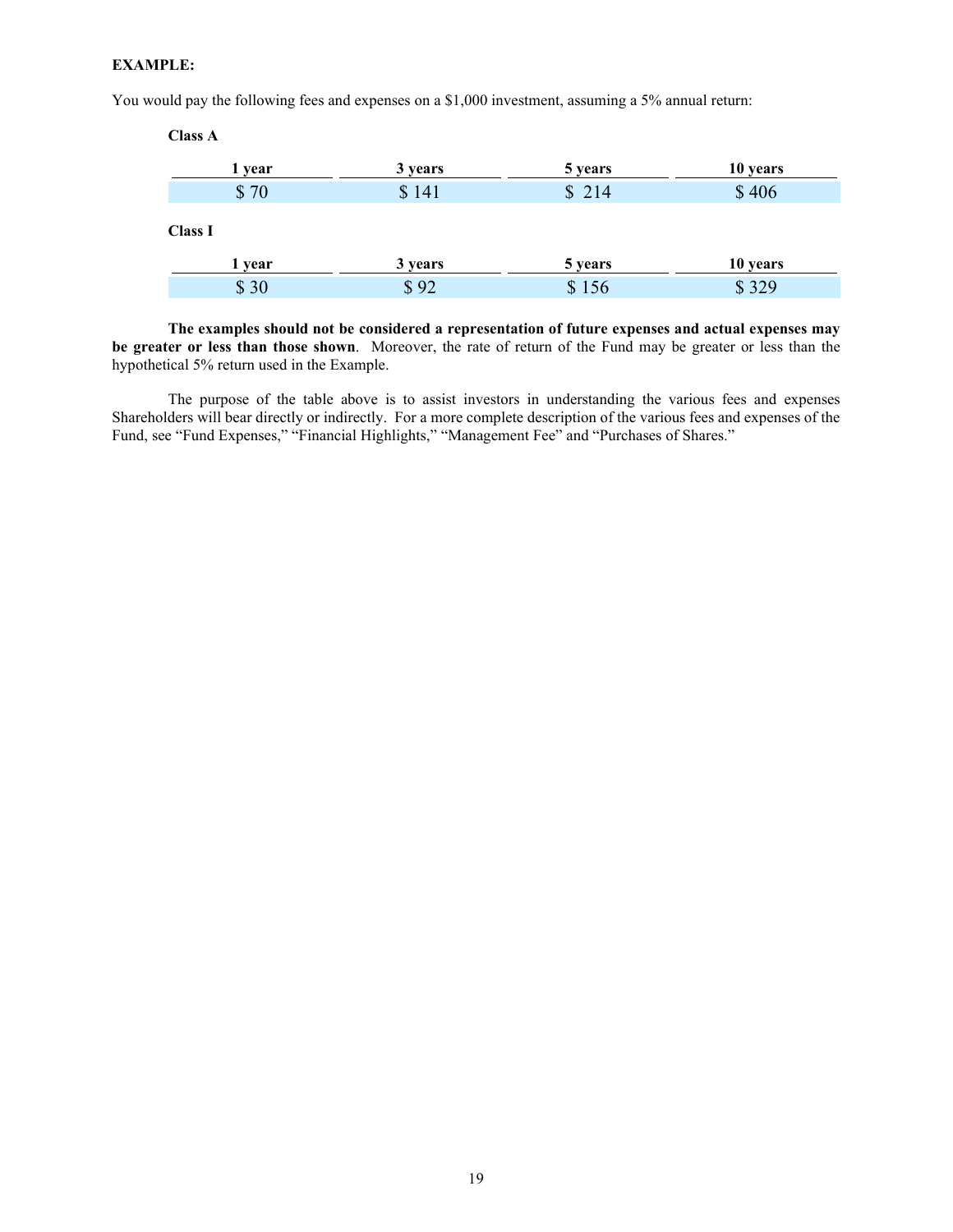#### **CONSOLIDATED FINANCIAL HIGHLIGHTS**

The consolidated financial highlights table below is intended to help you understand the Fund's financial performance for the past five years. The information reflects financial results for an investor that has been in the Fund since inception. The information has been audited by Deloitte & Touche LLP, an independent registered public accounting firm, whose report, along with the financial statements, are incorporated by reference into the Fund's SAI. The SAI is available upon request. The following represents per Share data, ratios to average net assets and other financial highlights information for Shareholders.

Per Unit Data and Ratios for a Share of Beneficial Interest Outstanding Throughout each Year or Period.

|                                                           | Class $A^{(1)}$                        |                         |                                        |                         |                                        |                         |                                        |                         |    |                                          |
|-----------------------------------------------------------|----------------------------------------|-------------------------|----------------------------------------|-------------------------|----------------------------------------|-------------------------|----------------------------------------|-------------------------|----|------------------------------------------|
|                                                           | <b>Year Ended</b><br>March 31,<br>2021 |                         | <b>Year Ended</b><br>March 31,<br>2020 |                         | <b>Year Ended</b><br>March 31,<br>2019 |                         | <b>Year Ended</b><br>March 31,<br>2018 |                         |    | <b>Period Ended</b><br>March 31,<br>2017 |
| Net asset value, beginning of year                        | \$                                     | 12.59                   | $\mathcal{S}$                          | 13.86                   | $\mathcal{S}$                          | 13.72                   | \$.                                    | 13.43                   | \$ | 12.61                                    |
| Gain (Loss) from investment operations:                   |                                        |                         |                                        |                         |                                        |                         |                                        |                         |    |                                          |
| Net investment income/(loss) <sup>(3)</sup>               |                                        | 0.13                    |                                        | (0.03)                  |                                        | (0.23)                  |                                        | (0.20)                  |    | (0.11)                                   |
| Net realized and unrealized gain/(loss)<br>on investments |                                        | 4.35                    |                                        | (0.71)                  |                                        | 1.20                    |                                        | 1.07                    |    | 1.50                                     |
| Net increase/(decrease) in net assets resulting           |                                        |                         |                                        |                         |                                        |                         |                                        |                         |    |                                          |
| from operations                                           |                                        | 4.48                    |                                        | (0.74)                  |                                        | 0.97                    |                                        | 0.87                    |    | 1.39                                     |
| Less distributions from:                                  |                                        |                         |                                        |                         |                                        |                         |                                        |                         |    |                                          |
| Net realized gains                                        |                                        | (0.58)                  |                                        | (0.53)                  |                                        | (0.83)                  |                                        | (0.58)                  |    | (0.57)                                   |
| Total distributions                                       |                                        | (0.58)                  |                                        | (0.53)                  |                                        | (0.83)                  |                                        | (0.58)                  |    | (0.57)                                   |
| Net asset value, end of year                              |                                        | 16.49                   | $\mathbf{\hat{x}}$                     | 12.59                   | \$                                     | 13.86                   | \$                                     | 13.72                   | \$ | 13.43                                    |
| Total return <sup>(4)</sup>                               |                                        | 36.67%                  |                                        | $(5.64)\%$              |                                        | 7.35%                   |                                        | 6.62%                   |    | $11.19\%$ <sup>(5)</sup>                 |
| Net assets, end of year (000s)                            |                                        | 315,874                 |                                        | 261,763                 |                                        | 297,902                 |                                        | 287,217                 |    | 189,454                                  |
| Ratios/Supplemental Data:                                 |                                        |                         |                                        |                         |                                        |                         |                                        |                         |    |                                          |
| Ratio of gross expenses to average net assets $(6,7)$     |                                        | $2.35\%$ <sup>(9)</sup> |                                        | 2.62%                   |                                        | 2.40%                   |                                        | 2.31%                   |    | 2.47%                                    |
| Ratio of net expenses to average net assets $(7)$         |                                        | $2.35\%$ <sup>(9)</sup> |                                        | $2.62\%$ <sup>(8)</sup> |                                        | $2.49\%$ <sup>(8)</sup> |                                        | $2.40\%$ <sup>(8)</sup> |    | 2.47%                                    |
| Ratio of net investment income (loss) to                  |                                        |                         |                                        |                         |                                        |                         |                                        |                         |    |                                          |
| average net assets <sup>(7)</sup>                         |                                        | 0.94%                   |                                        | $(0.20)\%$              |                                        | $(1.66)\%$              |                                        | $(1.40)\%$              |    | $(0.97)\%$                               |
| Portfolio Turnover Rate                                   |                                        | $0\%$                   |                                        | 0%                      |                                        | $1\%$                   |                                        | $0\%$                   |    | 0%                                       |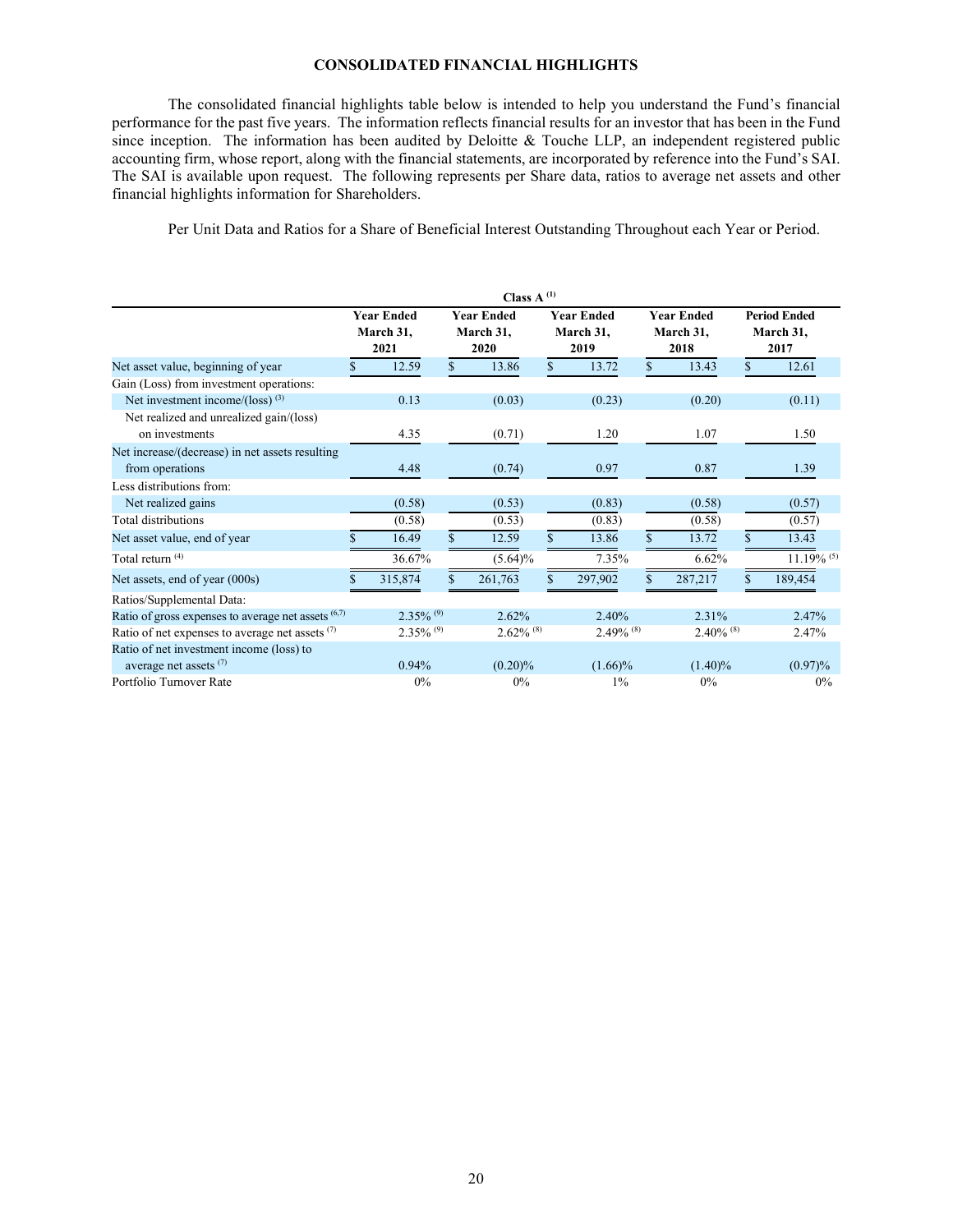|                                             |                                        |                         |              | Class $I^{(2)}$         |                   |                         |     |                         |    |                   |
|---------------------------------------------|----------------------------------------|-------------------------|--------------|-------------------------|-------------------|-------------------------|-----|-------------------------|----|-------------------|
|                                             | <b>Year Ended</b><br><b>Year Ended</b> |                         |              |                         | <b>Year Ended</b> |                         |     | <b>Year Ended</b>       |    | <b>Year Ended</b> |
|                                             |                                        | March 31, 2021          |              | <b>March 31, 2020</b>   |                   | March 31, 2019          |     | March 31, 2018          |    | March 31, 2017    |
| Net asset value, beginning of year          |                                        | 27.05                   | $\mathbb{S}$ | 29.62                   | $\mathbb{S}$      | 29.15                   | \$. | 28.36                   | \$ | 26.57             |
| Gain (Loss) from                            |                                        |                         |              |                         |                   |                         |     |                         |    |                   |
| investment operations:                      |                                        |                         |              |                         |                   |                         |     |                         |    |                   |
| Net investment income (loss) <sup>(3)</sup> |                                        | 0.45                    |              | 0.10                    |                   | (0.32)                  |     | (0.22)                  |    | (0.01)            |
| Net realized and unrealized                 |                                        |                         |              |                         |                   |                         |     |                         |    |                   |
| gain/(loss) on investments                  |                                        | 9.40                    |              | (1.54)                  |                   | 2.56                    |     | 2.24                    |    | 3.00              |
| Net increase/(decrease) in net assets       |                                        |                         |              |                         |                   |                         |     |                         |    |                   |
| resulting from operations                   |                                        | 9.85                    |              | (1.44)                  |                   | 2.24                    |     | 2.02                    |    | 2.99              |
| Less distributions from:                    |                                        |                         |              |                         |                   |                         |     |                         |    |                   |
| Net realized gains                          |                                        | (1.26)                  |              | (1.13)                  |                   | (1.77)                  |     | (1.23)                  |    | (1.20)            |
| Total distributions                         |                                        | (1.26)                  |              | (1.13)                  |                   | (1.77)                  |     | (1.23)                  |    | (1.20)            |
| Redemption fees collected <sup>(3)</sup>    |                                        |                         |              |                         |                   |                         |     |                         |    | 0.00              |
| Net asset value, end of year                |                                        | 35.64                   | \$           | 27.05                   | \$                | 29.62                   | \$  | 29.15                   | \$ | 28.36             |
| Total return <sup>(4)</sup>                 |                                        | 37.48%                  |              | $(5.13)\%$              |                   | 7.98%                   |     | 7.27%                   |    | 11.43%            |
| Net assets, end of year (000s)              |                                        | 141,353                 | S.           | 107,528                 | \$                | 109,643                 | S   | 91,307                  | S  | 54,767            |
| Ratios/Supplemental Data:                   |                                        |                         |              |                         |                   |                         |     |                         |    |                   |
| Ratio of gross expenses to                  |                                        |                         |              |                         |                   |                         |     |                         |    |                   |
| average net assets (6)                      |                                        | $1.74\%$ <sup>(9)</sup> |              | 2.03%                   |                   | 1.81%                   |     | 1.72%                   |    | 2.77%             |
| Ratio of net expenses to                    |                                        |                         |              |                         |                   |                         |     |                         |    |                   |
| average net assets                          |                                        | $1.74\%$ <sup>(9)</sup> |              | $2.11\%$ <sup>(8)</sup> |                   | $1.89\%$ <sup>(8)</sup> |     | $1.77\%$ <sup>(8)</sup> |    | 1.83%             |
| Ratio of net investment income              |                                        |                         |              |                         |                   |                         |     |                         |    |                   |
| (loss) to average net assets                |                                        | 1.54%                   |              | $(0.36)\%$              |                   | $(1.07)\%$              |     | $(0.75)\%$              |    | $(0.05)\%$        |
| Portfolio Turnover Rate                     |                                        | 0%                      |              | 0%                      |                   | 1%                      |     | 0%                      |    | 0%                |

(1) Class A commenced operations on June 1, 2016 with the reorganization of the master/feeder structure. See Note 1 in the notes to consolidated financial statements.

(2) The Fund commenced operations on July 31, 2015, existing shares were reclassified to Class I Shares on June 1, 2016. See Note 1 in the notes to consolidated financial statements.

(3) Per share amounts calculated using the average shares method, which more appropriately presents the per share data for the period.

(4) Total returns shown exclude the effect of applicable sales charges and redemption fees and assumes reinvestment of all distributions.

(5) Not annualized.

(6) Represents the ratio of expenses to average net assets absent fee waivers and/or expense reimbursements by the Advisor.

(7) Annualized for periods less than one full year.

(8) The net expense ratio is greater than gross expense ratio due to the expenses recaptured. See Note 4 in the notes to consolidated financial statements.

<span id="page-28-0"></span>(9) The Fund estimates its tax expense on iKF LLC a wholly owned subsidiary in which the Fund invests. Due to the timing of tax estimates the Fund had a tax overpayment from prior year that reduced the gross and net expense ratios. Without this reduction the gross and net expenses ratios would have been 2.47% and 1.86% for class A and I, respectively.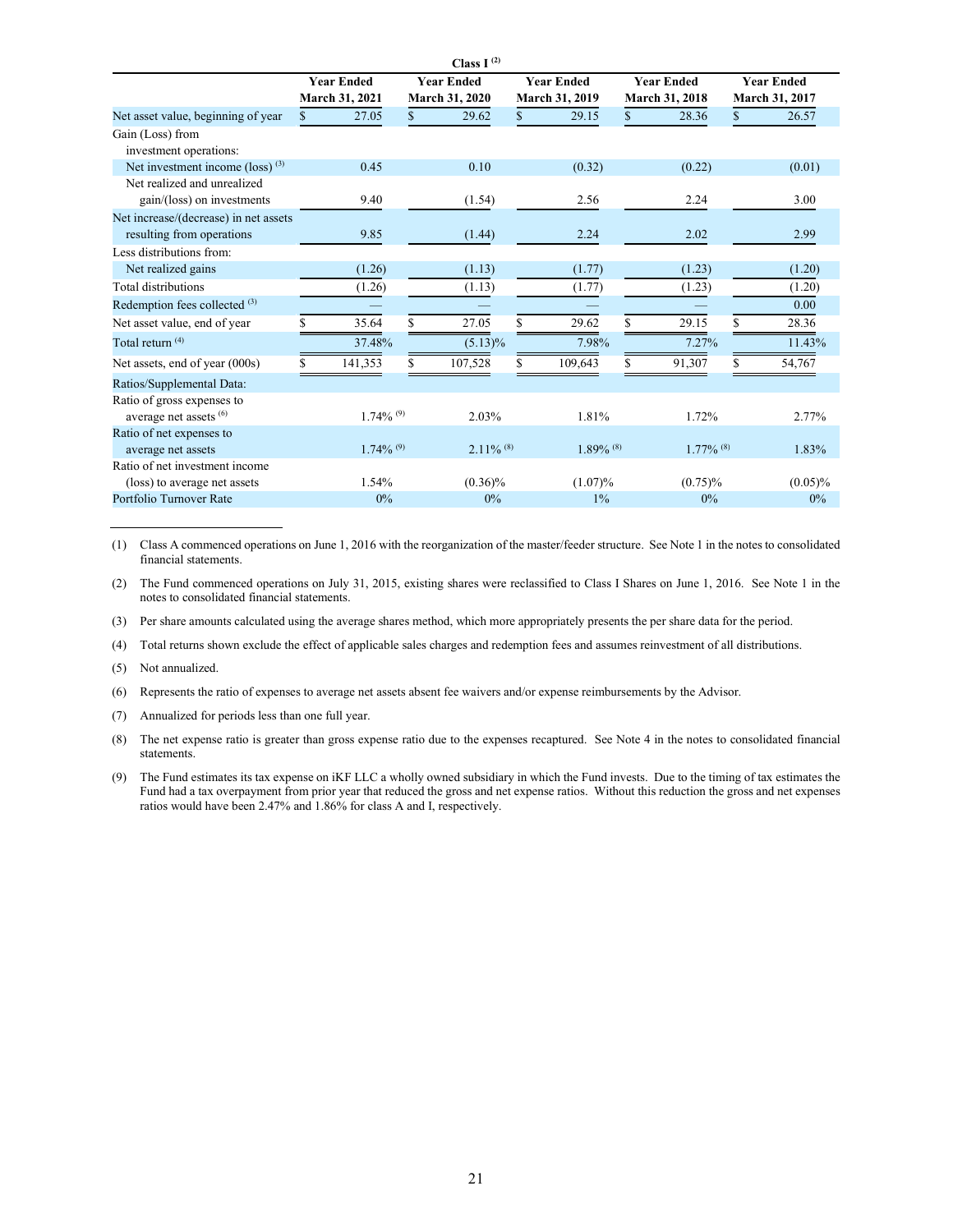#### **THE FUND**

The Fund, which is registered under the 1940 Act as a diversified, closed-end management investment company, was organized as a Delaware statutory trust on April 22, 2014. The Fund's principal office is located at 60 East 42nd Street, New York, New York 10165, and its telephone number is (646) 214-7277. Investment advisory services are provided to the Fund by the Adviser and Sub-Adviser pursuant to the Investment Advisory Agreement and Sub-Advisory Agreement, respectively. Responsibility for monitoring and overseeing the Fund's investment program and its management and operation is vested in the individuals who serve on the Board of Trustees. See "Management of the Fund."

#### **USE OF PROCEEDS**

<span id="page-29-0"></span>Under normal market circumstances, the proceeds from the sale of Shares, net of the Fund's fees and expenses, are invested by the Fund to pursue its investment program and objectives as soon as practicable (but not in excess of six months), consistent with market conditions and the availability of suitable investments, after receipt of such proceeds by the Fund. See "Other Risks — Availability of Investment Opportunities" for a discussion of the timing of Investment Interests' subscription activities, market conditions and other considerations relevant to the timing of the Fund's investments generally.

The Fund will pay the Adviser the full amount of the Management Fee during any period prior to which any of the Fund's assets (including any proceeds received by the Fund from the offering of Shares) are invested in Investment Interests.

#### **STRUCTURE**

<span id="page-29-1"></span>Private investment funds, such as private equity funds, are commingled asset pools that typically offer their securities privately, without registering such securities under the 1933 Act. Investment Funds typically offer their securities in large minimum denominations (often at least \$5 million to \$20 million) to a limited number of high net worth individual and institutional investors. Investment Funds are excluded from the definition of "investment company," and hence are not registered as investment companies, under the 1940 Act. The managers or investment advisers of these funds are usually compensated through asset-based fees and incentive-based fees. Registered closedend investment companies are typically organized as corporations, business trusts, limited partnerships or limited liability companies that generally are managed more conservatively than most private investment funds due to certain requirements imposed by the 1940 Act and, with respect to those registered closed-end investment companies that qualify as RICs under the Code, Subchapter M of the Code. These registered companies often impose relatively modest minimum investment requirements and publicly offer their shares to a broader range of investors, in contrast to the higher minimum investment amounts and limited range of investors which, as set forth above, characterize the offerings of private investment funds' securities. The advisers to registered closed-end investment companies are typically compensated through asset-based fees.

#### **INVESTMENT PROGRAM**

#### <span id="page-29-2"></span>**Investment Objective**

The Fund's investment objective is to seek long-term capital appreciation. The Fund's investment objective is fundamental and may only be changed by the affirmative vote of a "majority of the outstanding voting securities" (as defined in the 1940 Act) of the Fund.

The Fund intends to invest and/or make capital commitments of at least 80% of its assets in or to private equity investments of any type, sponsored or advised by Kohlberg Kravis Roberts & Co. L.P. or an affiliate (collectively, "KKR"), including primary offerings and secondary acquisitions of interests in alternative investment funds that pursue private equity strategies ("Investment Funds"), and co-investment opportunities in operating companies ("Co-Investment Opportunities" and, together with Investment Funds, "Investment Interests") presented by such KKR Investment Funds or by KKR.

However, the Fund may at any time determine to allocate its assets to investments not sponsored, issued by, or otherwise linked to, KKR or its affiliates and to strategies and asset classes not representative of private equity.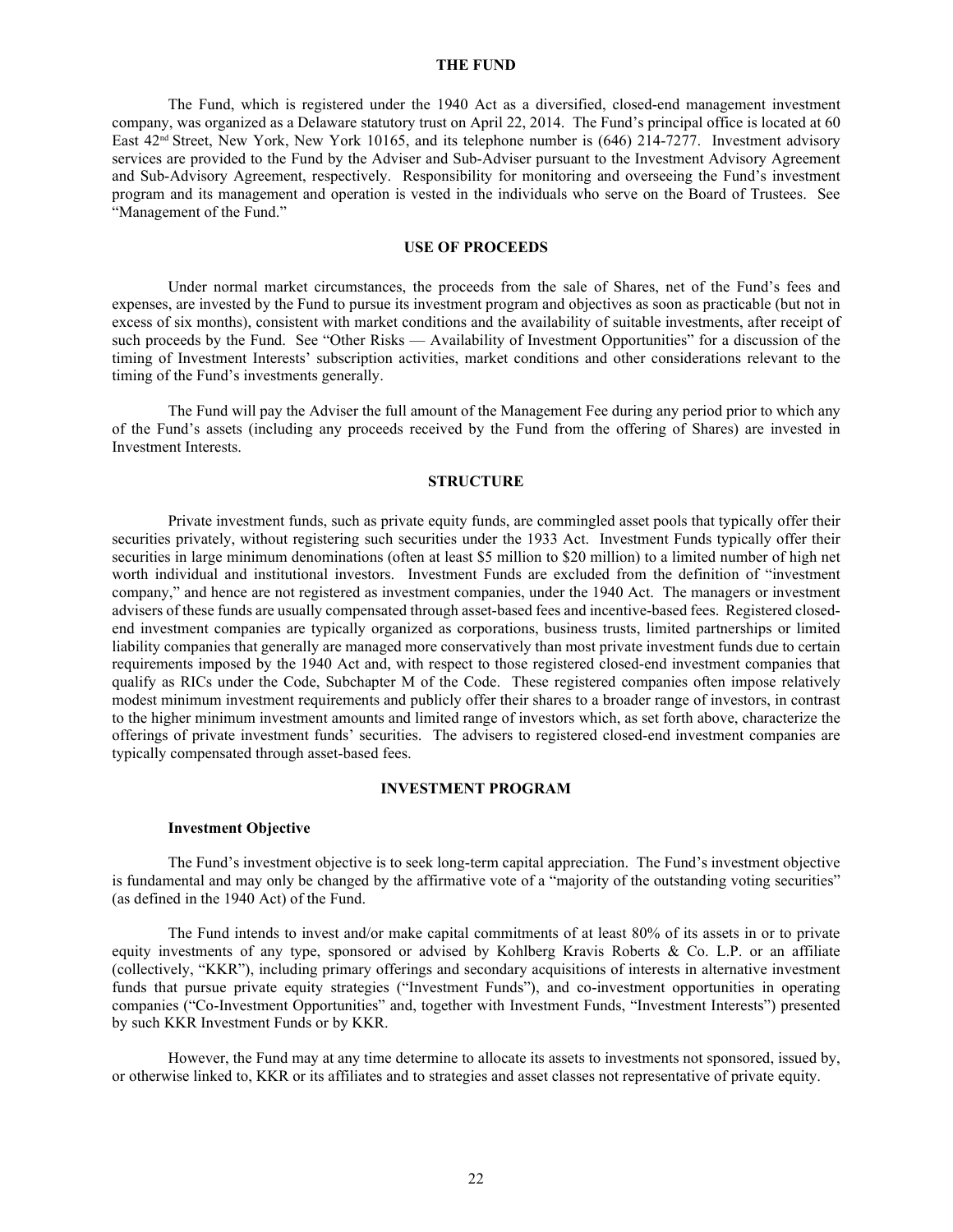The Advisers believe that the Fund's investment program will offer exposure to private equity investments for accredited investors who have not previously had access to Investment Interests managed by top-tier private equity firms such as KKR. The Advisers will allocate to KKR Investment Interests that focus on buy-out and growth equity strategies across multiple geographic regions, including North America, Asia and Europe. The investment program's use of primaries, seasoned primaries, secondaries and Co-Investment Opportunities (as described in detail below) are intended to allow the Fund to achieve broader investment exposure and more efficient capital deployment than would be provided by investing in primaries alone. The Fund's structure is intended to alleviate or mitigate a number of the burdens typically associated with direct private equity investing, such as funding capital calls on short notice, reinvesting distribution proceeds, paying fund-of-funds level incentive fees, meeting large minimum commitment amounts and receiving tax reporting on potentially late Schedule K-1s.

KKR is a leading global investment firm that manages investments across multiple asset classes including private equity, energy, infrastructure, real estate, credit and hedge funds. KKR aims to generate attractive investment returns by following a patient and disciplined investment approach, employing world-class people, and driving growth and value creation at the asset level. KKR invests its own proprietary capital alongside the capital of its fund investors and brings opportunities to others through its capital markets business.

KKR had approximately 1,583 employees as of December 31, 2020, in addition to approximately 81 KKR Capstone executives. There are approximately 530 investment professionals. KKR conducts its business through offices around the world and across multiple countries and continents. Its geographic breadth provides KKR with a pre-eminent global platform for sourcing transactions, raising capital, and carrying out capital markets activities. KKR's business offers a broad range of investment management services and provides capital markets services to the firm, its portfolio companies and third parties. Throughout its history, KKR has consistently been a leader in the private equity industry, having completed more than 375 private equity investments in portfolio companies with a total transaction value in excess of \$650 billion. KKR is not a sponsor, promoter, adviser or affiliate of the Fund. There is no agreement or understanding between KKR and iCapital RF Adviser or StepStone regarding the management of the investment program of the Fund. Past performance of Investment Interests sponsored by KKR is not indicative of future results of those Investment Interests. Information presented herein with respect to KKR has been derived from public filings made by KKR with the SEC as of December 31, 2020.

#### **Investment Philosophy**

The Advisers believe that the Fund's strategy creates an opportunity for accredited investors to practicably gain exposure to an otherwise difficult-to-access asset class that may earn attractive risk-adjusted returns. Specifically, by investing in the Fund, Shareholders gain access to Investment Managers whose services are generally not available to the investing public, or who may otherwise restrict the number and type of persons whose money will be managed. Investing in the Fund also permits Shareholders to invest in Investment Interests without being subject to the high minimum investment requirements typically charged by such Investment Interests. Investing through various Investment Managers that employ different strategies—even though many of the Investment Managers are under common control—may reduce the volatility inherent in a co-investment by the Fund with a single Investment Manager.

By investing in KKR Investment Interests and in other KKR sponsored alternative investments, the Fund seeks to benefit from the (i) strong performance track record of various KKR funds, combined with access to new and existing Investment Interests, and (ii) investment expertise, quality of risk management systems, valuation protocols, operational programs, personnel, accounting and valuation practices and compliance programs that may be associated with a successful global financial services firm with significant resources, in contrast to a strategy of allocating assets among different funds managed by various unaffiliated investment advisers which could have highly variable levels of experience, resources and expertise. The Advisers believe that, by focusing on a single, well-established manager, the Fund will benefit from the Advisers' ability to concentrate the Fund's investment process on the investment opportunities and strengths offered, and the risks presented, by each potential Investment Interest.

# **Investment Strategies**

The principal elements of the Advisers' investment strategy include: (i) allocating the assets of the Fund to KKR Investment Interests; (ii) seeking to secure access to other Investment Interests that the Advisers believe offer attractive value; (iii) seeking to manage the Fund's investment level and liquidity using the Advisers' commitment strategy; and (iv) seeking to manage risk through ongoing monitoring of the Fund's portfolio.

*Asset Allocation.* The Advisers employ an asset allocation strategy that seeks to exploit the diversification of the Fund's investments across investment types, geographic markets and lifecycles through primary, seasoned primary, secondary and Co-Investment Opportunities. A portion of the Fund's assets may be invested in Investment Interests which are not advised by or affiliated with KKR; however, this allocation is not anticipated to be material to the Fund's overall strategy.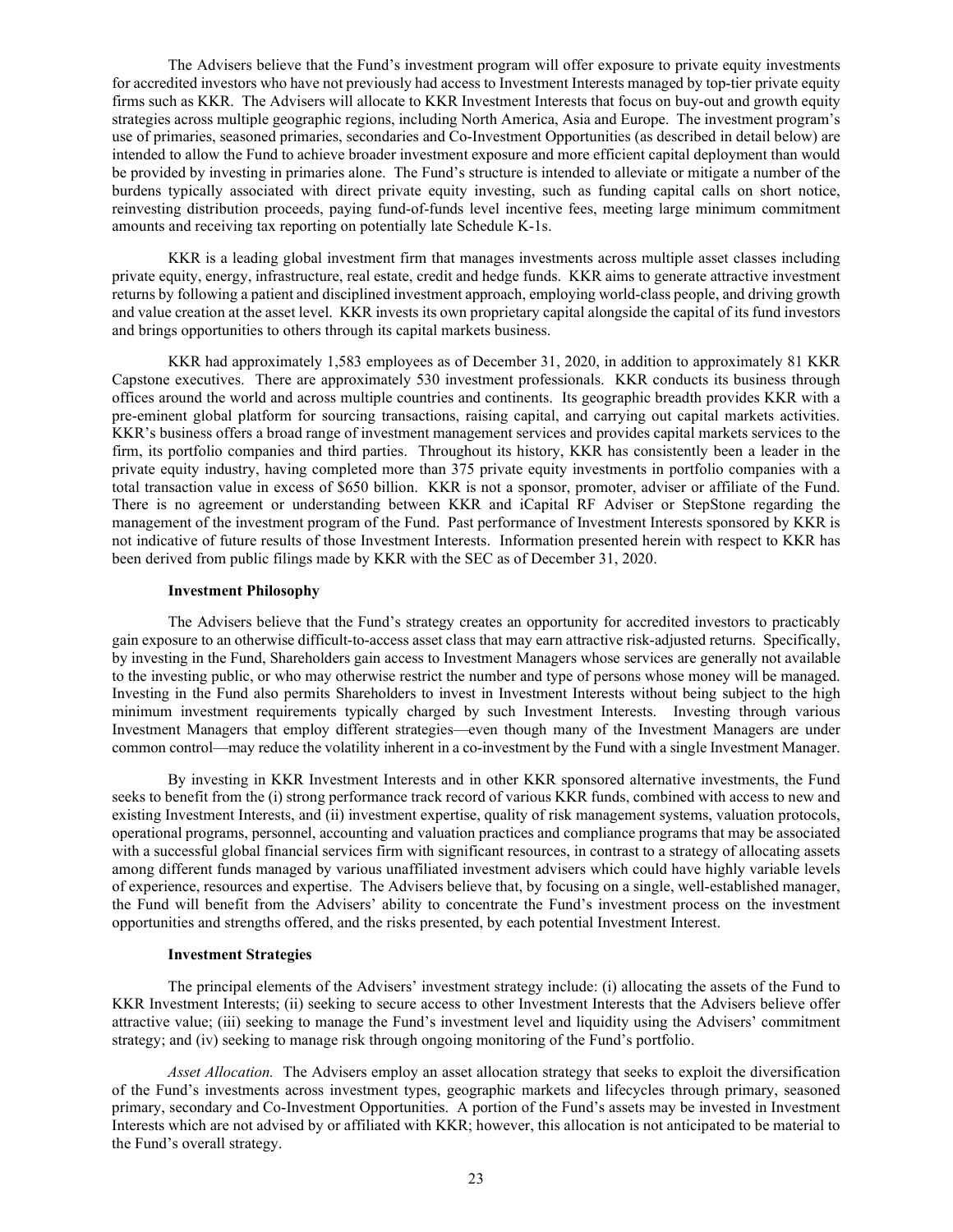*Access.* The Fund will provide Shareholders with access to Investment Interests that are generally unavailable to the investing public due to resource requirements and high investment minimums. KKR has agreed with the Fund to provide information to the Fund of the type and scope (and with the same frequency) it customarily provides to KKR's large institutional investors, as well as provide certain marketing and relationship management support services to the Advisers.

*Commitment Strategy.* The Advisers plan to manage the Fund's commitment strategy, including through the use of seasoned primary, secondary and Co-Investment Opportunities and through over-commitments (as described below), to minimize "cash drag" on Fund returns as compared to its underlying Investment Interest portfolio. "Cash drag" refers to the opportunity cost of a fund holding a portion of its investment portfolio in cash to either provide liquidity to or take advantage of future investment opportunities. The Advisers intend to manage the Fund's commitment strategy with a view towards balancing liquidity while maintaining a high level of investment. Primary commitments to private equity funds generally are not immediately deployed. Instead, committed amounts are drawn down by private equity funds and invested over time, as underlying investments are identified, which may take a period of several years. During this time, investments made early in a private equity fund's lifecycle are often realized (generating distributions), and this may occur even prior to a fund's committed capital being fully drawn. As a result, without an appropriate commitment strategy a significant investment position could be difficult to achieve. The Advisers will seek to address this challenge by, among other strategies, over-committing to Investment Interests. The Fund will retain cash, cash equivalents or have available credit via a credit facility (as discussed below) in sufficient amounts to satisfy capital calls from Investment Interests.

The commitment strategy will aim to keep the Fund substantially invested and to minimize cash drag where possible by making commitments based on anticipated future distributions from investments. The commitment strategy will also take other anticipated cash flows into account, such as those relating to new subscriptions, the tender of Shares by Shareholders and any distributions made to Shareholders. To forecast portfolio cash flows, the Advisers will utilize a proprietary model that incorporates historical data, actual portfolio observations, insights from KKR and forecasts by the Advisers.

*Risk Management.* The long-term nature of private equity investments requires a commitment to ongoing risk management. The Advisers seek to maintain close contact with KKR, Investment Managers with whom the Fund invests, and to monitor the performance of operating companies and Investment Funds and developments at the individual portfolio companies that are material positions in the Investment Funds held by the Fund. By tracking commitments, capital calls, distributions, valuations and other pertinent details, the Advisers will seek to use a range of techniques to reduce the risk associated with the commitment strategy. These techniques may include, without limitation:

- Diversifying commitments across Investment Funds at different parts of fund lifecycles through the use of seasoned primary and secondary investments;
- Actively managing cash and liquid assets;
- Modeling and actively monitoring cash flows to avoid cash drag and maintain maximum appropriate levels of commitment; and
- Seeking to establish credit lines to provide liquidity to satisfy tender requests, consistent with the limitations and requirements of the 1940 Act.

To enhance the Fund's liquidity, particularly in times of possible net outflows through the tender of Shares by Shareholders, the Advisers may from time to time determine to sell certain of the Fund's assets. There is no guarantee of a market for the sale of such assets or which may have to be sold in times of market stress causing a material loss. In implementing the Fund's liquidity management program, so as to minimize "cash drag" while providing the necessary liquidity to support the Fund's private equity investment strategies and potential tender of Fund shares, the Fund may invest a portion of the Fund's assets in securities and vehicles that are intended to provide an investment return while offering better liquidity than private equity investments (the "Liquidity Portfolio"). The Liquidity Portfolio may include both fixed income and equities as well as public and private vehicles that derive their investment returns from fixed income and equity securities.

Each underlying Investment Interests is, or will be, managed by the Investment Manager under the direction of the portfolio managers or investment teams selected by the Investment Manager. Investment Interests may be domiciled in U.S. or non-U.S. jurisdictions.

Private equity generally refers to privately negotiated investments made in non-public companies. Private equity firms typically seek to invest in quality companies at attractive valuations and use strategic and operational expertise to enhance value and improve portfolio company performance. Buyout funds seek to acquire private and public companies, as well as divisions of larger companies, and reposition them for sale at a multiple of invested equity by enhancing the value of the portfolio company.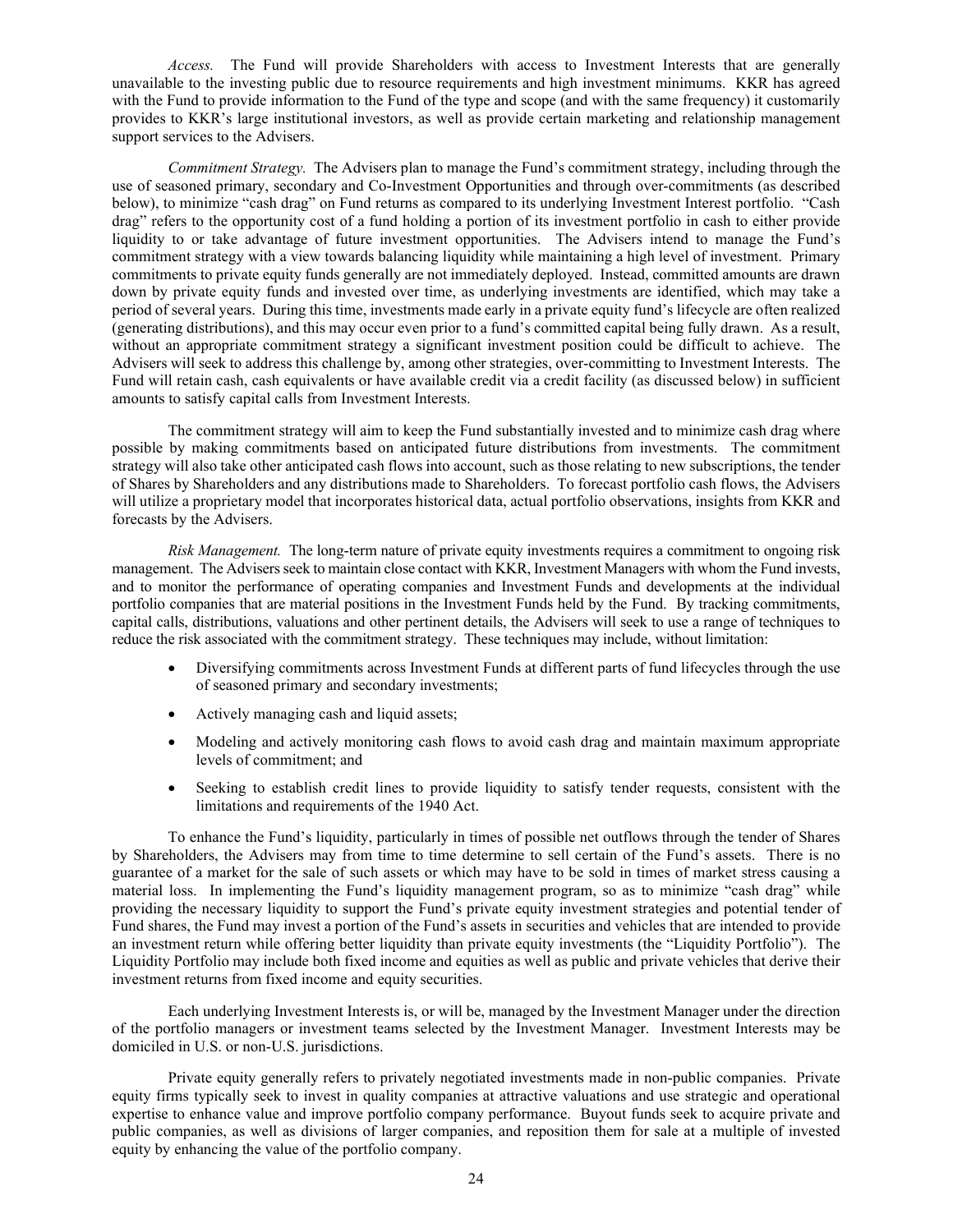The Fund intends to allocate its assets primarily to buyout, growth equity and special situations investments. Investment Interests that focus on established, cash flow positive companies are usually classified as buyouts. Buyout Investment Interests look to acquire a controlling equity interest in small-, mid- or large-capitalization companies, and such investments collectively represent a substantial majority of the capital deployed in the overall private equity market. The use of debt financing, or leverage, is prevalent in buyout transactions (formerly referred to as "leveraged buyouts")—particularly in the large-cap segment. By contrast, Investment Interests that focus on special situations investments typically make mezzanine or other debt investments that provide a middle level of financing below the senior debt level of the capital structure and above the equity level. Such debt investments may include those rated below investment grade (that is, rated Ba or lower by Moody's Investors Service, Inc. ("Moody's"), BB+ or lower by Standard & Poor's Ratings Group ("S&P") or comparably rated by another nationally recognized statistical rating organization ("NRSRO"), or, if unrated, determined by the Advisers to be of comparable credit quality). These securities are commonly called "high yield" or "junk" bonds. A typical special situations investment may include a loan to a borrower, together with equity in the form of warrants, common stock, preferred stock or some other form of equity investment. In addition, special situations investments may include other forms of investment not described herein, such as distressed debt, energy or utility investments and turnaround investments.

Types of private equity investments that the Fund may make include:

*Primary Investments.* Primary investments, or "primaries," refer to investments in newly established private equity funds which have not yet begun operation. Primary investments are made during an initial fundraising period in the form of capital commitments, which are then called down by the fund and utilized to finance its investments in portfolio companies during a predefined period. A private equity fund's net asset value will typically exhibit a "J curve," undergoing a modest decline in the early portion of the fund's lifecycle as investment-related expenses and fees accrue prior to the realization of investment gains from portfolio companies, with the trend typically reversing in the later portion of the fund's lifecycle as portfolio companies are sold and gains from investments are realized and distributed. There can be no assurance that any or all primary investments made by the Fund will exhibit this pattern of investment returns and realization of later gains is dependent upon the performance and disposition of each private equity Investment Interests' portfolio companies. Primary investments in Investment Interests typically range in duration from ten to twelve years, while underlying investments in portfolio companies generally have a three to six year range of duration.

Seasoned primaries are primary fund investments made after an Investment Fund has already invested a certain percentage of its capital commitments (e.g., 25%, at the time of closing). As such investments are made later in an Investment Fund's lifecycle than standard primaries, they may result in earlier receipt of distributions. Seasoned primaries may be utilized to gain exposure to Investment Funds and strategies that would otherwise be unavailable for primary investment and may allow the Fund to deploy capital more rapidly.

Typically, private equity fund sponsors will not launch new funds more frequently than every two to four years. Market leaders, such as KKR, generally offer multiple primary funds each year, but may not offer funds within a given geography or that pursue a certain strategy in any particular year, and many funds managed by top-tier private equity firms accordingly will be unavailable for primary investments at any given time. Because of the limited timeframe of opportunity for investment in any given fund, having a well-established relationship with fund sponsors is critically important for primary investors.

Over the long term, the Advisers expect to allocate more than 50% of the Fund's assets to primary investments.

*Secondary Investments.* Secondary investments, or "secondaries," refer to investments in existing private equity funds through the acquisition of an existing interest in a private equity fund by one investor from another in a negotiated transaction. In so doing, the buyer will agree to take on future funding obligations in exchange for future returns and distributions. A secondary investment will often be acquired at a discount to an Investment Fund's net asset value. As a result, secondary investments acquired at a discount may result in unrealized gains to the Fund at the time the Fund next calculates its monthly net asset value. Because secondaries are generally made after an Investment Fund has deployed capital into portfolio companies, these investments are viewed as more mature and may not exhibit the initial decline in net asset value associated with primary investments and may reduce the impact of the J-curve associated with private equity investing. However, there can be no assurance that any or all secondary investments made by the Fund will exhibit this pattern of investment returns and realization of later gains is dependent upon the performance of each private equity Investment Fund's portfolio companies.

The market for secondary investments may be very limited and the strategies and Investment Funds to which the Fund wishes to allocate capital may not be available for secondary investment at any given time. Secondary investments may be heavily negotiated and may incur additional transactions costs for the Fund. There is a risk that investors exiting an Investment Fund through a secondary transaction may possess superior knowledge regarding the value of their holdings and the portfolio companies of the Investment Fund and the Fund may pay more for a secondary investment than it would have if it were also privy to such information.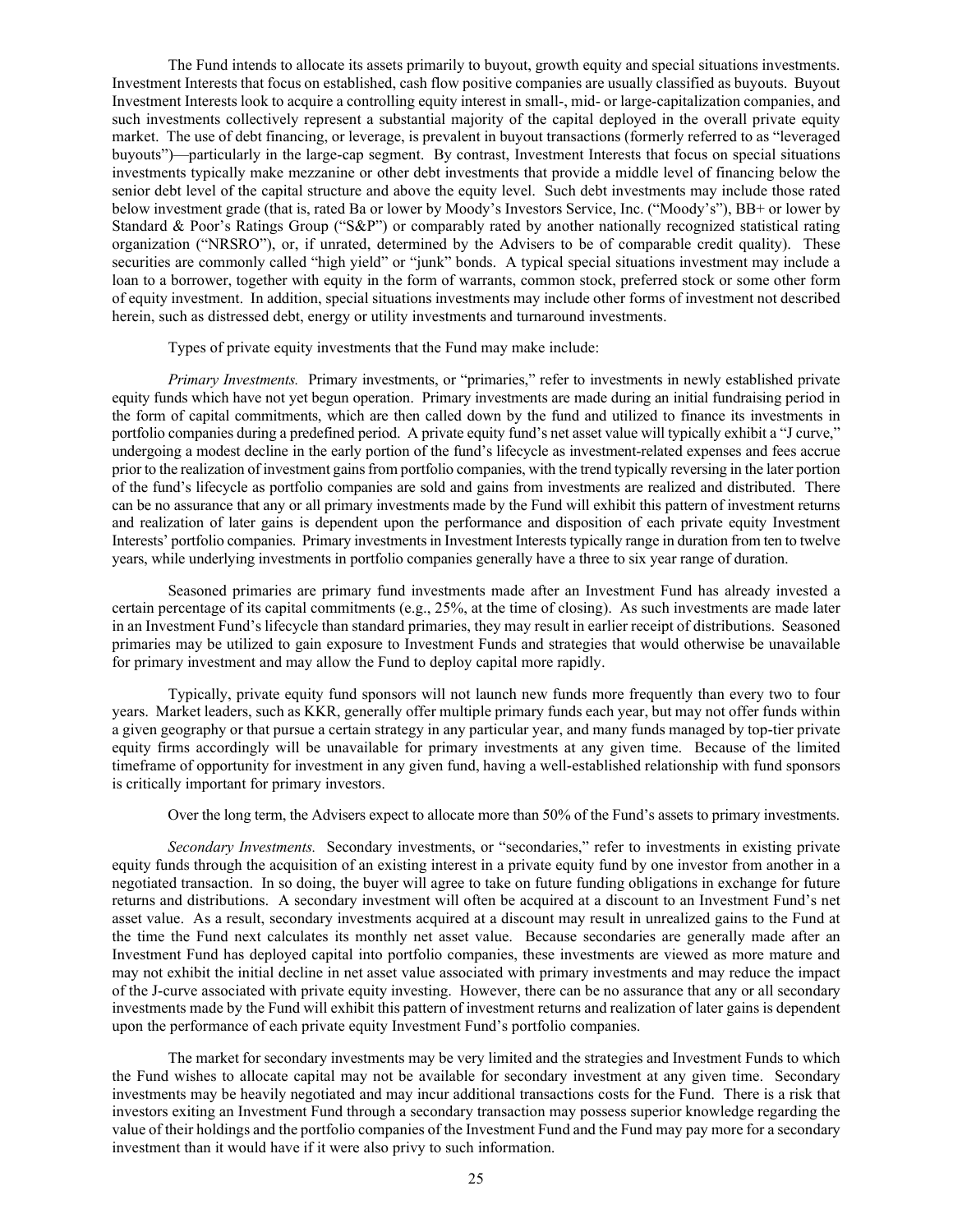*Co-Investment Opportunities.* Co-Investment Opportunities involve the Fund directly acquiring an interest in an operating company alongside an investment by a private equity fund, and are generally structured such that the lead and co-investors collectively hold a controlling interest of the operating company.

The market for Co-Investment Opportunities may be very limited and the Co-Investment Opportunities to which the Fund wishes to allocate capital may not be available at any given time. Co-Investment Opportunities may be heavily negotiated and may incur additional transactions costs for the Fund. Co-Investment Opportunities are more concentrated than investments in Investment Funds, which hold multiple portfolio companies. There is a risk that Investment Managers may choose not to make the most attractive Co-Investment Opportunities available to the Fund and may instead reserve such investments for higher fee funds or their own accounts.

By investing a substantial portion of its assets in KKR Investment Funds, the Fund seeks to benefit from the investment expertise, quality of risk management systems, valuation protocols, operational programs, personnel, accounting practices and compliance programs that may be associated with an advisory firm with a strong reputation and significant resources, which may not be available to the same extent if the Fund allocated its assets among different funds managed by various unaffiliated investment advisers.

#### **Portfolio Allocation**

In allocating the Fund's capital, the Advisers will attempt to benefit from the strong performance track record of various KKR Investment Interests, combined with access to new and existing Investment Interests. Generally, the Advisers will seek to invest no more than 25% of the Fund's capital, measured at the time of investment, in any one Investment Interest. In addition, the Fund's investment in any one Investment Interest will be limited to no more than 25% of the Investment Interest's economic interests, measured at the time of investment.

The Advisers may invest the Fund's assets in Investment Interests that engage in investment strategies other than those described in this Prospectus, and may sell the Fund's portfolio holdings at any time.

The Fund's asset allocation is expected to be as noted below.

#### **Asset Allocation**

| <b>Investment Type*</b>                                                                                                       | Range       |
|-------------------------------------------------------------------------------------------------------------------------------|-------------|
| Primary Investments (including seasoned primary investment)                                                                   | $30 - 70%$  |
| Secondary Investments                                                                                                         | 30-70%      |
| Co-Investment Opportunities                                                                                                   | $10-40%$    |
| Other                                                                                                                         | $0 - 20%$   |
| <b>Investment Fund Strategy</b>                                                                                               |             |
| <b>Buyout</b>                                                                                                                 | 60-95%      |
| <b>Growth Equity</b>                                                                                                          | $0 - 20%$   |
| Other (Special Situations, Infrastructure, Real Estate, Energy and Direct<br>Lending/Mezzanine, Private Equity Fund of Funds) | $0 - 20%$   |
| <b>Geographic Region</b>                                                                                                      | Range       |
| North America                                                                                                                 | $40 - 75%$  |
| Europe                                                                                                                        | $10 - 35\%$ |
| Asia                                                                                                                          | 10-35%      |
| Other                                                                                                                         | $0-10%$     |

There can be no assurance that all investment types will be available, will be consistent with the Fund's investment objectives, will satisfy the Advisers' due diligence considerations or will be selected for the Fund.

Investment fund allocations are made in the form of capital commitments which are called down by an Investment Fund over time. Thus, in general, the Fund's private equity allocation will consist of both funded and unfunded commitments. Only the funded private equity commitments are reflected in the Fund's net asset value. Over time, the allocation ranges and commitment strategy may be adjusted based on the Advisers' analysis of the private equity market, the Fund's existing portfolio at the relevant time, and other pertinent factors.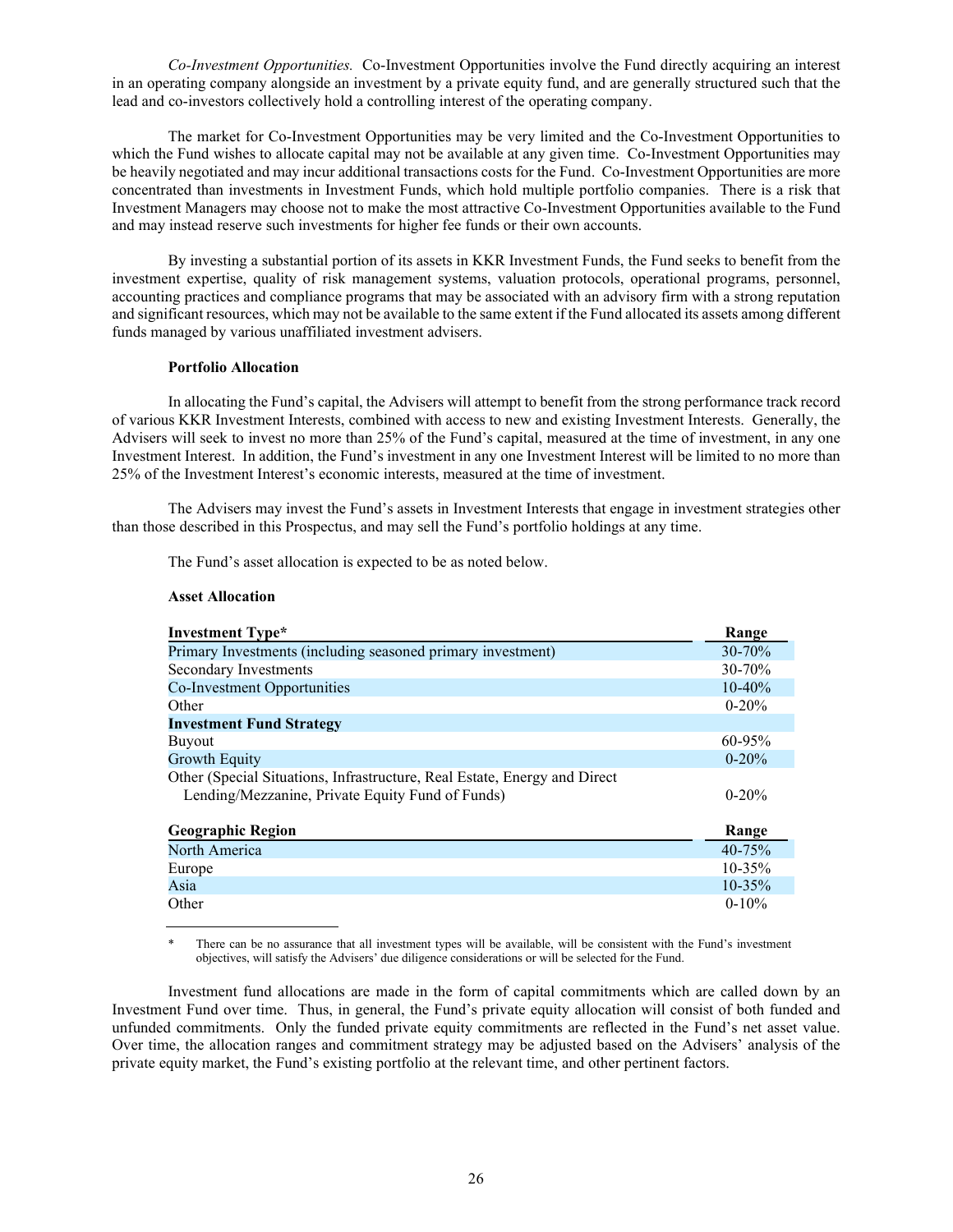#### **Investment Selection**

In the final step of the investment process, the Advisers seek to invest the Fund's capital allocated to each segment in the highest quality investments available. Primary opportunities are sourced through KKR and secondary investments are typically sourced through a network of relationships with intermediaries, agents and investors, including KKR, and then individually evaluated by the Advisers' and their affiliates' investment professionals using its selection process. See "Investment Program—Due Diligence." As investment opportunities are analyzed, investment professionals seek to evaluate them in relation to historical benchmarks and peer analysis, current information from the Advisers' private equity investments, and against each other.

#### **Due Diligence**

The Advisers and their investment personnel use a range of resources to identify and source the availability of promising Investment Interests.

The Advisers' investment approach is based on the extensive research conducted by their research professionals. The Advisers' research professionals are organized into sector-focused teams, which allow the Advisers to develop a deep perspective on the different sub-sectors in the private markets.

The Advisers' research professionals assess the relative attractiveness of different geographies and strategies for private markets investments. This allows the Advisers to identify the areas that they believe will outperform over the next three to five years, the typical investing cycle of a private markets fund. Shorter-term opportunistic allocations will also be utilized to seek to capitalize on near-term market trends. Examples of factors that are considered include the supply of capital available for investments (based on fundraising) compared to the likely supply of investment opportunities; projected growth rates; availability of leverage; long-term industry and geographic-specific trends; regulatory and political conditions; and demographic and technological trends. The portfolio composition that has been developed by the Advisers reflects their assessment of the relative attractiveness of sub-sectors within the context of an appropriately diversified portfolio.

The due diligence process is led by at least one StepStone partner, who is supported by the sector team that covers an Investment Manager. StepStone's Investment Committee will also be highly involved throughout the manager evaluation and selection process. The Investment Committee will conduct a detailed review of each Investment Manager that has passed into the due diligence stage. StepStone's due diligence report serves as a framework for these discussions. Once a deal lead has been identified as a potential transaction, the deal team summarizes the opportunity in a report. Each report is reviewed and the team prioritizes the opportunity accordingly. Through this process, the Advisers can identify the most attractive opportunities and focus their resources on the most promising leads.

For each priority deal, the assigned investment team gathers and reviews available information on the underlying assets. To facilitate this process, StepStone utilizes its proprietary database that tracks information on over 23,000 companies, 23,000 Investment Funds and 9,000 Investment Managers. This database is populated with information StepStone has gathered from general partner meetings, due diligence materials, quarterly reports, annual meetings, marketing materials and other sources. The database is critical during the preliminary due diligence phase, as some sellers are unwilling to share portfolio information early in the sale process. During this stage, StepStone also leverages information from the independent valuation assessments produced by StepStone's monitoring and reporting team. This exercise encompasses thousands of companies and provides valuable insights on the quality of the funds' underlying assets and the general partners' valuation practices.

After preliminary due diligence is completed, the sector team works closely with the Investment Committee to validate that the opportunity fits the Fund's strategy and meets its investment objectives. The Investment Committee also provides valuable feedback on the assets, the merits and the risks/opportunities of each transaction.

The Advisers finalize their diligence process by interviewing the general partner, placing third party reference calls, reviewing fund-level legal documents and performing sensitivity and scenario analyses. Once the final diligence items have been performed, The Advisers will make an investment decision.

In selecting Co-Investment Opportunities, the Advisers will review a number factors before making an investment decision which often includes: historical financial information and projected results; industry information and the company's position; business strategy and potential for growth; the capitalization of the company and impact of leverage; analysis of third party business consulting, legal and accounting firms; comparable company valuations; the ability to exit the investment within a reasonable time frame; and previous transactions of similar companies. The Advisers will also evaluate the private equity manager leading the transaction to determine whether it believes the manager is capable of creating value for the investment through expertise in the industry or the appropriate personnel.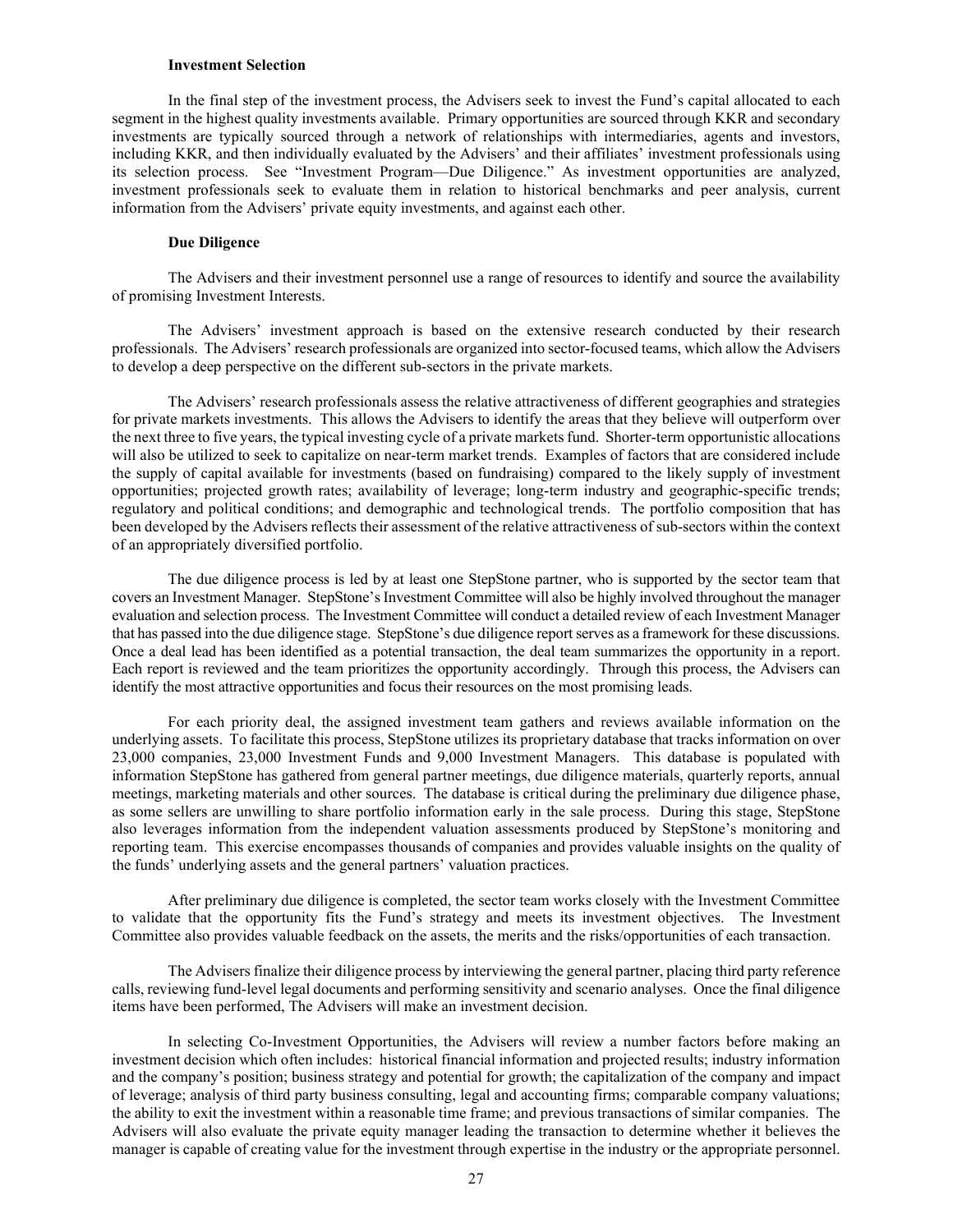The Advisers' analysis of potential secondary investments incorporates the analysis of private equity funds referenced above as well as the review of the managers of those private equity funds and the pricing of the secondary investment. For secondary transactions, the private equity funds are often partially or largely invested in which case the Advisers conduct a review of the underlying investments made by the private equity fund to project an expected return from the investments. The Advisers also evaluate the ability of the manager to invest any remaining capital commitment at appropriate returns.

During this diligence process, the Advisers review offering documents, financial statements, regulatory filings and client correspondence, and may conduct interviews with senior personnel of Investment Managers. In particular, the Advisers expect to regularly communicate with KKR Investment Managers and other personnel about the Investment Funds in which the Fund has invested or may invest, or about particular investment strategies, categories of private equity, risk management and general market trends. This interaction facilitates ongoing portfolio analysis and may help to address potential issues, such as loss of key team members or proposed changes in constituent documents. It also provides ongoing due diligence feedback, as additional investments, secondary investments and new primary investments with a particular Investment Manager are considered. The Advisers may also perform background and reference checks on Investment Fund personnel.

There can be no assurance that the Fund's investment program will be successful, that the objectives of the Fund with respect to liquidity management will be achieved or that the Fund's portfolio design and risk management strategies will be successful. Prospective investors should refer to the discussion of the risks associated with the investment strategy and structure of the Fund.

#### **Leverage**

The Fund may borrow money in connection with its investment activities  $-$  i.e., the Fund may utilize leverage. Specifically, the Fund may borrow money through a credit facility or other arrangements to manage timing issues in connection with the acquisition of its investments (e.g., to provide the Fund with temporary liquidity to acquire investments in Investment Interests in advance of the Fund's receipt of redemption proceeds from another Investment Interest).

The 1940 Act requires a registered investment company to satisfy an asset coverage requirement of 300% of its indebtedness, including amounts borrowed, measured at the time the investment company incurs the indebtedness (the "Asset Coverage Requirement"). This requirement means that the value of the investment company's total indebtedness may not exceed one third the value of its total assets (including the indebtedness). The 1940 Act also requires that dividends may not be declared if this Asset Coverage Requirement is breached. The Fund's borrowings will at all times be subject to the Asset Coverage Requirement.

Investment Interests may also utilize leverage in their investment activities. Borrowings by Investment Funds are not subject to the Asset Coverage Requirement. Accordingly, the Fund's portfolio may be exposed to the risk of highly leveraged investment programs of certain Investment Interests and the volatility of the value of Shares may be great, especially during times of a "credit crunch" and/or general market turmoil, such as that experienced during late 2008 or the current global pandemic. In general, the use of leverage by Investment Interests or the Fund may increase the volatility of the Investment Interests or the Fund. See "Types of Investments and Related Risks — Investment Related Risks — Leverage Utilized by the Fund."

#### **TYPES OF INVESTMENTS AND RELATED RISKS**

#### <span id="page-35-0"></span>**General**

The value of the Fund's total net assets may be expected to fluctuate in response to fluctuations in the value of the Investment Funds in which the Fund invests. Discussed below are the investments generally made by Investment Funds and the principal risks that the Advisers and the Fund believe are associated with those investments. These risks will, in turn, have an effect on the Fund. The Fund does not currently intend to make other types of direct investments, except that, in response to adverse market, economic or political conditions, the Fund may invest temporarily in high quality fixed income securities, money market instruments and affiliated or unaffiliated money market funds or may hold cash or cash equivalents for temporary defensive purposes. In addition, the Fund may also make these types of investments pending the investment of assets in Investment Interests or to maintain the liquidity necessary to effect repurchases of Shares. If the Fund invests temporarily in affiliated money market funds, the Adviser will waive a portion of the Management Fee so that Fund shareholders will not pay duplicate fees in respect of such investment. When the Fund takes a defensive position or otherwise makes these types of investments, it may not achieve its investment objective.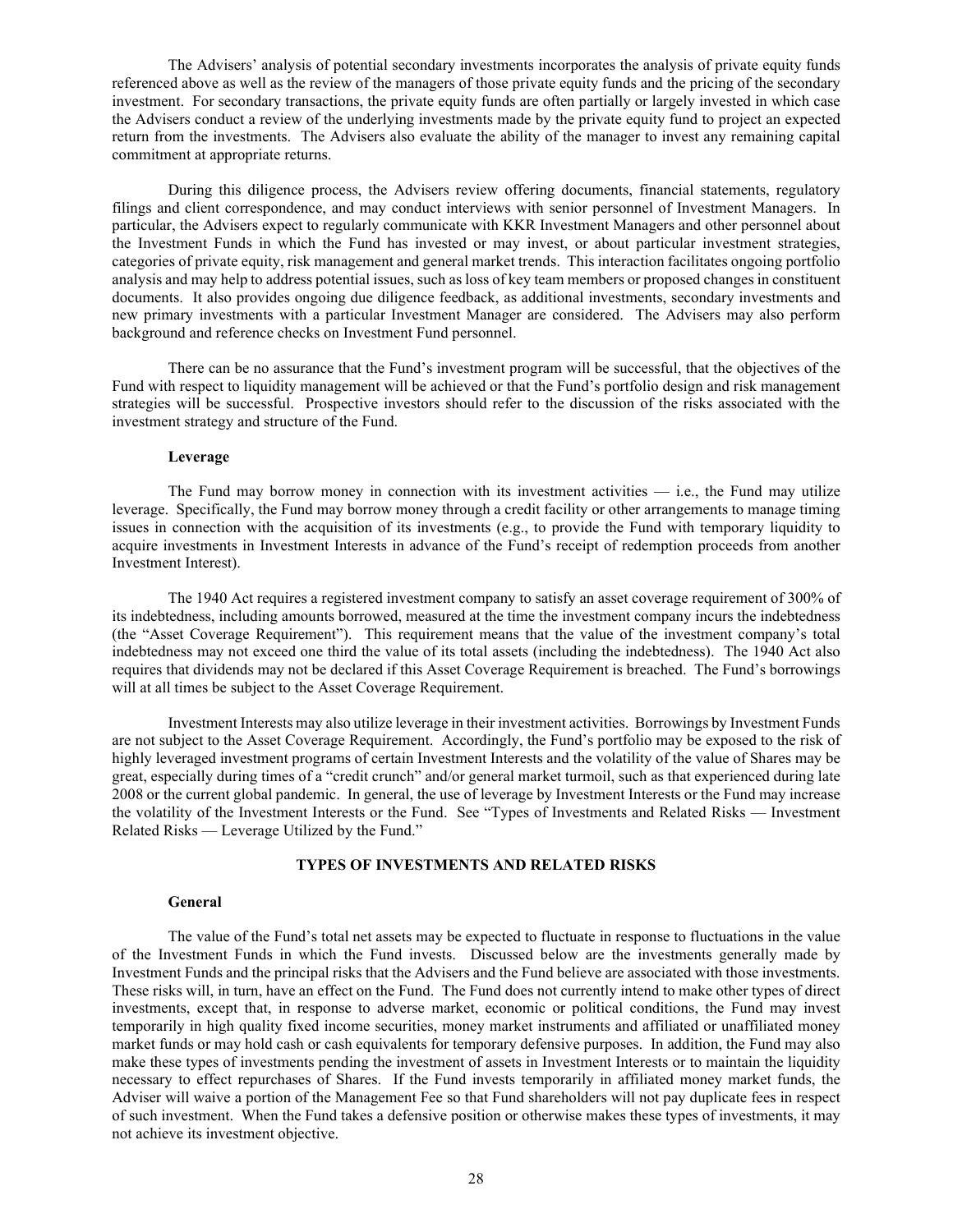#### **Investment Related Risks**

*General Economic and Market Conditions.* The value of the Fund's total net assets should be expected to fluctuate. To the extent that the Fund's portfolio is concentrated in securities of a single issuer or issuers in a single sector, the risk of any investment decision is increased. An Investment Fund's use of leverage is likely to cause the Fund's average net assets to appreciate or depreciate at a greater rate than if leverage were not used.

An investment in the Fund involves a high degree of risk, including the risk that the Shareholder's entire investment may be lost. The Fund's performance depends upon the Advisers' selection of Investment Funds, the allocation of offering proceeds thereto and the performance of the Investment Funds. The Investment Funds' investment activities involve the risks associated with private equity investments generally. Risks include adverse changes in national or international economic conditions, adverse local market conditions, the financial conditions of portfolio companies, changes in the availability or terms of financing, changes in interest rates, exchange rates, corporate tax rates and other operating expenses, environmental laws and regulations, and other governmental rules and fiscal policies, energy prices, changes in the relative popularity of certain industries or the availability of purchasers to acquire companies, and dependence on cash flow, as well as acts of God, uninsurable losses, war, terrorism, earthquakes, hurricanes or floods and other factors including environmental negligence which are beyond the control of the Fund or the Investment Funds. Unexpected volatility or lack of liquidity, such as the general market conditions that had prevailed in 2008, could impair the Fund's profitability or result in its suffering losses.

*Limited Operating History.* The Fund is a diversified, closed-end management investment company with limited performance history that Shareholder can use to evaluate the Fund's investment performance. The initial operating expenses for a new fund, including start-up costs, which may be significant, may be higher than the expenses of an established fund. In addition, Investment Funds may, in some cases, be newly organized with limited operating histories upon which to evaluate their performance.

*Concentration in KKR Funds.* The Fund invests and expects to continue to invest a substantial portion of its assets in Investment Interests managed by Investment Managers affiliated with KKR, and therefore may be less diversified, and more subject to concentration and reputational risk, than other funds of private equity funds. If the Fund determines that its focused investment strategy on KKR Investment Interests is no longer appropriate or desirable, the Fund would allocate its assets to other Investment Interests which may expose the Fund to other risks or make it more difficult for the Fund to achieve its investment objective.

*Availability of Investment Opportunities.* The business of identifying and structuring investments of the types contemplated by the Fund is competitive, and involves a high degree of uncertainty. The availability of investment opportunities generally is subject to market conditions as well as, in some cases, the prevailing regulatory or political climate. No assurance can be given that the Fund will be able to identify and complete attractive investments in the future or that it will be able to fully invest its subscriptions. Similarly, identification of attractive investment opportunities by Investment Funds is difficult and involves a high degree of uncertainty. Even if an attractive investment opportunity is identified by an Investment Manager, an Investment Interest may not be permitted to take advantage of the opportunity to the fullest extent desired. Other investment vehicles sponsored, managed or advised by the Advisers and their affiliates may seek investment opportunities similar to those the Fund may be seeking. The Advisers will allocate fairly between the Fund and such other investment vehicles any investment opportunities that may be appropriate for the Fund and such other investment vehicles.

*Leverage Utilized by the Fund.* The Fund may borrow money in connection with its investment activities i.e., the Fund may utilize leverage. Specifically, the Fund may borrow money through a credit facility or other arrangements to fund investments in Investment Interests up to the limits of the Asset Coverage Requirement. The Fund may also borrow money through a credit facility or other arrangements to manage timing issues in connection with the acquisition of its investments (e.g., to provide the Fund with temporary liquidity to acquire investments in Investment Interests in advance of the Fund's receipt of redemption proceeds from another Investment Fund). The Fund has entered into the Credit Agreement for such purposes. See "Investment Program—Leverage."

The use of leverage is speculative and involves certain risks. Although leverage will increase the Fund's investment return if the Fund's interest in an Investment Fund purchased with borrowed funds earns a greater return than the interest expense the Fund pays for the use of those funds, the use of leverage will decrease the return on the Fund if the Fund fails to earn as much on its investment purchased with borrowed funds as it pays for the use of those funds. The use of leverage will in this way magnify the volatility of changes in the value of an investment in the Fund, especially in times of a "credit crunch" or during general market turmoil, such as that experienced during late 2008 or the current global pandemic. The Fund may be required to maintain minimum average balances in connection with its borrowings or to pay a commitment or other fee to maintain a line of credit; either of these requirements would increase the cost of borrowing over the stated interest rate. In addition, a lender to the Fund may terminate or refuse to renew any credit facility into which the Fund has entered. If the Fund is unable to access additional credit, it may be forced to sell its interests in Investment Funds at inopportune times, which may further depress the returns of the Fund.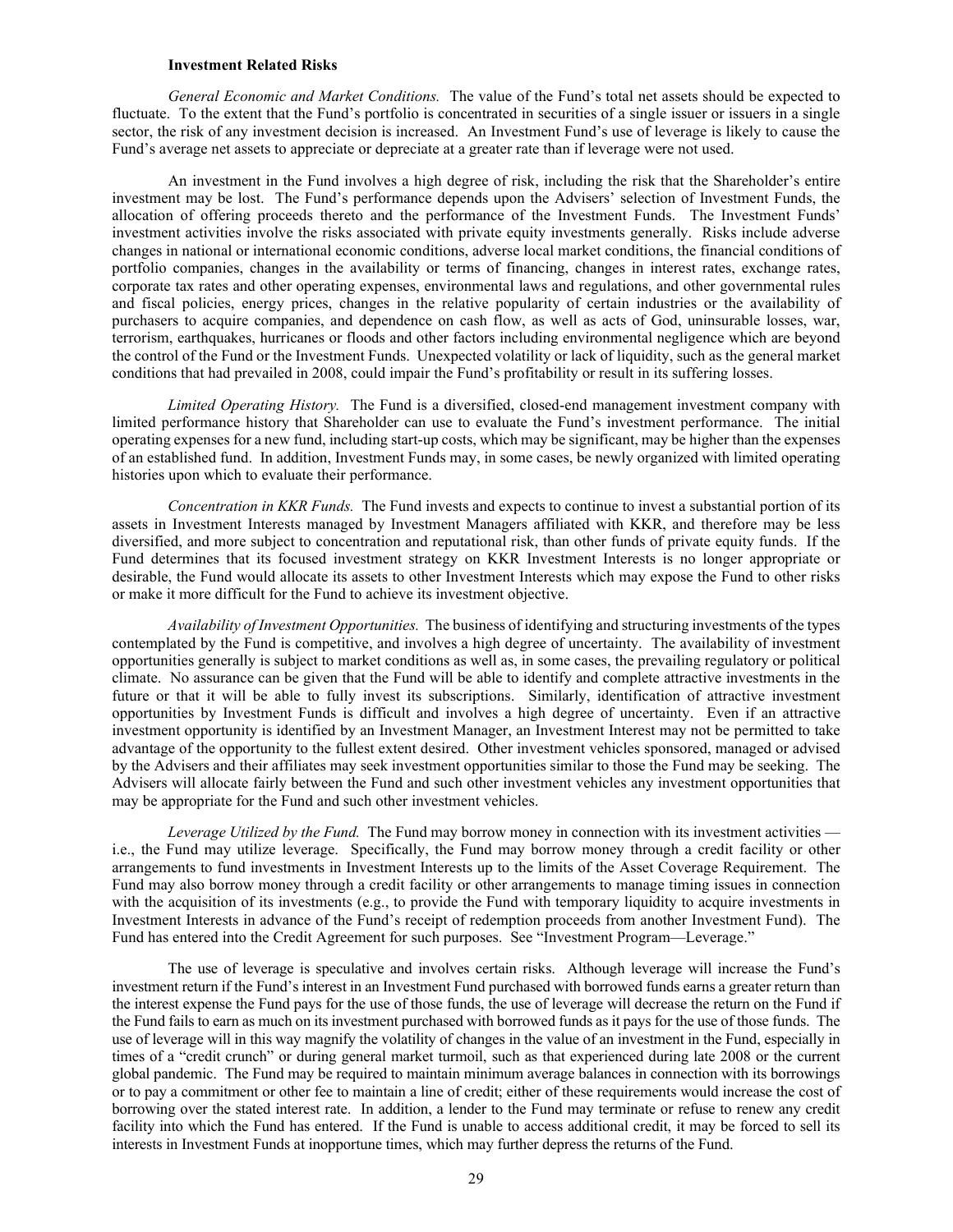The 1940 Act's Asset Coverage Requirement requires a registered investment company to satisfy an asset coverage requirement of 300% of its indebtedness, including amounts borrowed, measured at the time the investment company incurs the indebtedness. This requirement means that the value of the investment company's total indebtedness may not exceed one third of the value of its total assets (including the indebtedness). The 1940 Act also requires that dividends may not be declared if this Asset Coverage Requirement is breached. The Fund's borrowings will at all times be subject to the Asset Coverage Requirement.

*Private Equity Investments.* Private equity is a common term for investments that are typically made in private or public companies through privately negotiated transactions, and generally involve equity-related finance intended to bring about some kind of change in an operating company (e.g., providing growth capital, recapitalizing a company or financing an acquisition). Private equity funds, often organized as limited partnerships, are the most common vehicles for making private equity investments, although the Fund may also co-invest directly in an operating company in conjunction with an Investment Fund. The investments held by private equity funds and Co-Investment Opportunities made by the Fund involve the same types of risks associated with an investment in any operating company. However, securities of private equity funds, as well as the underlying companies these funds invest in, tend to be more illiquid, and highly speculative. Private equity has generally been dependent on the availability of debt or equity financing to fund the acquisitions of their investments. Depending on market conditions, however, the availability of such financing may be reduced dramatically, limiting the ability of private equity funds to obtain the required financing or reducing their expected rate of return.

The regulatory environment for private investment funds continues to evolve, and changes in the regulation of private investment funds may adversely affect the value of the Fund's investments and the ability of the Fund to implement its investment strategy (including the use of leverage). The financial services industry generally and the activities of private investment funds and their investment advisers, in particular, have been the subject of increasing legislative and regulatory scrutiny. Such scrutiny may increase the Fund's and/or the Advisers' legal, compliance, administrative and other related burdens and costs as well as regulatory oversight or involvement in the Fund and/or the Advisers' business. There can be no assurances that the Fund or the Advisers will not in the future be subject to regulatory review or discipline. The effects of any regulatory changes or developments on the Fund may affect the manner in which it is managed and may be substantial and adverse.

*Special Situations and Distressed Investments.* The Investment Funds may invest in securities and other obligations of companies that are in special situations involving significant financial or business distress, including companies involved in bankruptcy or other reorganization and liquidation proceedings. Although such investments may result in significant returns, they involve a substantial degree of risk. The level of analytical sophistication, both financial and legal, necessary for successful investment in distressed assets is unusually high. There is no assurance that an Investment Fund will correctly evaluate the value of the assets securing the Investment Fund's debt investments or the prospects for a successful reorganization or similar action in respect of any company. In any reorganization or liquidation proceeding relating to a company in which an Investment Fund invests, the Investment Fund may lose its entire investment, may be required to accept cash or securities with a value less than the Investment Fund's original investment and/or may be required to accept payment over an extended period of time. Troubled company investments and other distressed asset-based investments require active monitoring.

*Venture Capital.* An Investment Fund may invest and the Fund may co-invest in venture capital. Venture capital is usually classified by investments in private companies that have a limited operating history, are attempting to develop or commercialize unproven technologies or implement novel business plans or are not otherwise developed sufficiently to be self-sustaining financially or to become public. Although these investments may offer the opportunity for significant gains, such investments involve a high degree of business and financial risk that can result in substantial losses, which risks generally are greater than the risks of investing in public companies that may be at a later stage of development.

*Real Estate Investments.* The Fund may be exposed to real estate risk through its allocation to real estate Investment Funds. The decline in the broader credit markets during the last few years related to the sub-prime mortgage dislocation has caused the global financial markets to become more volatile and the United States homebuilding market has been dramatically impacted as a result. The confluence of the dislocation in the real estate credit markets with the broad based stress in the United States real estate industry could create a difficult operating environment for owners of real estate in the near term and investors should be aware that the general risks of investing in real estate may be magnified.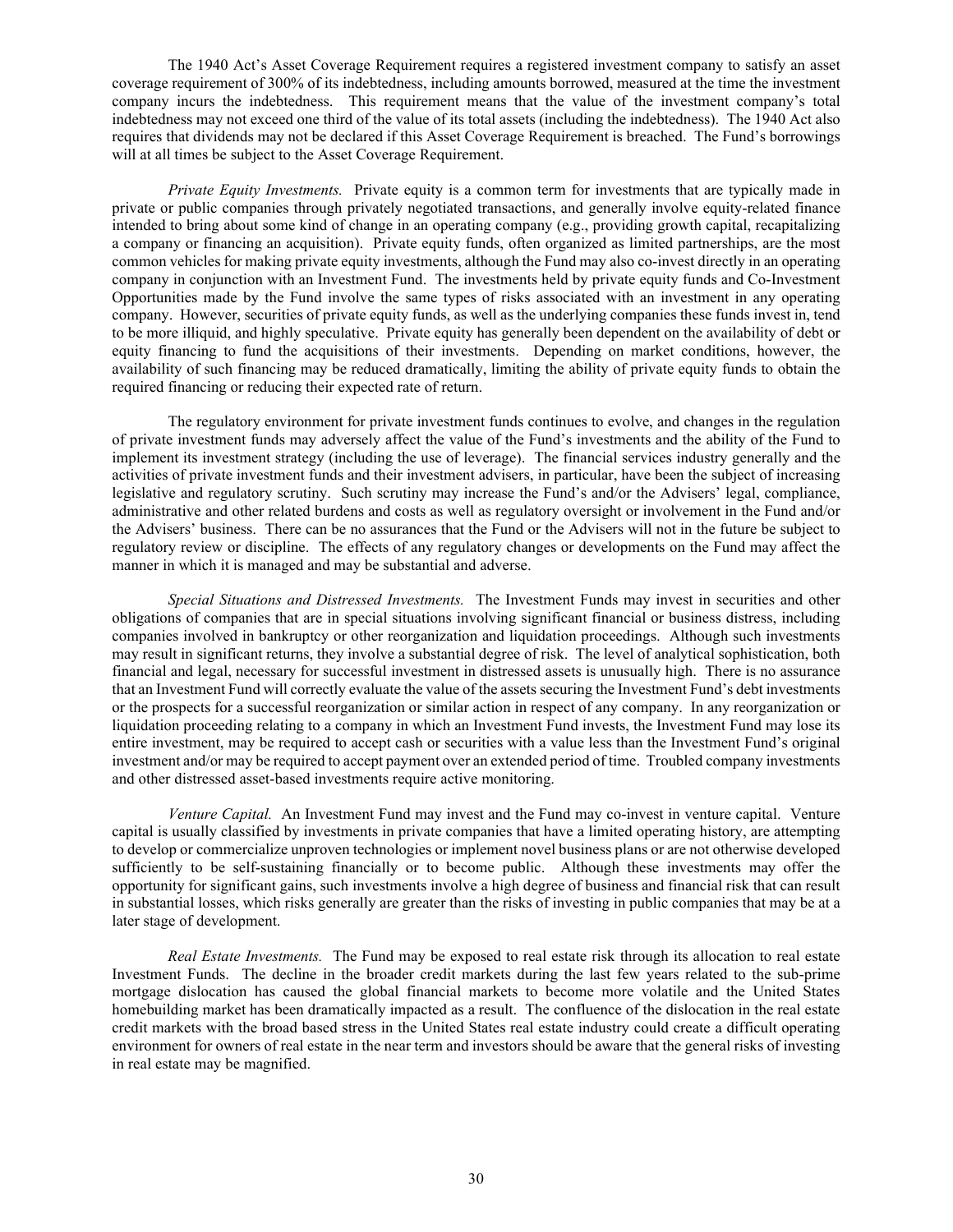Real estate Investment Funds are subject to risks associated with the ownership of real estate, including (i) changes in the general economic climate (such as changes in interest rates), (ii) local real estate conditions (such as an oversupply of space or a reduction in demand for space), (iii) the quality and philosophy of management, (iv) competition (such as competition based on rental rates), (v) specific features of properties (such as location), (vi) financial condition of tenants, buyers and sellers of properties, (vii) quality of maintenance, insurance and management services, (viii) changes in operating costs, (ix) government regulations (including those governing usage, improvements, zoning and taxes),  $(x)$  the availability of financing and  $(xi)$  potential liability under environmental and other laws (such as successor liability if investing in existing entities). Some real estate Investment Funds may invest in a limited number of properties, in a narrow geographic area, or in a single property type, which increases the risk that such real estate fund could be unfavorably affected by the poor performance of a single investment or investment type. These companies are also sensitive to factors such as changes in real estate values and property taxes, interest rates, cash flow of underlying real estate assets, supply and demand, and the management skill and creditworthiness of the issuer. Borrowers could default on or sell investments that a real estate fund holds, which could reduce the cash flow needed to make distributions to investors. In addition, real estate Investment Funds may also be affected by tax and regulatory requirements impacting the real estate fund's ability to qualify for preferential tax treatments or exemptions.

*Geographic Concentration Risks.* An Investment Fund may concentrate its investments in specific geographic regions. This focus may constrain the liquidity and the number of portfolio companies available for investment by an Investment Fund. In addition, the investments of such an Investment Fund will be disproportionately exposed to the risks associated with the region of concentration.

*Emerging Markets.* Some Investment Funds may invest in portfolio companies located in emerging industrialized or less developed countries. Risks particularly relevant to such emerging markets may include greater dependence on exports and the corresponding importance of international trade, higher risk of inflation, more extensive controls on foreign investment and limitations on repatriation of invested capital, increased likelihood of governmental involvement in, and control over, the economies, decisions by the relevant government to cease its support of economic reform programs or to impose restrictions, and less established laws and regulations regarding fiduciary duties of officers and directors and protection of investors.

*Sector Concentration.* An Investment Fund may concentrate its investments in specific industry sectors. This focus may constrain the liquidity and the number of portfolio companies available for investment by an Investment Fund. In addition, the investments of such an Investment Fund will be disproportionately exposed to the risks associated with the industry sectors of concentration.

*Utilities and Energy Sectors.* Energy companies may be significantly affected by outdated technology, short product cycles, falling prices and profits, market competition and risks associated with using hazardous materials. Energy companies may also be negatively affected by legislation that results in stricter government regulations and enforcement policies or specific expenditures. An Investment Fund may invest and the Fund may co-invest in portfolio companies in the utilities sector, thereby exposing the Investment Fund to risks associated with this sector. Rates charged by traditional regulated utility companies are generally subject to review and limitation by governmental regulatory commissions, and the timing of rate changes will adversely affect such companies' earnings and dividends when costs are rising.

*Infrastructure Sector.* Some Investment Funds may concentrate in the infrastructure sector. Infrastructure companies may be susceptible to reduced investment in public and private infrastructure projects, and a slowdown in new infrastructure projects in developing or developed markets may constrain the abilities of infrastructure companies to grow in global markets. Other developments, such as significant changes in population levels or changes in the urbanization and industrialization of developing countries, may reduce demand for products or services provided by infrastructure companies.

*Technology Sector.* Certain technology companies may have limited product lines, markets or financial resources, or may depend on a limited management group. In addition, these companies are strongly affected by worldwide technological developments, and their products and services may not be economically successful or may quickly become outdated.

*Financial Sector.* Financial services companies are subject to extensive governmental regulation that may limit the amounts and types of loans and other financial commitments they can make, and the interest rates and fees they can charge. Profitability of such companies is generally dependent on the availability and cost of capital, and can fluctuate as a result of increased competition or changing interest rates. In addition, events in the financial sector over the past several years have resulted in reduced liquidity in credit and a high degree of volatility in the financial markets. This situation has negatively affected many financial services companies, such as by causing such companies' values to decline.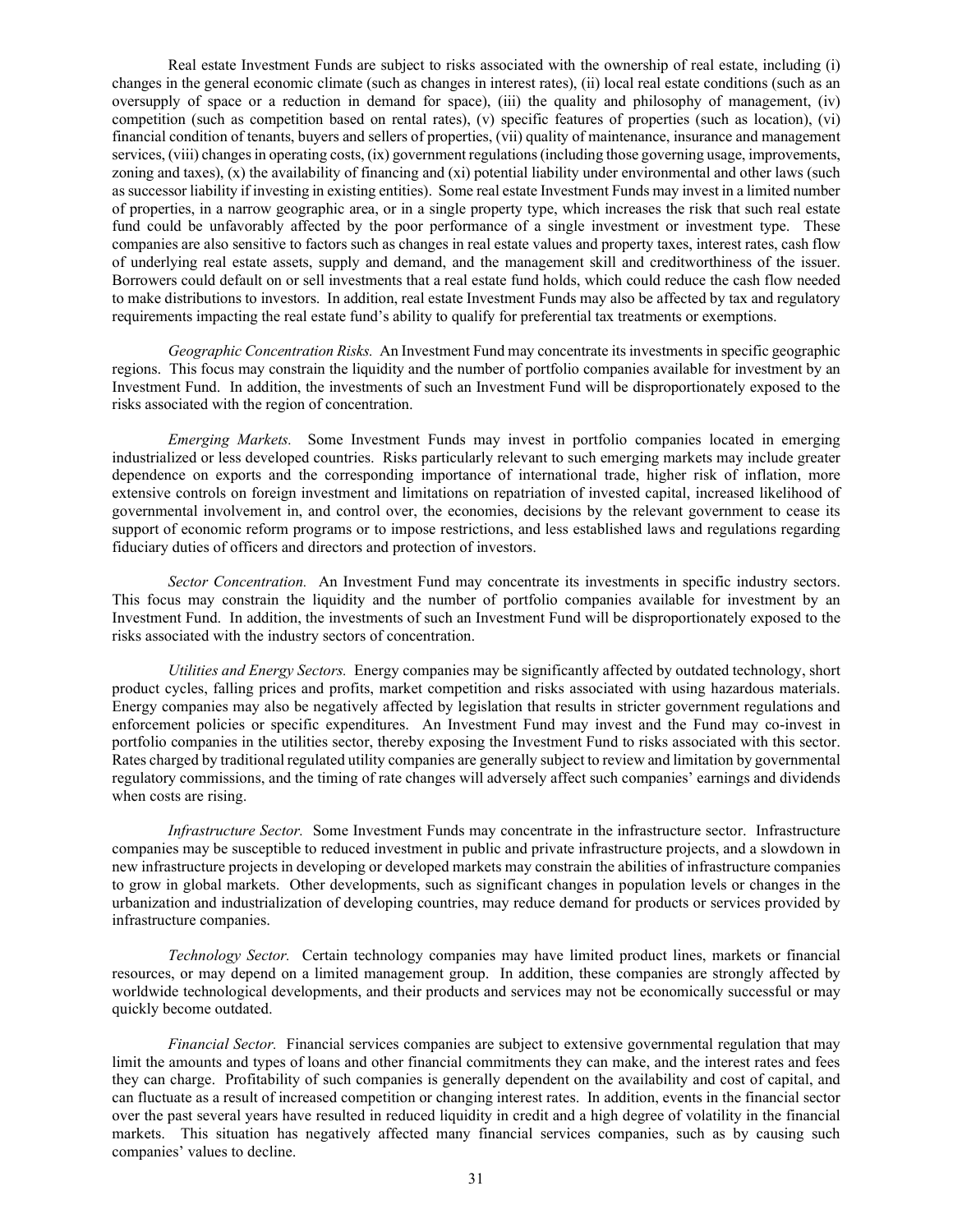*Mezzanine Investments.* An Investment Fund may invest and the Fund may co-invest in mezzanine loans. Structurally, mezzanine loans usually rank subordinate in priority of payment to senior debt, such as senior bank debt, and are often unsecured. However, mezzanine loans rank senior to common and preferred equity in a borrower's capital structure. Mezzanine debt is often used in leveraged buyout and real estate finance transactions. Typically, mezzanine loans have elements of both debt and equity instruments, offering the fixed returns in the form of interest payments associated with senior debt, while providing lenders an opportunity to participate in the capital appreciation of a borrower, if any, through an equity interest. This equity interest typically takes the form of warrants. Due to their higher risk profile and often less restrictive covenants as compared to senior loans, mezzanine loans generally earn a higher return than senior secured loans. The warrants associated with mezzanine loans are typically detachable, which allows lenders to receive repayment of their principal on an agreed amortization schedule while retaining their equity interest in the borrower. Mezzanine loans also may include a "put" feature, which permits the holder to sell its equity interest back to the borrower at a price determined through an agreed-upon formula. Mezzanine investments may be issued with or without registration rights. Similar to other high yield securities, maturities of mezzanine investments are typically seven to ten years, but the expected average life is significantly shorter at three to five years. Mezzanine investments are usually unsecured and subordinate to other debt obligations of an issuer.

*Currency Risk.* Investment Funds may include direct and indirect investments in a number of different currencies. Any returns on, and the value of such investments may, therefore, be materially affected by exchange rate fluctuations, local exchange control, limited liquidity of the relevant foreign exchange markets, the convertibility of the currencies in question and/or other factors. A decline in the value of the currencies in which the Fund's or Investment Fund's investments are denominated against the U.S. dollar may result in a decrease in the Fund's net asset value. The Advisers will not elect to hedge the value of investments made by the Fund against currency fluctuations. Accordingly, the performance of the Fund could be adversely affected by such currency fluctuations.

*Force Majeure Risk.* Investment Funds may be affected by force majeure events (*i.e.*, events beyond the control of the party claiming that the event has occurred, including, without limitation, acts of God, fire, flood, earthquakes, outbreaks of an infectious disease, pandemic or any other serious public health concern, war, terrorism and labor strikes). Some force majeure events may adversely affect the ability of a party (including an Investment Fund or a counterparty to the Fund or an Investment Fund) to perform its obligations until it is able to remedy the force majeure event. In addition, the cost to an Investment Fund or the Fund of repairing or replacing damaged assets resulting from such force majeure event could be considerable. Certain force majeure events (such as war or an outbreak of an infectious disease) could have a broader negative impact on the world economy and international business activity generally, or in any of the countries in which the Fund may invest specifically. Additionally, a major governmental intervention into industry, including the nationalization of an industry or the assertion of control over one or more Investment Interests or its assets, could result in a loss to the Fund, including if its investment in such Investment Fund is canceled, unwound or acquired (which could be without what the Fund considers to be adequate compensation). Any of the foregoing may therefore adversely affect the performance of the Fund and its investments.

In late 2019 and early 2020, a novel coronavirus ("SARS-CoV-2") and related respiratory disease ("COVID-19") emerged in China and spread rapidly across the world, including to the U.S. This outbreak has led, and for an unknown period of time will continue to lead, to disruptions in local, regional, national and global markets and economies affected thereby. The COVID-19 outbreak has resulted in numerous deaths and the imposition of both local and more widespread "work from home" and other quarantine measures, mandatory closures of businesses deemed "non-essential," border closures and other travel restrictions, a decline in consumer demand for certain goods and services, commercial disruption on a global scale, and general concern and uncertainty, all of which have caused social unrest and significant volatility in financial markets. In March 2020, the World Health Organization declared COVID-19 outbreak a pandemic.

The ongoing spread of COVID-19 has had, and is expected to continue to have, a material adverse impact on local economies in the affected locations and also on the global economy. Many countries have reacted by instituting quarantines and travel restrictions, which has resulted in disruptions in supply chains and adversely impacted various industries, including but not limited to retail, transportation, hospitality, energy and entertainment. These developments may adversely impact certain companies and other Investment Funds in which the Fund invests and the value of the Fund's investments therein. In addition, while we do not expect disruptions to the operations of the Advisers (including those relating to the Fund) or the Fund's service providers, such disruptions (including through quarantine measures and travel restrictions imposed on personnel located in affected locations, or any related health issues of such personnel) could nonetheless occur. Any of the foregoing events could materially and adversely affect the Advisers' ability to source, manage and divest investments on behalf of the Fund and pursue the Fund's investment objective and strategies. Similar consequences could arise with respect to other infectious diseases. Given the significant economic and financial market disruptions associated with the COVID-19 pandemic, the valuation and performance of the Fund's investments may be impacted adversely. The duration of the COVID-19 pandemic and its effects cannot be determined at this time, but the effects could be present for an extended period of time.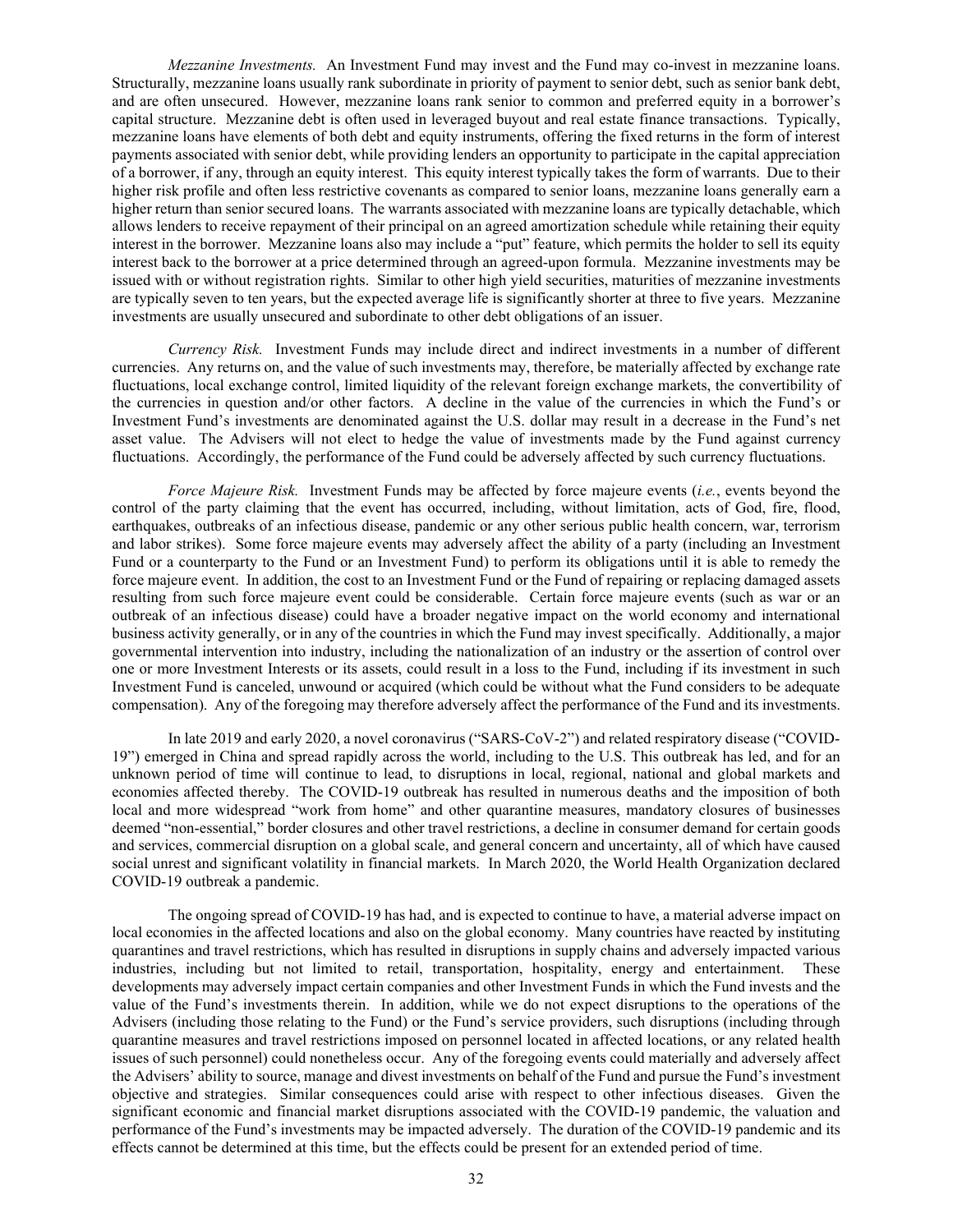#### **Risks Related to Investment Funds**

*Non-U.S. Risk.* Certain of the Investment Funds may invest and the Fund may co-invest in foreign portfolio companies that do not maintain internal management accounts or adopt financial budgeting, internal audit or internal control procedures to standards normally expected of companies in the United States. Accordingly, information supplied to the Fund and the Investment Funds may be incomplete, inaccurate and/or significantly delayed. The Fund and the Investment Funds may therefore be unable to take or influence timely actions necessary to rectify management deficiencies in such portfolio companies, which may ultimately have an adverse impact on the net asset value of the Fund.

*Valuation of the Fund's Investment* Interests*.* The valuation of the Fund's Investments in Investment Funds is ordinarily determined based upon valuations provided by the Investment Funds on a quarterly basis. Although such valuations are provided on a quarterly basis, the Fund will provide valuations, and will issue Shares, on a monthly basis. A large percentage of the securities in which the Investment Funds invest will not have a readily ascertainable market price and will be fair valued by the Investment Fund. In this regard, an Investment Fund may face a conflict of interest in valuing the securities, as their value may affect the Investment Fund's compensation or its ability to raise additional funds. No assurances can be given regarding the valuation methodology or the sufficiency of systems utilized by any Investment Fund, the accuracy of the valuations provided by the Investment Funds, that the Investment Funds will comply with their own internal policies or procedures for keeping records or making valuations, or that the Investment Funds' policies and procedures and systems will not change without notice to the Fund. To the extent that the Fund does not receive timely information from the Investment Funds regarding their valuations, the Fund's ability to accurately calculation its net asset value may impaired. As a result, an Investment Fund's valuation of the securities may fail to match the amount ultimately realized with respect to the disposition of such securities.

An Investment Fund's information could also be inaccurate due to fraudulent activity, misvaluation or inadvertent error. The Fund may not uncover errors in valuation for a significant period of time, if ever.

*Valuations Subject to Adjustment.* The Fund determines its month-end net asset value based upon the quarterly valuations reported by the Investment Funds, which may not reflect market or other events occurring subsequent to the quarter-end. The Fund will fair value its holdings in Investment Funds to reflect such events, consistent with its valuation policies; however, there is no guarantee the Fund will correctly fair value such investments. Additionally, the valuations reported by Investment Funds may be subject to later adjustment or revision. For example, fiscal year-end net asset value calculations of the Investment Funds may be revised as a result of audits by their independent auditors. Other adjustments may occur from time to time. Because such adjustments or revisions, whether increasing or decreasing the net asset value of the Fund, and therefore the Fund, at the time they occur, relate to information available only at the time of the adjustment or revision, the adjustment or revision may not affect the amount of the repurchase proceeds of the Fund received by Shareholders who had their Shares repurchased prior to such adjustments and received their repurchase proceeds. As a result, to the extent that such subsequently adjusted valuations from the Investment Funds or revisions to the net asset value of an Investment Fund or direct private equity investment adversely affect the Fund's net asset value, the remaining outstanding Shares may be adversely affected by prior repurchases to the benefit of Shareholders who had their Shares repurchased at a net asset value higher than the adjusted amount. Conversely, any increases in the net asset value resulting from such subsequently adjusted valuations may be entirely for the benefit of the outstanding Shares and to the detriment of Shareholders who previously had their Shares repurchased at a net asset value lower than the adjusted amount. The same principles apply to the purchase of Shares. New Shareholders may be affected in a similar way.

*Illiquidity of Investment Fund Interests.* There is no regular market for interest in Investment Funds, which typically must be sold in privately negotiated transactions. Any such sales would likely require the consent of the applicable Investment Fund and could occur at a discount to the stated net asset value. If the Advisers determine to cause the Fund to sell its interests in an Investment Fund, the Fund may be unable to sell such interests quickly, if at all, and could therefore be obligated to continue to hold such interests for an extended period of time.

*Indemnification of Investment Funds, Investment Managers and Others.* The Fund may agree to indemnify certain of the Investment Funds and their respective managers, officers, directors, and affiliates from any liability, damage, cost, or expense arising out of, among other things, acts or omissions undertaken in connection with the management of Investment Funds. If the Fund were required to make payments (or return distributions) in respect of any such indemnity, the Fund could be materially adversely affected. Indemnification of sellers of secondaries may be required as a condition to purchasing such securities.

*Termination of the Fund's Interest in an Investment Fund.* An Investment Fund may, among other things, terminate the Fund's interest in that Investment Fund (causing a forfeiture of all or a portion of such interest) if the Fund fails to satisfy any capital call by that Investment Fund or if the continued participation of the Fund in the Investment Fund would have a material adverse effect on the Investment Fund or its assets. The Fund's overcommitment strategy may increase the risk that the Fund is unable to satisfy a capital call from an Investment Fund.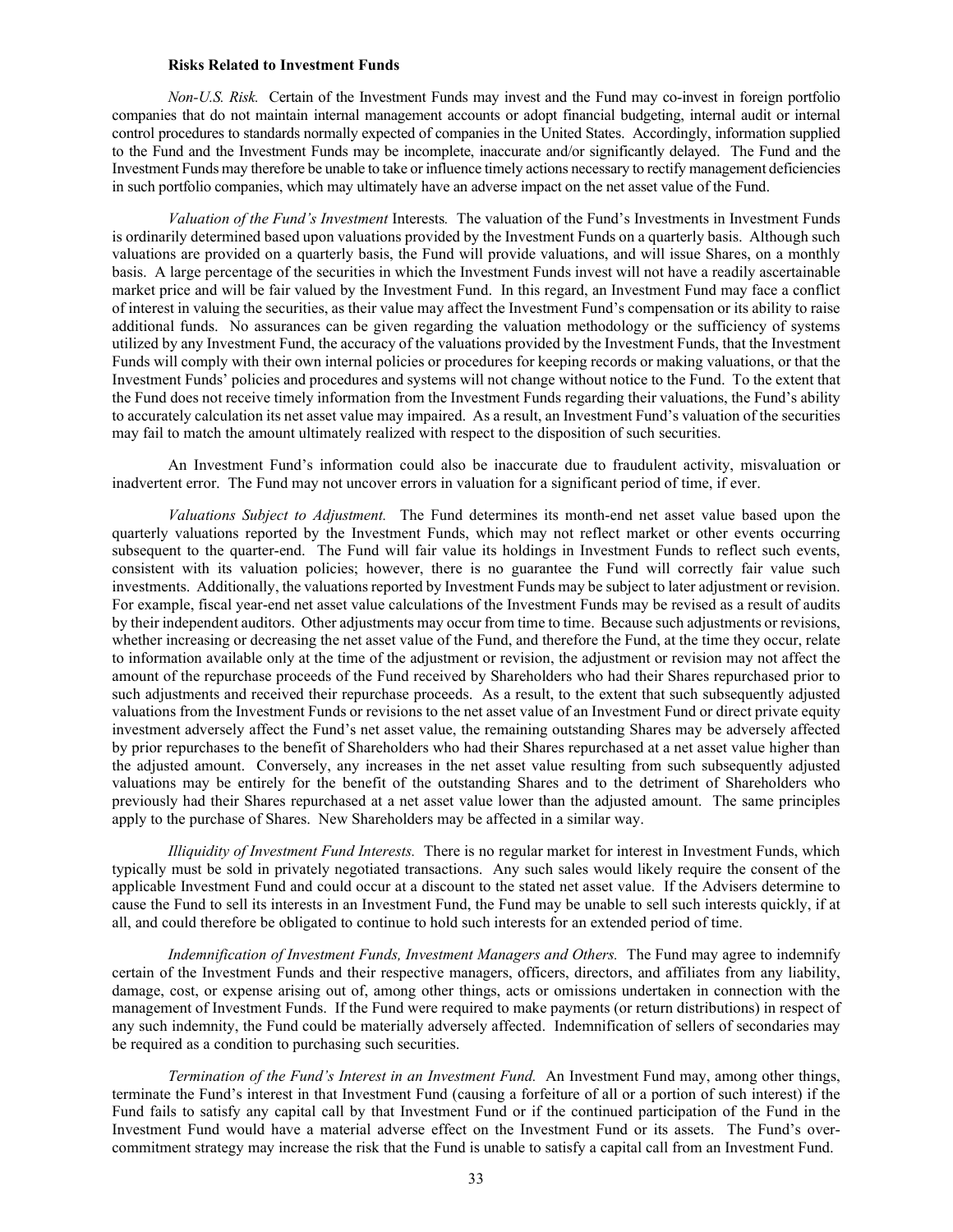*General Risks of Secondary Investments.* The overall performance of the Fund's secondary investments will depend in large part on the acquisition price paid, which may be negotiated based on incomplete or imperfect information. Certain secondary investments may be purchased as a portfolio, and in such cases the Fund may not be able to carve out from such purchases those investments that the Advisers consider (for commercial, tax, legal or other reasons) less attractive. Where the Fund acquires an Investment Fund interest as a secondary investment, the Fund will generally not have the ability to modify or amend such Investment Fund's constituent documents (*e.g.*, limited partnership agreements) or otherwise negotiate the economic terms of the interests being acquired. In addition, the costs and resources required to investigate the commercial, tax and legal issues relating to secondary investments may be greater than those relating to primary investments.

Where the Fund acquires an Investment Fund interest as a secondary investment, the Fund may acquire contingent liabilities associated with such interest. Specifically, where the seller has received distributions from the relevant Investment Fund and, subsequently, that Investment Fund recalls any portion of such distributions, the Fund (as the purchaser of the interest to which such distributions are attributable) may be obligated to pay an amount equivalent to such distributions to such Investment Fund. While the Fund may be able, in turn, to make a claim against the seller of the interest for any monies so paid to the Investment Fund, there can be no assurance that the Fund would have such right or prevail in any such claim.

The Fund may acquire secondary investments as a member of a purchasing syndicate, in which case the Fund may be exposed to additional risks including, among other things: (i) counterparty risk, (ii) reputation risk, (iii) breach of confidentiality by a syndicate member, and (iv) execution risk.

*Commitment Strategy.* The Fund may maintain a sizeable cash position in anticipation of funding capital calls. The Fund will be required to make incremental contributions pursuant to capital calls issued from time to time by Investment Funds. The overall impact on performance due to holding a portion of the investment portfolio in cash or cash equivalents could be negative.

The Fund will employ an "over-commitment" strategy, which could result in an insufficient cash supply to fund Investment Fund commitments. Such a short fall would have negative impacts on the Fund, including an adverse impact on the Fund's ability to pay for repurchases of Shares tendered by Shareholders or to meet expenses generally. Moreover, if the Fund defaults on its commitment or fails to satisfy capital calls in a timely manner then, generally, it will be subject to significant penalties, including the complete forfeiture of the Fund's investment in the Investment Fund. Any failure by the Fund to make timely capital contributions in respect of its commitments may (i) impair the ability of the Fund to pursue its investment program, (ii) force the Fund to borrow, (iii) indirectly cause the Fund, and, indirectly, the Shareholders to be subject to certain penalties from the Investment Funds (including the complete forfeiture of the Fund's investment in an Investment Fund), or (iv) otherwise impair the value of the Fund's investments (including the devaluation of the Fund).

*Other Registered Investment Companies.* The Fund may invest in the securities of other registered investment companies to the extent that such investments are consistent with the Fund's investment objective and permissible under the 1940 Act. Under one provision of the 1940 Act, the Fund may not acquire the securities of other registered investment companies if, as a result, (i) more than 10% of the Fund's total assets would be invested in securities of other registered investment companies, (ii) such purchase would result in more than 3% of the total outstanding voting securities of any one registered investment company being held by the Fund or (iii) more than 5% of the Fund's total assets would be invested in any one registered investment company. The Fund, as a holder of the securities of other investment companies, will bear its *pro rata* portion of the other investment companies' expenses, including advisory fees. These expenses will be in addition to the direct expenses incurred by the Fund.

*Investments in Non-Voting Stock; Inability to Vote.* The Fund intends to hold its interests in the Investment Funds in nonvoting form or limit its voting rights to a certain percentage. Where only voting securities are available for purchase, the Fund will generally seek to create by contract the same result as owning a non-voting security by agreeing to relinquish or limit the right to vote in respect of its investment. The Fund will not receive any consideration in return for entering into a voting waiver arrangement. To the extent that the Fund contractually foregoes the right to vote Investment Fund securities, the Fund will not be able to vote or may be able to vote only to a limited extent on matters that may be adverse to the Fund's interests. As a result, the Fund's influence on an Investment Fund could be diminished, which may consequently adversely affect the Fund and its Shareholders.

*Limited Operating History of Fund Investments.* Many of the Investment Funds may have limited operating histories and the information the Fund will obtain about such investments may be limited. As such, the ability of the Advisers to evaluate past performance or to validate the investment strategies of such Investment Funds will be limited.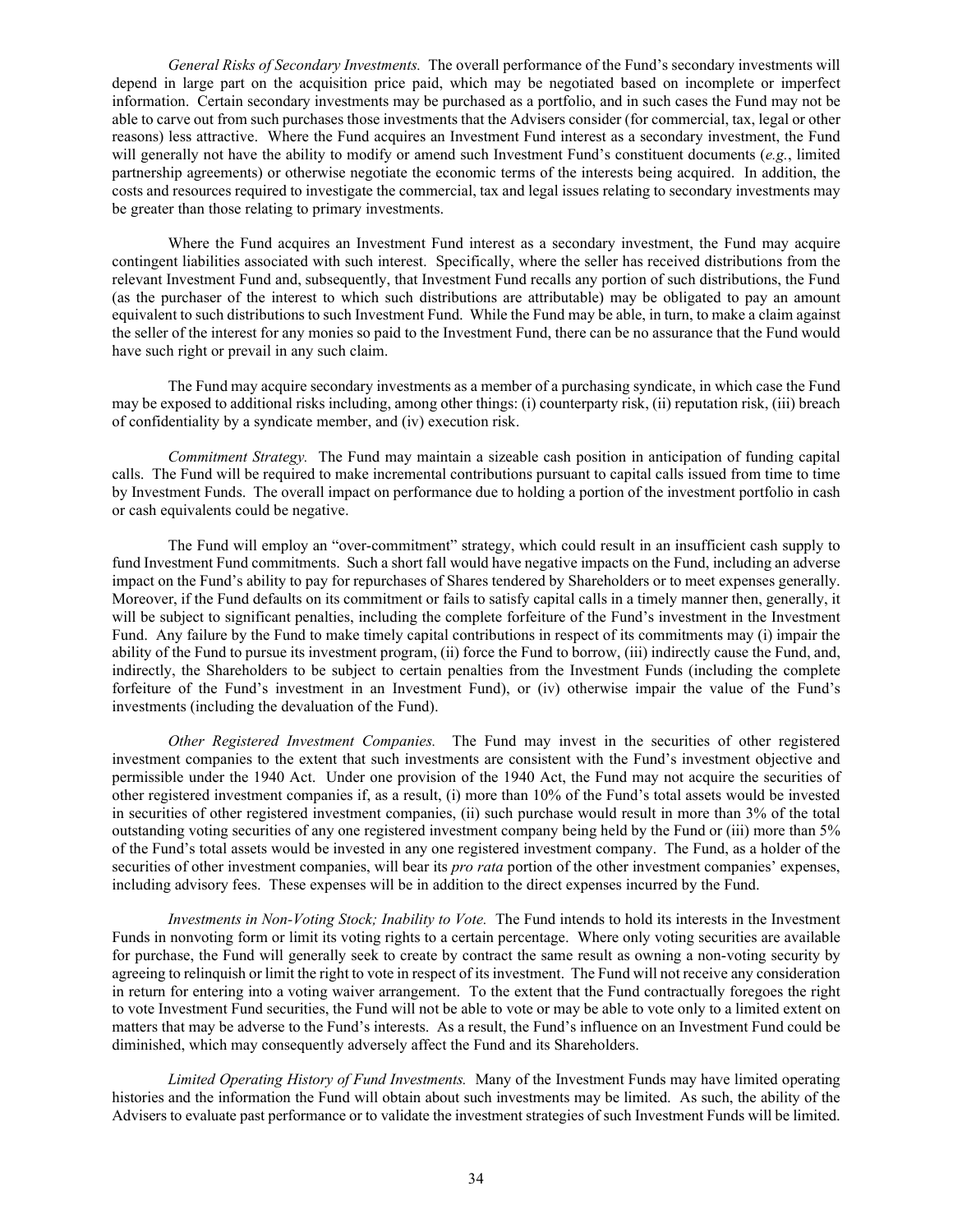*Nature of Portfolio Companies.* The Investment Funds will include direct and indirect investments in various companies, ventures and businesses. This may include portfolio companies in the early phases of development, which can be highly risky due to the lack of a significant operating history, fully developed product lines, experienced management, or a proven market for their products. The Fund's investments may also include portfolio companies that are in a state of distress or which have a poor record and which are undergoing restructuring or changes in management, and there can be no assurances that such restructuring or changes will be successful. The management of such portfolio companies may depend on one or two key individuals, and the loss of the services of any of such individuals may adversely affect the performance of such portfolio companies.

*Smaller Capitalization Issuers.* Investment Funds may invest in smaller capitalization companies, including micro cap companies. Investments in smaller capitalization companies often involve significantly greater risks than the securities of larger, better-known companies because they may lack the management expertise, financial resources, product diversification and competitive strengths of larger companies. The prices of the securities of smaller companies may be subject to more abrupt or erratic market movements than those of larger, more established companies, as these securities typically are less liquid, traded in lower volume and the issuers typically are more subject to changes in earnings and prospects. In addition, when selling large positions in small capitalization securities, the seller may have to sell holdings at discounts from quoted prices or may have to make a series of small sales over a period of time.

*High Yield Securities and Distressed Securities.* Investment Funds may invest in fixed income securities rated investment grade or non-investment grade (commonly referred to as high yield securities or "junk bonds") and may invest in unrated fixed income securities. Non-investment grade securities are fixed income securities rated below Baa by Moody's Investors Service, Inc. ("Moody's") or below BBB by Standard & Poor's Rating Group, a division of The McGraw-Hill Companies, Inc. ("S&P"), or if unrated considered by an Investment Manager to be equivalent quality. Non-investment grade debt securities in the lowest rating categories or unrated debt securities determined to be of comparable quality may involve a substantial risk of default or may be in default. An Investment Fund's investments in non-investment grade securities expose it to a substantial degree of credit risk. Non-investment grade securities may be issued by companies that are restructuring, are smaller and less creditworthy or are more highly indebted than other companies, and therefore they may have more difficulty making scheduled payments of principal and interest. Non-investment grade securities are subject to greater risk of loss of income and principal than higher rated securities and may be considered speculative. Non-investment grade securities may experience reduced liquidity, and sudden and substantial decreases in price. An economic downturn affecting an issuer of non-investment grade debt securities may result in an increased incidence of default. In the event of a default, an Investment Fund may incur additional expenses to seek recovery. In addition, the market for lower grade debt securities may be thinner and less active than for higher grade debt securities.

Certain of the companies in whose securities the Investment Funds may invest may be in transition, out of favor, financially leveraged or troubled, or potentially troubled, and may be or have recently been involved in major strategic actions, restructurings, bankruptcy, reorganization or liquidation. These characteristics of these companies can cause their securities to be particularly risky, although they also may offer the potential for high returns. These companies' securities may be considered speculative, and the ability of the companies to pay their debts on schedule could be affected by adverse interest rate movements, changes in the general economic climate, economic factors affecting a particular industry or specific developments within the companies. These securities may also present a substantial risk of default. An Investment Fund's investment in any instrument is subject to no minimum credit standard and a significant portion of the obligations and preferred stock in which an Investment Fund may invest may be less than investment grade (commonly referred to as junk bonds), which may result in the Investment Fund experiencing greater risks than it would if investing in higher rated instruments.

*Reverse Repurchase Agreements.* Reverse repurchase agreements involve a sale of a security by an Investment Fund to a bank or securities dealer and the Investment Fund's simultaneous agreement to repurchase the security for a fixed price (reflecting a market rate of interest) on a specific date. These transactions involve a risk that the other party to a reverse repurchase agreement will be unable or unwilling to complete the transaction as scheduled, which may result in losses to the Investment Fund. Reverse repurchase transactions are a form of leverage that may also increase the volatility of an Investment Fund's investment portfolio.

*Other Instruments and Future Developments.* An Investment Fund may take advantage of opportunities in the area of swaps, options on various underlying instruments, and certain other customized "synthetic" or derivative instruments, which will be subject to varying degrees of risk. In addition, an Investment Fund may take advantage of opportunities with respect to certain other "synthetic" or derivative instruments which are not presently contemplated, or which are not presently available, but which may be developed and which may be subject to significant degrees of risk.

*Dilution.* The Fund may accept additional subscriptions for Shares as determined by the Board, in its sole discretion. Additional purchases will dilute the indirect interests of existing Shareholders in the Fund's investments prior to such purchases, which could have an adverse impact on the existing Shareholders' interests in the Fund if subsequent investments underperform the prior investments.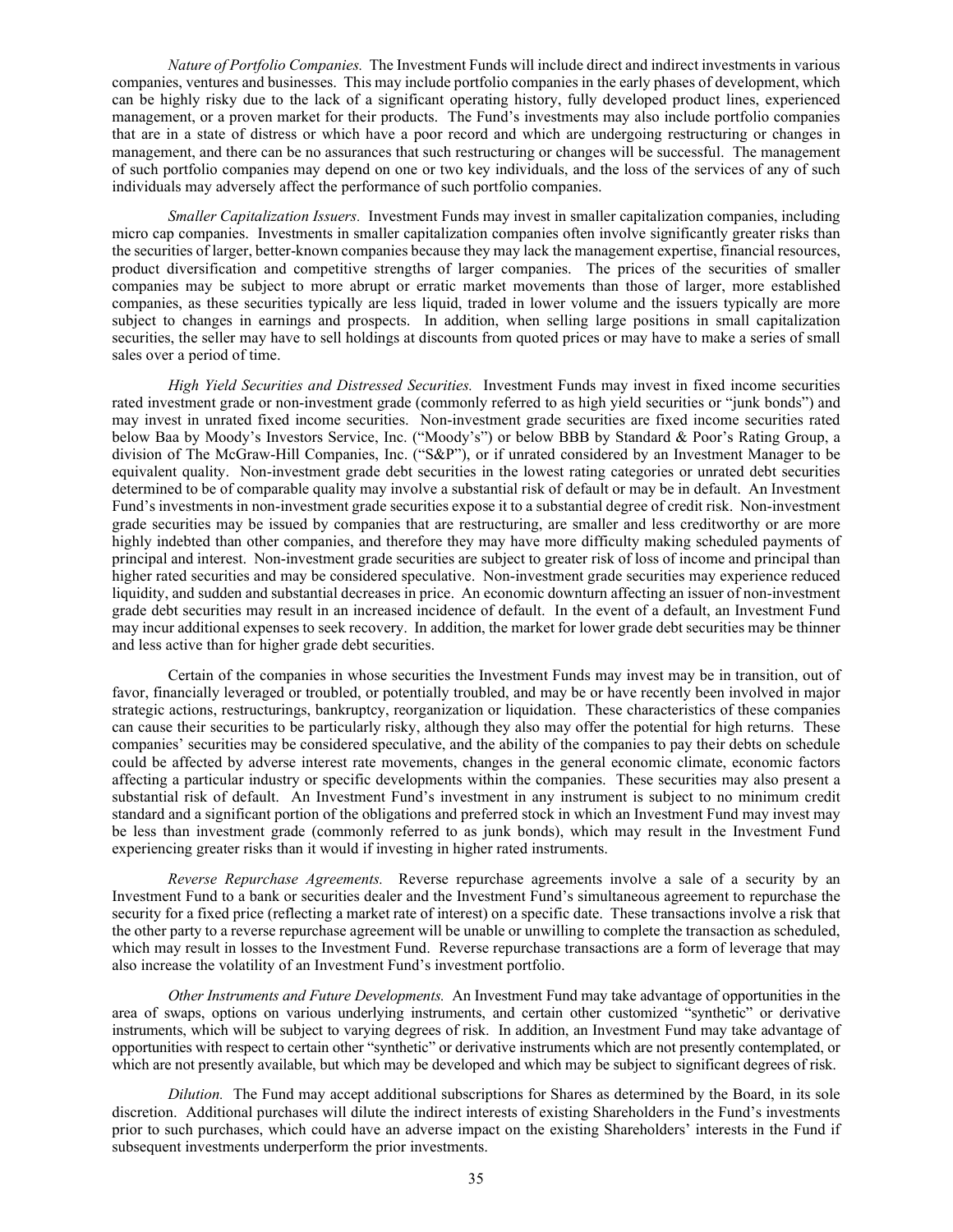## **OTHER RISKS**

Investing in the Fund involves risks other than those associated with investments made by Investment Funds, including those described below:

*Substantial Fees and Expenses.* A Shareholder in the Fund that meets the eligibility conditions imposed by one or more Investment Funds, including minimum initial investment requirements that may be substantially higher than those imposed by the Fund, could potentially invest directly in primaries of such Investment Funds. By investing in the Investment Funds through the Fund, a Shareholder in the Fund will bear a portion of the Management Fee and other expenses of the Fund. A Shareholder in the Fund will also indirectly bear a portion of the asset-based fees, carried interests or incentive allocations (which are a share of an Investment Fund's returns which are paid to the Investment Manager) and fees and expenses borne by the Fund as an investor in the Investment Funds. In addition, to the extent that the Fund invests in an Investment Fund that is itself a "fund of funds," the Fund will bear a third layer of fees. Each Investment Manager receives any incentive-based allocations to which it is entitled irrespective of the performance of the other Investment Funds and the Fund generally. As a result, an Investment Fund with positive performance may receive compensation from the Fund, even if the Fund's overall returns are negative.

*Incentive Allocation Arrangements.* Each Investment Manager may receive a performance fee, carried interest or incentive allocation generally equal to 20% of the net profits earned by the Investment Fund that it manages, typically subject to a preferred return. These performance incentives may create an incentive for the Investment Managers to make investments that are riskier or more speculative than those that might have been made in the absence of the performance fee, carried interest, or incentive allocation.

*Control Positions.* Investment Funds may take control positions in companies. The exercise of control over a company imposes additional risks of liability for environmental damage, product defects, failure to supervise and other types of liability related to business operations. In addition, the act of taking a control position, or seeking to take such a position, may itself subject an Investment Fund to litigation by parties interested in blocking it from taking that position. If those liabilities were to arise, or such litigation were to be resolved adversely to the Investment Funds, the investing Investment Funds likely would suffer losses on their investments.

*Inadequate Return.* No assurance can be given that the returns on the Fund's investments will be commensurate with the risk of investment in the Fund. Shareholders should not commit money to the Fund unless they have the resources to sustain the loss of their entire investment in the Fund.

*Inside Information.* From time to time, the Fund or its affiliates may come into possession of material, non-public information concerning an entity in which the Fund has invested, or proposes to invest. Possession of that information may limit the ability of the Fund to buy or sell securities of the entity.

*Recourse to the Fund's Assets.* The Fund's assets, including any investments made by the Fund and any interest in the Investment Funds held by the Fund, are available to satisfy all liabilities and other obligations of the Fund. If the Fund becomes subject to a liability, parties seeking to have the liability satisfied may have recourse to the Fund's assets generally and not be limited to any particular asset, such as the asset representing the investment giving rise to the liability.

*Possible Exclusion of a Shareholder Based on Certain Detrimental Effects.* The Fund may repurchase and/or redeem Shares in accordance with the terms of its Agreement and Declaration of Trust and the 1940 Act, including Rule 23c-2, held by a Shareholder or other person acquiring Shares from or through a Shareholder, if:

- the Shares have been transferred or have vested in any person other than by operation of law as the result of the death, dissolution, bankruptcy, insolvency or adjudicated incompetence of the Shareholder or with the consent of the Fund
- ownership of the Shares by the Shareholder or other person likely will cause the Fund to be in violation of, require registration of any Shares under, or subject the Fund to additional registration or regulation under, the securities, commodities or other laws of the United States or any other relevant jurisdiction;
- continued ownership of the Shares by the Shareholder or other person may be harmful or injurious to the business or reputation of the Fund, the Board of Trustees, the Adviser or any of their affiliates, or may subject the Fund or any Shareholder to an undue risk of adverse tax or other fiscal or regulatory consequences;
- any of the representations and warranties made by the Shareholder or other person in connection with the acquisition of the Shares was not true when made or has ceased to be true;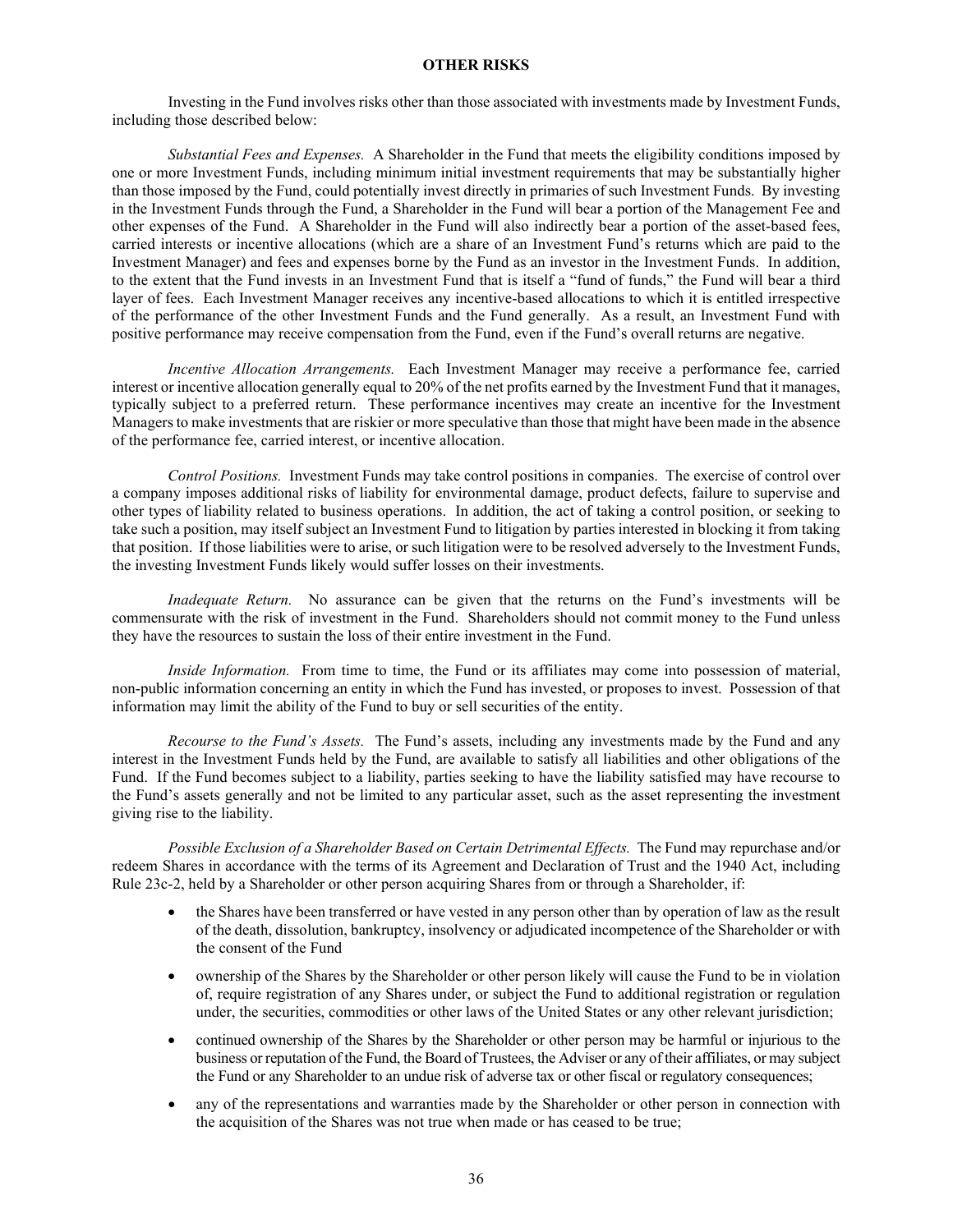- the Shareholder is subject to special regulatory or compliance requirements, such as those imposed by the U.S. Bank Holding Company Act of 1956, as amended, certain Federal Communications Commission regulations, or ERISA (as hereinafter defined) (collectively, "Special Laws or Regulations"), and the Fund determines that the Shareholder is likely to be subject to additional regulatory or compliance requirements under these Special Laws or Regulations by virtue of continuing to hold the Shares; or
- the Fund or the Board of Trustees determine that the repurchase of the Shares would be in the best interest of the Fund.

The effect of these provisions may be to deprive an investor in the Fund of an opportunity for a return even though other investors in the Fund might enjoy such a return.

*Limitations on Transfer; Shares Not Listed; No Market for Class A Shares or Class I Shares.* The transferability of Shares is subject to certain restrictions contained in the Fund's Agreement and Declaration of Trust and is affected by restrictions imposed under applicable securities laws. Shares are not traded on any national securities exchange or other market. No market currently exists for Class A Shares or Class I Shares, and the Fund contemplates that one will not develop. The Shares are, therefore, not readily marketable. Although the Adviser and the Fund expect to recommend to the Board of Trustees that the Fund offer to repurchase Shares quarterly, no assurances can be given that the Fund will do so and, in any case, repurchases will not begin until two years after the Fund has commenced operations. Consequently, Class A Shares and Class I Shares should only be acquired by investors able to commit their funds for an indefinite period of time.

*Closed-end Fund; Liquidity Risks.* The Fund is a diversified closed-end management investment company designed primarily for long-term investors and is not intended to be a trading vehicle. An investor should not invest in the Fund if the investor needs a liquid investment. Closed-end funds differ from open-end management investment companies (commonly known as mutual funds) in that investors in a closed-end fund do not have the right to redeem their shares on a daily basis at a price based on net asset value.

*Repurchase Risks.* The Fund has no obligation to repurchase Shares at any time; any such repurchases will only be made at such times, in such amounts and on such terms as may be determined by the Board of Trustees, in its sole discretion. With respect to any future repurchase offer, Shareholders tendering any Shares for repurchase must do so by a date specified in the notice describing the terms of the repurchase offer (the "Notice Date"). The Notice Date generally will be seven days prior to the date as of which the Shares to be repurchased are valued by the Fund (the "Valuation Date"). Tenders will be revocable upon written notice to the Fund until the date specified in the terms of the repurchase offer (the "Expiration Date"). The Expiration Date generally will be four days prior to the Valuation Date. Shareholders that elect to tender any Shares for repurchase will not know the price at which such Shares will be repurchased until the Fund's net asset value as of the Valuation Date is able to be determined, which determination is expected to be able to be made only late in the month following that of the Valuation Date. It is possible that during the time period between the Notice Date and the Valuation Date, general economic and market conditions, or specific events affecting one or more underlying Investment Funds, could cause a decline in the value of Shares in the Fund. **Shareholders who require minimum annual distributions from a retirement account through which they hold Shares should consider the Fund's schedule for repurchase offers and submit repurchase requests accordingly.**  In addition, the Fund's investments in Investments Funds are subject to lengthy lock-up periods where the Fund will not be able to dispose of such investments except through secondary transactions with third parties, which may occur at a significant discount to NAV and which may not be available at any given time. There is no assurance that third parties will engage in such secondary transactions and the Fund may require and be unable to obtain the Investment Fund's consent to effect such transactions. The Fund may need to suspend or postpone repurchase offers if it is not able to dispose of its interests in Investment Funds in a timely manner. See "Repurchases and Transfers of Shares."

*Distributions In-Kind.* The Fund generally expects to distribute to the holder of Shares that are repurchased a promissory note entitling such holder to the payment of cash in satisfaction of such repurchase. However, there can be no assurance that the Fund will have sufficient cash to pay for Shares that are being repurchased or that it will be able to liquidate Investments at favorable prices to pay for repurchased Shares. The Fund has the right to distribute securities as payment for repurchased Shares in unusual circumstances, including if making a cash payment would result in a material adverse effect on the Fund. For example, it is possible that the Fund may receive securities from an Investment Fund that are illiquid or difficult to value. In such circumstances, the Advisers would seek to dispose of these securities in a manner that is in the best interests of the Fund, which may include a distribution in-kind to the Fund's Shareholders. In the event that the Fund makes such a distribution of securities, Shareholders will bear any risks of the distributed securities and may be required to pay a brokerage commission or other costs in order to dispose of such securities.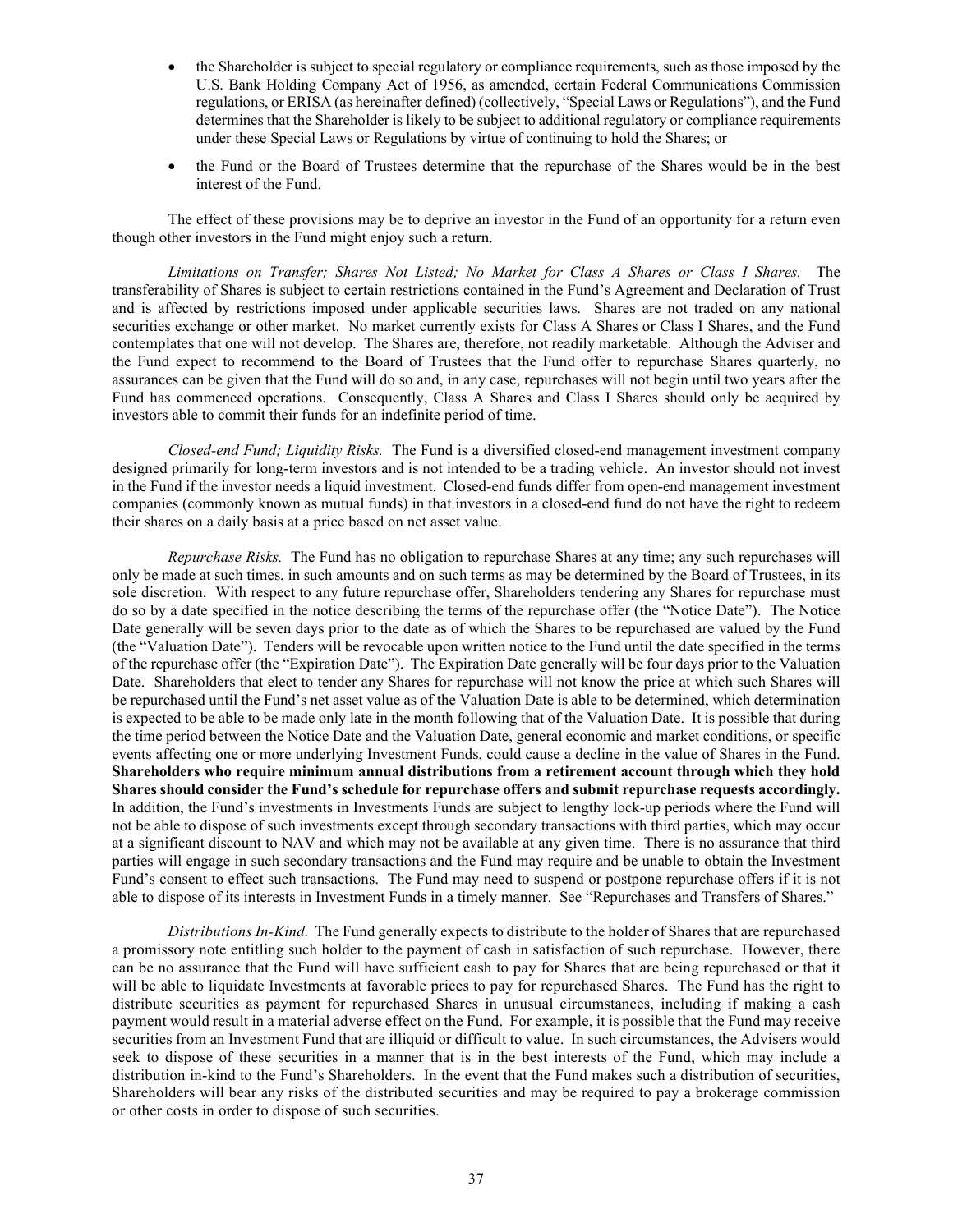*Substantial Repurchases.* Substantial requests for the Fund to repurchase Shares could require the Fund to liquidate certain of its investments more rapidly than otherwise desirable in order to raise cash to fund the repurchases and achieve a market position appropriately reflecting a smaller asset base. This could have a material adverse effect on the value of the Shares.

To the extent the Fund obtains repurchase proceeds by disposing of its interest in certain Investment Funds, the Fund will thereafter hold a larger proportion of its assets in the remaining Investment Funds, some of whose interests at times may be less liquid or illiquid. This could adversely affect the ability of the Fund to fund subsequent repurchase requests of Shareholders or to conduct future repurchases at all. In addition, after giving effect to such dispositions, the remaining Investment Funds may not reflect the Advisers' ideal judgments as to the desired portfolio composition of the Fund's Investment Funds, in that the Fund's performance may be tied to the performance of fewer Investment Funds and/or may not reflect the Advisers' judgment as to the Fund's optimal exposure to particular asset classes or investment strategies. These consequences may be particularly applicable if the Fund received requests to repurchase substantial amounts of Shares, and may have a material adverse effect on the Fund's ability to achieve its investment objective and the value of the Shares. In addition, substantial repurchases of Shares could result in a sizeable decrease in the Fund's net assets, resulting in an increase in the Fund's total annual operating expense ratio.

*Special Tax Risks*. Special tax risks are associated with an investment in the Fund. The Fund intends to satisfy the requirements each taxable year necessary to qualify as a "regulated investment company" or "RIC" under Subchapter M of the Code. As such, the Fund must satisfy, among other requirements, certain ongoing asset diversification, source-of-income and annual distribution requirements. Each of these ongoing requirements for qualification for the favorable tax treatment available to RICs requires that the Fund obtain information from the Investment Funds in which the Fund is invested.

If before the end of any quarter of its taxable year, the Fund believes that it may fail any of the asset diversification requirements, the Fund may seek to take certain actions to avert such a failure. However, certain actions typically taken by RICs to avert such a failure (*e.g.*, the disposition of assets causing the diversification discrepancy) may be difficult for the Fund to pursue because the Fund may redeem its interest in an Investment Fund only at certain times specified by the governing documents of each respective Investment Fund. While the Code ordinarily affords the Fund a 30-day period after the end of the relevant quarter in which to cure a diversification failure by disposing of non-diversified assets, the constraints on the Fund's ability to effect a redemption from an Investment Fund referred to above may limit utilization of this cure period.

If the Fund fails to satisfy the asset diversification or other RIC requirements, it may lose its status as a RIC under the Code. In that case, all of its taxable income would be subject to U.S. federal income tax at regular corporate rates without any deduction for distributions to Shareholders. In addition, all distributions (including distributions of net capital gain) to Shareholders would be characterized as dividend income to the extent of the Fund's current and accumulated earnings and profits. Accordingly, disqualification as a RIC would have a material adverse effect on the value of the Fund's Shares and the amount of the Fund's distributions.

*Additional Tax Considerations; Distributions to Shareholders and Potential Fund-Level Tax Liabilities*. The Fund expects to distribute substantially all of its net ordinary income and net capital gains to Shareholders. These distributions are respectively characterized as ordinary dividend income or long-term capital gain when distributed as dividends for U.S. federal income tax purposes to Shareholders. The Fund will inform Shareholders of the amount and character of its distributions to Shareholders. See "Tax Aspects" below for more information. If the Fund distributes (or is deemed to have distributed) in respect of any calendar year less than an amount at least equal to the sum of 98% of its calendar year ordinary income (taking into account certain deferrals and elections), 98.2% of its capital gain net income (determined on the basis of a one-year period ended on October 31 of such calendar year, and adjusted for certain ordinary losses), plus any such amounts that were not distributed in previous calendar years, then the Fund will generally be subject to a nondeductible 4% excise tax with respect to the Fund's undistributed amounts. The Fund will not be subject to this excise tax on any amount which the Fund incurred an entity-level U.S. federal income tax.

In addition, the Fund may invest in Investment Funds located outside of the U.S. or other non-U.S. portfolio company or entities which may be considered passive foreign investment companies ("PFICs") or controlled foreign corporations ("CFCs") for U.S. federal income tax purposes. As a result, the Fund may, in a particular taxable year, be required to make ordinary income distributions in excess of the net economic income from such investments with respect to such taxable year. Furthermore, income or gain from such Investment Funds or other entities may be subject to non-U.S. withholding or other taxes. Any such withholding or other taxes would reduce the return on the Fund's investment in such Investment Funds and thus on the Shareholders' investment in the Fund. See "Tax Aspects."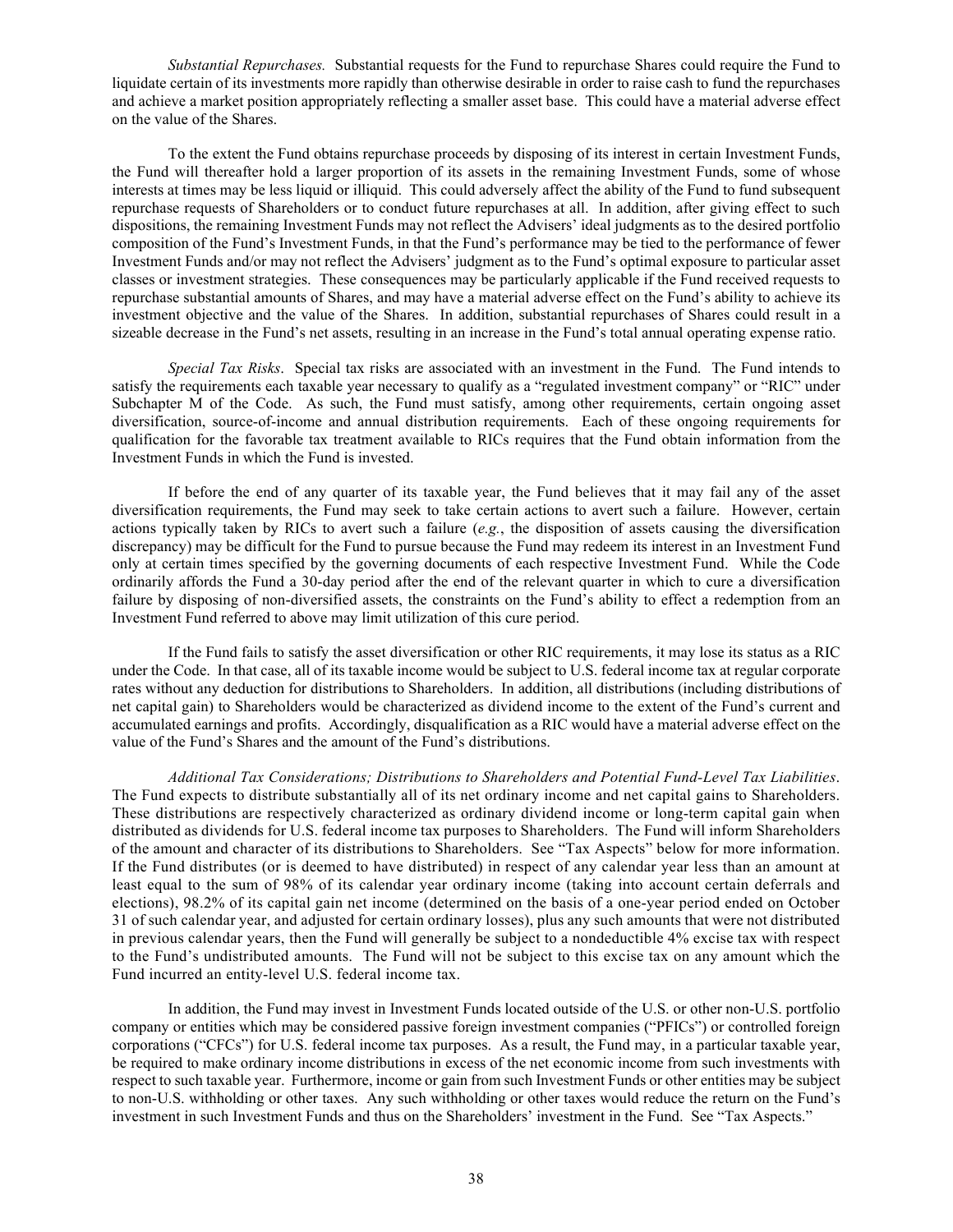*Change in Tax Laws.* Each prospective investor should be aware that tax laws and regulations are changing on an ongoing basis, and such laws and/or regulations may be changed with retroactive effect. Moreover, the interpretation and/or application of tax laws and regulations by certain tax authorities may not be clear, consistent or transparent. Uncertainty in the tax law may require the Fund and/or an Investment Fund to accrue potential tax liabilities even in situations in which the Fund does not expect to be ultimately subject to such tax liabilities.

Significant tax reform legislation was recently enacted that, among other things, permanently reduces the maximum federal corporate income tax rate, reduces the maximum individual income tax rate (effective for taxable years 2018 through 2025), restricts the deductibility of business interest expense, changes the rules regarding the calculation of net operating loss deductions that may be used to offset taxable income, expands the circumstances in which a foreign corporation will be treated as a "controlled foreign corporation", and, under certain circumstances, requires accrual method taxpayers to recognize income for U.S. federal income tax purposes no later than the income is taken into account as revenue in an applicable financial statement. The impact of this new legislation on Shareholders, the Fund, the Investment Funds and the entities through which the Investment Funds invest is uncertain. Prospective investors are urged to consult their tax advisors regarding the effects of the new legislation on an investment in the Fund.

Unitholders should also consider the possibility of changes to tax laws and regulations which may adversely affect the Fund and/or the Fund's non-U.S. investments, including as a result of the OECD's Action Plan on Base Erosion and Profit Shifting.

*Regulatory Change.* Legal and regulatory changes could occur during the term of the Fund, which may materially adversely affect the Fund. In addition, legislation or regulation may change the way in which the Fund is regulated. There can be no assurance that future legislation, regulation or deregulation will not have a material adverse effect on the Fund or will not impair the ability of the Fund to achieve its investment objective.

The Dodd-Frank Wall Street Reform and Consumer Protection Act (the "Dodd-Frank Act"), which was signed into law in July 2010, has resulted in significant revisions to the U.S. financial regulatory framework. The Dodd-Frank Act covers a broad range of topics, including, among many others: a reorganization of federal financial regulators; the creation of a process designed to ensure financial system stability and the resolution of potentially insolvent financial firms; the enactment of new rules for derivatives trading; the creation of a consumer financial protection watchdog; the registration and regulation of managers of private funds; the regulation of rating agencies; and the enactment of new federal requirements for residential mortgage loans. The regulation of various types of derivative instruments pursuant to the Dodd-Frank Act may adversely affect the Fund or its counterparties.

The Fund currently has a temporary exemption from the definition of the term "commodity pool operator" ("CPO") under the Commodity Exchange Act, as amended ("CEA"). Therefore, neither the Fund nor the Adviser (with respect to the Fund) is currently subject to registration or regulation as a commodity pool or CPO, respectively, under the CEA. When the temporary exemption expires, to the extent the Fund is not otherwise eligible to claim an exclusion from regulation by the CFTC, the Fund will operate subject to CFTC regulation. If the Adviser and the Fund become subject to CFTC regulation, as well as related National Futures Association rules, the Fund may incur additional compliance and other expenses.

*Cyber security risk*. As the use of technology has become more prevalent in the course of business, the Fund, like all companies, have become more susceptible to operational, information security and related risks through breaches in cyber security. In general, cyber security failures or breaches of the Fund or its service providers or the issuers of securities in which the Fund invests may result from deliberate attacks or unintentional events and may arise from external or internal sources. Cyber security breaches may involve unauthorized access to the Fund's digital information systems (*e.g.*, through "hacking" or malicious software coding), but may also result from outside attacks such as denial-of-service attacks (*i.e.*, efforts to make network services unavailable to intended users). Cyber security failures or breaches affecting the Fund's investment manager, any subadvisor and other service providers (including, but not limited to, Fund accountants, custodians, transfer agents and financial intermediaries) have the ability to cause disruptions and impact business operations, potentially resulting in financial losses, interference with the Fund's ability to calculate its NAV, impediments to trading, the inability of Fund shareholders to transact business, destruction to equipment and systems, violations of applicable privacy and other laws, regulatory fines, penalties, reputational damage, reimbursement or other compensation costs, and/or additional compliance costs. In addition, substantial costs may be incurred in order to prevent any cyber security breaches in the future.

While the Fund has established business continuity plans in the event of, and risk management systems to prevent, such cybersecurity breaches, there are inherent limitations in such plans and systems including the possibility that certain risks have not been identified. Furthermore, the Fund does not directly control the cyber security plans and systems put in place by its service providers or any other third parties whose operations may affect the Fund or its shareholders. The Fund and its shareholders could be negatively impacted as a result.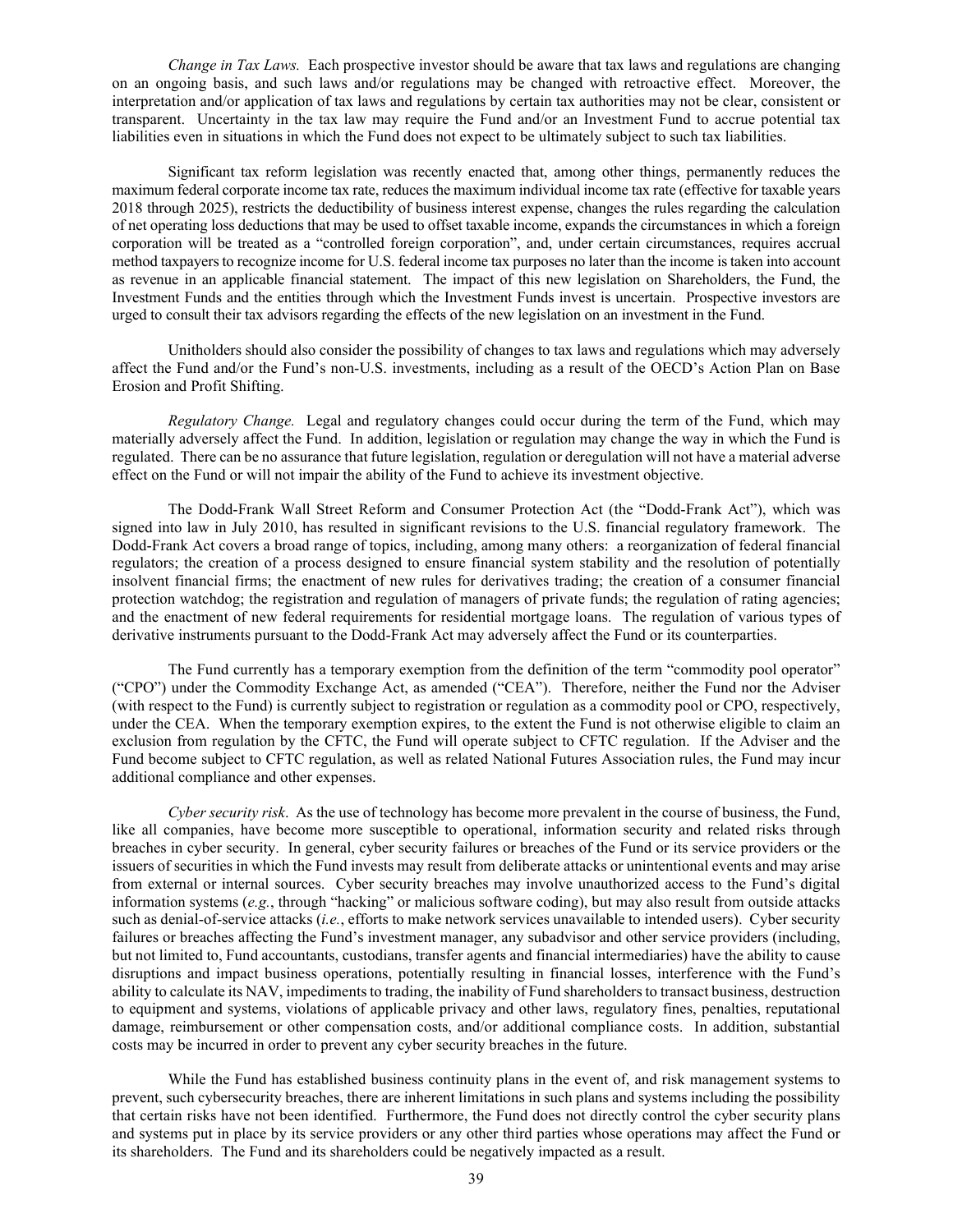### **LIMITS OF RISK DISCLOSURES**

The above discussions of the various risks associated with the Fund and the Shares are not, and are not intended to be, a complete enumeration or explanation of the risks involved in an investment in the Fund. Prospective investors should read this entire Prospectus and consult with their own advisors before deciding whether to invest in the Fund. In addition, as the Fund's investment program changes or develops over time, an investment in the Fund may be subject to risk factors not described in this Prospectus. The Fund will update this Prospectus to account for any material changes in the risks involved with an investment in the Fund.

### **MANAGEMENT OF THE FUND**

#### **General**

The Fund's Board of Trustees provides broad oversight over the operations and affairs of the Fund. A majority of the Fund's Board of Trustees is comprised of persons who are independent trustees. iCapital Registered Fund Adviser LLC serves as the Fund's investment adviser and StepStone Group LP serves as the Fund's sub-adviser.

The Adviser, a registered investment adviser, is an indirect subsidiary of Institutional Capital Network, Inc. ("iCapital Network"). iCapital Network is a financial technology company that provides tech-based solutions for advisors, their high-net-worth client base, asset managers, and banks. It is assisted in this task by affiliates including a registered investment adviser, iCapital Advisors, LLC, that provides investment advisory services and investment administration to privately offered funds, and a registered broker-dealer that provides a range of broker-dealer services, including private placement of securities and distribution of the Fund's shares. The Adviser is a newly created Delaware limited liability company formed in 2020 that provides advisory services to the Fund, which is its only client. As of June 30, 2020, iCapital Network had platform assets of \$52.3 billion. KKR IKPMF Alternative Holdings LLC, a wholly owned subsidiary of Kohlberg Kravis Roberts & Co. (together with its affiliates, "KKR"), a leading global investment firm, capitalized and owns economically less than 25% of the Adviser, and iCapital RFA Holding LLC ("iCapital RFA Holding"), a wholly owned subsidiary of iCapital Network, capitalized and owns more than 75% of the Adviser. iCapital RFA Holding is solely responsible for the management and day to day operations of the Adviser and holds one hundred percent of its voting interests.

StepStone is an independently-owned investment firm focused exclusively on private markets. The firm was formed in 2007 by an experienced team of professionals with established reputations as leading investors in the private markets industry. StepStone is a global private markets specialist overseeing (together with its related advisors) approximately \$46 billion of assets under management as of March 31, 2021. The firm creates customized portfolios for the world's most sophisticated investors using a highly disciplined, research-focused approach that prudently integrates primary fund investments, secondaries, co-investments, and mezzanine investments. StepStone advises and/or manages accounts other than that of the Fund, which may give rise to certain conflicts of interest. See "Conflicts of Interest."

Under the terms of an Investment Advisory Agreement, the Adviser allocates the Fund's assets and monitors regularly each Investment Fund to determine whether its investment program is consistent with the Fund's investment objective and whether its investment performance and other criteria are satisfactory. The Adviser may reallocate the Fund's assets among Investment Funds, terminate its relationship with Investment Funds and select additional Investment Funds, subject in each case to the ultimate supervision of, and any policies established by, the Board of Trustees. The Adviser has entered into a sub-advisory agreement with the Sub-Adviser. The Sub-Adviser provides the Fund with nondiscretionary investment advisory services subject to the overall supervision of the Adviser and the Fund's officers and Board of Trustees. The Adviser pays the Sub-Adviser a monthly fee of 0.030833% (0.37% on an annualized basis) of the month-end net asset value of the Fund's investments in Investment Funds and Co-Investment Opportunities.

A description of the factors considered by the Fund's Board of Trustees in approving the Investment Advisory Agreement and the Sub-Advisory Agreement is set forth in the Fund's annual report to Shareholders for the fiscal year ended March 31, 2021.

### **Management Team**

The personnel of the Advisers responsible for management of the Fund are experienced and educated investment professionals with a long performance record in alternative investments. They have identified, evaluated, structured, managed and monitored billions of dollars in a wide range of alternative investments globally and maintain a strong network within the alternative investment community as a result of their prior and ongoing experience. The Advisers and their personnel maintain relationships with a large number of managers. The Advisers believe that, as a result of these contacts, the Fund should have access to a large number of Investment Interests from which to select.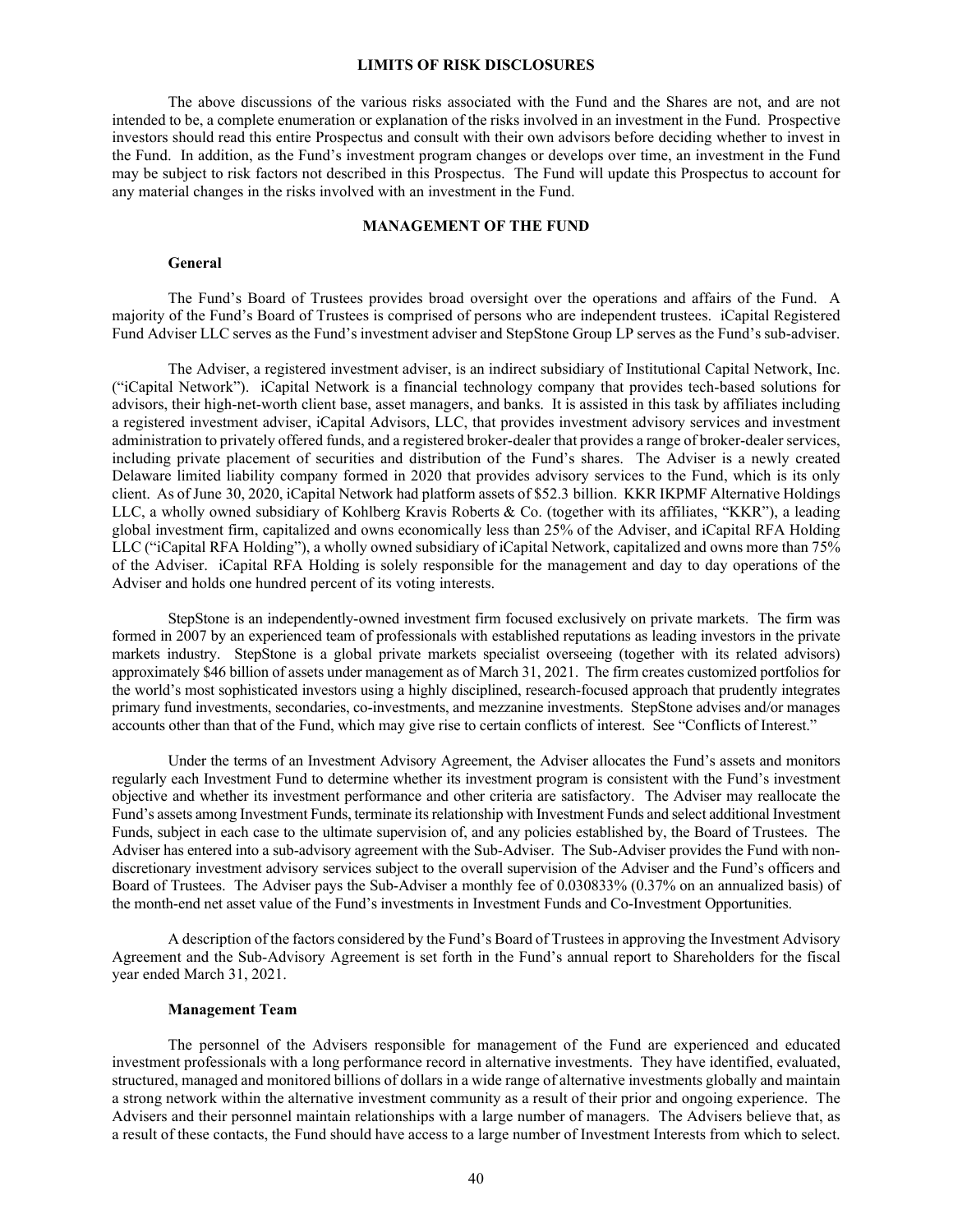The portfolio managers who have primary responsibility for management of the Fund are Nick Veronis and David Shyu:

# *Nick Veronis*

Nicholas is a Co-Founder and one of the Managing Partners of iCapital Network, Inc., where he is Head of Portfolio Management. He spent 11 years at Veronis Suhler Stevenson (VSS), a middle market private equity firm where he was a Managing Director responsible for originating and structuring investment opportunities. At VSS, he specialized in the business information services sector and helped spearhead the firm's investment strategy in the financial software and data sector, including its investment in Ipreo. Nicholas was previously an operating advisor to Atlas Advisors, an independent investment bank based in New York. He began his career as a financial journalist for The Boston Business Journal, was a reporter for The Star-Ledger, and a Senior Associate in the New Media Division of Newhouse Newspapers. He holds a BA in economics from Trinity College and FINRA Series 7, 79, and 63 licenses.

# *David Shyu*

David Shyu is a Co-Portfolio Manager of the Fund. Prior to iCapital, Mr. Shyu was a Director of Newbury Partners, responsible for the origination, valuation, execution and monitoring of secondary investments and coinvestments. Prior to Newbury, Mr. Shyu was as an Associate in the Secondary Group at Auda Private Equity. Previously, Mr. Shyu worked as an analyst at Goldman Sachs. Mr. Shyu graduated cum laude from Princeton University with a BSE in Operations Research and Financial Engineering.

The SAI provides additional information about the portfolio manager's compensation, other accounts managed by the portfolio manager, and the portfolio manager's ownership of Shares in the Fund.

# **FUND EXPENSES**

The Adviser bears all of its own costs incurred in providing investment advisory services to the Fund, including travel and other expenses related to the selection and monitoring of Investment Managers. As described below, however, the Fund bears all other expenses related to its investment program. The Adviser also provides, or arranges at its expense, for certain management and administrative services to be provided to the Fund. Among those services are: providing office space and other support services, maintaining and preserving certain records, preparing and filing various materials with state and U.S. federal regulators, providing legal and regulatory advice in connection with administrative functions and reviewing and arranging for payment of the Fund's expenses.

Expenses borne by the Fund (and thus indirectly by Shareholders) include:

- all expenses related to its investment program, including, but not limited to, expenses borne indirectly through the Fund's investments in the underlying Investment Funds, including any fees and expenses charged by the Investment Managers of the Investment Funds (including management fees, performance or incentive fees and redemption or withdrawal fees, however titled or structured), all costs and expenses directly related to portfolio transactions and positions for the Fund's account such as direct and indirect expenses associated with the Fund's investments, including its investments in Investment Funds (whether or not consummated), and enforcing the Fund's rights in respect of such investments, transfer taxes and premiums, taxes withheld on non-U.S. dividends, fees for data and software providers, research expenses, professional fees (including, without limitation, the fees and expenses of consultants, attorneys and experts) and, if applicable, brokerage commissions, interest and commitment fees on loans and debit balances, borrowing charges on securities sold short, dividends on securities sold but not yet purchased and margin fees;
- any non-investment related interest expense;
- attorneys' fees and disbursements associated with preparing and updating the Fund's registration statement, and with reviewing potential investments to be made in Investment Funds;
- attorneys' fees and disbursements associated with preparing and filing an exemptive application with the SEC in respect of certain co-investment transactions;
- fees and disbursements of any accountants engaged by the Fund and expenses related to the annual audit of the Fund and the preparation of the Fund's tax information;
- fees paid and out-of-pocket expenses reimbursed to the Administrator;
- recordkeeping, custody and transfer agency fees and expenses;
- the costs of errors and omissions/Trustees' and officers' liability insurance and a fidelity bond;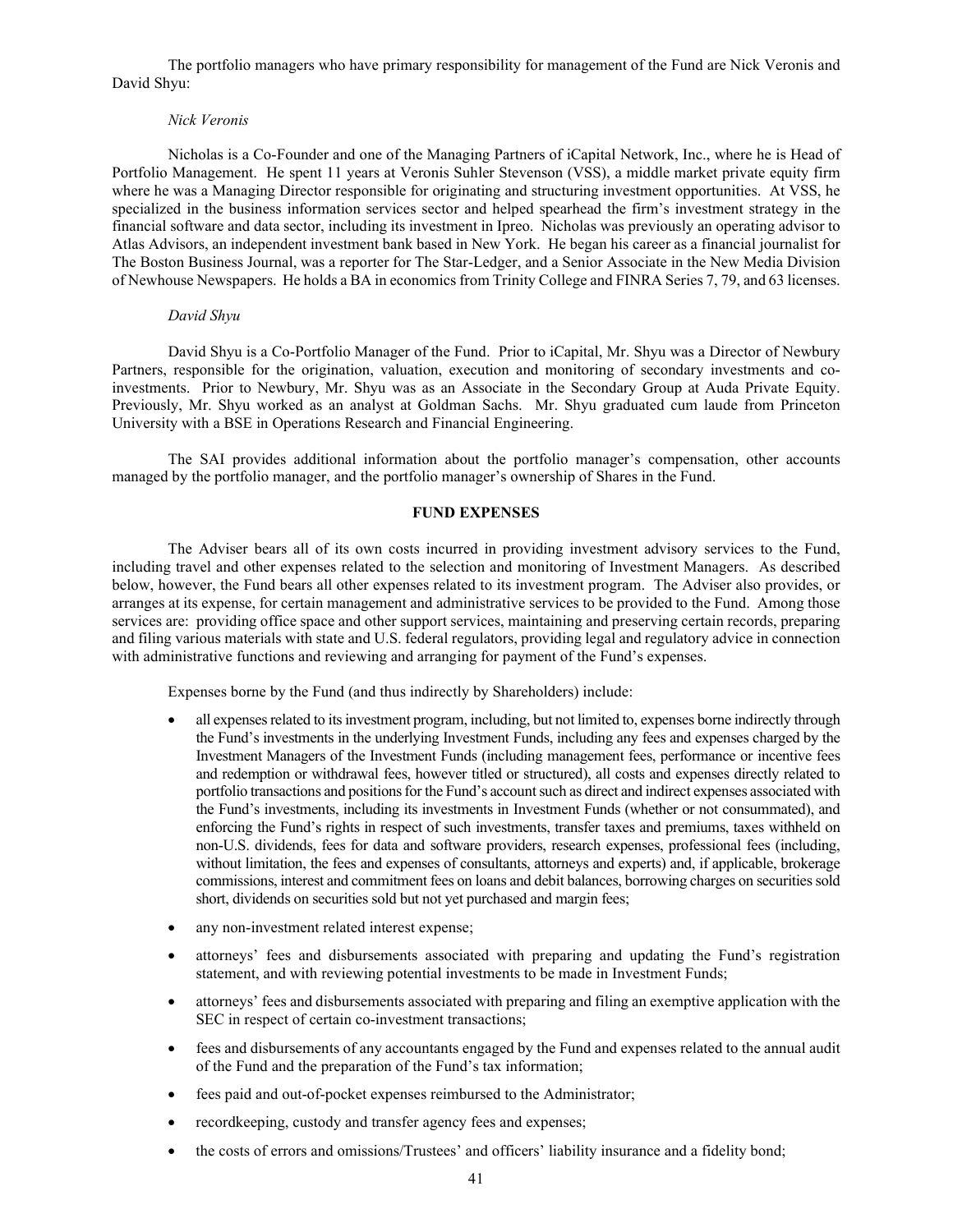- the Management Fee;
- the costs of preparing and mailing reports and other communications, including proxy, tender offer correspondence or similar materials, to Shareholders;
- fees of Trustees who are not "interested persons" and travel expenses of Trustees relating to meetings of the Board of Trustees and committees thereof;
- all costs and charges for equipment or services used in communicating information regarding the Fund's transactions among the Adviser and any custodian or other agent engaged by the Fund; and
- any extraordinary expenses (as defined below), including indemnification expenses as provided for in the Fund's organizational documents.

The Adviser will be reimbursed by the Fund for any of the above expenses that it pays on behalf of the Fund, except as otherwise provided above.

There will be no direct or indirect payments from KKR to iCapital RF Adviser or to any third party, pursuant to any agreement or understanding, that are used to offset any expenses of the Fund.

The Adviser has contractually entered into an "Expense Limitation and Reimbursement Agreement" with the Fund to limit until August 1, 2022 (the "Limitation Period") the Specified Expenses borne by the Fund in respect of Class A and Class I Shares during the Limitation Period to an amount not to exceed 0.55% per annum of the Fund's net assets attributable to such Class (the "Expense Cap"). "Specified Expenses" is defined to include all expenses incurred in the business of the Fund, provided that the following expenses are excluded from the definition of Specified Expenses: (i) the Management Fee and underlying Investment Fund expenses (including contribution requirements for investments, expenses and management fees) (*i.e.*, Acquired Fund Fees and Expenses); (ii) interest expense and any other expenses incurred in connection with the Fund's credit facility; (iii) expenses incurred in connection with secondary offerings and Co-Investment Opportunities and other investment-related expenses of the Fund; (iv) Distribution and Servicing Fees in respect of any Class of Shares; (v) taxes; and (vi) extraordinary expenses. The Adviser may extend the Limitation Period for the Fund on an annual basis. To the extent that Specified Expenses in respect of any Class of Shares for any month exceed the Expense Cap applicable to a Class of Shares, the Adviser will reimburse the Fund for expenses to the extent necessary to eliminate such excess. To the extent that the Adviser bears Specified Expenses in respect of a Class of Shares, it is permitted to receive reimbursement for any expense amounts previously paid or borne by the Adviser, for a period not to exceed three years from the date on which such expenses were paid or borne by the Adviser, even if such reimbursement occurs after the termination of the Limitation Period, provided that the Specified Expenses in respect of the applicable Class of Shares have fallen to a level below the Expense Cap and the reimbursement amount does not raise the level of Specified Expenses in respect of a Class of Shares in the month the reimbursement is being made to a level that exceeds the Expense Cap.

"Extraordinary expenses" are expenses incurred by the Fund outside of the ordinary course of its business, including, without limitation, costs incurred in connection with any claim, litigation, arbitration, mediation, government investigation or similar proceeding, indemnification expenses, and expenses in connection with holding and/or soliciting proxies for a meeting of Shareholders.

Investment Funds bear various expenses in connection with their operations similar to those incurred by the Fund.

Investment Managers generally assess asset-based fees to, and receive incentive-based fees from, the Investment Funds (or their investors), which effectively will reduce the investment returns of the Investment Funds. These expenses and fees will be in addition to those incurred by the Fund itself. As an investor in the Investment Funds, the Fund will bear its proportionate share of the expenses and fees of the Investment Funds and will also be subject to incentive fees to the Investment Managers.

Ultimus Fund Services, LLC ("Ultimus"), as the Fund's administrator, performs certain administration, accounting and investor services for the Fund. In consideration for these services, the Fund pays Ultimus a fee based on the average net assets of the Fund (subject to certain minimums), and will reimburse Ultimus for out-of-pocket expenses.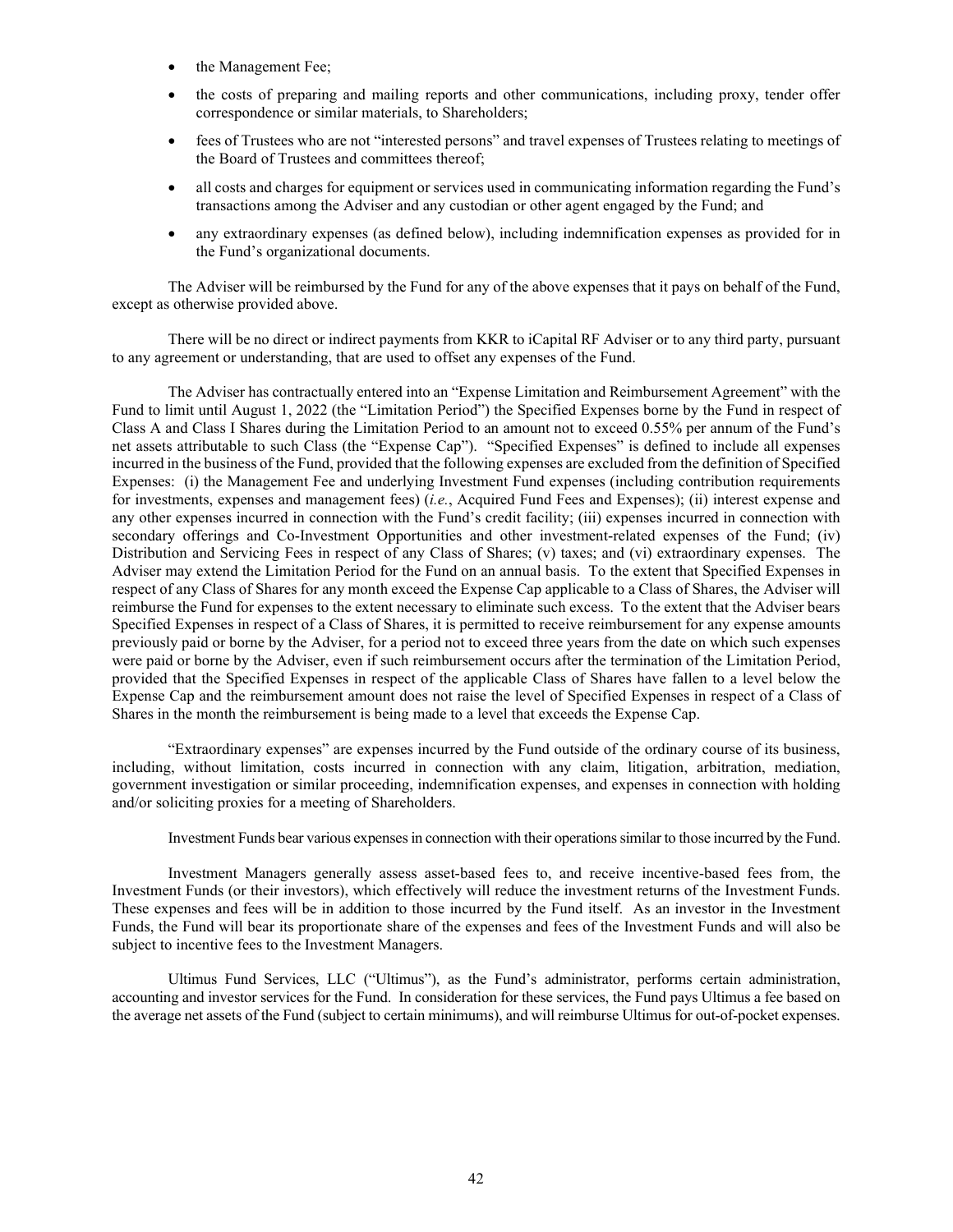#### **MANAGEMENT FEE**

In consideration of the advisory and other services provided by the Adviser to the Fund, the Fund pays the Adviser the Management Fee, monthly in arrears, at the rate of 0.10% (1.20% on an annualized basis) of the value of the Fund's month-end net assets. The Management Fee is an expense paid out of the Fund's assets. The Management Fee is computed based on the value of the net assets of the Fund as of the close of business on the last business day of each month (including any assets in respect of Shares that will be repurchased by the Fund as of the end of the month) and is due and payable in arrears within ten business days after the end of the month. The Adviser pays the Sub-Adviser a monthly fee of 0.030833% (0.37% on an annualized basis) of the month-end net asset value of the Fund's investments in Investment Funds and Co-Investment Opportunities.

### **CALCULATION OF NET ASSET VALUE**

The Fund will calculate its net asset value as of the close of business on the last business day of each calendar month, each date that a Share is offered or repurchased, as of the date of any distribution and at such other times as the Board shall determine (each, a "Determination Date"). In determining its net asset value, the Fund will value its investments as of the relevant Determination Date. The net asset value of the Fund will equal, unless otherwise noted, the value of the total assets of the Fund, less all of its liabilities, including accrued fees and expenses, each determined as of the relevant Determination Date.

The Class A Shares' net asset value plus the Class I Shares' net asset value equals the total value of the net assets of the Fund. The Class A Share net asset value and the Class I Share net asset value will be calculated separately based on the fees and expenses applicable to each class. Because of differing class fees and expenses and different starting net asset value per Share, the per Share net asset value of the classes will vary over time.

The Advisers will oversee the valuation of the Fund's investments on behalf of the Fund. The Board has approved valuation procedures for the Fund (the "Valuation Procedures").

The Valuation Procedures provide that the Fund will value its investments in Investment Funds and direct private equity investments at fair value. The fair value of such investments as of each Determination Date ordinarily will be the capital account value of the Fund's interest in such investments as provided by the relevant Investment Manager as of or prior to the relevant Determination Date; provided that such values will be adjusted for any other relevant information available at the time the Fund values its portfolio, including capital activity and material events occurring between the reference dates of the Investment Manager's valuations and the relevant Determination Date.

A meaningful input in the Fund's Valuation Procedures will be the valuations provided by KKR. The valuation of KKR investments is performed in accordance with Topic 820 — *Fair Value Measurements and Disclosures*. Generally, KKR values its investments at their market price if market quotations are readily available. In the absence of observable market prices, KKR values its investments using valuation methodologies applied on a consistent basis. For some investments little market activity may exist. KKR management's determination of fair value is then based on the best information available in the circumstances and may incorporate management's own assumptions and involves a significant degree of judgment, taking into consideration a combination of internal and external factors, including the appropriate risk adjustments for nonperformance and liquidity risks. Investments for which market prices are not observable include private investments in the equity of operating companies, real estate properties or certain debt positions.

The actual realized returns on KKR's unrealized investments will depend on, among other factors, future operating results, the value of the assets and market conditions at the time of disposition, any related transaction costs and the timing and manner of sale, all of which may differ from the assumptions on which the KKR valuations are based. Neither the Fund nor the Advisers have oversight or control over the implementation of KKR's valuation process.

In reviewing the valuations provided by Investment Managers, the Valuation Procedures require the consideration of all relevant information reasonably available at the time the Fund values its portfolio. The Advisers will consider such information, and may conclude in certain circumstances that the information provided by the Investment Manager does not represent the fair value of a particular Investment Fund or direct private equity investment. In accordance with the Valuation Procedures, the Advisers will consider whether it is appropriate, in light of all relevant circumstances, to value such interests based on the net asset value reported by the relevant Investment Manager, or whether to adjust such value to reflect a premium or discount to such net asset value. Any such decision will be made in good faith, and subject to the review and supervision of the Board.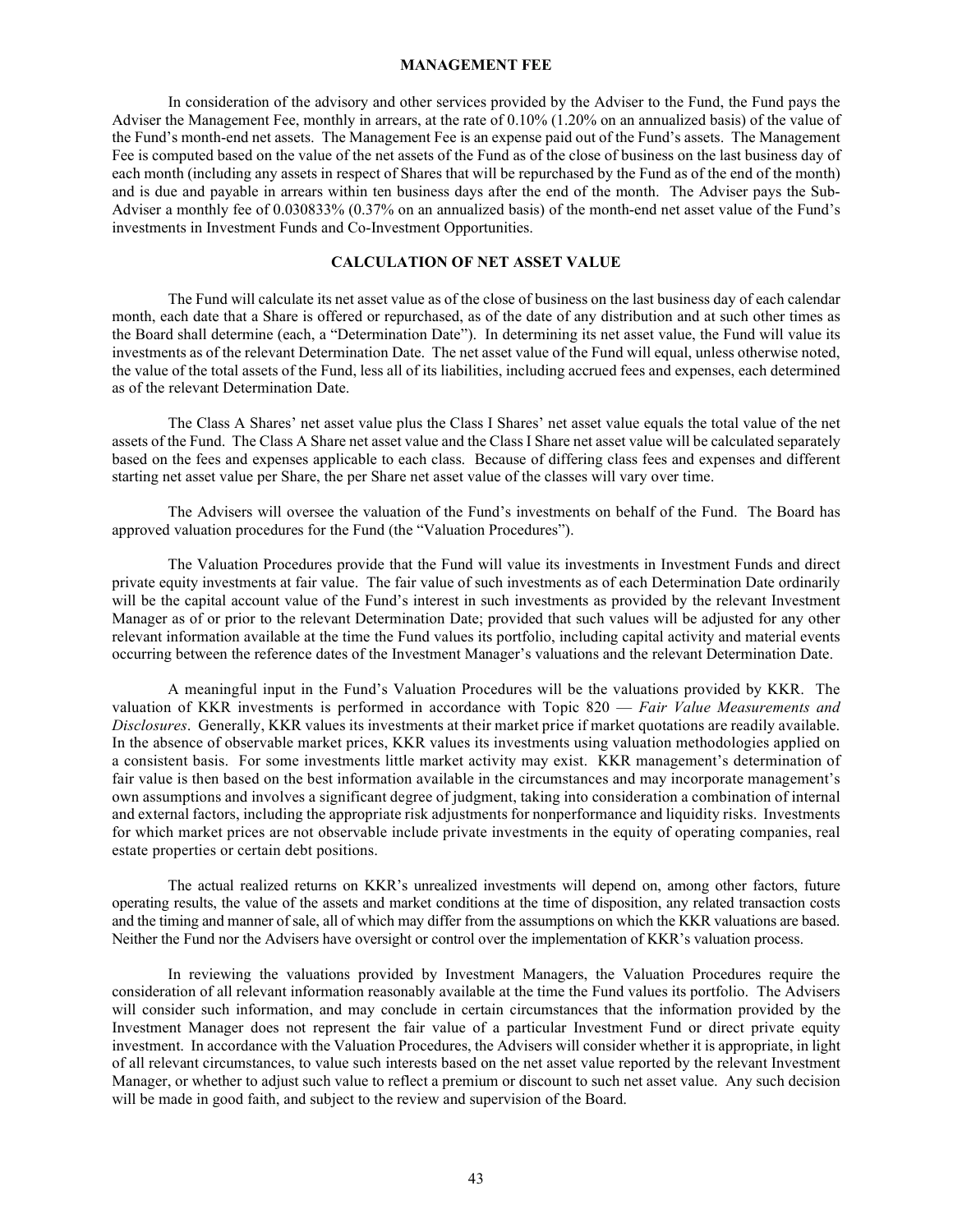For example, Investment Managers may value investments in portfolio companies and direct private equity investments at cost. The Valuation Procedures provide that, where cost is determined to best approximate the fair value of the particular security under consideration, the Advisers may approve such valuations. In other cases, the Advisers may be aware of sales of similar securities to third parties at materially different prices, or of other circumstances indicating that cost may not approximate fair value (which could include situations where there are no sales to third parties). In such cases, the Fund's investment will be revalued in a manner that the Advisers, in accordance with the Valuation Procedures, determine in good faith best approximates fair value. The Board will be responsible for ensuring that the Valuation Procedures are fair to the Fund and consistent with applicable regulatory guidelines.

Notwithstanding the above, Investment Managers unaffiliated with KKR may adopt a variety of valuation bases and provide differing levels of information concerning Investment Funds and direct private equity investments, and there will generally be no liquid markets for such investments. Consequently, there are inherent difficulties in determining the fair value that cannot be eliminated. None of the Board or the Advisers will be able to confirm independently the accuracy of valuations provided by any Investment Managers (which are generally unaudited).

To the extent the Fund holds securities or other instruments that are not investments in Investment Funds or direct private equity investments, the Fund will generally value such assets as described below. Securities traded or dealt in upon one or more securities exchanges (whether domestic or foreign) for which market quotations are readily available and not subject to restrictions against resale shall be valued at the last quoted sales price on the primary exchange or, in the absence of a sale on the primary exchange, at the mean between the current bid and ask prices on the primary exchange. Securities primarily traded in the National Association of Securities Dealers' Automated Quotation System ("NASDAQ") National Market System for which market quotations are readily available shall be valued using the NASDAQ Official Closing Price. If market quotations are not readily available, or deemed unreliable for a security, or if a security's value may have been materially affected by events occurring after the close of a securities market on which the security principally trades, but before the Fund calculates its net asset value, securities will be valued at the last sale price or, in the absence of a sale, at the mean between the current bid and ask prices. In this respect, the Advisers participate in the valuation process by preparing the fair valuation for any such securities as per approved procedures and pursuant to a fair value process developed in coordination with the Fund's administrator. The Advisers' process is tested and subject to ongoing and periodic monitoring by the Advisers and the Fund's administrator. The Board has delegated execution of these procedures to the Fund's treasurer or assistant treasurer, administrator and Advisers. The Board reviews and ratifies the execution of this process and the resultant fair value prices at least quarterly to assure the process produces reliable results.

In cases where a fair valuation of securities is applied, the Fund's net asset value will reflect certain portfolio securities' fair value rather than their market price. Fair value pricing involves subjective judgments and it is possible that the fair value determined for a security is materially different than the value that could be realized upon the sale of that security. This fair value may also vary from valuations determined by other funds using their own fair valuation procedures. The fair value prices can differ from market prices when they become available or when a price becomes available.

The Fund and the Adviser may use independent pricing services to assist in calculating the value of the Fund's securities. In addition, market prices for foreign securities are not determined at the same time of day as the net asset value for the Fund. In computing the net asset value, the Fund values foreign securities held by the Fund at the latest closing price on the exchange in which they are traded immediately prior to closing of the New York Stock Exchange (the "NYSE"). Prices of foreign securities quoted in foreign currencies are translated into U.S. dollars at current rates. If events materially affecting the value of a security in the Fund's portfolio, particularly foreign securities, occur after the close of trading on a foreign market but before the Fund prices its shares, the security will be valued at fair value. For example, if trading in a portfolio security is halted and does not resume before the Fund calculates its net asset value, the Adviser may need to price the security using the Fund's fair value pricing guidelines.

With respect to any portion of the Fund's assets that are invested in one or more open-end management investment companies registered under the 1940 Act, the Fund's net asset value is calculated based upon the net asset values of those open-end management investment companies, and the prospectuses for these companies explain the circumstances under which those companies will use fair value pricing and the effects of using fair value pricing.

As a result of investments by the Fund or other investment vehicles accessed by the Fund, if any, in foreign securities or other instruments denominated in currencies other than the U.S. dollar, the net asset value of the Fund's shares may be affected by changes in the value of currencies in relation to the U.S. dollar. The value of these instruments denominated in currencies other than the U.S. dollar may be affected significantly on a day that the NYSE is closed and an investor is not able to purchase, redeem or exchange shares.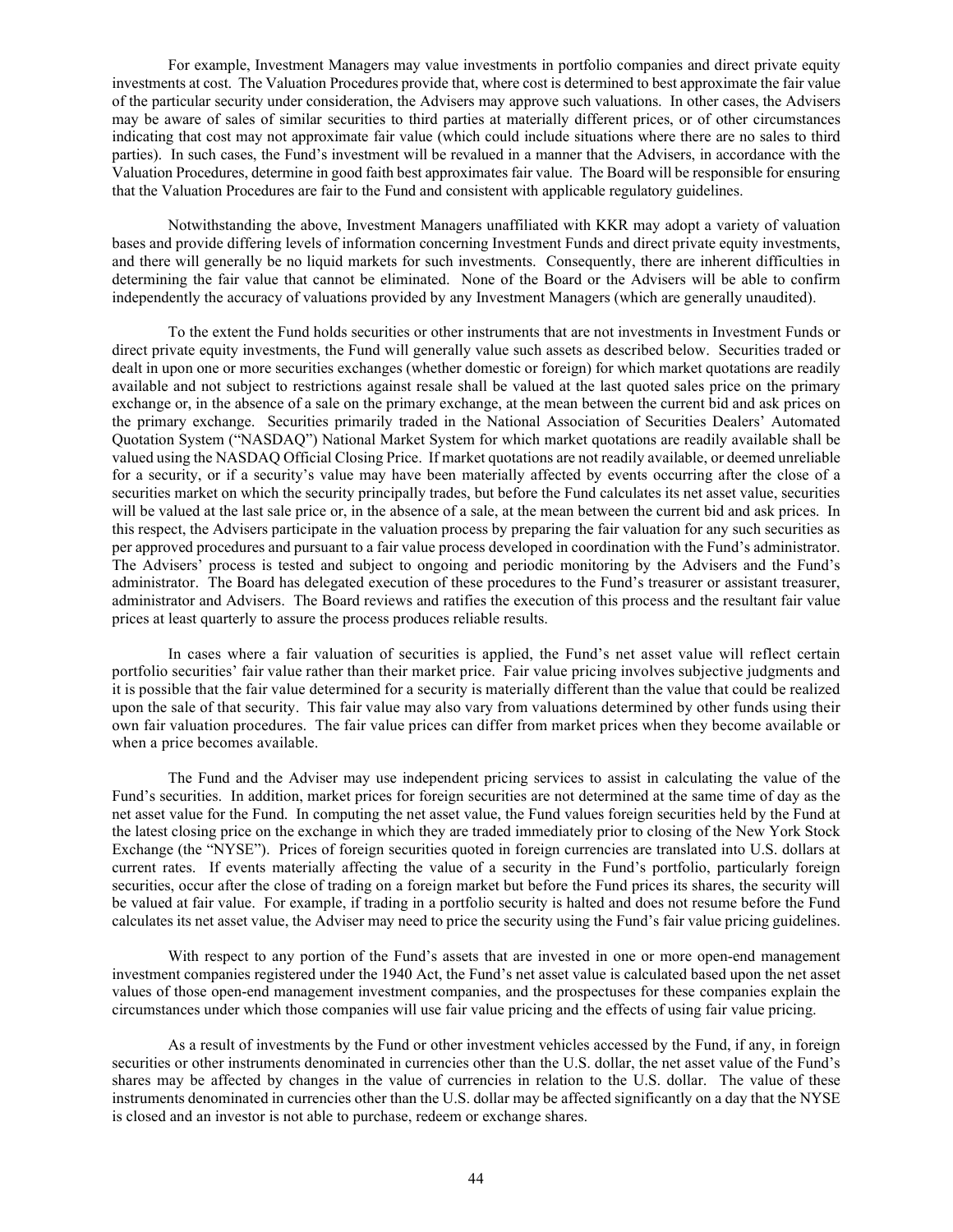The Advisers and their affiliates act as investment advisers to other clients that may invest in securities for which no public market price exists. Valuation determinations by the Advisers or their affiliates for other clients may result in different values than those ascribed to the same security owned by the Fund. Consequently, the fees charged to the Fund may be different than those charged to other clients, since the method of calculating the fees takes the value of all assets, including assets carried at different valuations, into consideration.

Expenses of the Fund, including the Management Fee, are accrued on a monthly basis on the Determination Date and taken into account for the purpose of determining the Fund's net asset value.

Prospective investors should be aware that situations involving uncertainties as to the value of portfolio positions could have an adverse effect on the Fund's net asset value if the judgments of the Board, the Advisers, or the Investment Managers regarding appropriate valuations should prove incorrect.

### **CONFLICTS OF INTEREST**

# **The Advisers**

The Advisers or their affiliates provide or may provide investment advisory and other services to various entities. The Advisers and certain of their investment professionals and other principals, may also carry on substantial investment activities for their own accounts, for the accounts of family members and for other accounts (collectively, with the other accounts advised by the Advisers and their affiliates, "Other Accounts"). The Fund has no interest in these activities. As a result of the foregoing, the Adviser and the investment professionals who, on behalf of the Adviser, will manage the Fund's investment portfolio will be engaged in substantial activities other than on behalf of the Fund, may have differing economic interests in respect of such activities, and may have conflicts of interest in allocating their time and activity between the Fund and Other Accounts. Such persons will devote only so much of their time as in their judgment is necessary and appropriate.

There also may be circumstances under which the Advisers will cause one or more Other Accounts to commit a larger percentage of its assets to an investment opportunity than to which the Advisers will commit the Fund's assets. There also may be circumstances under which the Advisers will consider participation by Other Accounts in investment opportunities in which the Advisers do not intend to invest on behalf of the Fund, or vice versa.

The Fund and the Advisers have obtained exemptive relief from the SEC to permit the Fund and certain private funds advised by StepStone or an affiliate to co-invest in certain Investment Funds and Co-Investment Opportunities. These co-investment transactions may give rise to conflicts of interest or perceived conflicts of interest among the Fund and participating funds.

The Adviser also intends to compensate, from its own resources, third-party securities dealers, other industry professionals and any affiliates thereof ("financial intermediaries") in connection with the distribution of Shares in the Fund or for their ongoing servicing of Shares acquired by their clients. Such compensation may take various forms, including a fixed fee, a fee determined by a formula that takes into account the amount of client assets invested in the Fund, the timing of investment or the overall net asset value of the Fund, or a fee determined in some other method by negotiation between the Adviser and such financial intermediaries. Financial intermediaries may also charge investors, at the financial intermediaries' discretion, a placement fee based on the purchase price of Fund Shares purchased by the investor. As a result of the various payments that financial intermediaries may receive from investors and the Adviser, the amount of compensation that a financial intermediary may receive in connection with the sale of Shares in the Fund may be greater than the compensation it may receive for the distribution of other investment products. This difference in compensation may create an incentive for a financial intermediary to recommend the Fund over another investment product.

Financial intermediaries may be subject to certain conflicts of interest with respect to the Fund. For example, the Fund, the Advisers, Investment Funds or portfolio companies or investment vehicles managed or sponsored by the Advisers or Investment Managers may (i) purchase securities or other assets directly or indirectly from, (ii) enter into financial or other transactions with or (iii) otherwise convey benefits through commercial activities to a financial intermediary. As such, certain conflicts of interest may exist between such persons and a financial intermediary. Such transactions may occur in the future and generally there is no limit to the amount of such transactions that may occur.

Financial intermediaries may perform investment advisory and other services for other investment entities with investment objectives and policies similar to those of the Fund or an Investment Fund. Such entities may compete with the Fund or the Investment Fund for investment opportunities and may invest directly in such investment opportunities. Financial intermediaries that invest in an Investment Fund or a portfolio company may do so on terms that are more favorable than those of the Fund.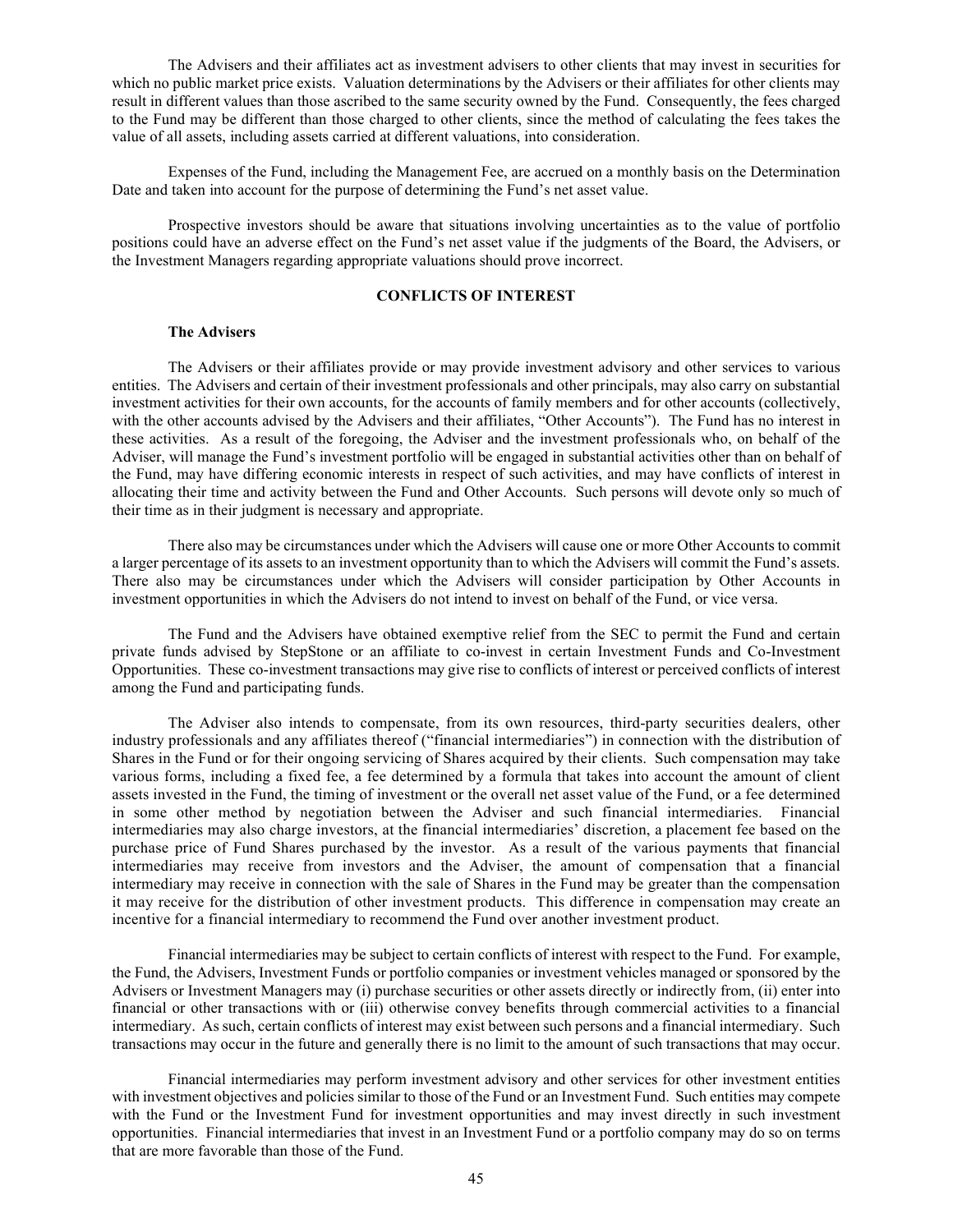Financial intermediaries that act as selling agents for the Fund also may act as distributor for an Investment Fund in which the Fund invests and may receive compensation in connection with such activities. Such compensation would be in addition to the placement fees described above. Financial intermediaries may pay all or a portion of the fees paid to it to certain of their affiliates, including, without limitation, financial advisors whose clients purchase Shares of the Fund. Such fee arrangements may create an incentive for a financial intermediary to encourage investment in the Fund, independent of a prospective Shareholder's objectives.

A financial intermediary may provide financing, investment banking services or other services to third parties and receive fees therefore in connection with transactions in which such third parties have interests which may conflict with those of the Fund or an Investment Fund. A financial intermediary may give advice or provide financing to such third parties that may cause them to take actions adverse to the Fund, an Investment Fund or a portfolio company. A financial intermediary may directly or indirectly provide services to, or serve in other roles for compensation for, the Fund, an Investment Fund or a portfolio company. These services and roles may include (either currently or in the future) managing trustee, managing member, general partner, investment manager or advisor, investment sub-advisor, distributor, broker, dealer, selling agent and investor servicer, custodian, transfer agent, fund administrator, prime broker, recordkeeper, shareholder servicer, interfund lending servicer, Fund accountant, transaction (*e.g.*, a swap) counterparty and/or lender.

In addition, issuers of securities held by the Fund or an Investment Fund may have publicly or privately traded securities in which a financial intermediary is an investor or makes a market. The trading activities of financial intermediaries generally will be carried out without reference to positions held by the Fund or an Investment Fund and may have an effect on the value of the positions so held, or may result in a financial intermediary having an interest in the issuer adverse to the Fund or the Investment Fund. No financial intermediary is prohibited from purchasing or selling the securities of, otherwise investing in or financing, issuers in which the Fund or an Investment Fund has an interest.

A financial intermediary may sponsor, organize, promote or otherwise become involved with other opportunities to invest directly or indirectly in the Fund or an Investment Fund. Such opportunities may be subject to different terms than those applicable to an investment in the Fund or the Investment Fund, including with respect to fees and the right to receive information.

The Adviser and/or its affiliates may advise funds that may invest in other funds advised by KKR or which have other relationships with KKR.

Set out below are practices that the Advisers may follow. Although the Advisers anticipate that the Investment Managers will follow practices similar to those described below, no guarantee or assurances can be made that similar practices will be followed or that an Investment Manager will abide by, and comply with, its stated practices. An Investment Manager may provide investment advisory and other services, directly or through affiliates, to various entities and accounts other than the Investment Funds.

#### **Participation in Investment Opportunities**

Directors, principals, officers, employees and affiliates of the Advisers may buy and sell securities or other investments for their own accounts and may have actual or potential conflicts of interest with respect to investments made on behalf of the Fund or an Investment Fund in which the Fund invests. As a result of differing trading and investment strategies or constraints, positions may be taken by directors, principals, officers, employees and affiliates of the Advisers, or by the Advisers for the Other Accounts, or any of their respective affiliates on behalf of their own other accounts ("Investment Manager Accounts") that are the same as, different from or made at a different time than, positions taken for the Fund or an Investment Fund.

#### **Other Matters**

An Investment Manager may, from time to time, cause an Investment Fund to effect certain principal transactions in securities with one or more Investment Manager Accounts, subject to certain conditions. Future investment activities of the Investment Managers, or their affiliates, and the principals, partners, directors, officers or employees of the foregoing, may give rise to additional conflicts of interest.

The Advisers and their affiliates will not purchase securities or other property from, or sell securities or other property to the Fund, except that the Fund may in accordance with rules under the 1940 Act engage in transactions with accounts that are affiliated with the Fund as a result of common officers, directors, advisers, members or managing general partners. These transactions would be effected in circumstances in which the Advisers determined that it would be appropriate for the Fund to purchase and another client to sell, or the Fund to sell and another client to purchase, the same security or instrument on the same day.

Future investment activities of the Advisers and their affiliates and their principals, partners, members, directors, officers or employees may give rise to conflicts of interest other than those described above.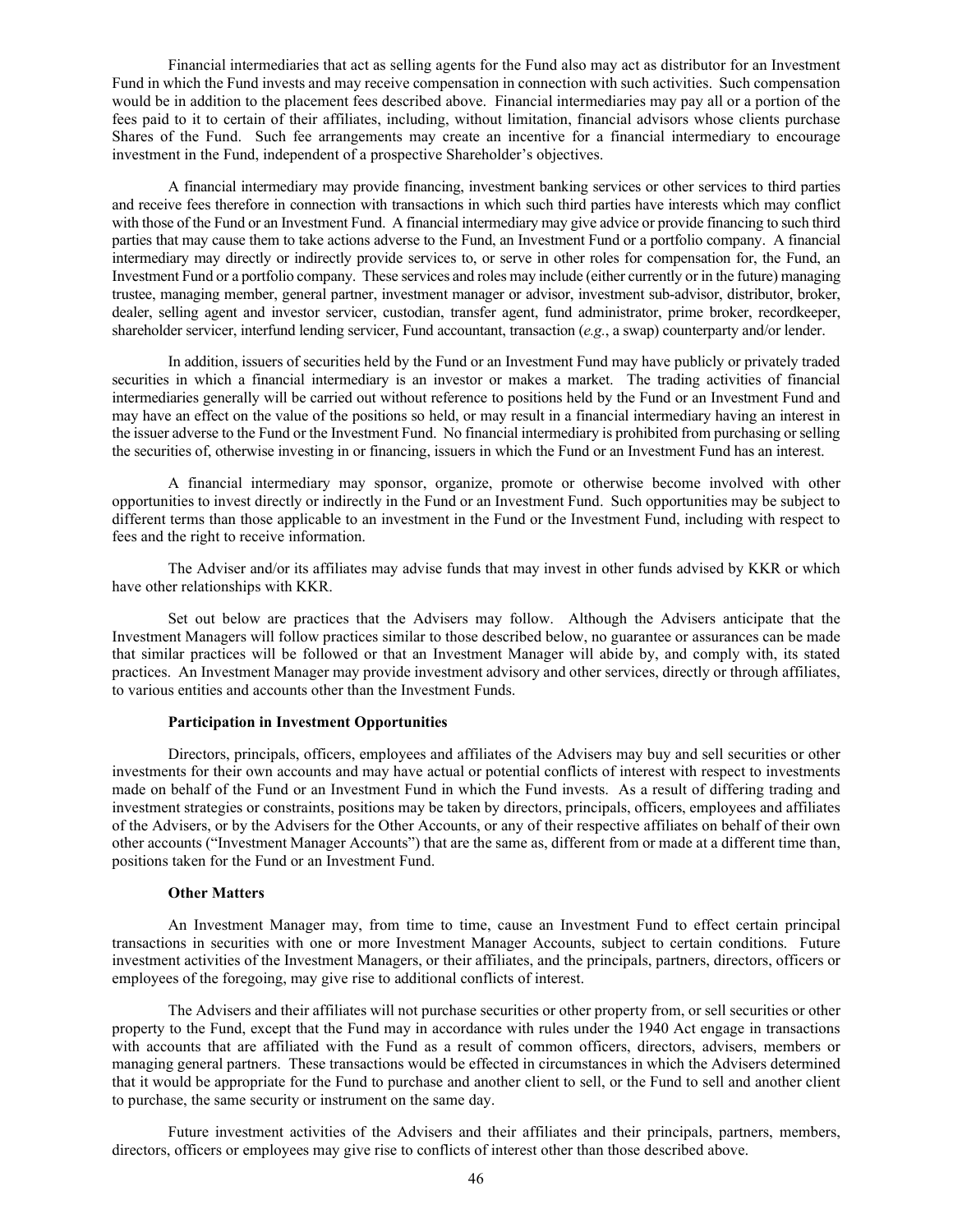### **KKR**

Because the Fund proposes to allocate assets to Investment Interests sponsored by or affiliated with KKR, conflicts of interest may arise as a consequence of investment management and other financial advisory services in which KKR and its affiliates are engaged. Additionally, certain Investment Managers may face conflicts of interests stemming from their affiliation with KKR. Although KKR will have no rights to make any investment decisions on behalf of the Advisers, KKR is expected to provide certain non-investment related services to the Advisers for the benefit of the Advisers and/or the Fund. Such services may include making appropriate personnel available for presentations, providing information for the Fund to prepare its tax reporting, providing administrative support in connection with capital commitments to or sales of KKR Investment Interests and such other functions as agreed to from time to time. An affiliate of KKR is also expected to provide certain marketing support services to the Fund. Such services may include marketing the Fund across wire-houses, private banks, regional broker-dealers and independent wealth firms. Such KKR affiliate will not act as an "underwriter" or "principal underwriter" of the Fund's securities, as those terms are defined in the 1940 Act.

Subject to certain conditions and limitations, KKR has agreed to provide the Advisers with certain types of information and access to KKR Investment Funds, pursuant to an agreement, to help enable the Advisers to invest the Fund's assets in accordance with its strategy. This includes making available information relating to KKR Investment Funds, access to offerings and secondary transactions in KKR Investment Funds and certain matters relating to the terms of KKR Investment Funds that are relevant to an institutional investor such as the Fund. KKR has also agreed to provide the Adviser with certain types of assistance in connection with the marketing and distribution of the Fund.

KKR provides investment advisory services to Investment Funds in addition to those in which the Fund may invest, and their respective investment professionals may also provide investment and financial services for their proprietary accounts as well. Accordingly, the Investment Managers may have financial interests that diverge from those of the Investment Funds and conflicts of interest may arise in terms of their allocation of investment opportunities as well as their professional time between such managed Investment Funds and other clients and personal accounts.

As a diversified multi-product global investment firm, KKR and its affiliates are engaged in a broad spectrum of activities including sponsoring and managing private Investment Funds and other activities. Those activities may present conflicts if other Investment Funds either compete for the same investment opportunity or pursue investment strategies counter to each other.

# **PURCHASES OF SHARES**

#### **Purchase Terms**

The Fund offers two classes of Shares. The Fund will accept initial and additional purchases of Class A Shares or Class I Shares as of the first day of each calendar month. The investor must submit a completed Investor Application form five business days before the applicable purchase date. All purchases are subject to the receipt of immediately available funds three business days prior to the applicable purchase date in the full amount of the purchase (to enable the Fund to invest the proceeds in Investment Funds as of the applicable purchase date). An investor who misses one or both of these deadlines will have the effectiveness of its investment in the Fund delayed until the following month.

Despite having to meet the earlier application and funding deadlines described above, the Fund does not issue the Shares purchased (and an investor does not become a Shareholder with respect to such Shares) until the applicable purchase date, i.e., the first day of the relevant calendar month. Consequently, purchase proceeds do not represent capital of the Fund, and do not become assets of the Fund, until such date.

Any amounts received in advance of the initial or subsequent purchases of Shares are placed in a non-interestbearing account with the Transfer Agent (as defined herein) prior to their investment in the Fund, in accordance with Rule 15c2-4 under the 1934 Act. The Fund reserves the right to reject any purchase of Shares in certain limited circumstances (including, without limitation, when it has reason to believe that a purchase of Shares would be unlawful). Unless otherwise required by applicable law, any amount received in advance of a purchase ultimately rejected by the Fund will be returned to the prospective investor.

Investors purchasing Class A Shares in the Fund may be charged a sales load of up to 3.50% of the investment amount.

The Distributor and/or a Selling Agent may, at its discretion, waive all or a portion of the sales load for the purchase of Class A Shares of the Fund by or on behalf of: (i) the Adviser or its affiliates; (ii) purchasers for whom the Distributor, the Adviser or one of their affiliates acts in a fiduciary, advisory, custodial, or similar capacity; (iii) employees and retired employees (including spouses, children, and parents of employees and retired employees) of the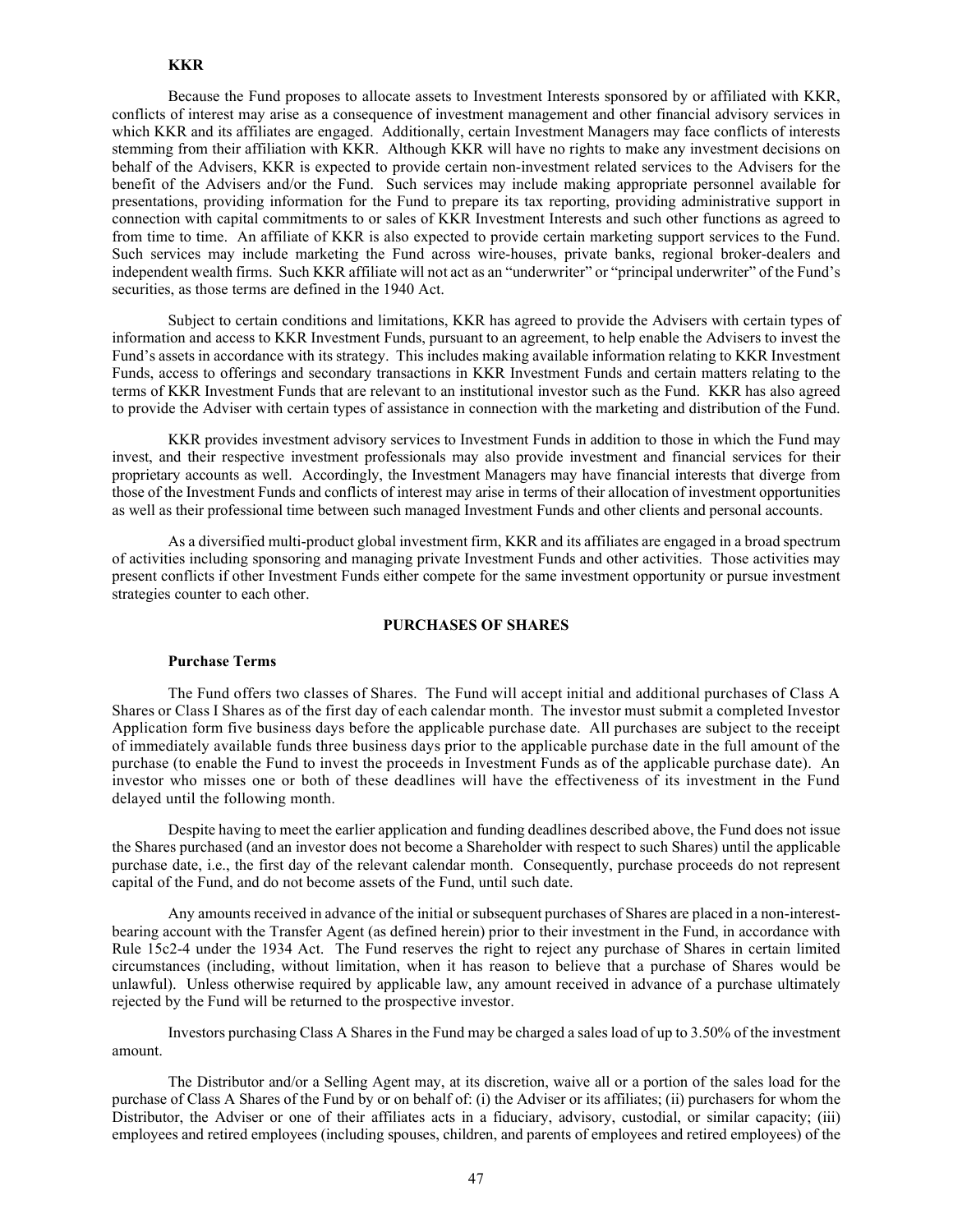Distributor, the Adviser and any affiliates of the Distributor or the Adviser; (iv) Trustees and retired Trustees of the Fund (including spouses, children and parents of Trustees and retired Trustees); (v) purchasers who use proceeds from an account for which the Distributor, the Adviser or one of their affiliates acts in a fiduciary, advisory, custodial, or similar capacity, to purchase Shares of the Fund; (vi) Selling Agents and their employees (and the immediate family members of such individuals); (vii) investment advisers or financial planners that have entered into an agreement with the Distributor that charge a fee for their services and that purchase Shares of the Fund for (1) their own accounts or (2) the accounts of eligible clients; (viii) clients of such investment advisers or financial planners described in (vii) above who place trades for the clients' own accounts if such accounts are linked to the master account of the investment adviser or financial planner on the books and records of a Selling Agent; (ix) orders placed on behalf of other investment companies that the Distributor, the Adviser or an affiliated company distributes; (x) orders placed on behalf of purchasers who have previously invested in the Fund or other funds advised or distributed by the Adviser, Distributor and any affiliates of the Adviser or Distributor; or (xi) any other eligible client of Distributor, Adviser, a Selling Agent, or any affiliates of Distributor, Adviser or a Selling Agent, whose financial representative has negotiated a reduction or waiver of the sales load. To receive a sales charge or minimum investment waiver in conjunction with any of the above categories, an investor must, at the time of purchase, give the Distributor sufficient information to permit the Distributor to confirm that the investor qualifies for such a waiver. Notwithstanding any waiver, investors remain subject to eligibility requirements set forth in this Prospectus. The Fund will notify Class A Shareholders of any changes made by the Distributor or a Selling Agent in respect of the investors that are eligible for a waiver of the sales load.

Class I shares are generally available for purchase in this offering only (1) through fee-based programs, also known as wrap accounts, that provide access to Class I shares, (2) by endowments, foundations, pension funds and other institutional investors, (3) through participating broker-dealers that have alternative fee arrangements with their clients to provide access to Class I shares, (4) by our executive officers and directors and their immediate family members, as well as officers and employees of the Adviser, iCapital or KKR or other affiliates and their immediate family members, and, if approved by our board of directors, joint venture partners, consultants and other service providers or (5) other categories of investors that we name in an amendment or supplement to this prospectus. We may also offer Class I shares to certain feeder vehicles primarily created to hold our Class I shares, which in turn offer interests in themselves to investors; we expect to conduct such offerings pursuant to exceptions to registration under the Securities Act and not as a part of this offering. Such feeder vehicles may have additional costs and expenses, which would be disclosed in connection with the offering of their interests. We may also offer Class I shares to other investment vehicles.

No Upfront Sales Load or ongoing servicing fees are paid for sales of any Class I shares.

The minimum initial investment in the Fund from each investor is \$25,000, and the minimum additional investment in the Fund is \$10,000. The minimum initial and additional investments may be reduced by the Fund with respect to employees, officers or Trustees of the Fund, the Adviser or their affiliates. The Fund may repurchase all of the Shares held by a Shareholder if the Shareholder's account balance in the Fund, as a result of repurchase or transfer requests by the Shareholder, is less than \$25,000.

Initial and any additional purchases of Shares of the Fund by any Shareholder must be made via wire transfer of funds. Payment for each initial or subsequent additional purchases of Shares must be made in one installment.

To help the government fight the funding of terrorism and money laundering activities, federal law requires all financial institutions to obtain, verify, and record information that identifies each person who opens an account. What this means to you: When you open an account, we will ask your name, address, date of birth, and other information that will allow us to identify you. If we are unable to verify your identity, we reserve the right to restrict additional transactions and/or liquidate your account at the next calculated net asset value after your account is closed (less any applicable sales/account charges and/or tax penalties) or take any other action required by law. The Fund has implemented an antimoney laundering compliance program, which includes designation of an anti-money laundering compliance officer.

# **Eligible Investors**

Each investor in the Fund will be required to certify to the Fund that the Shares are being acquired for the account of an "accredited investor" as defined in Rule 501(a) of Regulation D promulgated under the 1933 Act. Investors who are "accredited investors" are referred to in this Prospectus as "Eligible Investors." Existing Shareholders who subscribe for additional Shares will be required to qualify as Eligible Investors at the time of each additional purchase. Qualifications that must be met in becoming a Shareholder are set out in the application form that must be completed by each prospective investor. The Distributor and/or any Selling Agent may impose additional eligibility requirements for investors who purchase Shares through the Distributor or such Selling Agent. The Distributor or any registered investment adviser (a "RIA") who offers Class I Shares may impose additional eligibility requirements on investors who purchase Class I Shares from the Distributor through such RIA. See "Plan of Distribution."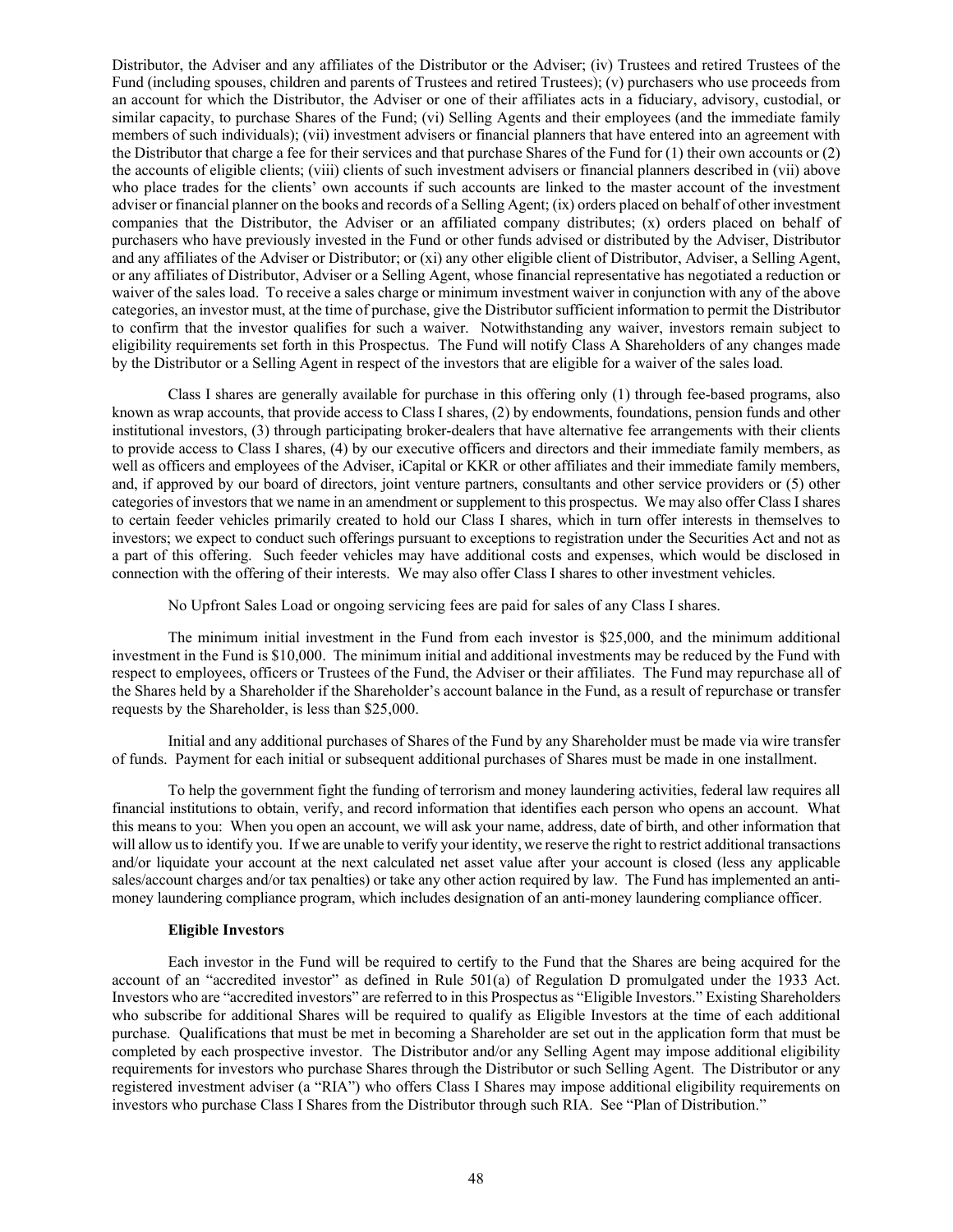### **REPURCHASES AND TRANSFERS OF SHARES**

#### **No Right of Redemption**

No Shareholder or other person holding Shares acquired from a Shareholder has the right to require the Fund to repurchase any Shares. No public market for Shares exists, and none is expected to develop in the future. Consequently, Shareholders may not be able to liquidate their investment other than as a result of repurchases of Shares by the Fund, as described below.

## **Repurchases of Shares**

The Fund may from time to time offer to repurchase Shares pursuant to written tenders by Shareholders. The Adviser will recommend to the Board (subject to its discretion) that the Fund offer to repurchase Shares from Shareholders on a quarterly basis in an amount not to exceed 5% of the Fund's net asset value. Any repurchase of Shares from a Shareholder which were held for less than one year (on a first-in, first-out basis) will be subject to an "Early Repurchase Fee" equal to 2% of the net asset value of any Shares repurchased by the Fund that were held for less than one year. If an Early Repurchase Fee is charged to a Shareholder, the amount of such fee will be retained by the Fund. An Early Repurchase Fee payable by an Investor may be waived by the Fund, in circumstances where the Board of Trustees determines that doing so is in the best interests of the Fund and in a manner as will not discriminate unfairly against any Investor.

There is no minimum number of Shares which must be repurchased in any repurchase offer. In determining whether the Fund should offer to repurchase Shares from Shareholders, the Board of Trustees will consider the recommendation of the Adviser. The Adviser expects that, generally, it will recommend to the Board of Trustees that the Fund offer to repurchase Shares from Shareholders quarterly, with such repurchases to be offered at the Fund's net asset value per share as of the Valuation Date, which is generally expected to be March 31, June 30, September 30 and December 31, as applicable. Each repurchase offer will generally commence approximately 45 days prior to the Valuation Date. In determining whether to accept a recommendation to conduct a repurchase offer at any such time, the Board of Trustees will consider the following factors, among others:

- whether any Shareholders have requested to tender Shares to the Fund;
- the liquidity of the Fund's assets (including fees and costs associated with redeeming or otherwise withdrawing from Investment Funds);
- the investment plans and working capital and reserve requirements of the Fund;
- the relative economies of scale of the tenders with respect to the size of the Fund;
- the history of the Fund in repurchasing Shares;
- the availability of information as to the value of the Fund's Shares in underlying Investment Funds;
- the existing conditions of the securities markets and the economy generally, as well as political, national or international developments or current affairs;
- any anticipated tax consequences to the Fund of any proposed repurchases of Shares; and
- the recommendations of the Adviser.

The Fund will repurchase Shares from Shareholders pursuant to written tenders on terms and conditions that the Board of Trustees determines to be fair to the Fund and to all Shareholders. When the Board of Trustees determines that the Fund will repurchase Shares, notice will be provided to Shareholders describing the terms of the offer, containing information Shareholders should consider in deciding whether to participate in the repurchase opportunity and containing information on how to participate. Shareholders deciding whether to tender their Shares during the period that a repurchase offer is open may obtain the Fund's net asset value per share by contacting the Adviser during the period. If a repurchase offer is oversubscribed by Shareholders who tender Shares, the Fund may repurchase a pro rata portion by value of the Shares tendered by each Shareholder, extend the repurchase offer, or take any other action with respect to the repurchase offer permitted by applicable law.

Repurchases of Shares from Shareholders by the Fund will be paid in cash. Repurchases will be effective after receipt and acceptance by the Fund of eligible written tenders of Shares from Shareholders by the applicable repurchase offer deadline. The Fund does not impose any charges in connection with repurchases of Shares.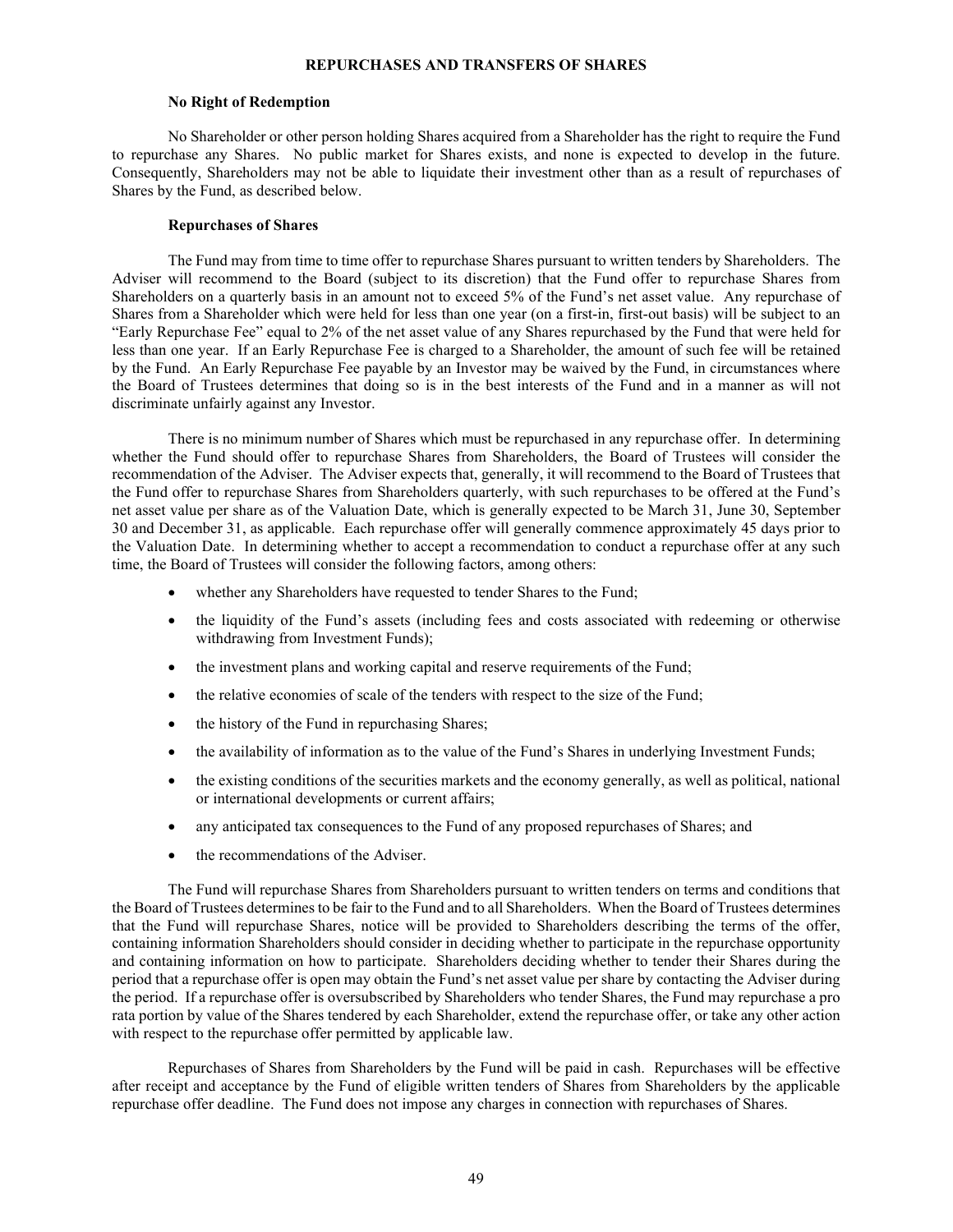Shares will be repurchased by the Fund after the Management Fee has been deducted from the Fund's assets as of the end of the month in which the repurchase occurs — i.e., the accrued Management Fee for the month in which Fund shares are to be repurchased is deducted prior to effecting the relevant repurchase of Fund shares.

In light of liquidity constraints associated with the Fund's investments in Investment Funds and the fact that the Fund may have to effect redemptions from Investment Funds in order to pay for Shares being repurchased, the Fund expects to employ the following repurchase procedures:

- Each repurchase offer will generally commence approximately 45 days prior to the applicable repurchase date. A Shareholder choosing to tender Shares for repurchase must do so by the Notice Date, which generally will be seven days before the Valuation Date. Shares will be valued as of the Valuation Date, which is generally expected to be March 31, June 30, September 30 or December 31. Tenders will be revocable upon written notice to the Fund until generally four days before the Valuation Date.
- Promptly after the Notice Date, the Fund will give to each Shareholder whose Shares have been accepted for repurchase a promissory note (the "Promissory Note") entitling the Shareholder to be paid an amount equal to the value, determined as of the Valuation Date, of the repurchased Shares.
- The Promissory Note will be non-interest bearing and non-transferable.

If modification of the Fund's repurchase procedures as described above is deemed necessary to comply with regulatory requirements, the Board of Trustees will adopt revised procedures reasonably designed to provide Shareholders substantially the same liquidity for Shares as would be available under the procedures described above. The Fund's investments in Investments Funds are subject to lengthy lock-up periods where the Fund will not be able to dispose of such investments except through secondary transactions with third parties, which may occur at a significant discount to NAV and which may not be available at any given time. There is no assurance that third parties will engage in such secondary transactions and the Fund may require and be unable to obtain the Investment Fund's consent to effect such transactions. The Fund may need to suspend or postpone repurchase offers if it is not able to dispose of its interests in Investment Funds in a timely manner.

Upon its acceptance of tendered Shares for repurchase, the Fund will maintain daily on its books a segregated account consisting of (1) cash, (2) liquid securities or (3) interests in Investment Funds that the Fund has requested be redeemed (or any combination of them), in an amount equal to the aggregate estimated unpaid dollar amount of the Promissory Notes issued to Shareholders tendering Shares.

Payment for repurchased Shares may require the Fund to liquidate portfolio holdings earlier than the Adviser would otherwise have caused these holdings to be liquidated, potentially resulting in losses, and may increase the Fund's investment related expenses as a result of higher portfolio turnover rates. The Adviser intends to take measures, subject to policies as may be established by the Board of Trustees, to attempt to avoid or minimize potential losses and expenses resulting from the repurchase of Shares.

A Shareholder tendering for repurchase only a portion of the Shareholder's Shares will be required to maintain an account balance of at least \$25,000 after giving effect to the repurchase. If a Shareholder tenders an amount that would cause the Shareholder's account balance to fall below the required minimum, the Fund reserves the right to repurchase or redeem all of a Shareholder's Shares at any time if the aggregate value of such Shareholder's Shares is, at the time of such compulsory repurchase or redemption, less than the minimum initial investment applicable for the Fund. This right of the Fund to repurchase or redeem Shares compulsorily may be a factor which Shareholders may wish to consider when determining the extent of any tender for purchase by a Fund.

The Fund may also repurchase and/or redeem Shares of a Shareholder without consent or other action by the Shareholder or other person, in accordance with the terms of its Agreement and Declaration of Trust and the 1940 Act, including Rule 23c-2 under the 1940 Act, if the Fund determines that:

- the Shares have been transferred or have vested in any person other than by operation of law as the result of the death, bankruptcy, insolvency, adjudicated incompetence or dissolution of the Shareholder or with the consent of the Fund, as described below;
- ownership of Shares by a Shareholder or other person is likely to cause the Fund to be in violation of, require registration of any Shares under, or subject the Fund to additional registration or regulation under, the securities, commodities or other laws of the United States or any other relevant jurisdiction;
- continued ownership of Shares by a Shareholder may be harmful or injurious to the business or reputation of the Fund, the Board of Trustees, the Adviser or any of their affiliates, or may subject the Fund or any Shareholder to an undue risk of adverse tax or other fiscal or regulatory consequences;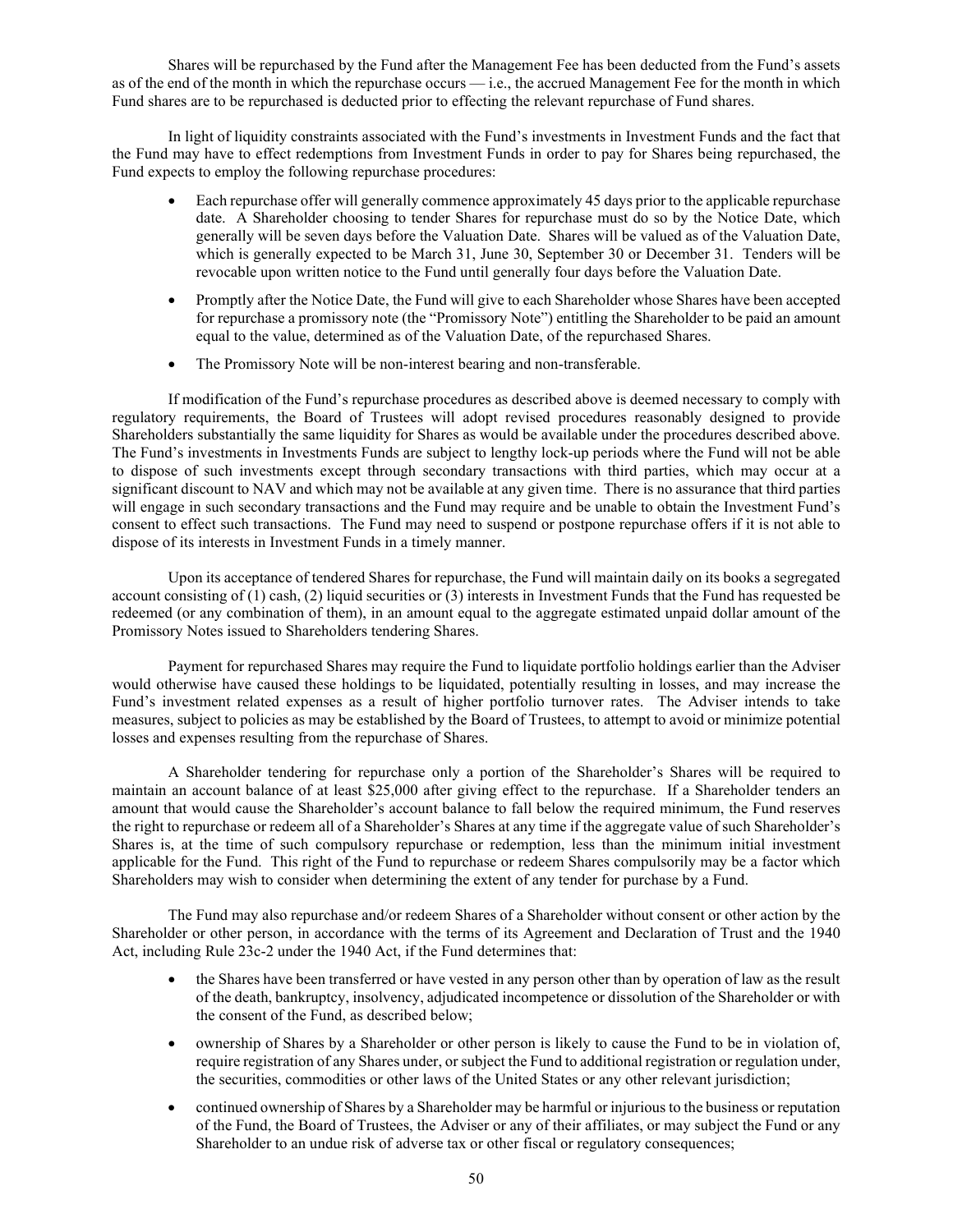- any of the representations and warranties made by a Shareholder or other person in connection with the acquisition of Shares was not true when made or has ceased to be true;
- with respect to a Shareholder subject to Special Laws or Regulations, the Shareholder is likely to be subject to additional regulatory or compliance requirements under these Special Laws or Regulations by virtue of continuing to hold any Shares; or
- it would be in the best interests of the Fund for the Fund to repurchase the Shares.

In the event that the Adviser or any of its affiliates holds Shares in the capacity of a Shareholder, the Shares may be tendered for repurchase in connection with any repurchase offer made by the Fund. Shareholders who require minimum annual distributions from a retirement account through which they hold Shares should consider the Fund's schedule for repurchase offers and submit repurchase requests accordingly.

# **Repurchase Threshold**

The Fund has agreed to provide Shareholders with a minimum repurchase threshold (the "Repurchase Threshold") which shall be tested on a quarterly basis (commencing at close of the fiscal quarter ending on or about the third anniversary of the Fund's launch of operations) and which shall be met if either of the following conditions is satisfied over the period encompassed by the most recent four fiscal quarters:

- (1) the Fund offers one quarterly repurchase of its Shares in which all Shares that were tendered by Shareholders are repurchased by the Fund; or
- (2) Shares have been repurchased by the Fund over the period such that, the aggregate of the quarterly ratio of the value of shares repurchased divided by the total value of outstanding Shares not subject to an Early Repurchase Fee is at least 12%.

The Repurchase Threshold does not guarantee that the Fund will offer to repurchase shares in any given quarter. When the Fund does make an offer to repurchase Shares, a Shareholder may not be able to liquidate all of their Shares either in response to that repurchase offer, or over the course of several repurchase offers. If a repurchase offer is oversubscribed by Shareholders, the Fund may repurchase only a pro rata portion by value of the Shares tendered by each Shareholder, extend the repurchase offer, or take any other action with respect to the repurchase offer permitted by applicable law.

If neither condition of the Repurchase Threshold has been satisfied over the most recent four fiscal quarters, or a repurchase offer period ends with more than 50% of the Fund's outstanding Shares by value having been tendered in response to that repurchase offer, the Fund's Board of Trustees will call a special meeting of Shareholders at which Shareholders will be asked to vote on whether to liquidate the Fund. See "Voting" and "Additional Information about the Fund." If Shareholders do not vote to liquidate the Fund, testing of the Repurchase Threshold will be suspended and will be resumed at the close of the fourth fiscal quarter end following such vote. If Shareholders do vote to liquidate the Fund, the Adviser will seek to liquidate the Fund's assets over a three year period, after which the Adviser will waive all Management Fees otherwise payable by the Fund.

# **Transfers of Shares**

Shares may be transferred only:

- (1) by operation of law as a result of the death, bankruptcy, insolvency, adjudicated incompetence or dissolution of the Shareholder; or
- (2) under certain limited circumstances, with the written consent of the Fund, which may be withheld in its sole discretion and is expected to be granted, if at all, only under extenuating circumstances.

The Fund generally will not consent to a transfer of Shares by a Shareholder unless the transfer is to a transferee who represents that it is an Eligible Investor and after a partial transfer, the value of the Shares held in the account of each of the transferee and transferor is at least \$25,000. A Shareholder transferring Shares may be charged reasonable expenses, including attorneys' and accountants' fees, incurred by the Fund in connection with the transfer. In connection with any request to transfer Shares, the Fund may require the Shareholder requesting the transfer to obtain, at the Shareholder's expense, an opinion of counsel selected by the Fund as to such matters as the Fund may reasonably request.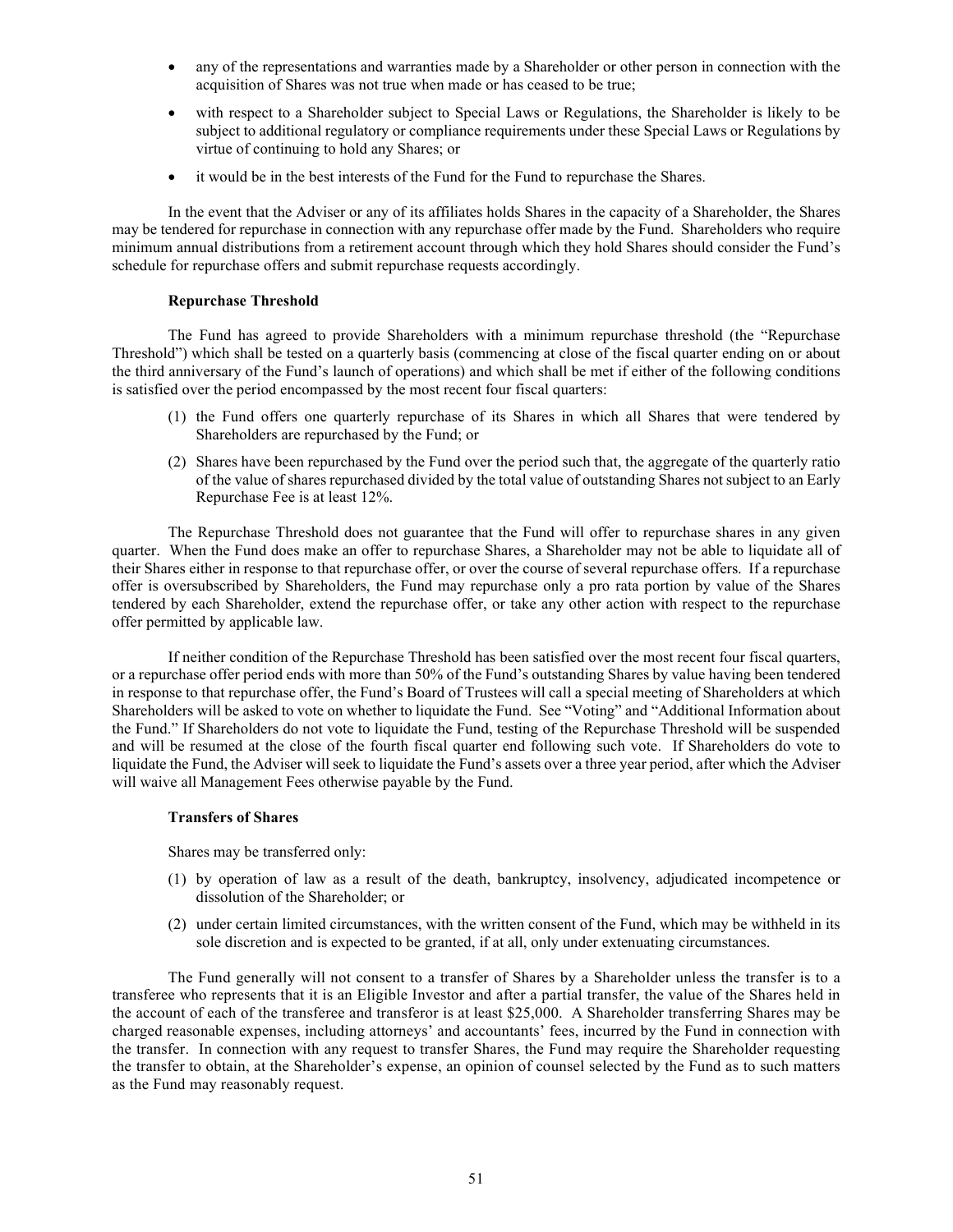In subscribing for Shares, a Shareholder agrees to indemnify and hold harmless the Fund, the Board of Trustees, the Adviser, each other Shareholder and any of their affiliates against all losses, claims, damages, liabilities, costs and expenses (including legal or other expenses incurred in investigating or defending against any losses, claims, damages, liabilities, costs and expenses or any judgments, fines and amounts paid in settlement), joint or several, to which those persons may become subject by reason of, or arising from, any transfer made by that Shareholder in violation of these provisions or any misrepresentation made by that Shareholder or a substituted Shareholder in connection with any such transfer.

# **VOTING**

Each Shareholder has the right to cast a number of votes equal to the number of Shares held by such Shareholder at a meeting of Shareholders called by the Fund's Board of Trustees. Shareholders will be entitled to vote on any matter on which shareholders of a registered investment company organized as a corporation would be entitled to vote, including certain elections of a Trustee and approval of the Advisory Agreement, in each case to the extent that voting by shareholders is required by the 1940 Act. Notwithstanding their ability to exercise their voting privileges, Shareholders in their capacity as such are not entitled to participate in the management or control of the Fund's business, and may not act for or bind the Fund.

# **TAX ASPECTS**

The following is a summary of certain U.S. federal income tax considerations relevant to the acquisition, holding and disposition of Shares. This discussion offers only a brief outline of the U.S. federal income tax consequences of investing in the Fund and is based upon present provisions of the Internal Revenue Code of 1986, as amended (the "Code"), the regulations promulgated thereunder, and judicial and administrative ruling authorities, all of which are subject to change, which change may be retroactive. The discussion is limited to persons who hold their Shares as capital assets (generally, property held for investment) for U.S. federal income tax purposes. This summary does not address all of the U.S. federal income tax consequences that may be relevant to a particular Shareholder or to Shareholders who may be subject to special treatment under U.S. federal income tax laws, such as U.S. financial institutions, insurance companies, broker-dealers, traders in securities that have made an election for U.S. federal income tax purposes to mark-to-market their securities holdings, tax-exempt organizations, partnerships, Shareholders who are not "United States Persons" (as defined in the Code), Shareholders liable for the alternative minimum tax, persons holding Shares through partnerships or other pass-through entities, or persons that have a functional currency (as defined in Section 985 of the Code) other than the U.S. dollar. No ruling has been or will be obtained from the Internal Revenue Service ("IRS") regarding any matter relating to the Fund or the Shares. No assurance can be given that the IRS would not assert a position contrary to any of the tax aspects described below. The discussion set forth herein does not constitute tax advice. Prospective Shareholders and Shareholders are urged to consult their own tax advisors as to the U.S. federal income tax consequences of the acquisition, holding and disposition of Shares of the Fund, as well as the effects of state, local and non-U.S. tax laws.

UNLESS OTHERWISE INDICATED, REFERENCES IN THIS DISCUSSION TO THE FUND'S INVESTMENTS, ACTIVITIES, INCOME, GAIN AND LOSS, INCLUDE THE DIRECT INVESTMENTS, ACTIVITIES, INCOME, GAIN AND LOSS OF THE FUND, AS WELL AS THOSE INDIRECTLY ATTRIBUTABLE TO THE FUND AS A RESULT OF THE FUND'S INVESTMENT IN ANY INVESTMENT FUND (OR OTHER ENTITY) THAT IS PROPERLY CLASSIFIED AS A PARTNERSHIP OR DISREGARDED ENTITY FOR U.S. FEDERAL INCOME TAX PURPOSES (AND NOT AN ASSOCIATION OR PUBLICLY TRADED PARTNERSHIP TAXABLE AS A CORPORATION).

### **Qualification as a Regulated Investment Company; Tax Treatment**

The Fund has qualified and elected, and is expected to maintain its qualification to be treated as a RIC under the Code. If the Fund so qualifies and distributes (or is deemed to have distributed) each taxable year to Shareholders dividends for U.S. federal income tax purposes of an amount at least equal to the sum of 90% of its investment company taxable income (which includes, among other items, dividends, interest and net short-term capital gains in excess of net long-term capital losses, but determined without regard to the deduction for dividends paid) plus 90% of any net tax-exempt income for the Fund's taxable year, the Fund will not be subject to U.S. federal corporate income taxes on any amounts it distributes as dividends for U.S. federal income tax purposes, including distributions (if any) derived from the Fund's net capital gain (*i.e*., the excess of the net long-term capital gains over net short-term capital losses) to Shareholders. The Fund intends to distribute to its Shareholders, at least annually, substantially all of its investment company taxable income, net tax-exempt income, and net capital gains.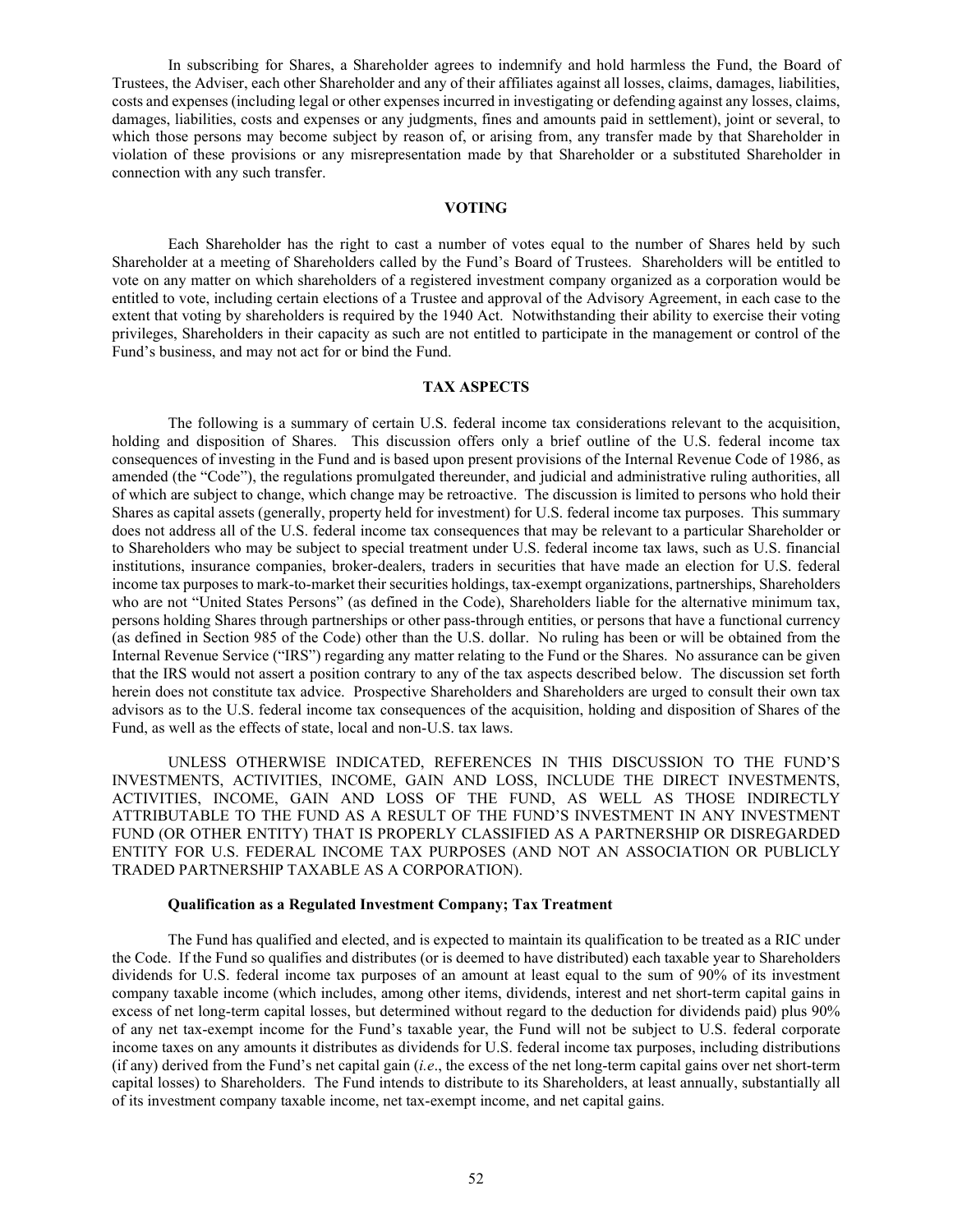In addition, amounts not distributed on a timely basis in accordance with a separate calendar year distribution requirement are subject to a nondeductible 4% excise tax. To prevent imposition of the excise tax, the Fund generally must be considered to have distributed dividends for U.S. federal income tax purposes in respect of each calendar year in an amount at least equal to the sum of (1) 98% of its ordinary income (not taking into account any capital gains or losses), determined on a calendar year basis, (2) 98.2% of its capital gain net income, determined under prescribed rules for this purpose (which is generally determined on the basis of the one-year period ending on October 31st of such calendar year, and adjusted for certain ordinary losses), and (3) any ordinary income and capital gain net income from previous years that was not distributed during those years and on which the Fund incurred no U.S. federal income tax. For U.S. federal income tax purposes, dividends declared by the Fund in October, November or December to shareholders of record on a specified date in such a month and paid during January of the following calendar year are taxable to such shareholders, and deductible by the Fund, as if paid on December 31 of the calendar year declared. The Fund generally intends to make distributions sufficient to avoid imposition of the excise tax, although there can be no assurance that it will be able to do so.

In order to qualify as a RIC, the Fund must, among other things: (a) derive in each taxable year (the "gross income test") at least 90% of its gross income from (i) dividends, interest, payments with respect to certain securities loans, and gains from the sale or other disposition of stocks, securities or foreign currencies, or other income (including but not limited to gains from options, futures or forward contracts) derived with respect to its business of investing in such stocks, securities or currencies, and (ii) net income from interests in "qualified publicly traded partnerships" (as defined in the Code) (all such income items, "qualifying gross income"); and (b) diversify its holdings (the "asset diversification test") so that, at the end of each quarter of the taxable year, (i) at least 50% of the value of the Fund's total assets is represented by cash and cash items (including receivables), U.S. Government securities, the securities of other RICs and other securities, with such other securities of any one issuer limited for the purposes of this calculation to an amount not greater than 5% of the value of the Fund's total assets and not greater than 10% of the outstanding voting securities of such issuer, and (ii) not more than 25% of the value of its total assets is invested in the securities (other than U.S. Government securities or the securities of other RICs) of a single issuer, two or more issuers that the Fund controls and that are engaged in the same, similar or related trades or businesses or one or more "qualified publicly traded partnerships" (as defined in the Code).

For the purpose of determining whether the Fund satisfies the gross income test, the character of the Fund's distributive share of items of income, gain and loss derived through any Investment Funds that are properly treated as partnerships for U.S. federal income tax purposes (other than certain publicly traded partnerships) generally will be determined as if the Fund realized such tax items in the same manner as realized by those Investment Funds. Similarly, for the purpose of the asset diversification test, the Fund, in appropriate circumstances, will "look through" to the assets held by the Fund and such Investment Funds.

A RIC that fails the gross income test for a taxable year shall nevertheless be considered to have satisfied the test for such taxable year if (i) the RIC satisfies certain procedural requirements, and (ii) the RIC's failure to satisfy the gross income test is due to reasonable cause and not due to willful neglect. However, in such case, a tax is imposed on the RIC for the taxable year in which, absent the application of the above cure provision, it would have failed the gross income test equal to the amount by which the RIC's non-qualifying gross income exceeds one-ninth of the RIC's qualifying gross income, each as determined for purposes of applying the gross income test for such taxable year.

Additionally, a RIC that fails the asset diversification test as of the end of a quarter of a taxable year shall nevertheless be considered to have satisfied the test as of the end of such quarter in the following circumstances. If the RIC's failure to satisfy the asset diversification test at the end of the quarter is due to the ownership of assets the total value of which does not exceed the lesser of (i) one percent of the total value of the RIC's assets at the end of such quarter and (ii) \$10,000,000 (a "*de minimis* failure"), the RIC shall be considered to have satisfied the asset diversification test as of the end of such quarter if, within six months of the last day of the quarter in which the RIC identifies that it failed the asset diversification test (or such other prescribed time period), the RIC either disposes of assets in order to satisfy the asset diversification test, or otherwise satisfies the asset diversification test.

In the case of a failure to satisfy the asset diversification test at the end of a quarter of a taxable year under circumstances that do not constitute a *de minimis* failure, a RIC shall nevertheless be considered to have satisfied the asset diversification test as of the end of such quarter if (i) the RIC satisfies certain procedural requirements; (ii) the RIC's failure to satisfy the asset diversification test is due to reasonable cause and not due to willful neglect; and (iii) within six months of the last day of the quarter in which the RIC identifies that it failed the asset diversification test (or such other prescribed time period), the RIC either disposes of the assets that caused the asset diversification failure in order to satisfy the asset diversification test, or otherwise satisfies the asset diversification test. However, in such case, a tax is imposed on the RIC, at the highest stated corporate income tax rate, on the net income generated by the assets that caused the RIC to fail the asset diversification test during the period for which the asset diversification test was not met. In all events, however, such tax will not be less than \$50,000.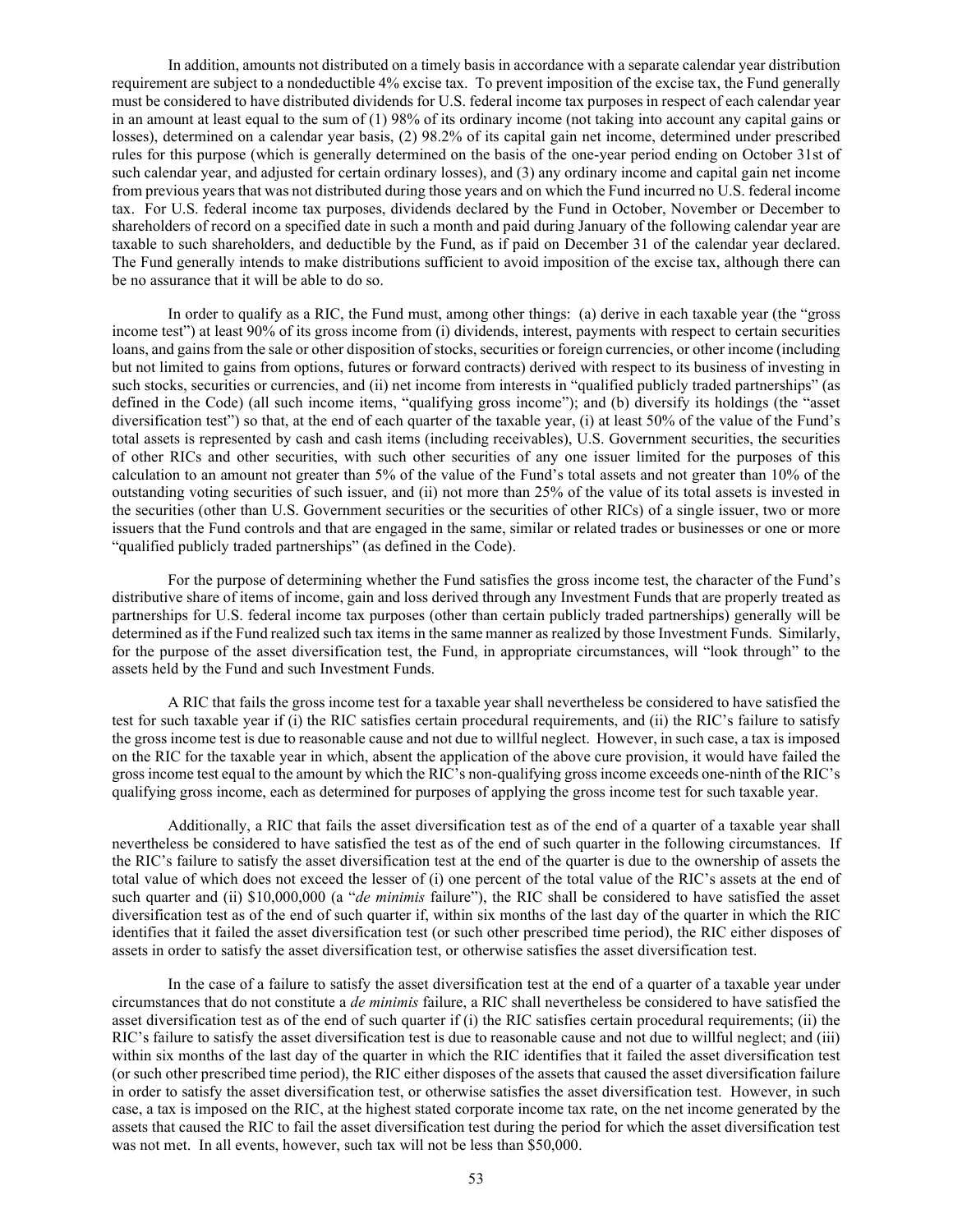If before the end of any taxable quarter of its taxable year, the Fund believes that it may fail the asset diversification test, the Fund may seek to take certain actions to avert such a failure. However, the action typically taken by RICs to avert such a failure (*e.g.*, the disposition of assets causing the asset diversification discrepancy) may be difficult for the Fund to pursue because of the limited liquidity of the interests in the Investment Funds.

While the Code generally affords the Fund a 30-day period after the end of the relevant quarter in which to cure a diversification failure by disposing of non-diversified assets, the constraints on the Fund's ability to do so may limit utilization of this statutory 30-day cure period and, possibly, the extended cure period provided by the Code as discussed above.

If the Fund does not qualify as a RIC, it will be treated for tax purposes as an ordinary corporation. In that case, all of its taxable income would be subject to U.S. federal income tax at regular corporate rates without any deduction for distributions made to Shareholders. In addition, all distributions (including distributions of net capital gain) made to Shareholders generally would be characterized as dividend income to the extent of the Fund's current and accumulated earnings and profits.

# **Distributions**

The Fund intends to make distributions necessary to maintain its ability to be subject to tax as a regulated investment company under the Code and to avoid the imposition of corporate-level federal income tax. As such, the Fund intends to declare and pay distributions from its net investment income and distribute net realized capital gains, if any, at least annually, and in a manner consistent with the provisions of the 1940 Act. After the end of each calendar year, Shareholders will be provided information regarding the amount and character of distributions actually and deemed received from the Fund during the calendar year.

Shareholders normally will be subject to U.S. federal income taxes, and any state and/or local income taxes, on any distributions that they receive from the Fund. Distributions from net investment income and net short-term capital gain generally will be characterized as ordinary income (which generally cannot be offset with capital losses from other sources), and, to the extent attributable to dividends from U.S. corporations, may be eligible for a dividendsreceived deduction for Shareholders that are corporations. Further, to the extent the dividends are attributable to dividends from U.S. corporations and certain foreign corporations, such dividends may, in certain cases, be eligible for treatment as "qualified dividend income," which is generally subject to tax at rates equivalent to long-term capital gain tax rates, by Shareholders that are individuals. Distributions from net capital gain (typically referred to as a "capital gain dividend") will be characterized as long-term capital gain, regardless of how long Shares have been held by the Shareholder, and will not be eligible for the dividends-received deduction or treatment as "qualified dividend income." However, if the Shareholder received any long-term capital gain distributions in respect of the repurchased Shares (including, for this purpose, amounts credited as undistributed capital gains in respect of those Shares) and held the repurchased Shares for six months or less, any loss realized by the Shareholder upon the repurchase will be treated as long-term capital loss to the extent that it offsets the long-term capital gain distributions. Distributions by the Fund that are or are considered to be in excess of the Fund's current and accumulated earnings and profits for the relevant period will be treated as a tax-free return of capital to the extent of (and in reduction of) a Shareholder's tax basis in its Shares and any such amount in excess of such tax basis will be treated as gain from the sale of Shares, as discussed below. Similarly, as discussed below at "Income from Repurchases and Transfers of Shares," if a repurchase of a Shareholder's Shares does not qualify for sale or exchange treatment, the Shareholder may, in connection with such repurchase, be treated as having received, in whole or in part, a taxable dividend, a tax-free return of capital or taxable capital gain, depending on (i) whether the Fund has sufficient earnings and profits to support a dividend and (ii) the Shareholder's tax basis in the relevant Shares repurchased. In such case, the tax basis in the Shares repurchased by the Fund, to the extent remaining after any dividend and return of capital distribution with respect to those Shares, will be transferred to any remaining Shares held by the Shareholder.

The tax treatment of the Fund's distributions from net investment income and capital gains generally will be the same whether the Shareholder takes such distributions in cash or reinvests them to buy additional Shares.

The Fund may elect to retain its net capital gain or a portion thereof for investment and be subject to tax at corporate rates on the amount retained. In such case, the Fund may report the retained amount as undistributed capital gains to its Shareholders, who will be treated as if each Shareholder received a distribution of his or her pro rata share of such gain, with the result that each Shareholder will (i) be required to report his or her pro rata share of such gain on his or her tax return as long-term capital gain, (ii) receive a refundable tax credit for his or her pro rata share of tax paid by the Fund on the gain, and (iii) increase the tax basis for his or her Shares by an amount equal to the deemed distribution less the tax credit.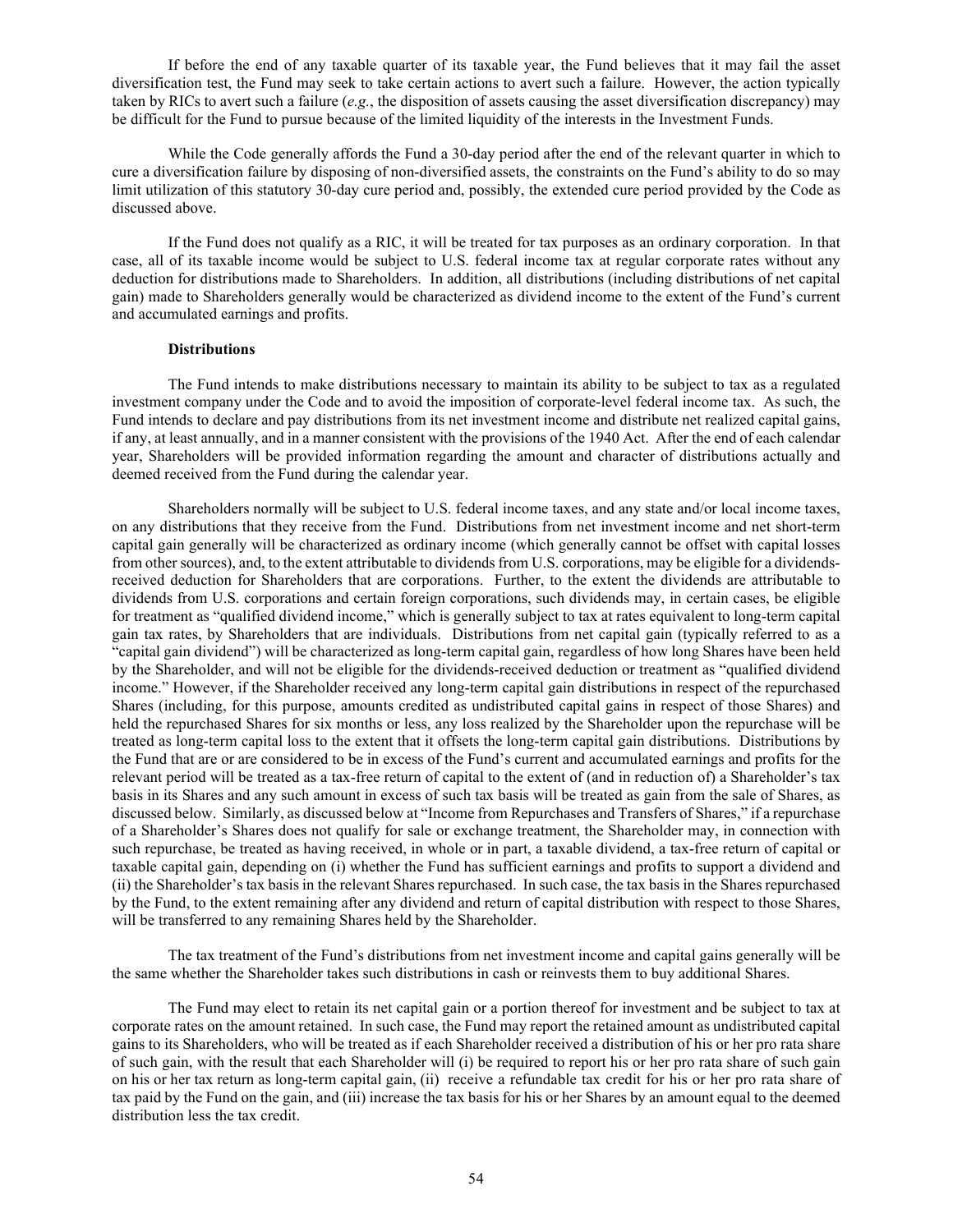An additional 3.8% tax will be imposed in respect of the net investment income of certain individuals and on the undistributed net investment income of certain estates and trusts to the extent such person's "modified adjusted gross income" (in the case of an individual) or "adjusted gross income" (in the case of an estate or trust) exceeds certain threshold amounts. For these purposes, "net investment income" will generally include, among other things, dividends (including dividends paid with respect to the Shares to the extent paid out of the Fund's current or accumulated earnings and profits as determined under U.S. federal income tax principles) and net gain attributable to the disposition of property not held in a trade or business (which could include net gain from the sale, exchange or other taxable disposition of Shares), but will be reduced by any deductions properly allocable to such income or net gain. Shareholders are advised to consult their own tax advisors regarding the additional taxation of net investment income.

### **Income from Repurchases and Transfers of Shares**

A repurchase or transfer of Shares by the Fund generally will be treated as a taxable transaction for U.S. federal income tax purposes, either as a "sale or exchange," or, under certain circumstances, as a "dividend." In general, the transaction should be treated as a sale or exchange of the Shares if the receipt of cash results in a meaningful reduction in the Shareholder's proportionate interest in the Fund or results in a "complete redemption" of the Shareholder's Shares, in each case applying certain constructive ownership rules in the Code. Alternatively, if a Shareholder does not tender all of his or her Shares, such repurchase may not be treated as a sale or exchange for U.S. federal income tax purposes, and the gross amount of such repurchase may constitute a dividend to the Shareholder to the extent of such Shareholder's *pro rata* share of the Fund's current and accumulated earnings and profits.

If the repurchase or transfer of a Shareholder's Shares qualifies for sale or exchange treatment, the Shareholder will recognize gain or loss equal to the difference between the amount received in exchange for the repurchased or transferred Shares and the adjusted tax basis of those Shares. Such gain or loss will be capital gain or loss if the repurchased or transferred Shares were held by the Shareholder as capital assets, and generally will be treated as long-term capital gain or loss if the repurchased or transferred Shares were held by the Shareholder for more than one year, or as short-term capital gain or loss if the repurchased or transferred Shares were held by the Shareholder for one year or less.

Notwithstanding the foregoing, any capital loss realized by a Shareholder will be disallowed to the extent the Shares repurchased or transferred by the Fund are replaced (including through reinvestment of dividends) either with Shares or substantially identical securities within a period of 61 days beginning 30 days before and ending 30 days after the repurchase or transfer of the Shares. If disallowed, the loss will be reflected in an upward adjustment to the basis of the Shares acquired. The deductibility of capital losses may be subject to statutory limitations.

If the repurchase or transfer of a Shareholder's Shares does not qualify for sale or exchange treatment, the Shareholder may be treated as having received, in whole or in part, a taxable dividend, a tax-free return of capital or taxable capital gain, depending on (i) whether the Fund has sufficient earnings and profits to support a dividend and (ii) the Shareholder's tax basis in the relevant Shares. The tax basis in the Shares repurchased or transferred by the Fund, to the extent remaining after any dividend and return of capital distribution with respect to those Shares, will be transferred to any remaining Shares held by the Shareholder.

The Fund generally will be required to report to the IRS and each Shareholder the cost basis and holding period for each respective Shareholder's Shares repurchased or transferred by the Fund. The Fund has elected the average cost method as the default cost basis method for purposes of this requirement. If a Shareholder wishes to accept the average cost method as its default cost basis calculation method in respect of Shares in its account, the Shareholder does not need to take any additional action. If, however, a Shareholder wishes to affirmatively elect an alternative cost basis calculation method in respect of its Shares, the Shareholder must contact the Fund's administrator to obtain and complete a cost basis election form. The cost basis method applicable to a particular Share repurchase or transfer may not be changed after the valuation date established by the Fund in respect of that repurchase or transfer. Shareholders should consult their tax advisors regarding their cost basis reporting options and to obtain more information about how the cost basis reporting rules apply to them.

A sale of Shares, other than in the context of a repurchase or transfer of Shares by the Fund, generally will have the same tax consequences as described above in respect of a Share repurchase that qualifies for "sale or exchange" treatment.

If a Shareholder recognizes a loss with respect to Shares in excess of certain prescribed thresholds (generally, \$2 million or more for an individual Shareholder or \$10 million or more for a corporate Shareholder that is not an S corporation), the Shareholder must file with the IRS a disclosure statement on an IRS Form 8886. Direct investors of portfolio securities are in many cases excepted from this reporting requirement, but, under current guidance, equity owners of RICs are not excepted. The fact that a loss is reportable as just described does not affect the legal determination of whether the taxpayer's treatment of the loss is proper. Shareholders should consult their tax advisors to determine the applicability of this reporting requirement in light of their particular circumstances.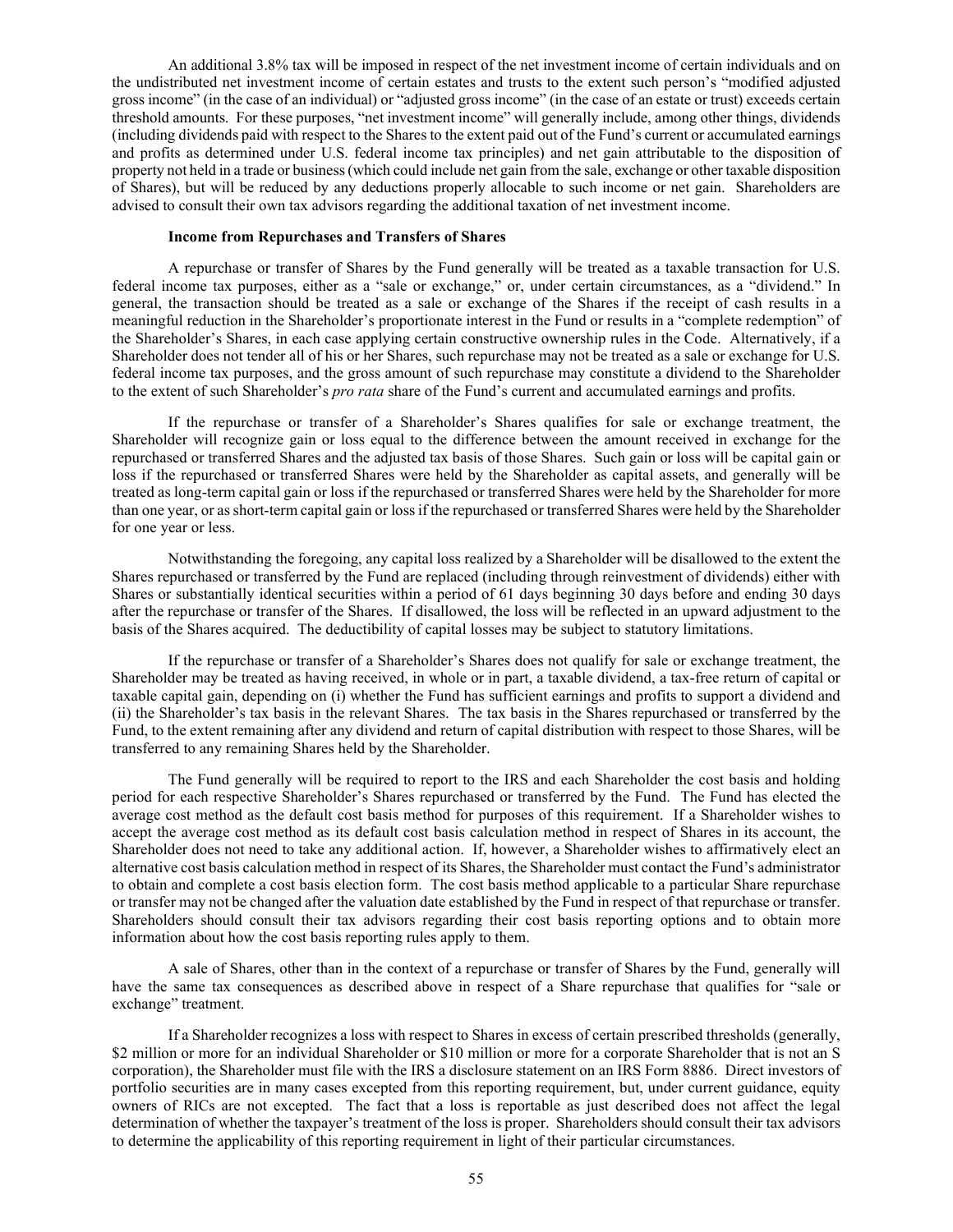#### **Other Considerations**

There is a possibility that the Fund may from time to time be considered under the Code to be a nonpublicly offered regulated investment company. Under temporary Treasury regulations, certain expenses of nonpublicly offered regulated investment companies, including the Management Fee, may not be deductible by certain Shareholders, generally including individuals and entities that compute their taxable income in the same manner as individuals (thus, for example, a qualified pension plan would not be subject to this rule). Such a Shareholder's pro rata portion of the affected expenses will be treated as an additional dividend to the Shareholder and, for taxable years prior to 2025, will generally not be deductible by the Shareholder. For taxable years after 2025, such affected expenses will generally be deductible, subject to the 2% "floor" on miscellaneous itemized deductions and other limitations on itemized deductions set forth in the Code. A "nonpublicly offered regulated investment company" is a RIC whose equity interests are neither (i) continuously offered pursuant to a public offering, (ii) regularly traded on an established securities market, nor (iii) held by at least 500 persons at all times during the taxable year.

# **Fund Investments**

It is intended that the Fund will invest a portion of its assets in Investment Funds, some of which may be classified as partnerships for U.S. federal income tax purposes. An entity that is properly classified as a partnership (and not an association or publicly traded partnership taxable as a corporation) generally is not subject to an entitylevel U.S. federal income tax. Instead, each partner of the partnership is required to take into account its distributive share of the partnership's net capital gain or loss, net short-term capital gain or loss, and its other items of ordinary income or loss (including all items of income, gain, loss and deduction allocable to that partnership from investments in other partnerships) for each taxable year of the partnership ending with or within the partner's taxable year. Each such item will have the same character to a partner, and will generally have the same source (either United States or foreign), as though the partner realized the item directly. Partners of a partnership must report these items regardless of the extent to which, or whether, the partnership or the partners receive cash distributions for such taxable year. Accordingly, the Fund may be required to recognize items of taxable income and gain prior to the time that any corresponding cash distributions are made to or by the Fund and certain Investment Funds (including in circumstances where investments by the Investment Funds, such as investments in debt instrument with "original issue discount," generate income prior to a corresponding receipt of cash). In such case, the Fund may have to dispose of interests in Investment Funds that it would otherwise have continued to hold, or devise other methods of cure, to the extent certain Investment Funds earn income of a type that is not qualifying gross income for purposes of the gross income test or hold assets that could cause the Fund not to satisfy the RIC asset diversification test.

Some of the income that the Fund may earn directly or through an Investment Fund, such as income recognized from an equity investment in an operating partnership, may not satisfy the gross income test. To manage the risk that such income might jeopardize the Fund's tax status as a RIC resulting from a failure to satisfy the gross income test, one or more subsidiary entities treated as U.S. corporations for U.S. federal income tax purposes may be employed to earn such income and (if applicable) hold the related investment. Such subsidiary entities generally will be required to incur entity-level income taxes on their earnings, which ultimately will reduce the return to Shareholders.

UNLESS OTHERWISE INDICATED, REFERENCES IN THIS DISCUSSION TO THE FUND'S INVESTMENTS, ACTIVITIES, INCOME, GAIN AND LOSS, INCLUDE THE DIRECT INVESTMENTS, ACTIVITIES, INCOME, GAIN AND LOSS OF BOTH THE FUND, AS WELL AS THOSE INDIRECTLY ATTRIBUTABLE TO THE FUND AS A RESULT OF THE FUND'S INVESTMENT IN ANY INVESTMENT FUND (OR OTHER ENTITY) THAT IS PROPERLY CLASSIFIED AS A PARTNERSHIP OR DISREGARDED ENTITY FOR U.S. FEDERAL INCOME TAX PURPOSES (AND NOT AN ASSOCIATION OR PUBLICLY TRADED PARTNERSHIP TAXABLE AS A CORPORATION).

Ordinarily, gains and losses realized from portfolio transactions will be characterized as capital gains and losses. However, because the functional currency of the Fund for U.S. federal income tax purposes is the U.S. dollar, a portion of the gain or loss realized from the disposition of foreign currencies (including foreign currency denominated bank deposits) and non-U.S. dollar denominated securities (including debt instruments, certain futures or forward contracts and options, and similar financial instruments) is generally characterized as ordinary income or loss under Section 988 of the Code. Section 988 of the Code similarly provides that gains or losses attributable to fluctuations in exchange rates that occur between the time the Fund accrues interest or other receivables or accrues expenses or other liabilities denominated in a foreign currency and the time such receivables are collected or the time that the liabilities are paid would be generally characterized as ordinary income or loss. In addition, all or a portion of any gains realized from the sale or other disposition of certain market discount bonds will be characterized as ordinary income. Finally, all or a portion of any gain realized from engaging in "conversion transactions" (as defined in the Code to generally include certain transactions designed to convert ordinary income into capital gain) may be characterized as ordinary income.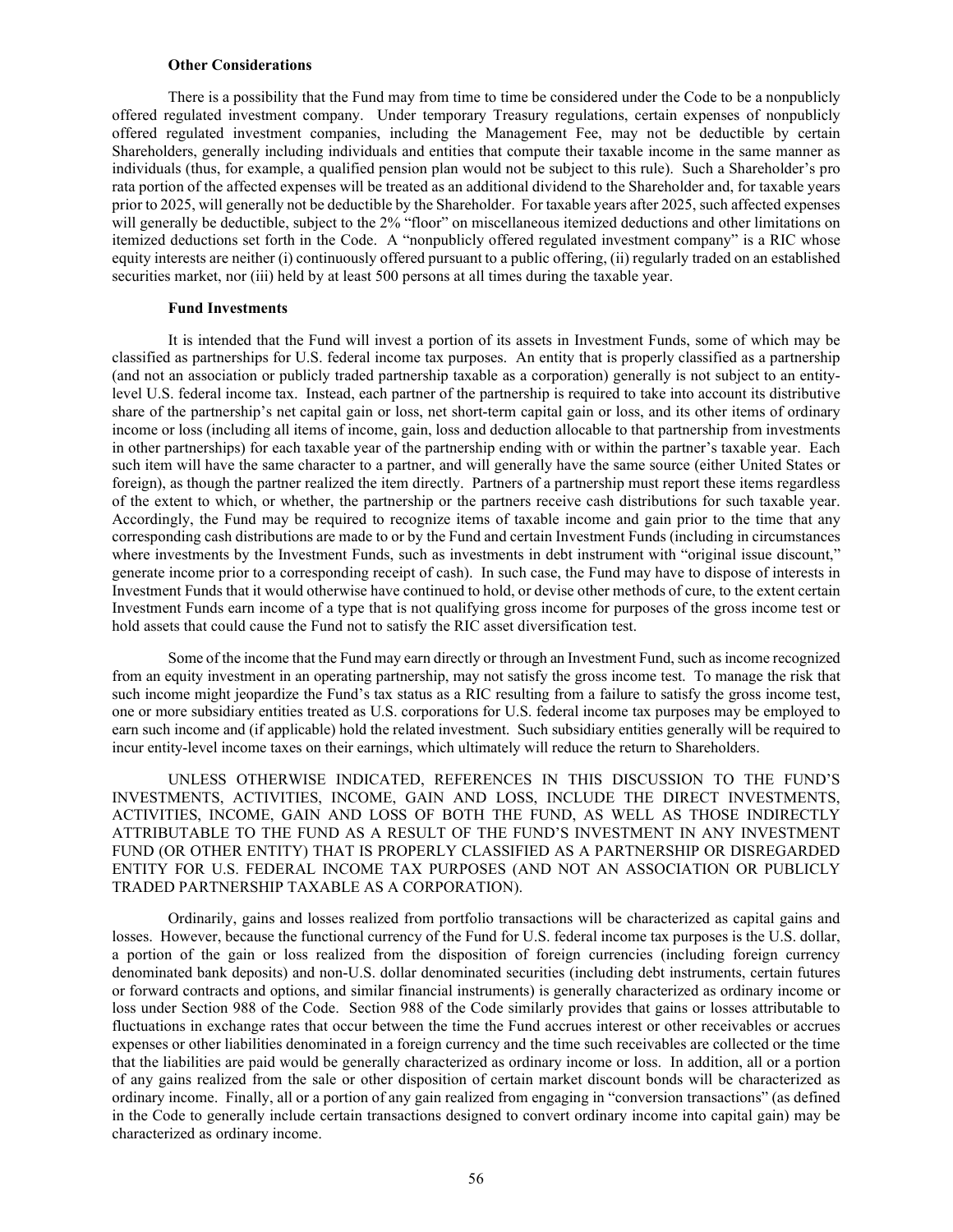### **Hedging and Derivative Transactions**

Gain or loss, if any, realized from certain financial futures or forward contracts and options transactions ("Section 1256 Contracts") generally is treated as 60% long-term capital gain or loss and 40% short-term capital gain or loss. Gain or loss will arise upon exercise or lapse of Section 1256 Contracts. In addition, any Section 1256 Contracts remaining unexercised at the end of the Fund's taxable year are treated as sold for their then fair market value, resulting in the recognition of gain or loss characterized in the manner described above.

The Fund may acquire certain foreign currency forward contracts, enter into certain foreign currency futures contracts, acquire put and call options on foreign currencies, or acquire or enter into similar foreign currency-related financial instruments. Generally, foreign currency regulated futures contracts and option contracts that qualify as Section 1256 Contracts will not be subject to ordinary income or loss treatment under Section 988 of the Code. However, if the Fund acquires or enters into any foreign currency futures contracts or options contracts that are not Section 1256 Contracts, or any foreign currency forward contracts or similar foreign currency-related financial instruments, any gain or loss realized by the Fund with respect to such contract or financial instruments generally will be characterized as ordinary gain or loss unless the contract or financial instrument in question is a capital asset in the hands of the Fund and is not part of a straddle transaction (as described below), and an election is made by the Fund (before the close of the day the transaction is entered into) to characterize the gain or loss attributable to such contract or financial instrument as capital gain or loss.

Offsetting positions held by the Fund, or the Investment Funds, involving certain financial futures or forward contracts or options transactions with respect to actively traded personal property may be considered, for tax purposes, to constitute "straddles." In addition, investments by the Fund in particular combinations of Investment Funds may also be treated as a "straddle." To the extent the straddle rules apply to positions established by the Fund, or the Investment Funds, losses realized by the Fund may be deferred to the extent of unrealized gain in the offsetting positions. Further, short-term capital loss on straddle positions may be recharacterized as long-term capital loss, and long-term capital gains on straddle positions may be treated as short-term capital gains or ordinary income. Certain of the straddle positions held by the Fund, or the Investment Funds, may constitute "mixed straddles." One or more elections may be made in respect of the U.S. federal income tax treatment of "mixed straddles," resulting in different tax consequences. In certain circumstances, the provisions governing the tax treatment of straddles override or modify certain of the provisions discussed above.

If the Fund, or possibly an Investment Fund, either (1) holds an appreciated financial position with respect to stock, certain debt obligations or partnership interests ("appreciated financial position"), and then enters into a short sale, futures, forward, or offsetting notional principal contract (collectively, a "Contract") with respect to the same or substantially identical property, or (2) holds an appreciated financial position that is a Contract and then acquires property that is the same as, or substantially identical to, the underlying property, the Fund generally will be taxed as if the appreciated financial position were sold at its fair market value on the date the Fund, or such Investment Fund, enters into the financial position or acquires the property, respectively. The foregoing will not apply, however, to any transaction during any taxable year that otherwise would be treated as a constructive sale if the transaction is closed within 30 days after the end of that year and the appreciated financial position is held unhedged for 60 days after that closing (i.e., at no time during that 60-day period is the risk of loss relating to the appreciated financial position reduced by reason of certain specified transactions with respect to substantially identical or related property, such as by reason of an option to sell, being contractually obligated to sell, making a short sale, or granting an option to buy substantially identical stock or securities).

If the Fund, or possibly an Investment Fund, enters into certain derivatives (including forward contracts, long positions under notional principal contracts, and related puts and calls) with respect to equity interests in certain passthru entities (including other RICs, real estate investment trusts, partnerships, real estate mortgage investment conduits and certain trusts and foreign corporations), long-term capital gain with respect to the derivative may be recharacterized as ordinary income to the extent it exceeds the long-term capital gain that would have been realized had the interest in the pass-thru entity been held directly during the term of the derivative contract. Any gain recharacterized as ordinary income will be treated as accruing at a constant rate over the term of the derivative contract and may be subject to an interest charge. The U.S. Treasury Department (the "Treasury") and the IRS have the authority to issue regulations expanding the application of these rules to derivatives with respect to debt instruments and/or stock in corporations that are not pass-thru entities.

# **Passive Foreign Investment Companies and Controlled Foreign Corporations**

The Fund may indirectly hold equity interests in non-U.S. Investment Funds and/or non-U.S. portfolio companies that may be treated as "passive foreign investment companies" (each, a "PFIC") under the Code. A PFIC is generally defined as a non-U.S. entity which is classified as a corporation for U.S. federal income tax purposes, and which earns at least 75% of its annual gross income from passive sources (such as interest, dividends, rents, royalties or capital gain) or which holds at least 50% of its total assets in assets producing such passive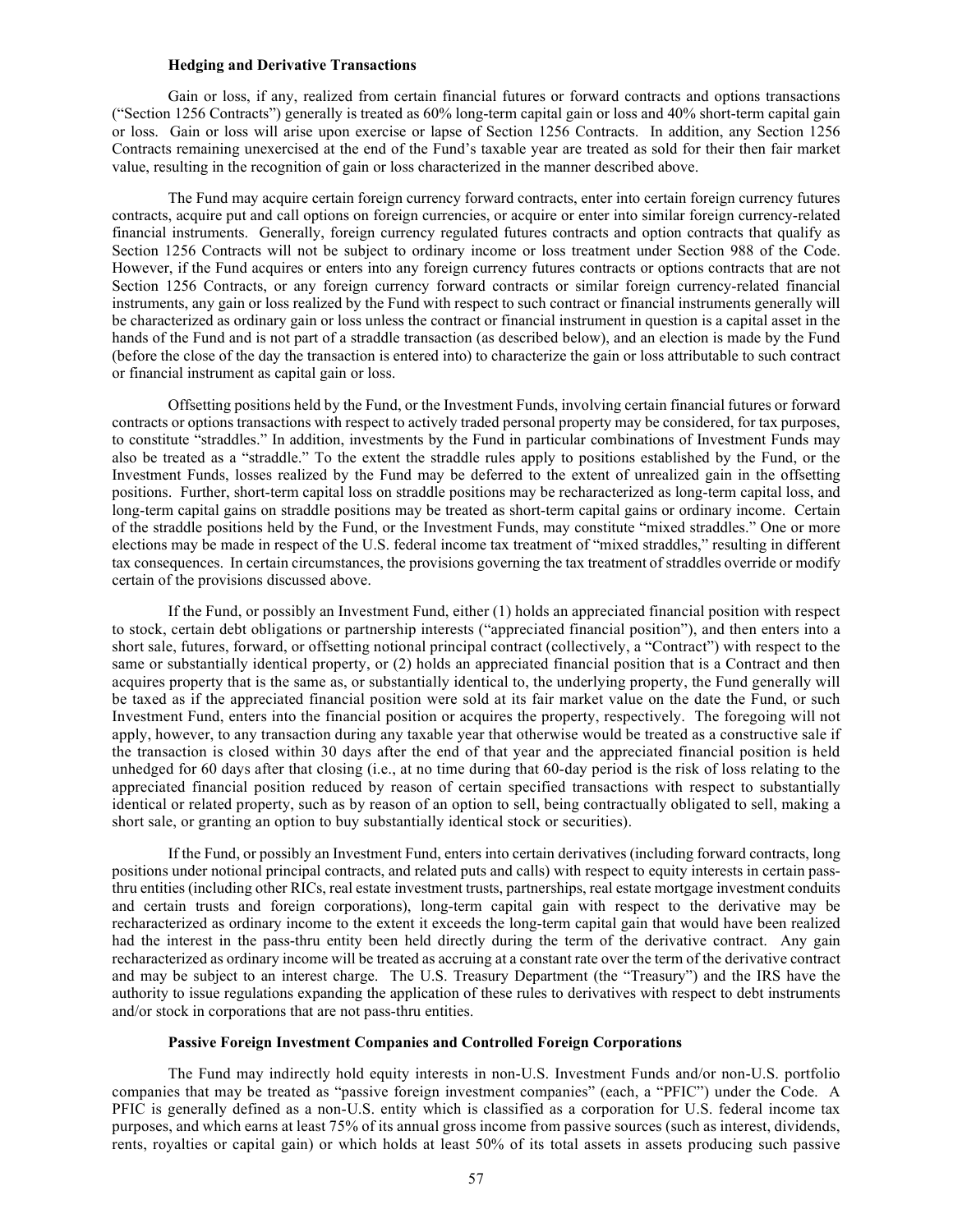income. The Fund may be subject to U.S. federal income tax, at ordinary income rates, on a portion of any "excess distribution" or gain from the disposition of such interests even if such income is distributed as a taxable dividend by the Fund to its Shareholders. Additional charges in the nature of interest may be imposed on the Fund in respect of deferred taxes arising from such distributions or gains. If an election is made to treat the PFIC as a "qualified electing fund" under the Code (a "QEF"), then the Fund would be required, in lieu of the foregoing requirements, to include in its income each taxable year a portion of the QEF's ordinary earnings and net capital gain (at ordinary income and capital gains rates, respectively), even if not distributed to the Fund. If the QEF incurs losses for a taxable year, these losses will not pass through to the Fund and, accordingly, cannot offset other income and/or gains of the Fund. The QEF election may not be able to be made with respect to many PFICs because of certain requirements that the PFICs themselves would have to satisfy. Alternatively, in certain cases, an election can be made to mark-to-market the shares of a PFIC held by the Fund at the end of the Fund's taxable year (as well as on certain other dates prescribed in the Code). In this case, the Fund would recognize as ordinary income its share of any increase in the value of such PFIC shares, and as ordinary loss its share of any decrease in such value, to the extent such loss did not exceed its share of prior increases in income derived from such PFIC shares. Under either election, the Fund might be required to recognize income in excess of its distributions from PFICs and its proceeds from dispositions of PFIC stock during the applicable taxable year and such income would nevertheless be subject to the distribution requirement and would be taken into account under prescribed timing rules for purposes of the 4% excise tax (described above). Dividends paid by PFICs will not be treated as "qualified dividend income." In certain cases, the Fund will not be the party legally permitted to make the QEF election or the mark-to-market election in respect of indirectly held PFICs and, in such cases, will not have control over whether the party within the chain of ownership that is legally permitted to make the QEF or mark-to-market election will do so.

If the Fund holds greater than 10% of the interests treated as equity for U.S. federal income tax purposes in a foreign entity classified as a corporation for U.S. federal income tax purposes and considered a controlled foreign corporation ("CFC") under the Code, the Fund may be treated as receiving a deemed distribution (*i.e*., characterized as ordinary income) each taxable year from such foreign corporation in an amount equal to its *pro rata* share of such entity's income for such taxable year (including both ordinary earnings and capital gains), whether or not the entity makes an actual distribution during such taxable year. The Fund would be required to include the amount of a deemed distribution from a CFC when computing its investment company taxable income as well as in determining whether the Fund satisfies the distribution requirements applicable to RICs, even to the extent the amount of the Fund's income deemed recognized from the CFC exceeds the amount of any actual distributions from the CFC and the proceeds from any sales or other dispositions of CFC stock during the Fund's taxable year. In general, a foreign entity classified as a corporation for U.S. federal income tax purposes will be considered a CFC if greater than 50% of the shares of the corporation, measured by reference to combined voting power or value, is owned (directly, indirectly or by attribution) by U.S. Shareholders. A "U.S. Shareholder," for this purpose, is any U.S. person that possesses (actually or constructively) 10% or more of the combined value or voting power of all classes of shares of a foreign entity classified as a corporation for U.S. federal income tax purposes.

#### **State and Local Taxes**

In addition to the U.S. federal income tax consequences summarized above, Shareholders and prospective Shareholders should consider the potential state and local tax consequences associated with an investment in the Fund. The Fund may become subject to income and other taxes in states and localities based on the Fund's investments in entities that conduct business in those jurisdictions. Shareholders will generally be taxable in their state of residence with respect to their income or gains earned and distributed by the Fund as dividends for U.S. federal income tax purposes, or the amount of their investment in the Fund.

# **Foreign Taxes**

The Fund's investment in non-U.S. stocks or securities may be subject to withholding and other taxes imposed by countries outside the United States. In that case, the Fund's yield on those stocks or securities would be decreased. Tax conventions between certain countries and the United States may reduce or eliminate such taxes. If more than 50% of the Fund's assets at year-end consists of the stock or securities of foreign corporations, the Fund may elect to permit its Shareholders to claim a credit or deduction on their income tax returns for their *pro rata* portion of qualified taxes paid or deemed paid by the Fund to foreign countries in respect of foreign stock or securities the Fund has held for at least the minimum period specified in the Code. In such a case, Shareholders of the Fund will include in gross income from foreign sources their *pro rata* shares of such taxes. The Fund does not expect to meet the requirements to make the election described above in respect of the treatment of foreign taxes.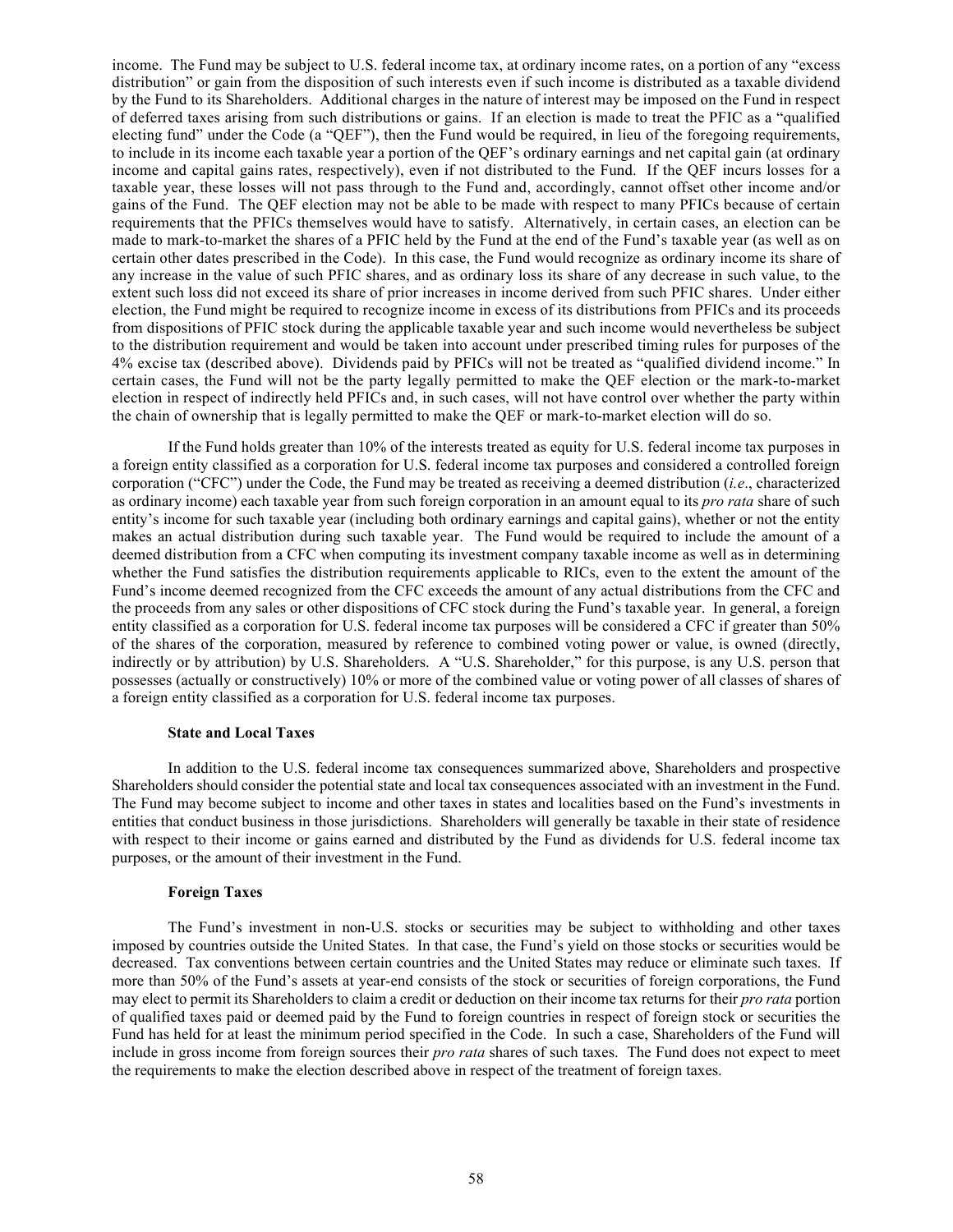### **Information Reporting and Backup Withholding**

Information returns generally be filed with the IRS in connection with distributions made by the Fund to Shareholders unless Shareholders establish they are exempt from such information reporting (*e.g*., by properly establishing that they are classified as corporations for U.S. federal tax purposes). Additionally, the Fund may be required to withhold, for U.S. federal income taxes, a portion of all taxable dividends and repurchase proceeds payable to Shareholders who fail to provide the Fund with their correct taxpayer identification numbers ("TINs"), generally on an IRS Form W-9, or who otherwise fail to make required certifications, or if the Fund or the Shareholder has been notified by the IRS that such Shareholder is subject to backup withholding. Certain Shareholders specified in the Code and the Treasury regulations promulgated thereunder are exempt from backup withholding, but may be required to demonstrate their exempt status. Backup withholding is not an additional tax. Any amounts withheld will be allowed as a refund or a credit against the Shareholder's U.S. federal income tax liability if the appropriate information is provided to the IRS.

# **U.S. Federally Tax-Exempt Shareholders**

Under current law, the Fund serves to "block" (that is, prevent the attribution to Shareholders of) unrelated business taxable income ("UBTI") from being realized by its U.S. federally tax-exempt Shareholders (including, among others, individual retirement accounts, 401(k) accounts, Keogh plans, pension plans and certain charitable entities). Notwithstanding the foregoing, a U.S. federally tax-exempt Shareholder could realize UBTI by virtue of its investment in Shares of the Fund if the U.S. federally tax-exempt Shareholder has engaged in a borrowing or other similar transaction to acquire its Shares. A U.S. federally tax-exempt Shareholder may also recognize UBTI if the Fund were to recognize "excess inclusion income" derived from direct or indirect investments in residual interests in real estate mortgage investment conduits or taxable mortgage pools. If a charitable remainder annuity trust or a charitable remainder unitrust (each as defined in Section 664 of the Code) has UBTI for a taxable year, a 100% excise tax on the UBTI is imposed on the trust.

The foregoing discussion does not address all of the U.S. federal income tax consequences that may be applicable to a tax-exempt Shareholder as a result of an investment in the Fund. For example, certain tax-exempt private universities should be aware that they are subject to a 1.4% excise tax on their "net investment income" that is not otherwise taxed as UBTI, including income from interest, dividends and capital gains. Tax-exempt investors should consult with their tax advisors regarding an investment in the Fund.

#### **Foreign Shareholders**

U.S. taxation of a Shareholder who, as to the United States, is a nonresident alien individual, a foreign trust or estate, or a foreign corporation (each, a "Foreign Shareholder") as defined in the Code, depends on whether the income of the Fund is "effectively connected" with a U.S. trade or business carried on by the Foreign Shareholder.

*Income Not Effectively Connected.* If the income from the Fund is not "effectively connected" with a U.S. trade or business carried on by the Foreign Shareholder, distributions of investment company taxable income will generally be subject to a U.S. tax of 30% (or lower treaty rate, except in the case of any "excess inclusion income" allocated to the Foreign Shareholder), which tax is generally withheld from such distributions. Capital gain dividends and any amounts retained by the Fund which are properly reported by the Fund as undistributed capital gains will not be subject to U.S. tax at the rate of 30% (or lower treaty rate), unless the Foreign Shareholder is a nonresident alien individual and is physically present in the United States for more than 182 days during the taxable year and meets certain other requirements. In order to qualify for any reduction or exemption from U.S. withholding tax, a Foreign Shareholder must comply with applicable certification requirements relating to its non-U.S. status (including, in general, furnishing an IRS Form W-8BEN, IRS Form W-8BEN-E, IRS Form W-8ECI, IRS Form W-8IMY or IRS Form W-8EXP, or an acceptable substitute or successor form). However, this 30% tax on capital gains of nonresident alien individuals who are physically present in the United States for more than the 182 day period only applies in exceptional cases because any individual present in the United States for more than 182 days during the taxable year is generally treated as a resident for U.S. income tax purposes; in that case, he or she would be subject to U.S. income tax on his or her worldwide income at the graduated rates applicable to U.S. citizens, rather than the 30% tax.

Any capital gain that a Foreign Shareholder realizes upon a repurchase of Shares or otherwise upon a sale or exchange of Shares will ordinarily be exempt from U.S. tax unless, in the case of a Foreign Shareholder that is a nonresident alien individual, the gain is U.S. source income and such Foreign Shareholder is physically present in the United States for more than 182 days during the taxable year and meets certain other requirements.

*Income Effectively Connected.* If the income from the Fund is "effectively connected" with a U.S. trade or business carried on by a Foreign Shareholder, then distributions of investment company taxable income and capital gain dividends, any amounts retained by the Fund which are reported by the Fund as undistributed capital gains, and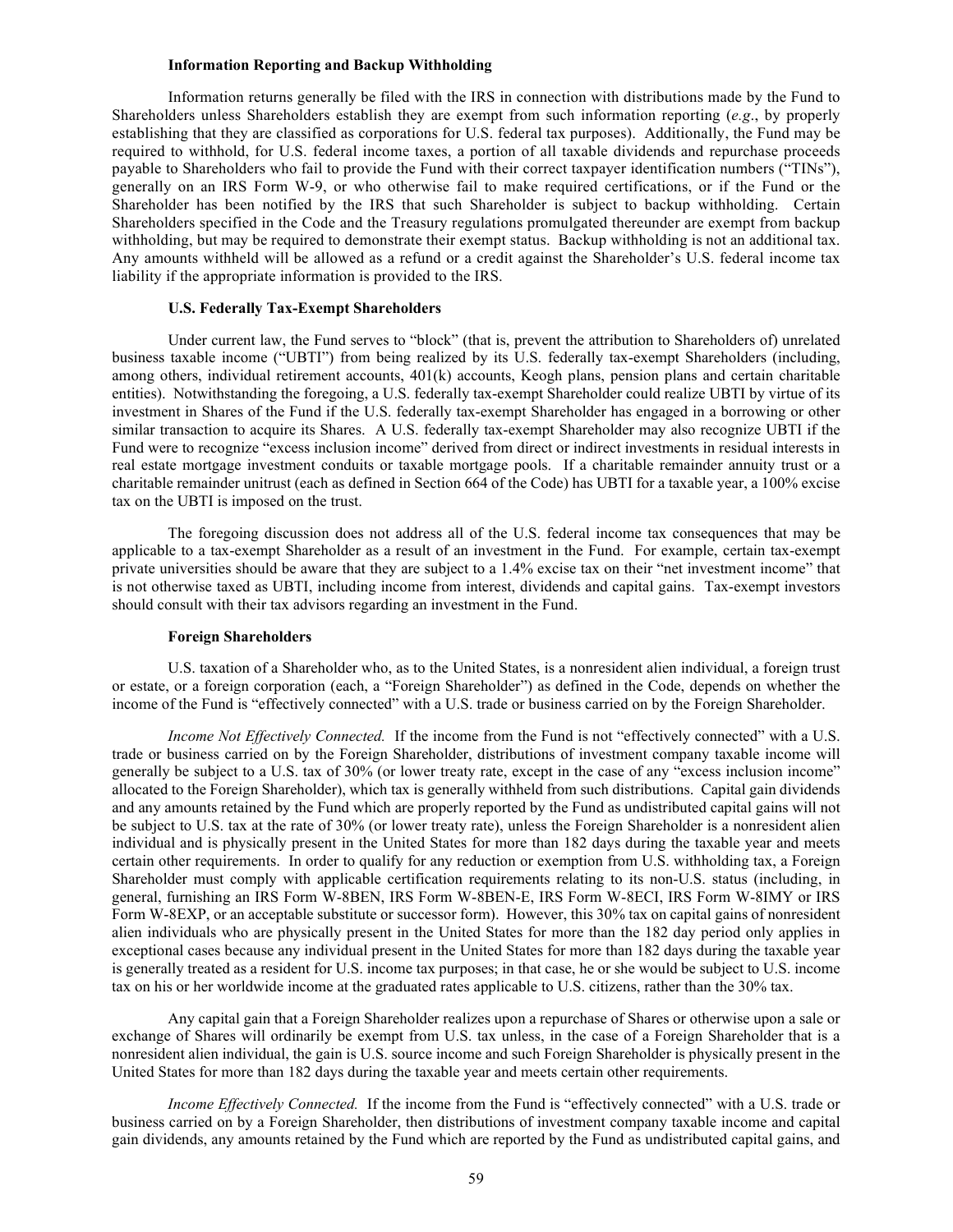any gains realized upon the sale or exchange of Shares of the Fund will be subject to U.S. income tax at the graduated rates applicable to U.S. citizens, residents and domestic corporations. Corporate Foreign Shareholders may also be subject to the branch profits tax imposed by the Code.

In the case of a Foreign Shareholder, the Fund may be required to withhold U.S. federal income tax from distributions and repurchase proceeds that are otherwise exempt from withholding tax (or taxable at a reduced treaty rate), unless the Foreign Shareholder certifies his foreign status under penalties of perjury or otherwise establishes an exemption in the manner discussed above.

The tax consequences to a Foreign Shareholder entitled to claim the benefits of an applicable tax treaty may differ from those described herein. Foreign Shareholders are advised to consult their own tax advisors with respect to the particular tax consequences to them of an investment in the Fund.

### **Foreign Account Tax Compliance Act**

The Fund is required under the Foreign Account Tax Compliance Act ("FATCA") provisions of the Code to withhold U.S. tax (at a 30% rate) on payments of amounts treated as dividends for U.S. federal income tax purposes made to certain non-U.S. entities (including financial intermediaries) that fail to comply (or are not deemed compliant) with extensive reporting and withholding requirements designed to inform the Treasury of U.S.-owned foreign investment accounts unless various U.S. information reporting and diligence requirements (that are in addition to and significantly more onerous than, the requirement to deliver an applicable U.S. nonresident withholding tax certification form (*e.g*., IRS Form W-8BEN)) and certain other requirements have been satisfied. The information required to be reported includes the identity and taxpayer identification number of each account holder and transaction activity within the holder's account. Persons located in jurisdictions that have entered into an intergovernmental agreement with the U.S. to implement FATCA may be subject to different rules. Shareholders may be requested to provide additional information to the Fund to enable the Fund to determine whether withholding is required. While withholding under FATCA would have also applied to payments of gross proceeds from the sale or other disposition of Shares on or after January 1, 2019 (which would have included redemption proceeds and certain capital gain dividends), recently proposed Treasury Regulations eliminate FATCA withholding on payments of gross proceeds entirely. Taxpayers generally may rely on these proposed Treasury Regulations until final Treasury Regulations are issued.

### **Other Taxation**

The foregoing represents a summary of the general tax rules and considerations affecting Shareholders and the Fund's operations, and neither purports to be a complete analysis of all relevant tax rules and considerations, nor does it purport to be a complete listing of all potential tax risks inherent in making an investment in the Fund. A Shareholder may be subject to other taxes, including but not limited to, other state, local, and foreign taxes, estate and inheritance taxes, or intangible property taxes, which may be imposed by various jurisdictions. The Fund also may be subject to additional state, local, or foreign taxes that could reduce the amounts distributable to Shareholders. It is the responsibility of each Shareholder to file all appropriate tax returns that may be required. Fund Shareholders should consult their own tax advisors regarding the state, local and foreign tax consequences of an investment in Shares and the particular tax consequences to them of an investment in the Fund. In addition to the particular matters set forth in this section, tax-exempt entities should carefully review those sections of this Prospectus and its related SAI regarding liquidity and other financial matters to ascertain whether the investment objectives of the Fund are consistent with their overall investment plans.

#### **ERISA CONSIDERATIONS**

Persons who are fiduciaries with respect to an employee benefit plan, individual retirement account ("IRA"), Keogh plan, or other plan or arrangement subject to the Employee Retirement Income Security Act of 1974, as amended ("ERISA"), or Section 4975 of the Code, including any entity whose assets are considered "plan assets" (each of the foregoing, a "Plan") should consider, among other things, the matters described below before determining whether to invest in the Fund. ERISA imposes certain general and specific responsibilities on persons who are fiduciaries with respect to Plans that are subject to ERISA (an "ERISA Plan"), including prudence, diversification, an obligation not to engage in prohibited transactions, and other requirements. In determining whether a particular investment is appropriate for an ERISA Plan, U.S. Department of Labor ("DOL") regulations provide that a fiduciary of an ERISA Plan must give appropriate consideration to, among other things, the role that the investment plays in the ERISA Plan's portfolio, taking into consideration whether the investment is designed reasonably to further the ERISA Plan's purposes, an examination of the risk and return factors, the portfolio's composition with regard to diversification, the liquidity and current total return of the portfolio relative to the anticipated cash flow needs of the ERISA Plan, the income tax consequences of the investment (see "Tax Aspects," above), and the projected return of the Fund relative to the ERISA Plan's funding objectives.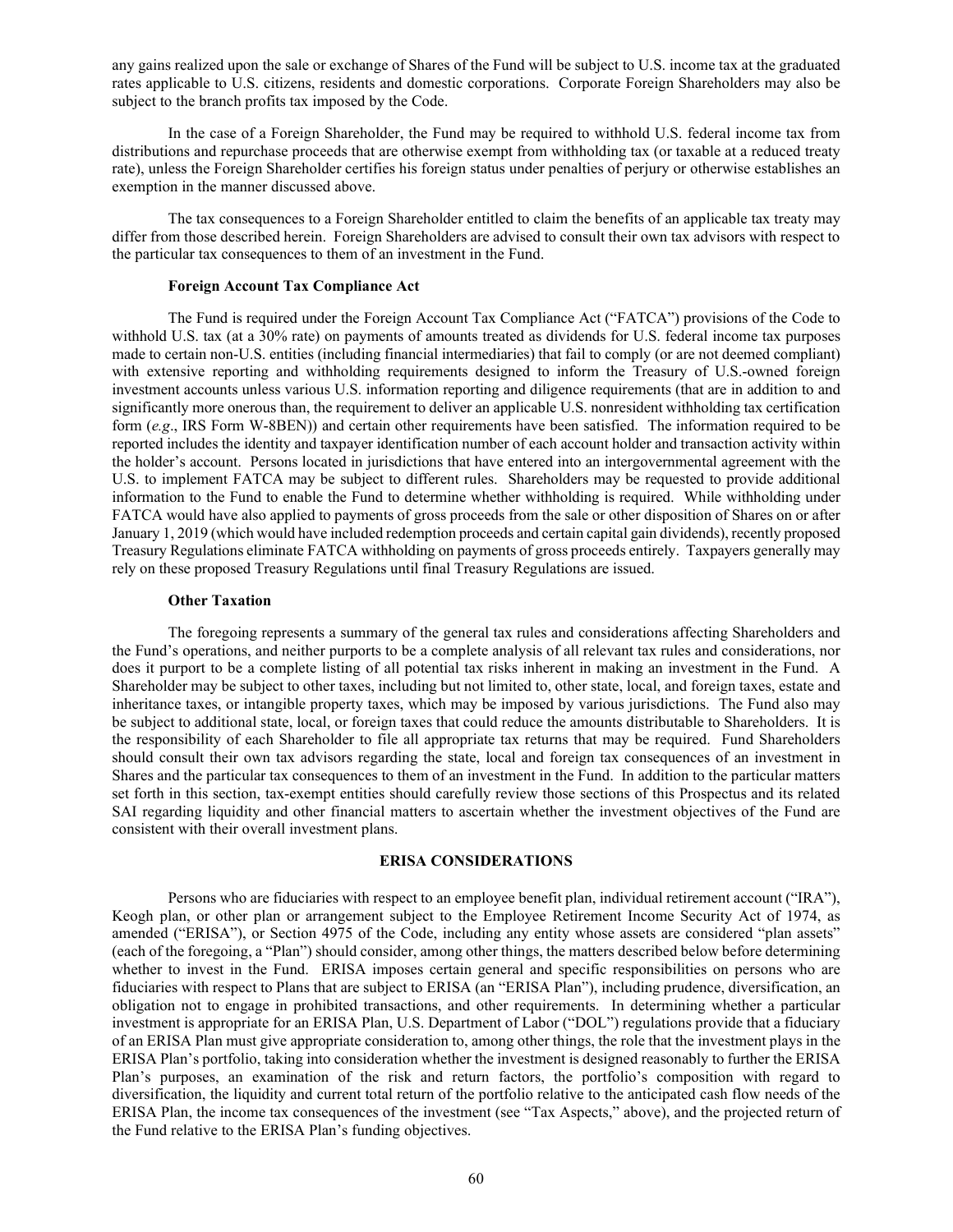Before investing the assets of an ERISA Plan in the Fund, an ERISA Plan fiduciary should determine whether such an investment is consistent with its fiduciary responsibilities and the foregoing regulations. The fiduciary should, for example, consider whether an investment in the Fund may be too illiquid or too speculative for its ERISA Plan, and whether the assets of the ERISA Plan would be sufficiently diversified if the investment is made. If a fiduciary with respect to any such ERISA Plan breaches his or her responsibilities with regard to selecting an investment or an investment course of action for such ERISA Plan, the fiduciary may be held personally liable for losses incurred by the ERISA Plan as a result of such breach.

Because the Fund will be registered as an investment company under the 1940 Act, the underlying assets of the Fund will not be considered to be "plan assets" of the Plans investing in the Fund for purposes of the fiduciary responsibility and prohibited transaction rules of ERISA and the Code. For this reason, the Adviser will therefore not be a fiduciary within the meaning of ERISA with respect to the assets of any ERISA Plan that becomes a Shareholder of the Fund, solely as a result of the ERISA Plan's investment in the Fund.

Certain prospective Plan investors may currently maintain relationships with the Advisers or one or more Investment Managers in which the Fund invests, or with other entities that are affiliated with the Advisers or such Investment Managers. Each of such persons may be deemed to be a fiduciary of or other party in interest or disqualified person with respect to any Plan to which it provides investment management, investment advisory, or other services. ERISA prohibits and the Code penalizes the use of a Plan's assets for the benefit of a party in interest or disqualified person, and also prohibits (and penalizes) a Plan fiduciary from using its position to cause such Plan to make an investment from which it or certain third parties in which such fiduciary has an interest would receive a fee or other consideration. Plan Shareholders should consult with legal counsel to determine if participation in the Fund is a transaction that is prohibited by ERISA or the Code.

Employee benefit plans which are not subject to ERISA or the related provisions of the Code may be subject to other rules governing such plans. Fiduciaries of employee benefit plans which are not subject to ERISA, whether or not subject to Section 4975 of the Code, should consult with their own counsel and other advisors regarding such matters.

The provisions of ERISA and the Code are subject to extensive and continuing administrative and judicial interpretation and review. The discussion of ERISA and the Code contained herein is, of necessity, general and may be affected by future publication of regulations and rulings. Potential investors should consult with their legal advisers regarding the consequences under ERISA and the Code of the acquisition and ownership of Shares.

# **THE FUND'S SALE OF SHARES TO ANY PLAN IS IN NO RESPECT A REPRESENTATION OR WARRANTY BY THE FUND, THE ADVISER OR ANY OF ITS AFFILIATES, OR BY ANY OTHER PERSON ASSOCIATED WITH THE SALE OF THE SHARES, THAT SUCH INVESTMENT BY ANY PLAN MEETS ALL RELEVANT LEGAL REQUIREMENTS APPLICABLE TO PLANS GENERALLY OR TO ANY PARTICULAR PLAN, OR THAT SUCH INVESTMENT IS OTHERWISE APPROPRIATE FOR PLANS GENERALLY OR FOR ANY PARTICULAR PLAN.**

# **PLAN OF DISTRIBUTION**

iCapital Securities, LLC acts as the Distributor on a best efforts basis, subject to various conditions. The minimum initial investment is \$25,000. Shares will be sold only to Eligible Investors (as defined herein). Shares will not be listed on any national securities exchange. See "Fund Expenses."

Under the terms of a distribution agreement (the "Distribution Agreement") with the Distributor, the Distributor will directly distribute Class A Shares and Class I Shares to investors. The Distributor is authorized to retain brokers, dealers and certain RIAs and other financial intermediaries for distribution services and to provide ongoing investor services and account maintenance services to Shareholders holding Class A or Class I Shares. The Fund will pay (i) a monthly shareholder services fee out of the net assets of Class A Shares at the annual rate of 0.25% of the aggregate net asset value of Class A Shares and (ii) a monthly distribution fee at the annual rate of 0.35% of the aggregate net asset value of Class A Shares, determined and accrued as of the last day of each calendar month (before any repurchases of Shares) (the "Distribution and Servicing Fee"). Class I Shares are not subject to the Distribution and Servicing Fee.

The Distributor will pay various Selling Agents substantially all of the Distribution and Servicing Fee which they will use to compensate their brokerage representatives for Class A Shares sales and support. Selling Agents may charge an additional one-time sales load, assessed at the time of purchase, on Class A Shares, up to a maximum of 3.50% of the investment amount.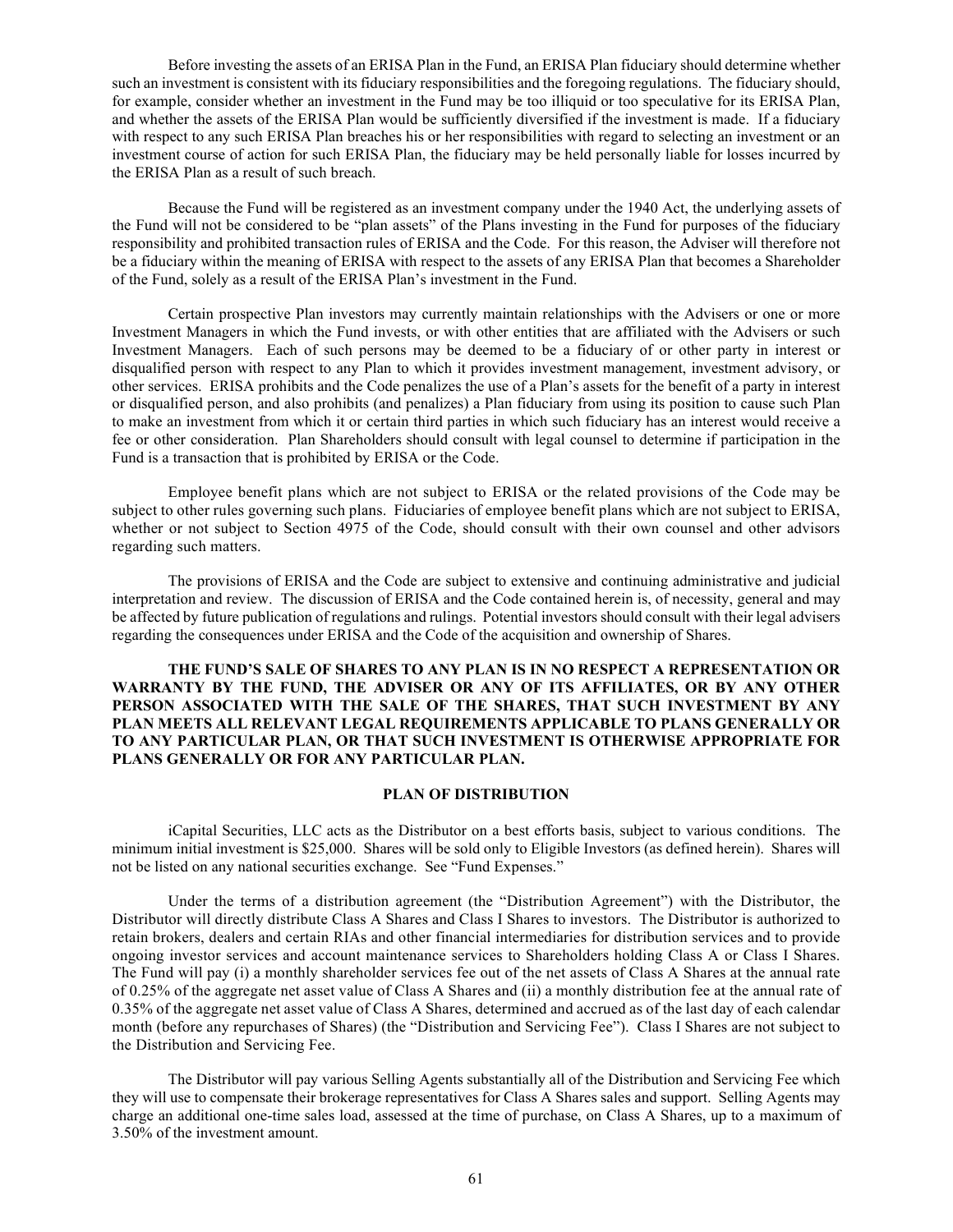The Distribution and Servicing Fee is charged on an aggregate class-wide basis, and Class A Shareholders will be subject to the Distribution and Servicing Fee as long as they hold their Shares. Each compensated broker, dealer or other financial intermediary distributing Class A Shares is paid by the Distributor based on the aggregate net asset value of outstanding Class A Shares held by Shareholders that receive services from such broker, dealer or other financial intermediary.

The Distributor may directly distribute Class A Shares to investors, and for such directly distributed Class A Shares, will retain all or a portion of the Distribution and Servicing Fee to compensate its brokerage representatives for their Class A Shares sales and support.

Class I Shares may be purchased from the Distributor through a RIA that has entered into an arrangement with the Distributor for such RIA to offer Shares in conjunction with a "wrap" fee, asset allocation or other managed asset program sponsored by such RIA. Shares are not available in certificated form.

The Adviser may pay additional compensation out of its own resources *(i.e.*, not Fund assets) to certain brokers, dealers or other financial intermediaries that have agreed to participate in the distribution of the Fund's Shares, including the Distributor, for sales and wholesaling support, and also for other services including due diligence support, account maintenance, provision of information and support services.

Generally, the minimum required initial purchase by each investor is \$25,000. Once a prospective investor's order is received, a confirmation will be sent to the investor. The investor's account with the Distributor, Selling Agent or RIA will be debited for the purchase amount, which will be deposited into an account with Ultimus Fund Services, LLC, as the Fund's transfer agent (the "Transfer Agent"). See "Purchases of Shares—Purchase Terms."

Shares may be purchased as of the first day of each month from the Distributor at the Fund's then current net asset value per Share. While the Fund intends to have monthly closings, the Board of Trustees reserves the right in its sole discretion to suspend monthly closings from time to time when it believes it is in the best interests of the Fund. See "Purchases of Shares."

# **DISTRIBUTION POLICY**

Dividends will generally be paid at least annually on the Shares in amounts representing substantially all of the net investment income, if any, earned each year. Payments will vary in amount, depending on investment income received and expenses of operation. It is likely that many of the Investment Funds in whose securities the Fund invests will not pay any dividends, and this, together with the Fund's relatively high expenses, means that there can be no assurance the Fund will have substantial income or pay dividends. The Fund is not a suitable investment for any investor who requires regular dividend income.

It is anticipated that substantially all of any taxable net capital gain realized on investments will be paid to Shareholders at least annually. The net asset value of each Share that you own will be reduced by the amount of the distributions or dividends that you receive from that Share.

# **Automatic Dividend Reinvestment Plan**

Pursuant to the dividend reinvestment plan established by the Fund (the "DRIP"), each Shareholder whose Shares are registered in its own name will automatically be a participant under the DRIP and have all income dividends and/or capital gains distributions automatically reinvested in additional Shares unless such Shareholder specifically elects to receive all income, dividends and/or capital gain distributions in cash. A Shareholder is free to change this election at any time. If, however, a Shareholder requests to change its election within 45 days prior to a distribution, the request will be effective only with respect to distributions after the 45 day period. A Shareholder whose Shares are registered in the name of a nominee must contact the nominee regarding its status under the DRIP, including whether such nominee will participate on such Shareholder's behalf.

A Shareholder may elect to:

- reinvest both dividends and capital gain distributions;
- receive dividends in cash and reinvest capital gain distributions; or
- receive both dividends and capital gain distributions in cash.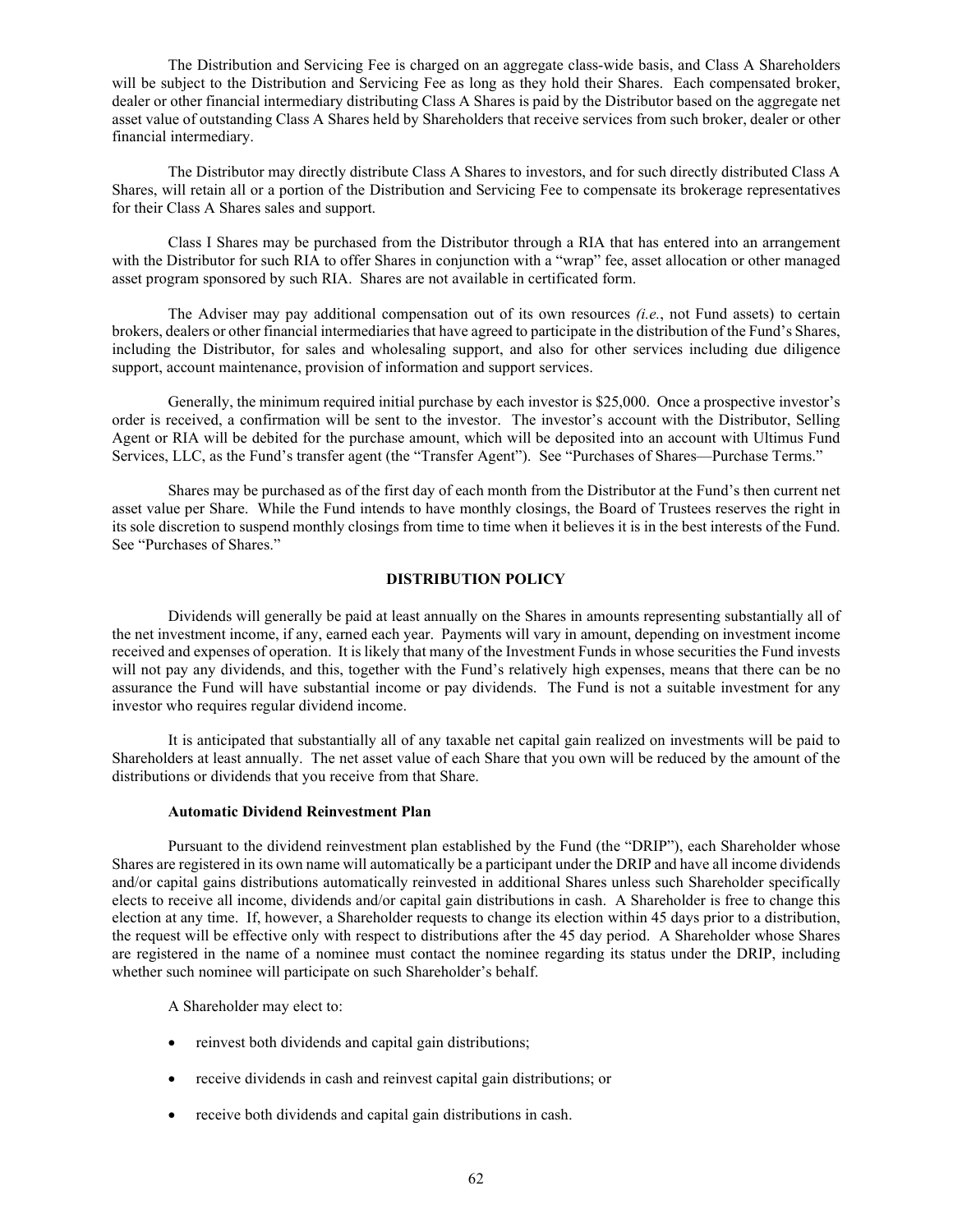Generally, for U.S. federal income tax purposes, Shareholders receiving Shares under the DRIP will be treated as having received a distribution equal to the amount payable to them in cash as a distribution had the Shareholder not participated in the DRIP.

Shares will be issued pursuant to the DRIP at their net asset value determined on the next valuation date following the ex-dividend date (the last date of a dividend period on which an investor can purchase Shares and still be entitled to receive the dividend). There is no sales load or other charge for reinvestment. A request must be received by the Fund before the record date to be effective for that dividend or capital gain distribution. The Fund may terminate the DRIP at any time. Any expenses of the DRIP will be borne by the Fund.

# **ADDITIONAL INFORMATION ABOUT THE FUND**

Each Fund Share represents a proportional interest in the assets of the Fund. Each Fund Share has one vote at Shareholder meetings, with fractional Shares voting proportionally, on matters submitted to the vote of Shareholders. There are no cumulative voting rights. Fund Shares do not have pre-emptive or conversion or redemption provisions.

# **INQUIRIES**

Inquiries concerning the Fund and Shares (including information concerning subscription and repurchase procedures) should be directed to:

iCapital KKR Private Markets Fund c/o iCapital Registered Fund Adviser LLC 60 East 42nd Street New York, New York 10165 Telephone: (646) 214-7277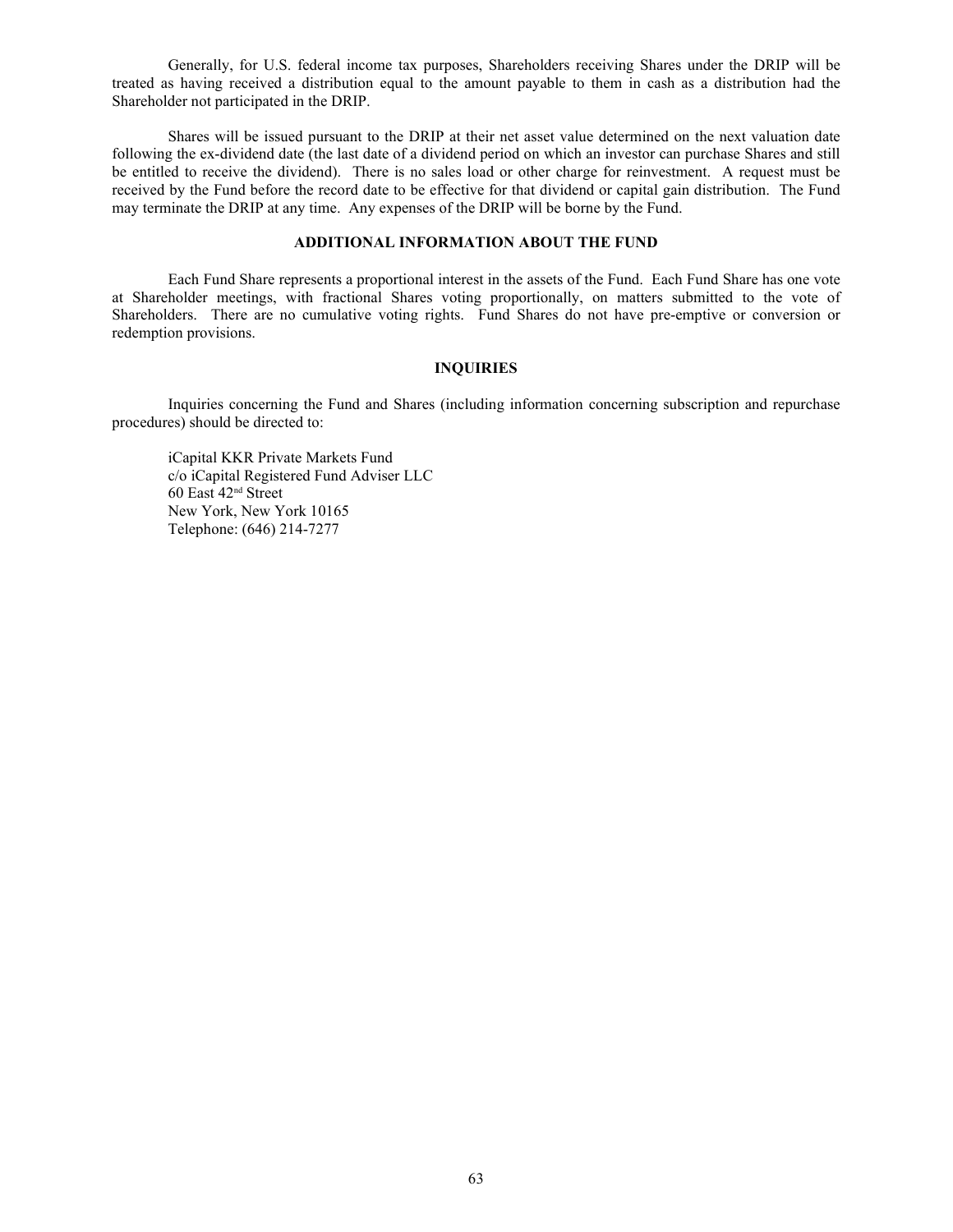# TABLE OF CONTENTS OF THE SAI